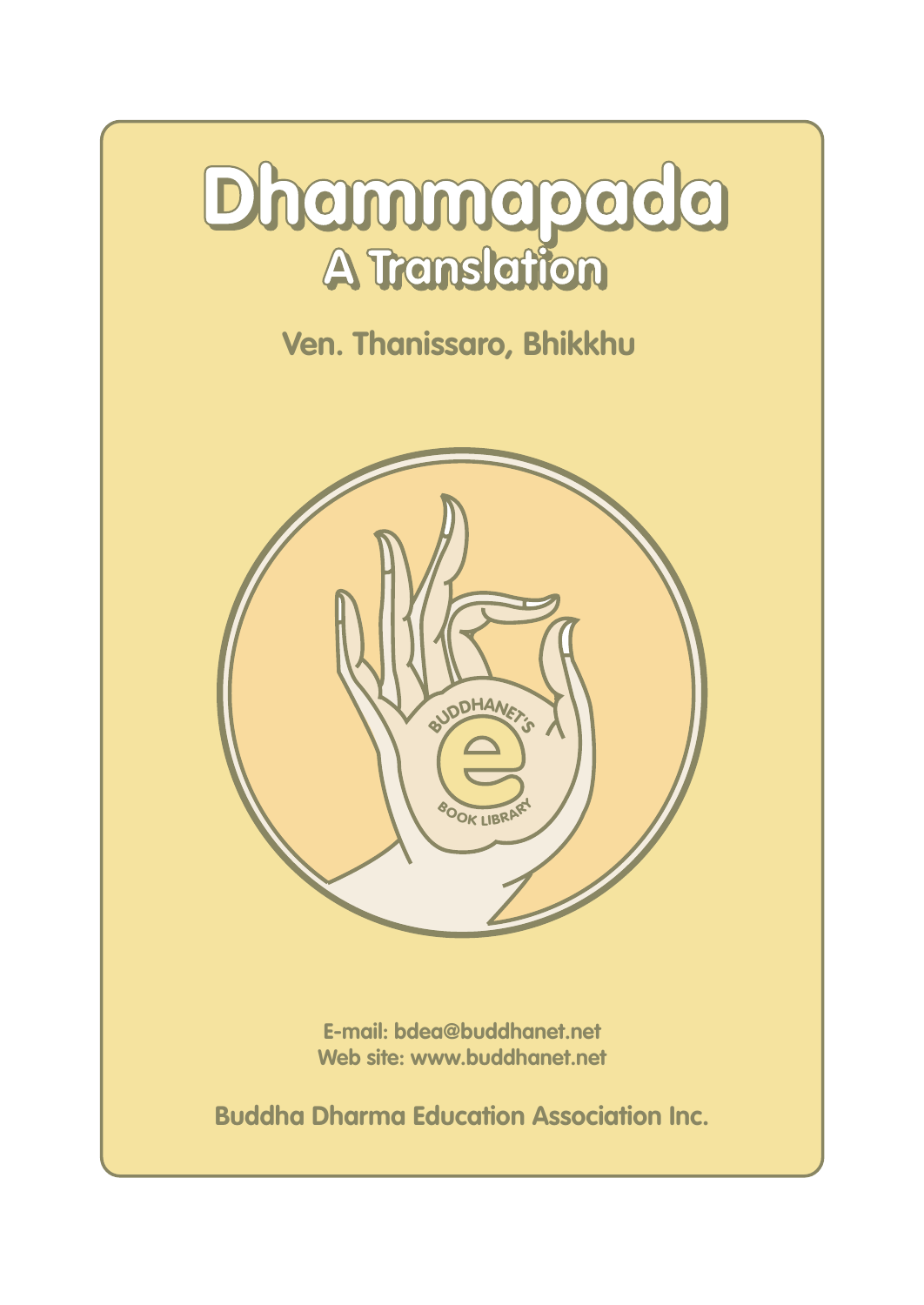# Dhammapada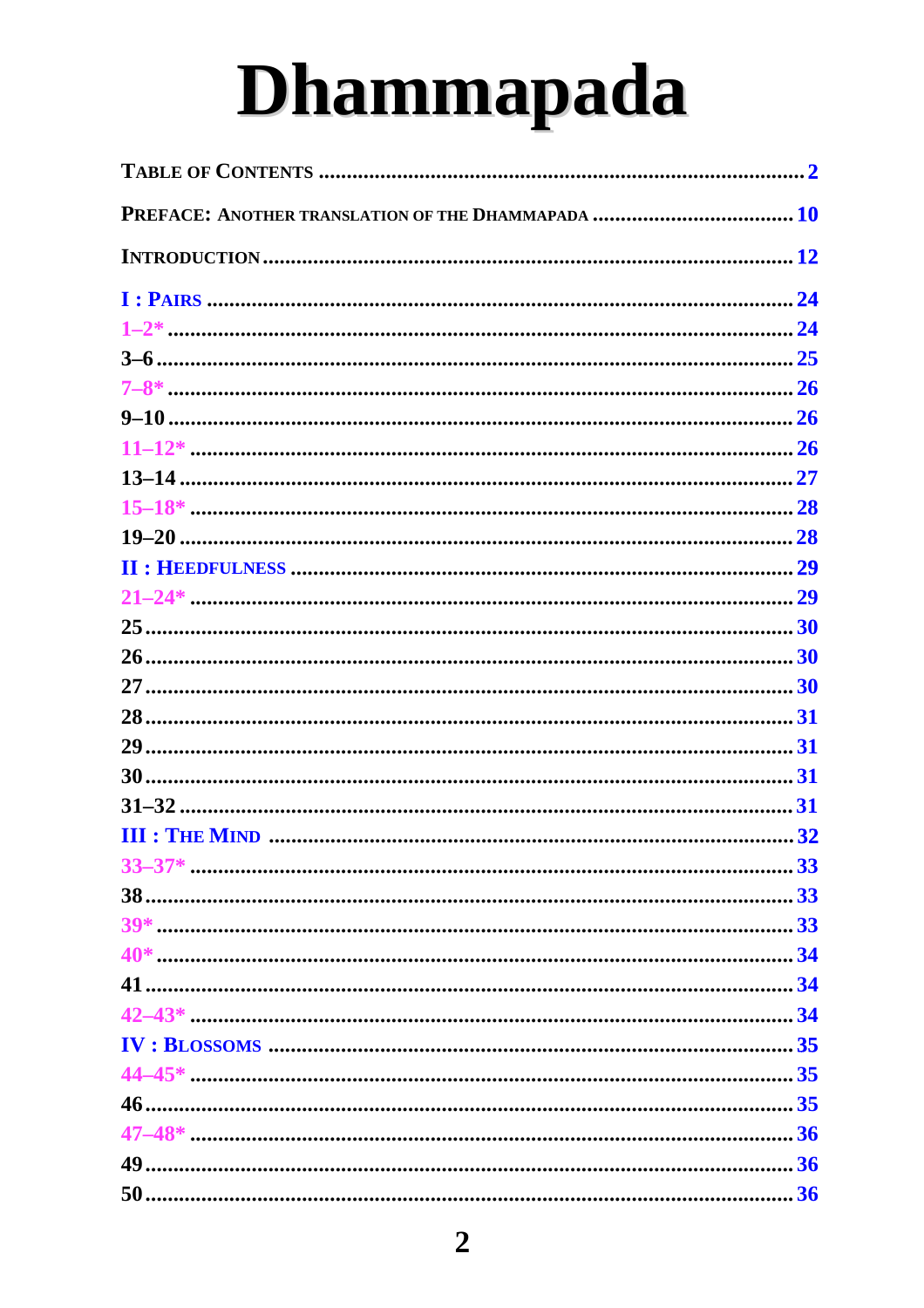| 85–89* …………………………………………………………………………………………… 46 |  |
|-----------------------------------------------|--|
|                                               |  |
|                                               |  |
|                                               |  |
|                                               |  |
|                                               |  |
|                                               |  |
|                                               |  |
|                                               |  |
|                                               |  |
|                                               |  |
|                                               |  |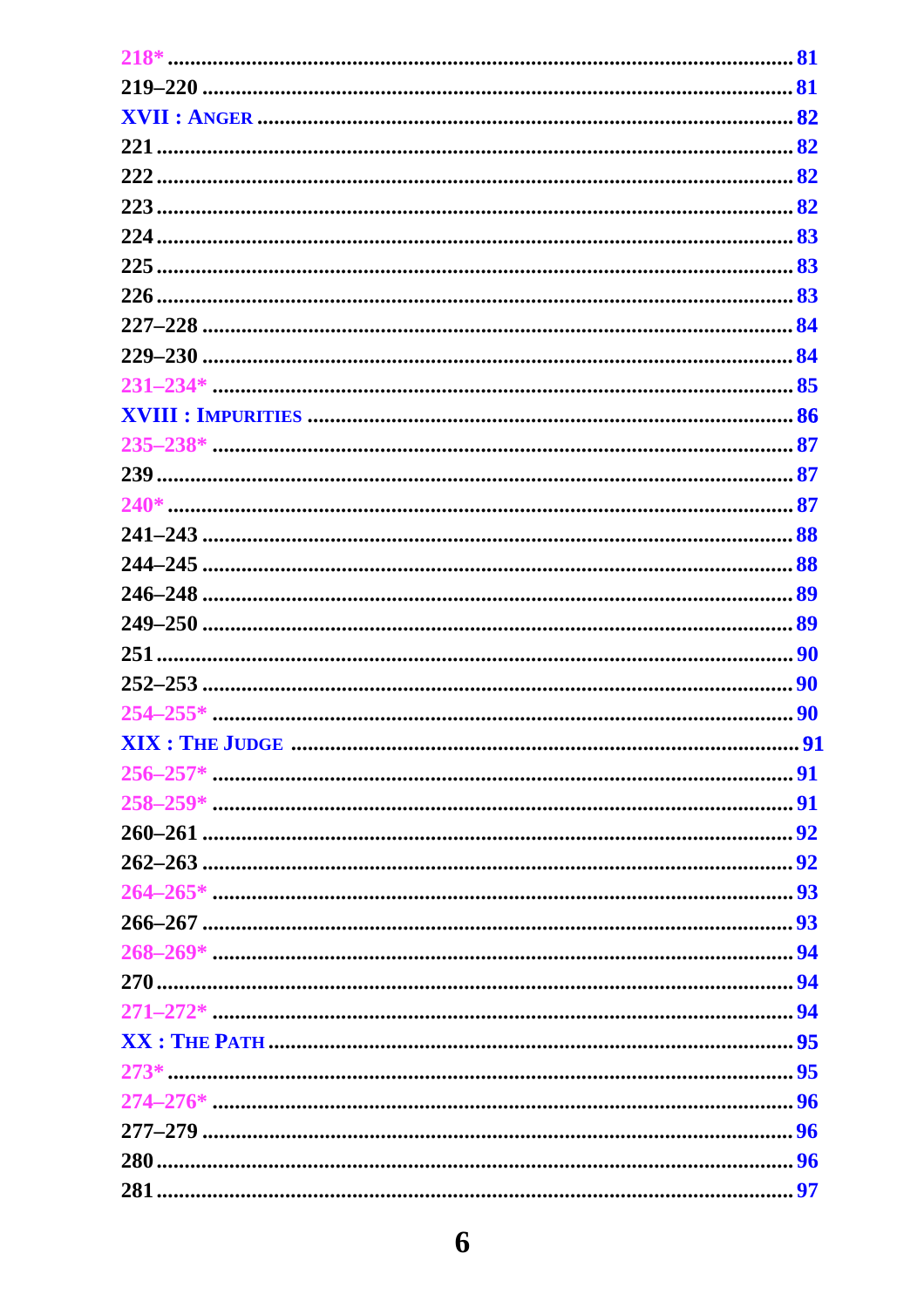| <b>XXII</b> : HELL ………………………………………………………………………………………104 |  |
|---------------------------------------------------------|--|
|                                                         |  |
|                                                         |  |
|                                                         |  |
|                                                         |  |
|                                                         |  |
|                                                         |  |
|                                                         |  |
|                                                         |  |
|                                                         |  |
|                                                         |  |
|                                                         |  |
|                                                         |  |
|                                                         |  |
|                                                         |  |
|                                                         |  |
|                                                         |  |
|                                                         |  |
|                                                         |  |
|                                                         |  |
|                                                         |  |
|                                                         |  |
|                                                         |  |
|                                                         |  |
|                                                         |  |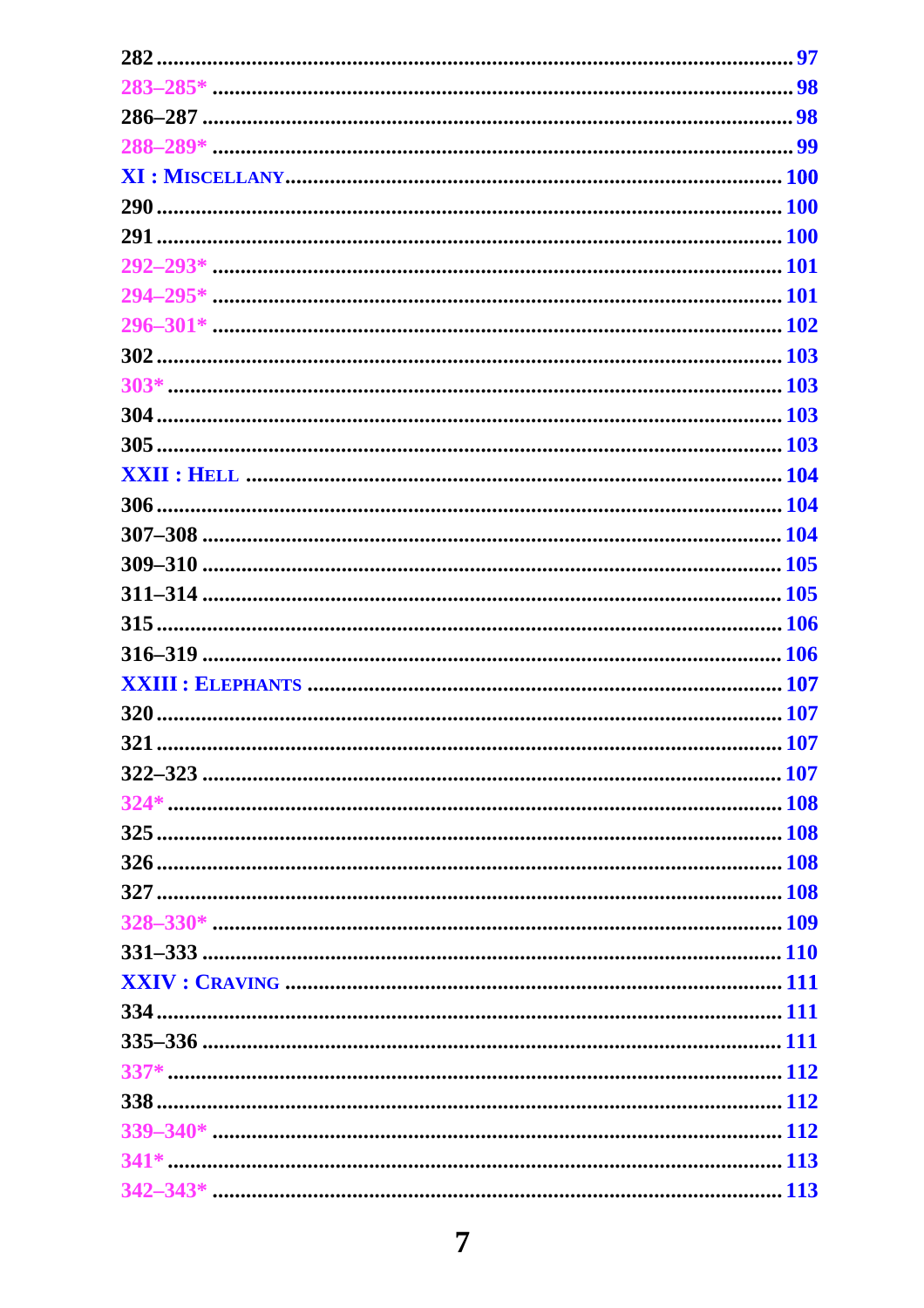| XXV: MONKS ………………………………………………………………………………………118 |  |
|-------------------------------------------------|--|
|                                                 |  |
|                                                 |  |
|                                                 |  |
|                                                 |  |
|                                                 |  |
|                                                 |  |
|                                                 |  |
|                                                 |  |
|                                                 |  |
|                                                 |  |
|                                                 |  |
|                                                 |  |
|                                                 |  |
|                                                 |  |
|                                                 |  |
|                                                 |  |
|                                                 |  |
|                                                 |  |
|                                                 |  |
|                                                 |  |
|                                                 |  |
|                                                 |  |
|                                                 |  |
|                                                 |  |
|                                                 |  |
|                                                 |  |
|                                                 |  |
|                                                 |  |
|                                                 |  |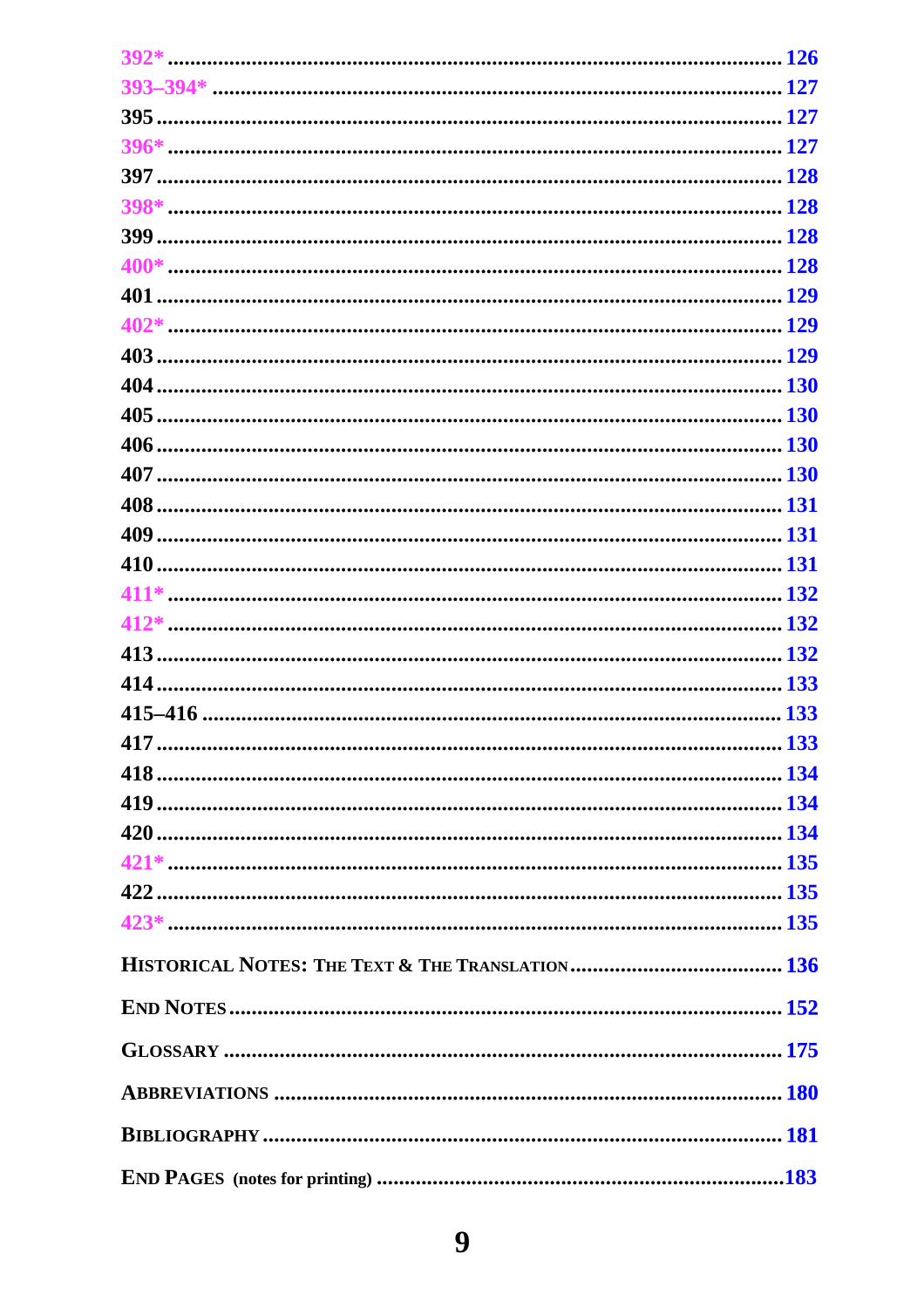# **Preface:**

# <span id="page-9-0"></span>**Another translation of the Dhammapada**

Many other English translations are already available the fingers of at least five people would be needed to count them — so I suppose that a new translation has to be justified, to prove that it's not "just" another one. In doing so, though, I'd rather not criticize the efforts of earlier translators, for I owe them a great deal. Instead, I'll ask you to read the [Introduction](#page-11-0) and [Historical](#page-135-0) [Notes,](#page-135-0) to gain an idea of what is distinctive about the approach I have taken, and the translation itself, which I hope will stand on its own merits. The original impulse for making the translation came from my conviction that the text deserved to be offered freely as a gift of Dhamma. As I knew of no existing translations available as gifts, I made my own.

The explanatory material is designed to meet with the needs of two sorts of readers: those who want to read the text as a text, in the context of the religious history of Buddhism — viewed from the outside — and those who want to read the text as a guide to the personal conduct of their lives. Although there is no clear line dividing these groups, the [Introduction](#page-11-0) is aimed more at the second group, and the [Historical Notes m](#page-135-0)ore at the first. The [End Notes](#page-151-0) and [Glossary](#page-174-0) contain material that should be of interest to both. Verses marked with an asterisk in the translation are discussed in the [End Notes.](#page-151-0) Pali terms — as well as English terms used in a special sense, such as *effluent*, *enlightened one*, *fabrication*, *stress*, and *Unbinding* — when they appear in more than one verse, are explained in the [Glossary.](#page-174-0)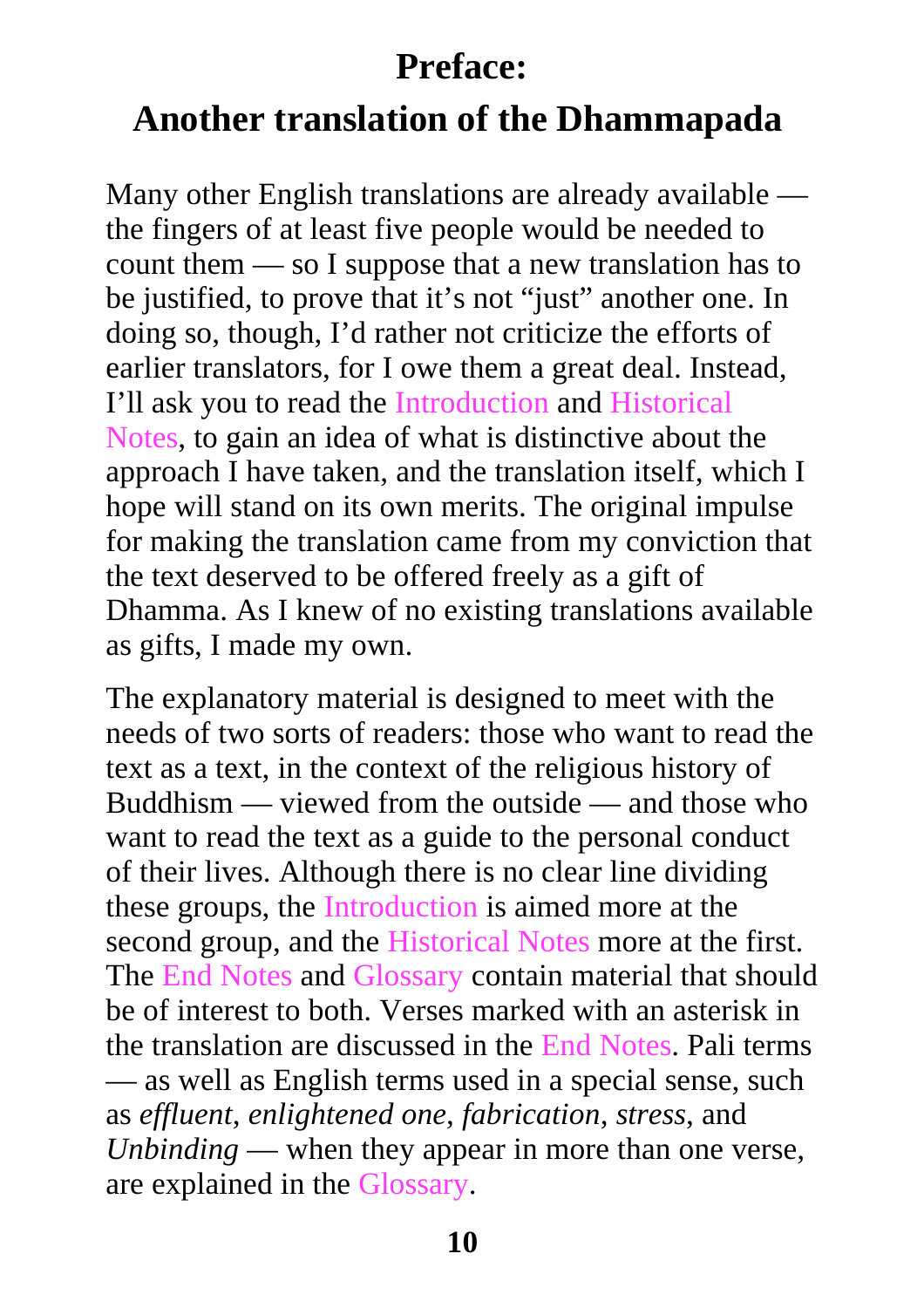In addition to the previous translators and editors from whose work I have borrowed, I owe a special debt of gratitude to Jeanne Larsen for her help in honing down the language of the translation. Also, John Bullitt, Charles Hallisey, Karen King, Andrew Olendzki, Ruth Stiles, Clark Strand, Paula Trahan, and Jane Yudelman offered many helpful comments that improved the quality of the book as a whole. Any mistakes that remain, of course, are my own responsibility.

#### *Thanissaro Bhikkhu*

Metta Forest Monastery Valley Center, CA 92082-1409 December, 1997

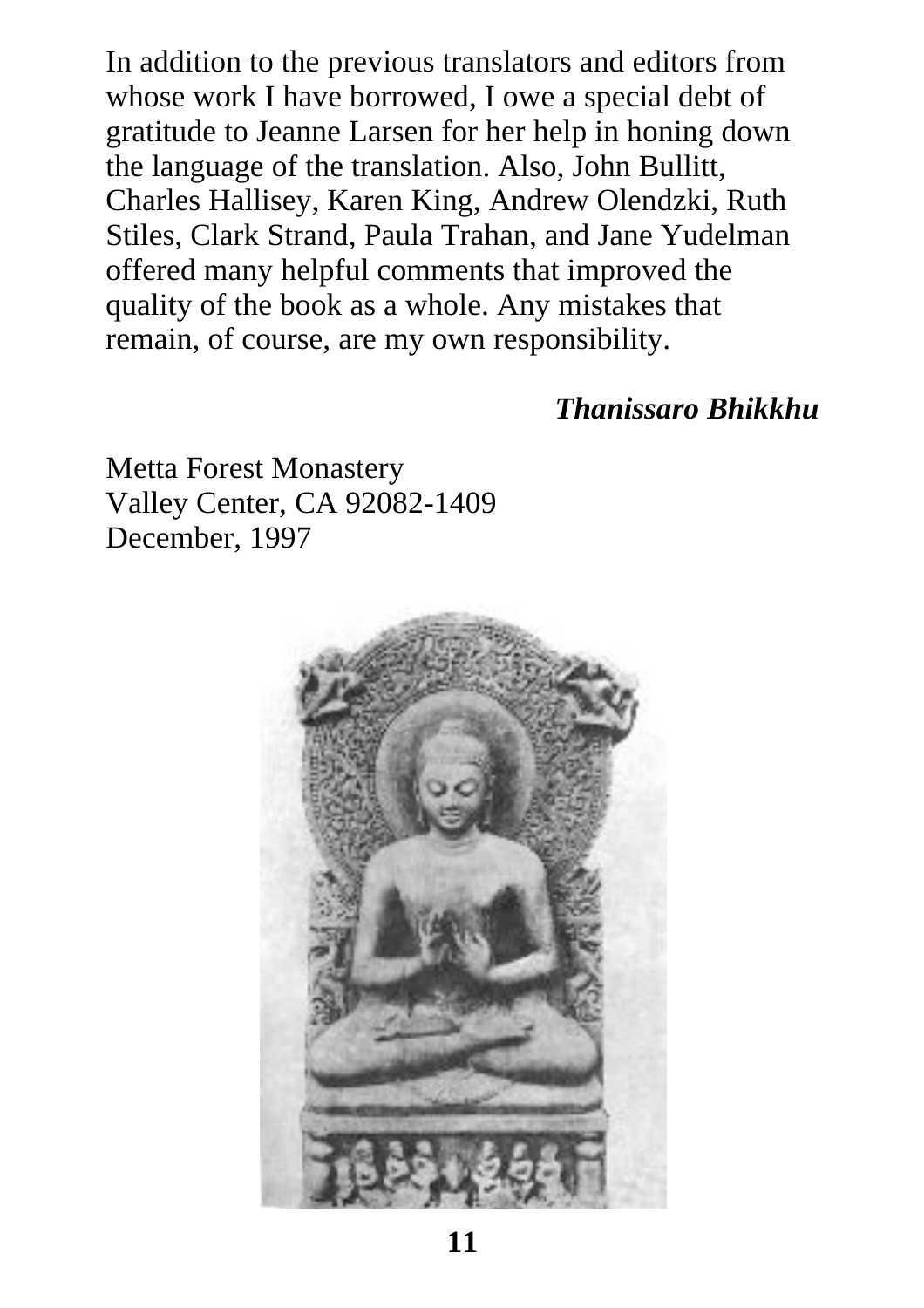# **Introduction**

<span id="page-11-0"></span>The Dhammapada, an anthology of verses attributed to the Buddha, has long been recognized as one of the masterpieces of early Buddhist literature. Only more recently have scholars realized that it is also one of the early masterpieces in the Indian tradition of *kavya*, or belles lettres.

This translation of the Dhammapada is an attempt to render the verses into English in a way that does justice to both of the traditions to which the text belongs. Although it is tempting to view these traditions as distinct, dealing with form (kavya) and content (Buddhism), the ideals of kavya aimed at combining form and content into a seamless whole. At the same time, the early Buddhists adopted and adapted the conventions of kavya in a way that skillfully dovetailed with their views of how teaching and listening played a role in their path of practice. My hope is that the translation presented here will convey the same seamlessness and skill.

As an example of kavya, the Dhammapada has a fairly complete body of ethical and aesthetic theory behind it, for the purpose of kavya was to instruct in the highest ends of life while simultaneously giving delight. The ethical teaching of the Dhammapada is expressed in the first pair of verses: the mind, through its actions (kamma), is the chief architect of one's happiness and suffering both in this life and beyond. The first three chapters elaborate on this point, to show that there are two major ways of relating to this fact: as a wise person, who is heedful enough to make the necessary effort to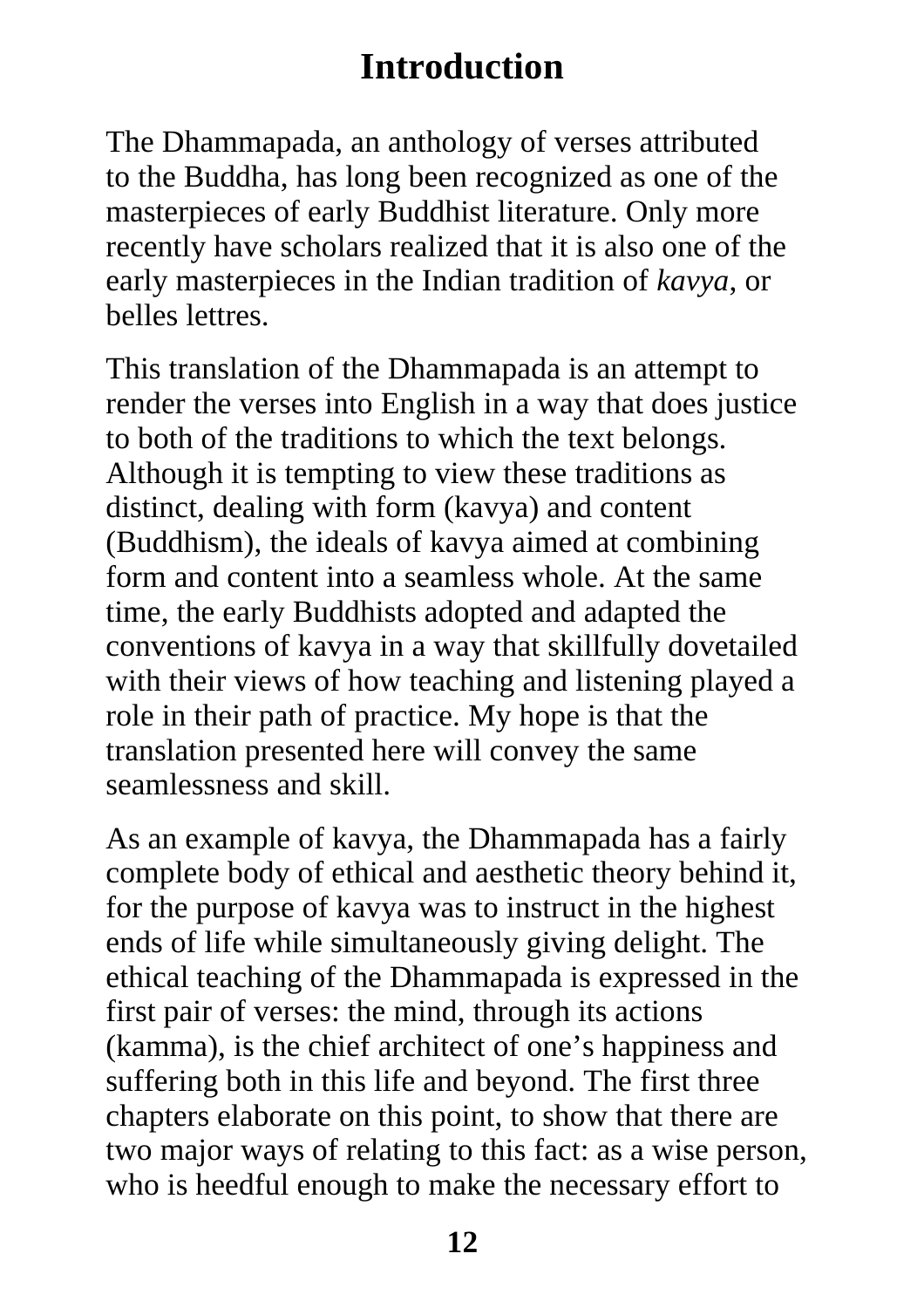train his/her own mind to be a skillful architect; and as a fool, who is heedless and sees no reason to train the mind.

The work as a whole elaborates on this distinction, showing in more detail both the path of the wise person and that of the fool, together with the rewards of the former and the dangers of the latter: the path of the wise person can lead not only to happiness within the cycle of death and rebirth, but also to total escape into the Deathless, beyond the cycle entirely; the path of the fool leads not only to suffering now and in the future, but also to further entrapment within the cycle. The purpose of the Dhammapada is to make the wise path attractive to the reader so that he/she will follow it — for the dilemma posited by the first pair of verses is not one in the imaginary world of fiction; it is the dilemma in which the reader is already placed by the fact of being born.

To make the wise path attractive, the techniques of poetry are used to give "savor" (*rasa*) to the message. Ancient Indian aesthetic treatises devoted a great deal of discussion to the notion of savor and how it could be conveyed. The basic theory was this: Artistic composition expressed states of emotion or states of mind called "*bhava*." The standard list of basic emotions included love (delight), humor, grief, anger, energy, fear, disgust, and astonishment. The reader or listener exposed to these presentations of emotion did not participate in them directly; rather, he/she savored them as an aesthetic experience at one remove from the emotion. Thus, the savor of grief is not grief, but compassion. The savor of energy is not energy itself, but admiration for heroism.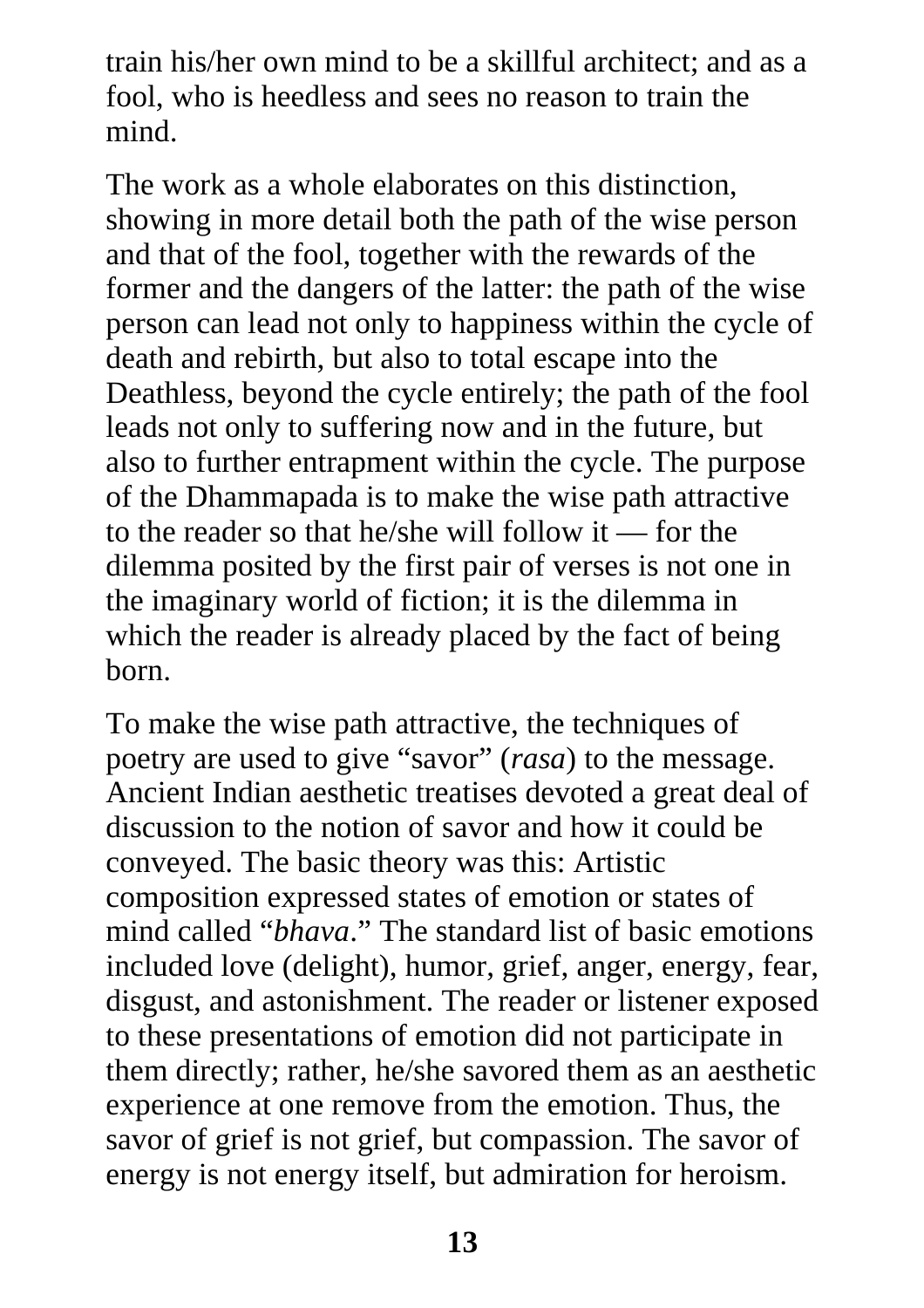The savor of love is not love but an experience of sensitivity. The savor of astonishment is a sense of the marvelous. The proof of the indirectness of the aesthetic experience was that some of the basic emotions were decidedly unpleasant, while the savor of the emotion was to be enjoyed.

Although a work of art might depict many emotions, and thus — like a good meal — offer many savors for the reader/listener to taste, one savor was supposed to dominate. Writers made a common practice of announcing the savor they were trying to produce, usually stating in passing that their particular savor was the highest of all. The Dhammapada [\[354\]](#page-115-0) states explicitly that the savor of Dhamma is the highest savor, which indicates that that is the basic savor of the work. Classic aesthetic theory lists the savor of Dhamma, or justice, as one of the three basic varieties of the heroic savor (the other two deal with generosity and war): thus we would expect the majority of the verses to depict energy, and in fact they do, with their exhortations to action, strong verbs, repeated imperatives, and frequent use of the imagery from battles, races, and conquests.

Dhamma, in the Buddhist sense, implies more than the "justice" of Dhamma in aesthetic theory. However, the long section of the Dhammapada devoted to "The Judge" — beginning with a definition of a good judge, and continuing with examples of good judgment shows that the Buddhist concept of Dhamma has room for the aesthetic meaning of the term as well.

Classic theory also holds that the heroic savor should, especially at the end of a piece, shade into the marvelous. This, in fact, is what happens periodically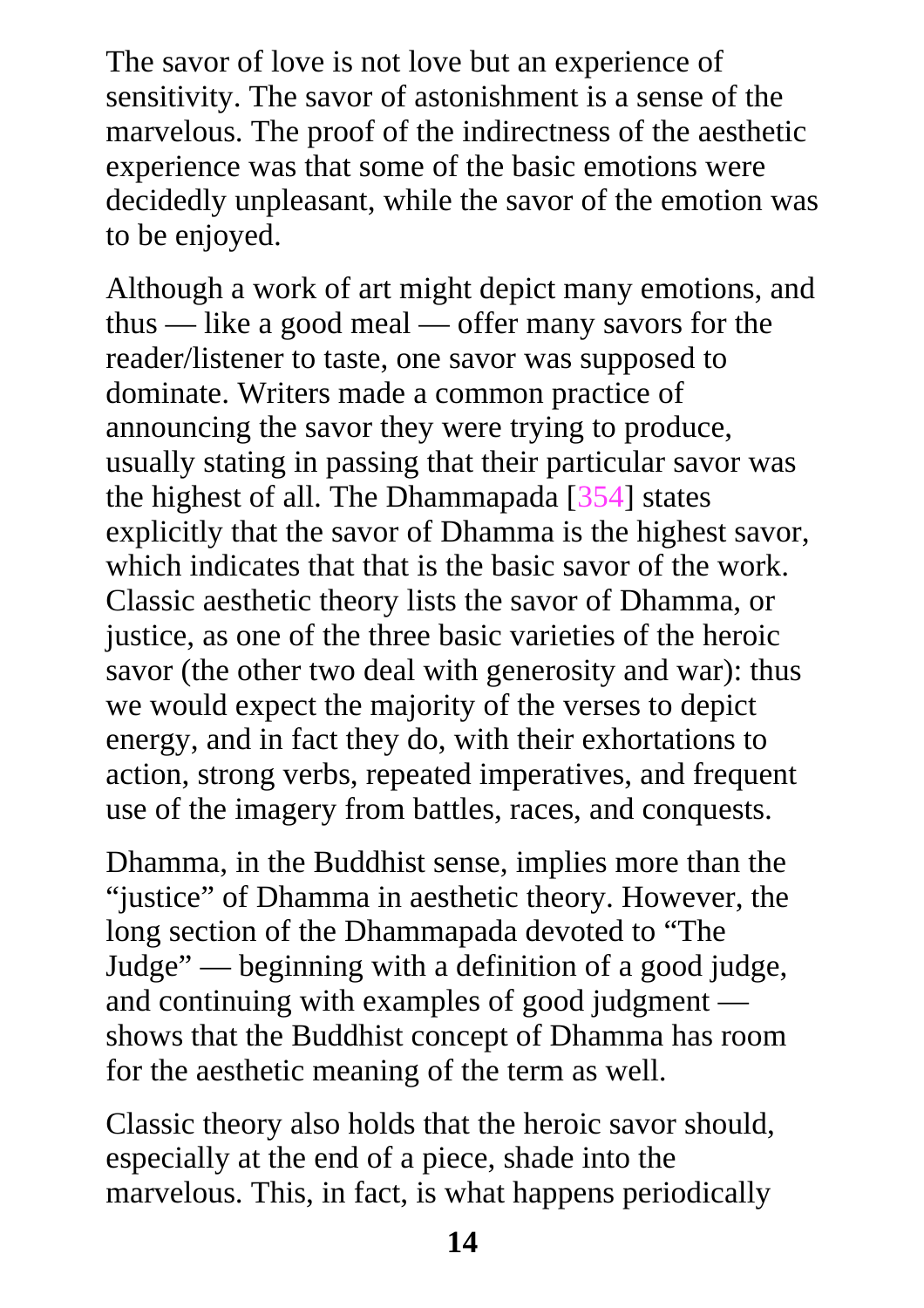throughout the Dhammapada, and especially at the end, where the verses express astonishment at the amazing and paradoxical qualities of a person who has followed the path of heedfulness to its end, becoming "pathless" [\[92–93;](#page-47-0) [179–180\]](#page-70-0) — totally indescribable, transcending conflicts and dualities of every sort. Thus the predominant emotions that the verses express in Pali and should also express in translation — are energy and astonishment, so as to produce qualities of the heroic and marvelous for the reader to savor. This savor is then what inspires the reader to follow the path of wisdom, with the result that he/she will reach a direct experience of the true happiness, transcending all dualities, found at the end of the path.

Classic aesthetic theory lists a variety of rhetorical features that can produce savor. Examples from these lists that can be found in the Dhammapada include: accumulation (*padoccaya*) [\[137–140\],](#page-59-0) admonitions (*upadista*) [\[47–48,](#page-35-0) [246–248,](#page-88-0) et. al.], ambiguity (*aksarasamghata*) [\[97,](#page-48-0) [294–295\]](#page-100-0), benedictions (*asis*) [\[337\],](#page-111-0) distinctions (*visesana*) [\[19–20,](#page-27-0) [21–22,](#page-28-0) [318–319\]](#page-105-0), encouragement (*protsahana*) [\[35,](#page-32-0) [43,](#page-33-0) [46,](#page-34-0) et. al.], etymology (*nirukta*) [\[388\]](#page-124-0), examples (*drstanta*) [\[30\],](#page-30-0) explanations of cause and effect (*hetu*) [\[1–2\],](#page-23-0) illustrations (*udaharana*) [\[344\]](#page-112-0), implications (*arthapatti*) [\[341\]](#page-112-0), rhetorical questions (*prccha*) [\[44,](#page-34-0) [62,](#page-38-0) [143,](#page-60-0) et. al.], praise (*gunakirtana*) [\[54–56, 58–59,](#page-37-0) [92–93,](#page-47-0) et. al.], prohibitions (*pratisedha*) [\[121–122,](#page-55-0) [271–272,](#page-93-0) [371,](#page-119-0) et. al.], and ornamentation (*bhusana*) [passim].

Of these, ornamentation is the most complex, including four figures of speech and ten "qualities". The figures of speech are simile [passim], extended metaphor [\[398\]](#page-127-0),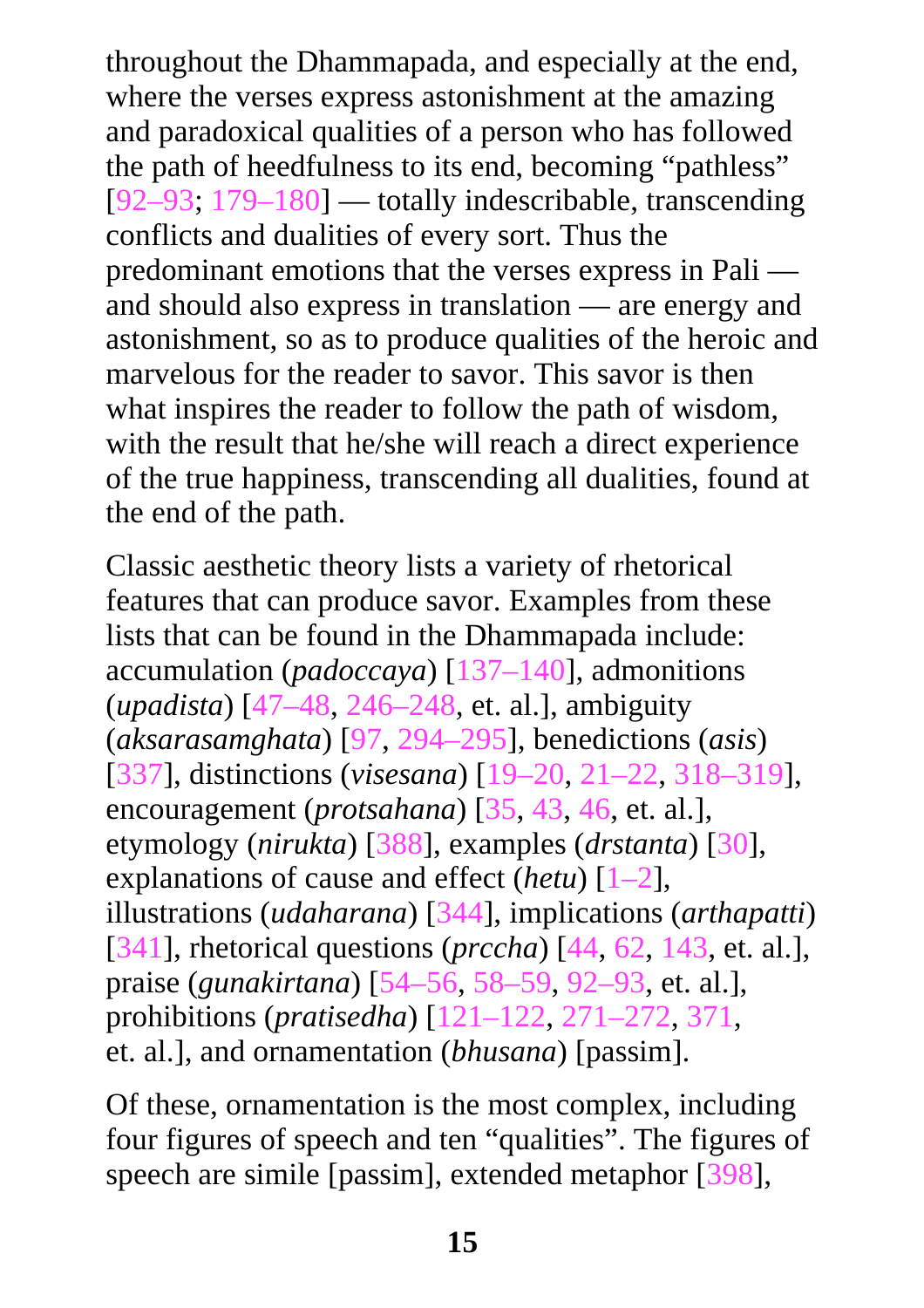rhyme (including alliteration and assonance), and "lamps" [passim]. This last figure is a peculiarity of Pali — a heavily inflected language — that allows, say, one adjective to modify two different nouns, or one verb to function in two separate sentences. (The name of the figure derives from the idea that the two nouns radiate from the one adjective, or the two sentences from the one verb.) In English, the closest we have to this is parallelism combined with ellipsis. An example from the translation is in [verse 7](#page-24-0) —

> Mara overcomes him as the wind, a weak tree

— where "overcomes" functions as the verb in both clauses, even though it is elided from the second. This is how I have rendered lamps in most of the verses, although in two cases [\[174,](#page-68-0) [206\]](#page-77-0) I found it more effective to repeat the lamp-word.

The ten "qualities" are more general attributes of sound, syntax, and sense, including such attributes as charm, clarity, delicacy, evenness, exaltation, sweetness, and strength. The ancient texts are not especially clear on what some of these terms mean in practice. Even where they are clear, the terms deal in aspects of Pali/Sanskrit syntax not always applicable to English. What is important, though, is that some qualities are seen as more suited to a particular savor than others: strength and exaltation, for example, best convey a taste of the heroic and marvelous. Of these characteristics, strength (*ojas*) is the easiest to quantify, for it is marked by long compounded words. In the Dhammapada, approximately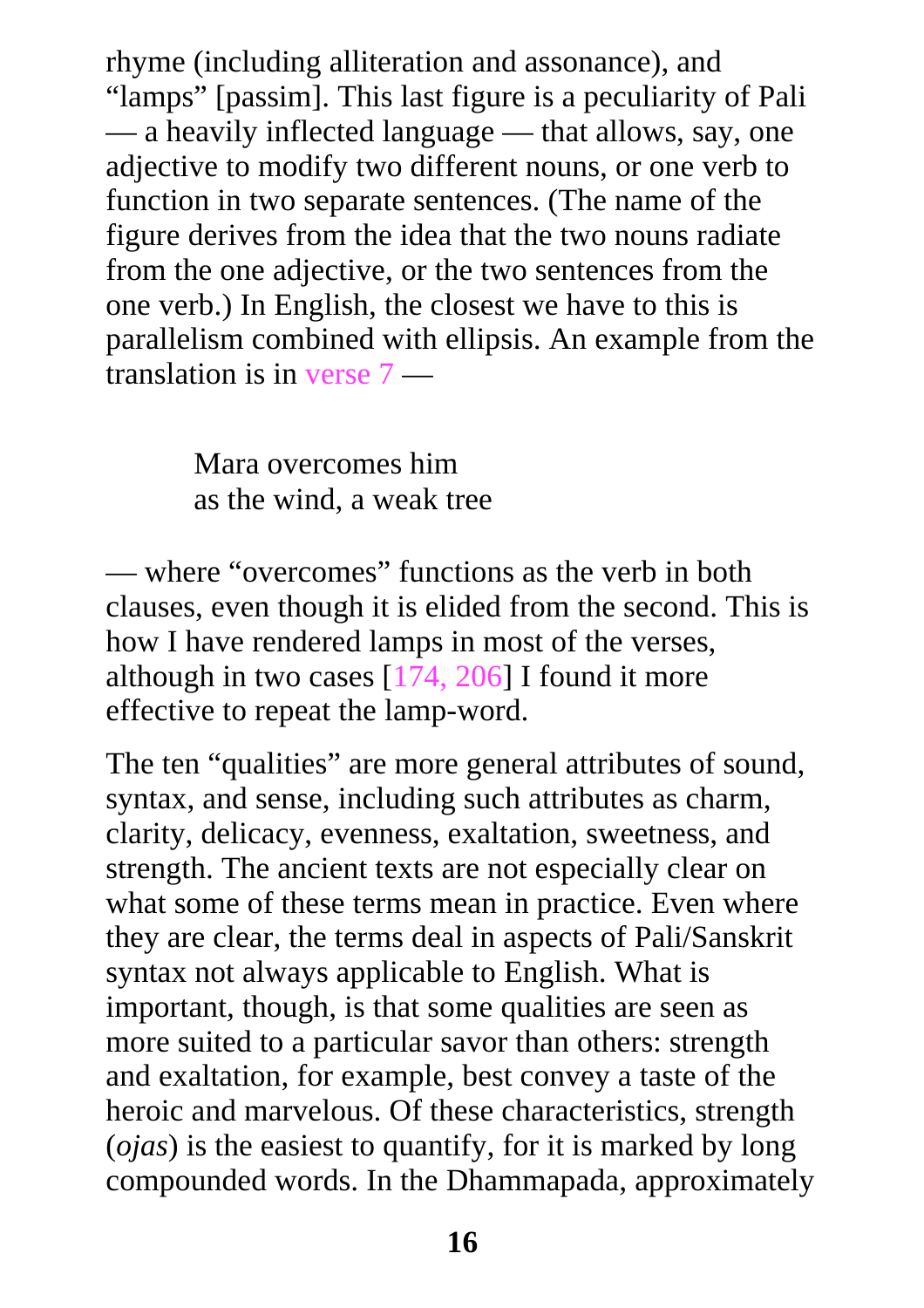one tenth of the verses contain compounds that are as long as a whole line of verse, and one verse [[39\]](#page-32-0) has three of its four lines made up of such compounds. By the standards of later Sanskrit verse, this is rather mild, but when compared with verses in the rest of the Pali Canon and other early masterpieces of kavya, the Dhammapada is quite strong.

The text also explicitly adds to the theory of characteristics in saying that "sweetness" is not just an attribute of words, but of the person speaking [\[363\]](#page-117-0). If the person is a true example of the virtue espoused, his/her words are sweet. This point could be generalized to cover many of the other qualities as well.

Another point from classic aesthetic theory that may be relevant to the Dhammapada is the principle of how a literary work is given unity. Although the text does not provide a step-by-step sequential portrait of the path of wisdom, as a lyric anthology it is much more unified than most Indian examples of that genre. The classic theory of dramatic plot construction may be playing an indirect role here. On the one hand, a plot must exhibit unity by presenting a conflict or dilemma, and depicting the attainment of a goal through overcoming that conflict. This is precisely what unifies the Dhammapada: it begins with the duality between heedless and heedful ways of living, and ends with the final attainment of total mastery. On the other hand, the plot must not show smooth, systematic progress; otherwise the work would turn into a treatise. There must be reversals and diversions to maintain interest. This principle is at work in the fairly unsystematic ordering of the Dhammapada's middle sections. Verses dealing with the beginning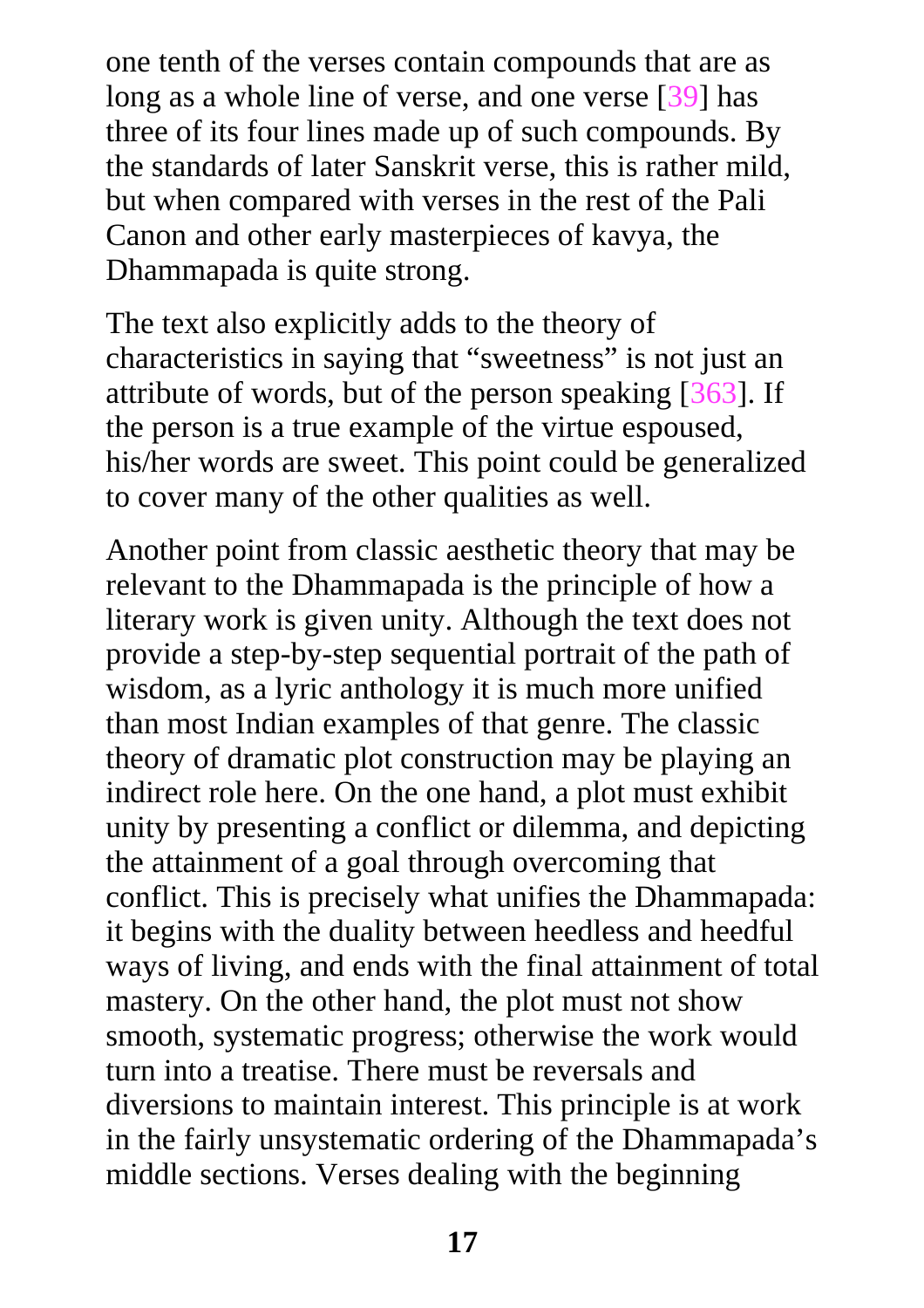stages of the path are mixed together with those dealing with later stages and even stages beyond the completion of the path.

One more point is that the ideal plot should be constructed with a sub-plot in which a secondary character gains his/her goal, and in so doing helps the main character attain his or hers. In addition to the aesthetic pleasure offered by the sub-plot, the ethical lesson is one of human cooperation: people attain their goals by working together. In the Dhammapada, the same dynamic is at work. The main "plot" is that of the person who masters the principle of kamma to the point of total release from kamma and the round of rebirth; the "sub-plot" depicts the person who masters the principle of kamma to the point of gaining a good rebirth on the human or heavenly planes. The second person gains his/her goal, in part, by being generous and respectful to the first person  $[106–109, 177]$  $[106–109, 177]$ , thus enabling the first person to practice to the point of total mastery. In return, the first person gives counsel to the second person on how to pursue his/her goal [\[76–77,](#page-42-0) [363\]](#page-117-0). In this way the Dhammapada depicts the play of life in a way that offers two potentially heroic roles for the reader to choose from, and delineates those roles in such a way that all people can choose to be heroic, working together for the attainment of their own true well being.

Perhaps the best way to summarize the confluence of Buddhist and kavya traditions in the Dhammapada is in light of a teaching from another early Buddhist text, the Samyutta Nikaya (LV.5), on the factors needed to attain one's first taste of the goal of the Buddhist path. Those factors are four: associating with people of integrity,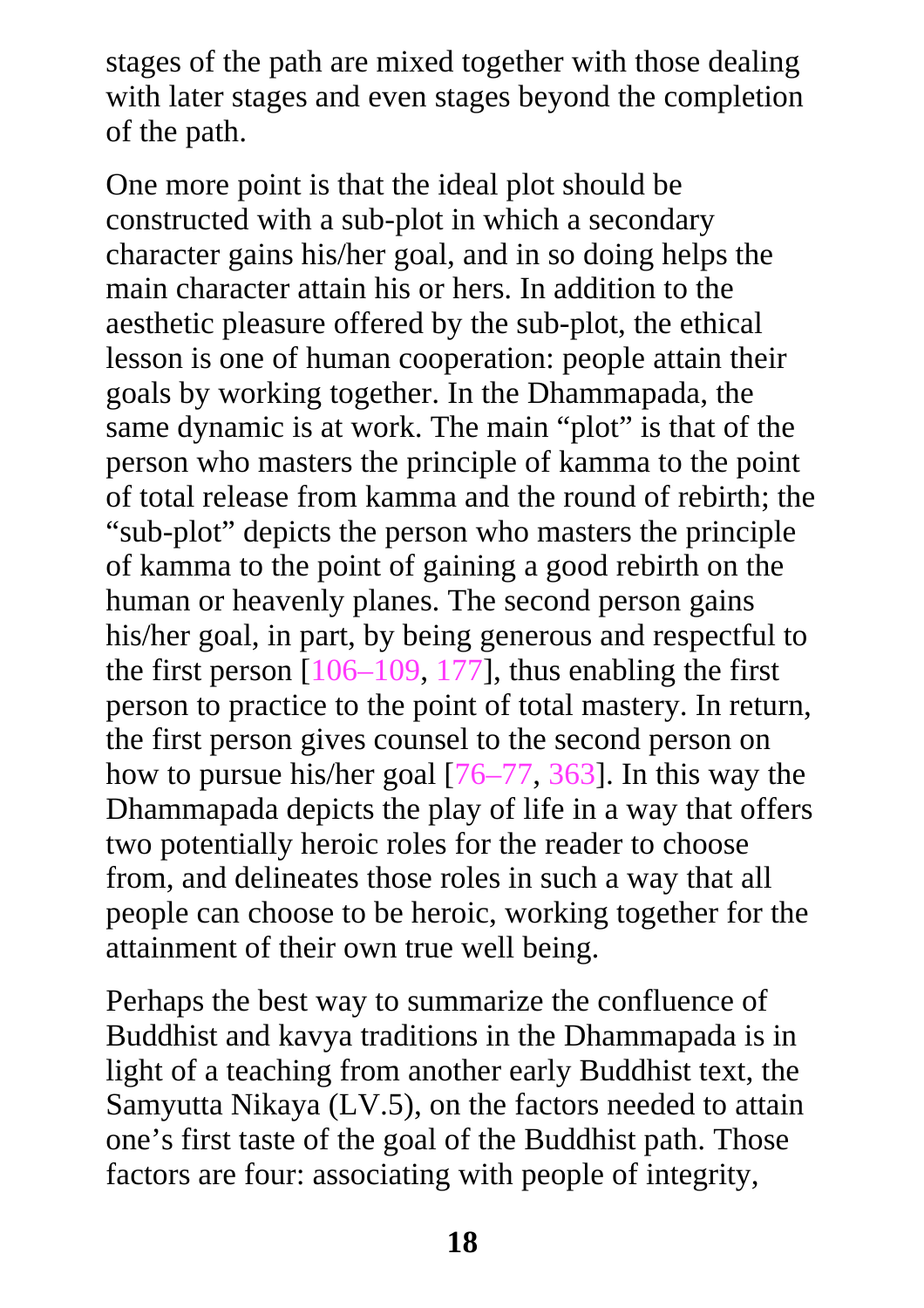listening to their teachings, using appropriate attention to inquire into the way those teachings apply to one's life, and practicing in line with the teachings in a way that does them justice. Early Buddhists used the traditions of kavya — concerning savor, rhetoric, structure, and figures of speech — primarily in connection with the second of these factors, in order to make the teachings appealing to the listener. However, the question of savor is related to the other three factors as well. The words of a teaching must be spoken by a person of integrity who embodies their message in his/her actions if their savor is to be sweet [\[158,](#page-64-0) [363\]](#page-117-0). The listener must reflect on them appropriately and then put them into practice if they are to have more than a passing, superficial taste. Thus both the speaker and listener must act in line with the words of a teaching if it is to bear fruit. This point is reflected in a pair of verses from the Dhammapada itself  $\lceil 51-52 \rceil$ :

> Just like a blossom, bright colored but scentless: a well-spoken word is fruitless when not carried out.

Just like a blossom, bright colored & full of scent: a well-spoken word is fruitful when well carried out.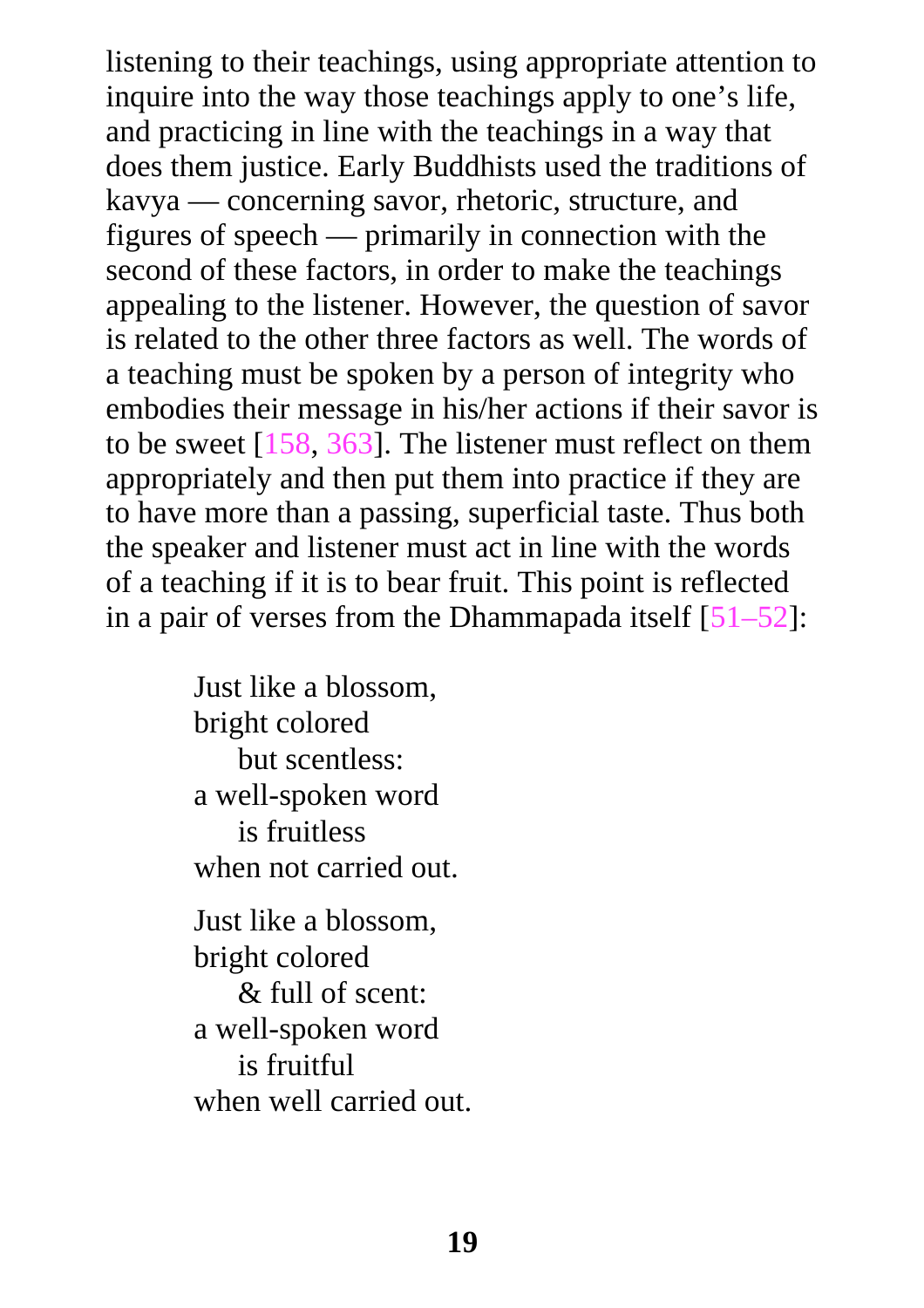Appropriate reflection, the first step a listener should follow in carrying out the well-spoken word, means contemplating one's own life to see the dangers of following the path of foolishness and the need to follow the path of wisdom. The Buddhist tradition recognizes two emotions as playing a role in this reflection. The first is *samvega*, a strong sense of dismay that comes with realizing the futility and meaninglessness of life as it is normally lived, together with a feeling of urgency in trying to find a way out of the meaningless cycle. The second emotion is *pasada*, the clarity and serenity that come when one recognizes a teaching that presents the truth of the dilemma of existence and at the same time points the way out. One function of the verses in the Dhammapada is to provide this sense of clarity, which is why [verse 82,](#page-43-0) states that the wise grow serene on hearing the Dhamma, and [102 s](#page-49-0)tates that the most worthwhile verse is the meaningful one that, on hearing, brings peace.

However, the process does not stop with these preliminary feelings of peace and serenity. The listener must carry through with the path of practice that the verses recommend. Although much of the impetus for doing so comes from the emotions of samvega and pasada sparked by the content of the verses, the heroic and marvelous savor of the verses plays a role as well, by inspiring the listener to rouse within him or herself the energy and strength that the path will require. When the path is brought to fruition, it brings the peace and delight of the Deathless [\[373-374\]](#page-120-0). This is where the process initiated by hearing or reading the Dhamma bears its deepest savor, surpassing all others. It is the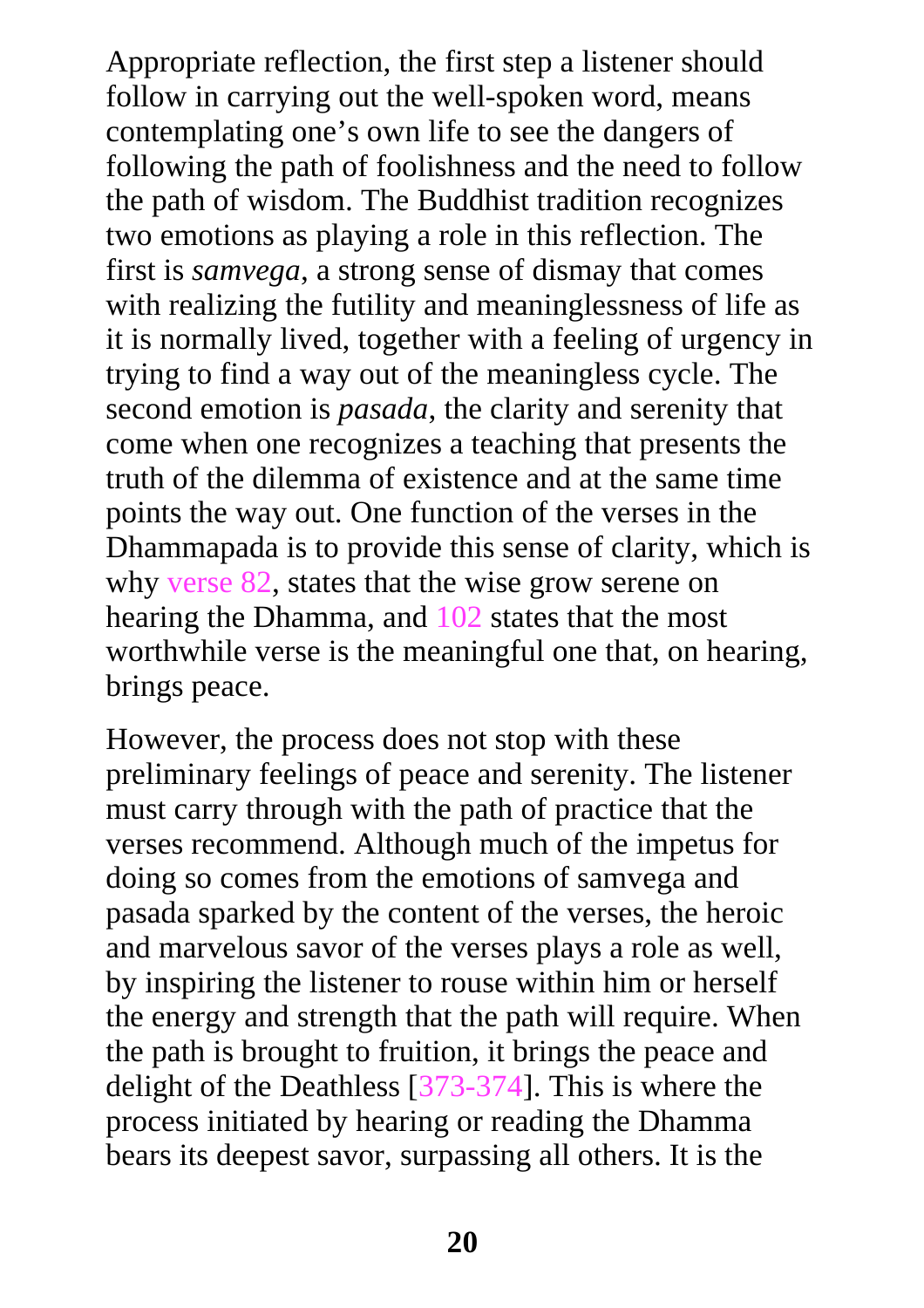highest sense in which the meaningful verses of the Dhammapada bring peace.

In preparing the following translation, I have kept the above points in mind, motivated both by a firm belief in the truth of the message of the Dhammapada, and by a desire to present it in a compelling way that will induce the reader to put it into practice. Although trying to stay as close as possible to the literal meaning of the text, I've also tried to convey its savor. I'm operating on the classic assumption that, although there may be a tension between giving instruction (being scrupulously accurate) and giving delight (providing an enjoyable taste of the mental states that the words depict), the best translation is one that plays with that tension without submitting totally to one side at the expense of the other.

To convey the savor of the work, I have aimed at a spare style flexible enough to express not only its dominant emotions — energy and astonishment — but also its transient emotions, such as humor, delight, and fear. Although the original verses conform to metrical rules, the translations are in free verse. This is the form that requires the fewest deviations from literal accuracy and allows for a terse directness that conforms with the heroic savor of the original. The freedom I have used in placing words on the page also allows many of the poetic effects of Pali syntax — especially the parallelism and ellipsis of the "lamps" — to shine through.

I have been relatively consistent in choosing English equivalents for Pali terms, especially where the terms have a technical meaning. Total consistency, although it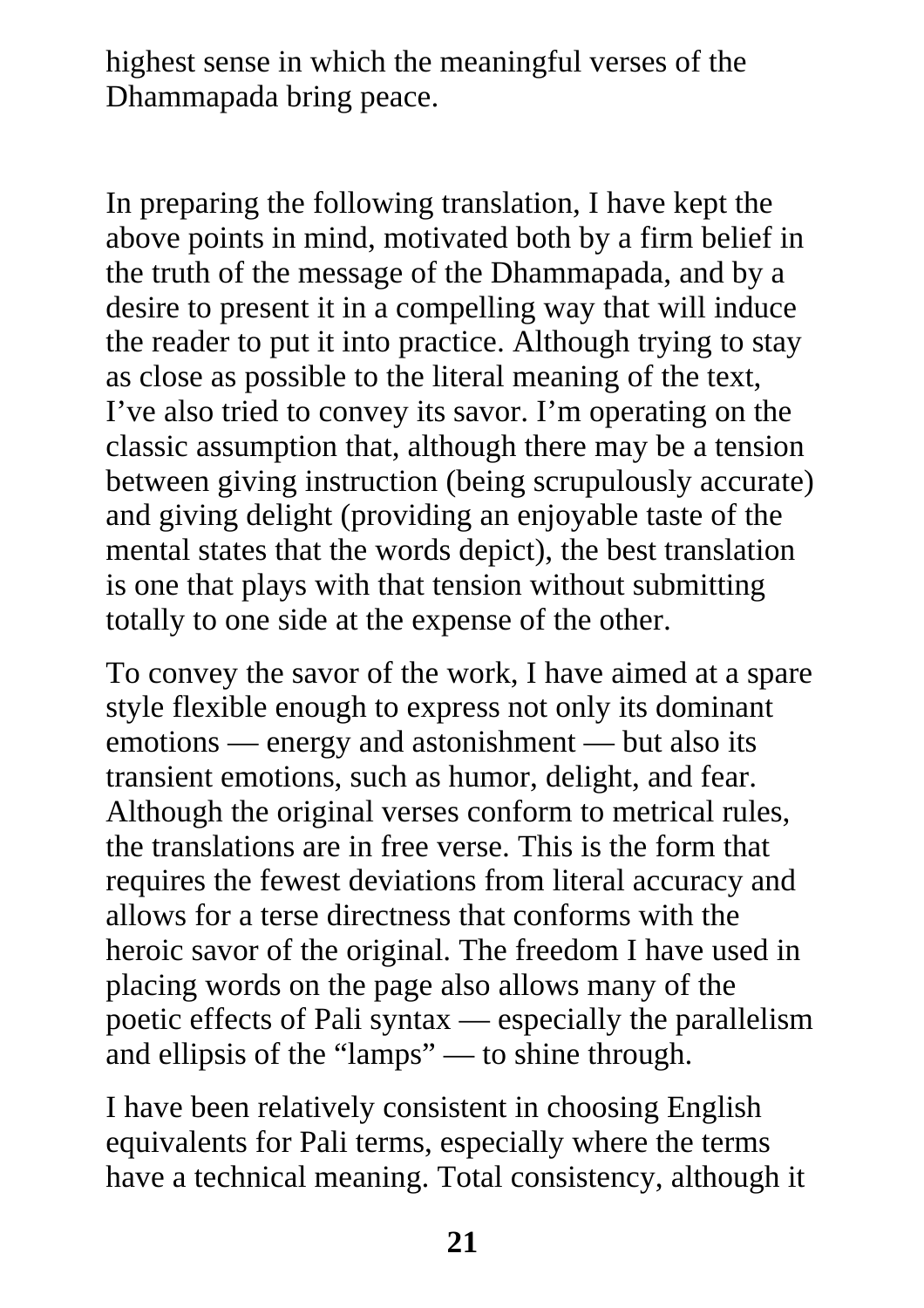may be a logical goal, is by no means a rational one, especially in translating poetry. Anyone who is truly bilingual will appreciate this point. Words in the original were chosen for their sound and connotations, as well as their literal sense, so the same principles — within reasonable limits — have been used in the translation. Deviations from the original syntax are rare and have been limited primarily to six sorts. The first four are for the sake of immediacy: occasional use of the American "you" for "one"; occasional use of imperatives ("Do") this!") for optatives ("One should do this"); substituting active for passive voice; and replacing "he who does this" with "he does this" in many of the verses defining the true brahmin i[n Chapter 26.](#page-123-0) The remaining two deviations are: making minor adjustments in sentence structure to keep a word at the beginning or end of a verse when this position seems important (e.g., [158,](#page-64-0) [384\)](#page-123-0); and changing the number from singular ("the wise person") to plural ("the wise") when talking about personality types, both to streamline the language and to lighten the gender bias of the original Pali. (As most of the verses were originally addressed to monks, I have found it impossible to eliminate the gender bias entirely, and so apologize for whatever bias remains.)

In verses where I sense that a particular Pali word or phrase is meant to carry multiple meanings, I have explicitly given all of those meanings in the English, even where this has meant a considerable expansion of the verse. (Many of these verses are discussed in the [notes.\)](#page-151-0) Otherwise, I have tried to make the translation as transparent as possible, in order to allow the light and energy of the original to pass through with minimal distortion.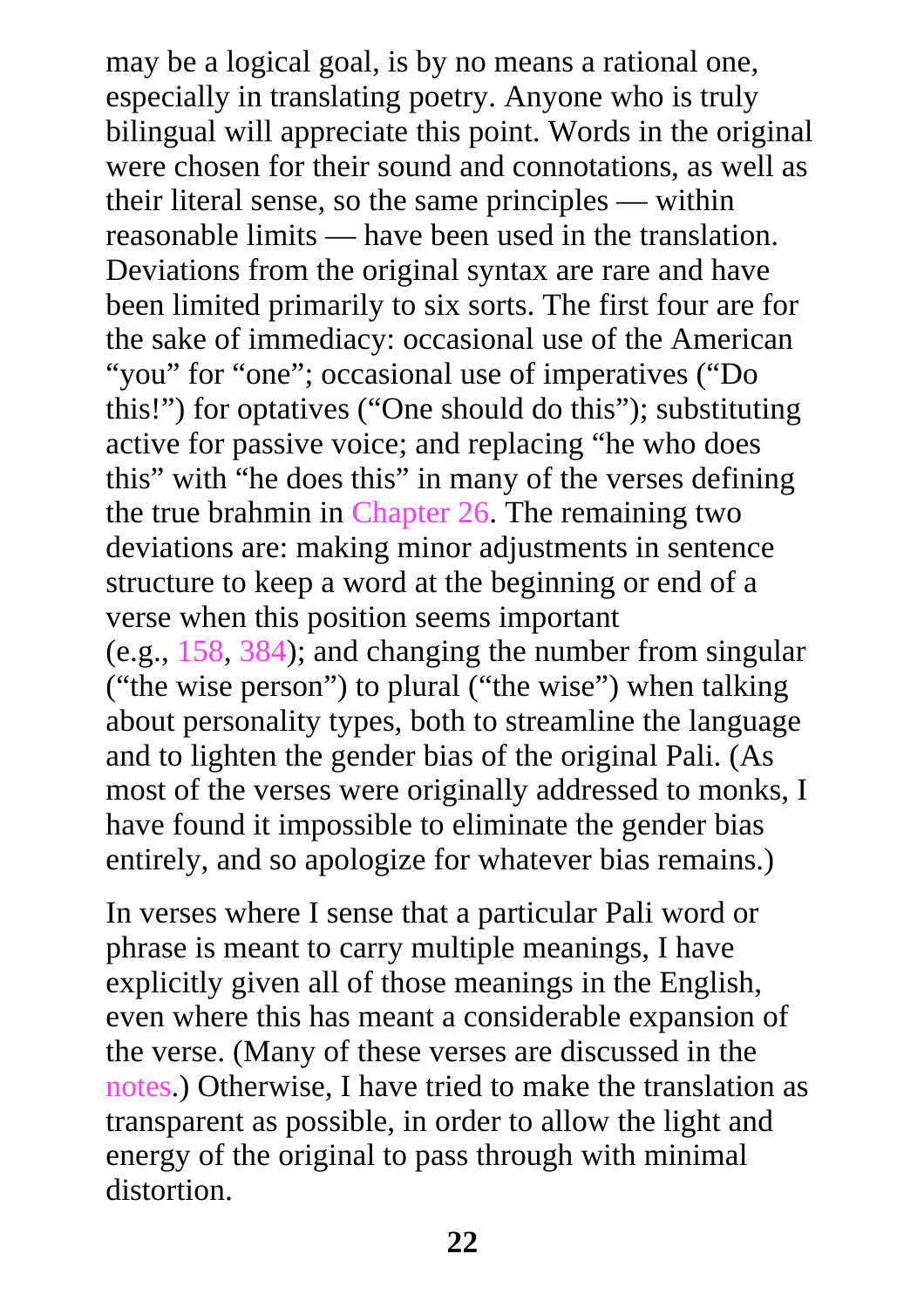The Dhammapada has for centuries been used as an introduction to the Buddhist point of view. However, the text is by no means elementary, either in terms of content or style. Many of the verses presuppose at least a passing knowledge of Buddhist doctrine, others employ multiple levels of meaning and wordplay typical of polished kavya. For this reason, I have added notes to the translation to help draw out some of the implications of verses that might not be obvious to people who are new to either of the two traditions that the text represents.

I hope that whatever delight you gain from this translation will inspire you to put the Buddha's words into practice, so that you will someday taste the savor, not just of the words, but of the Deathless to which they point.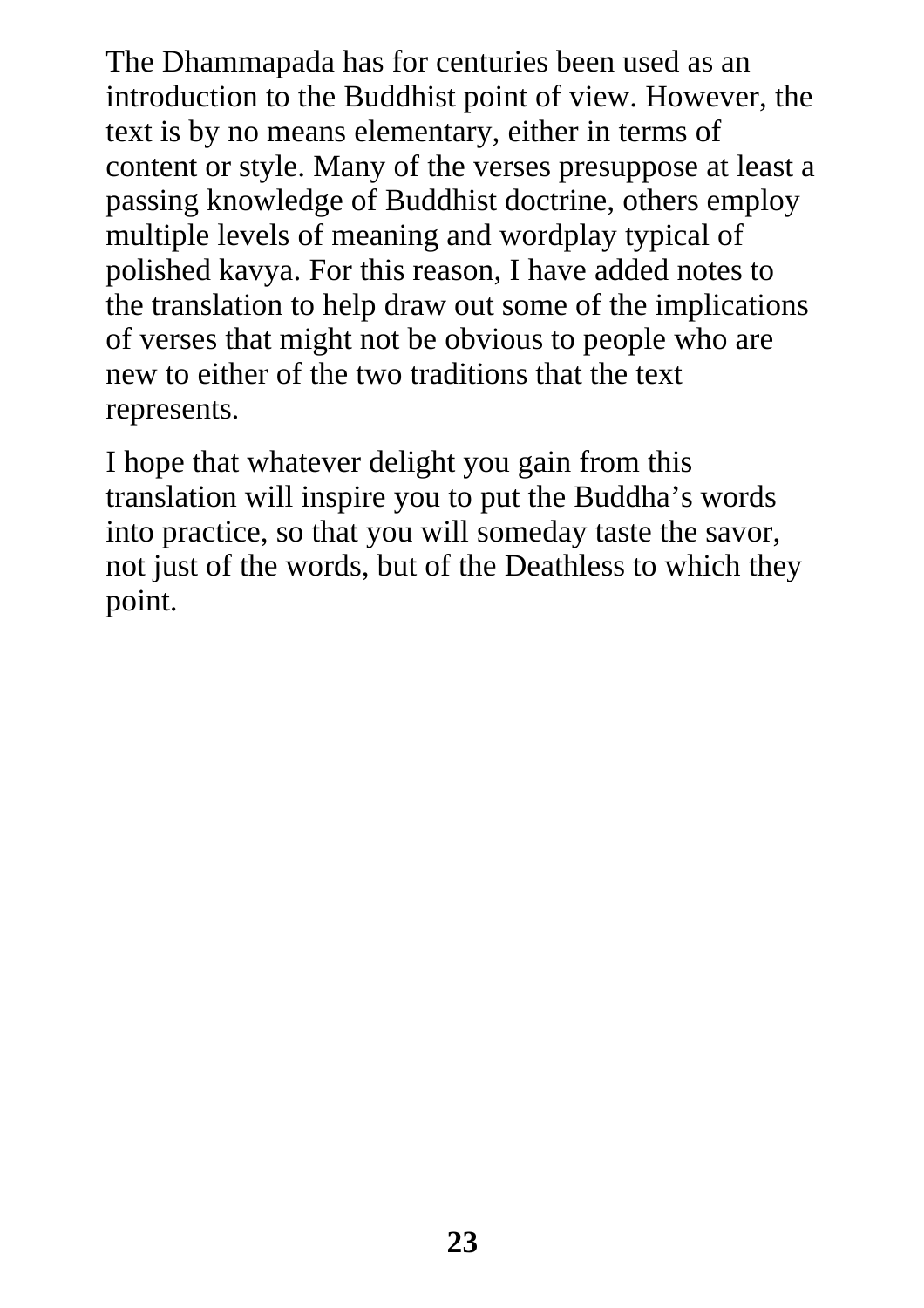### **I : Pairs**

<span id="page-23-0"></span>Phenomena are preceded by the heart, ruled by the heart, made of the heart.

If you speak or act with a corrupted heart, then suffering follows you as the wheel of the cart, the track of the ox that pulls it.

Phenomena are preceded by the heart, ruled by the heart, made of the heart.

If you speak or act with a calm, bright heart, then happiness follows you, like a shadow that never leaves.

**[1–2\\*](#page-151-0)**

'He insulted me, hit me, beat me, robbed me' — for those who brood on this, hostility isn't stilled.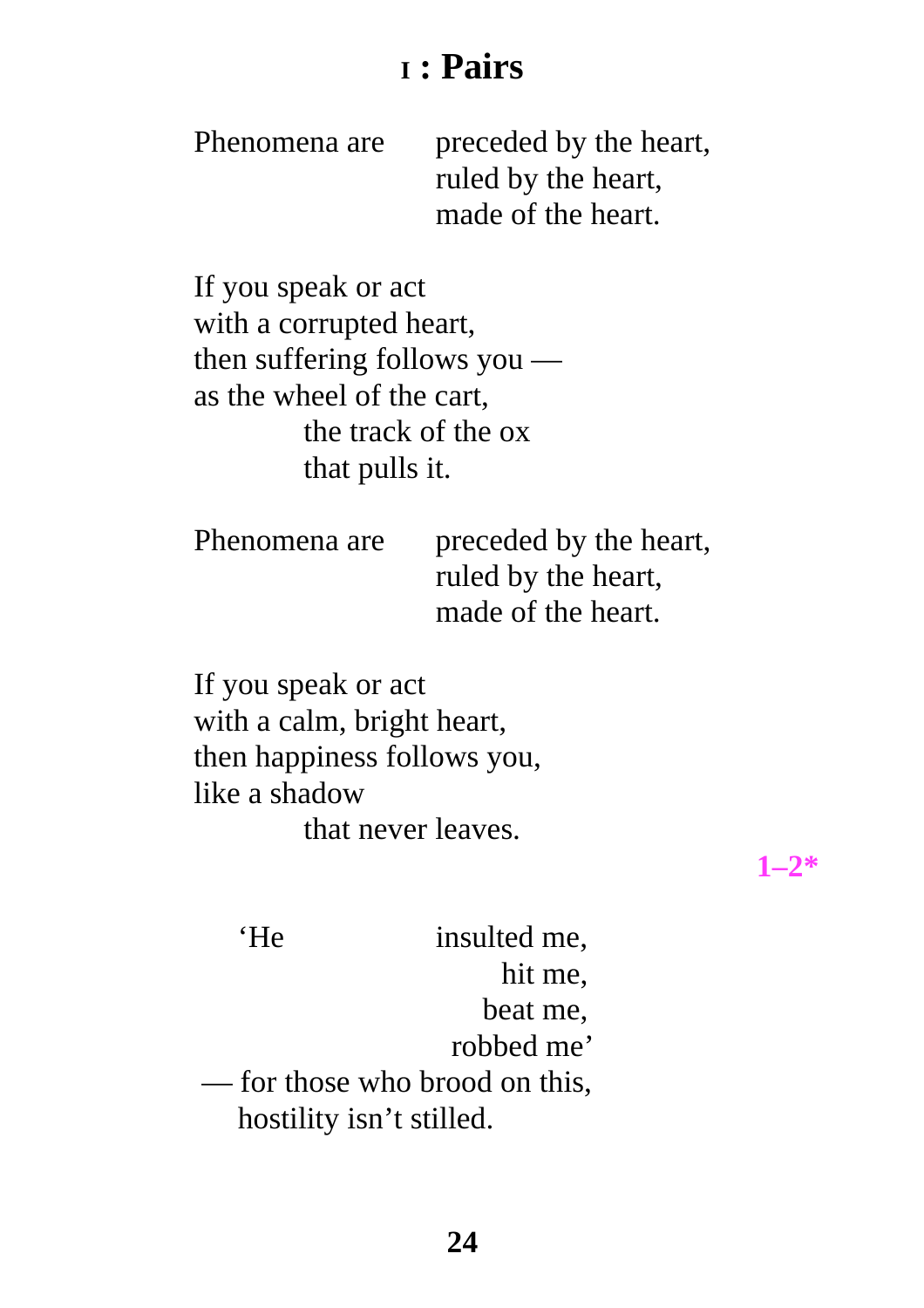<span id="page-24-0"></span>'He insulted me, hit me, beat me, robbed me' for those who don't brood on this, hostility is stilled.

Hostilities aren't stilled through hostility, regardless. Hostilities are stilled through non-hostility: this, an unending truth.

Unlike those who don't realize that we're here on the verge of perishing, those who do: their quarrels are stilled.

**3–6**

One who stays focused on the beautiful, is unrestrained with the senses, knowing no moderation in food, apathetic, unenergetic:

Mara overcomes him as the wind, a weak tree.

One who stays focused on the foul, is restrained with regard to the senses, knowing moderation in food, full of conviction & energy: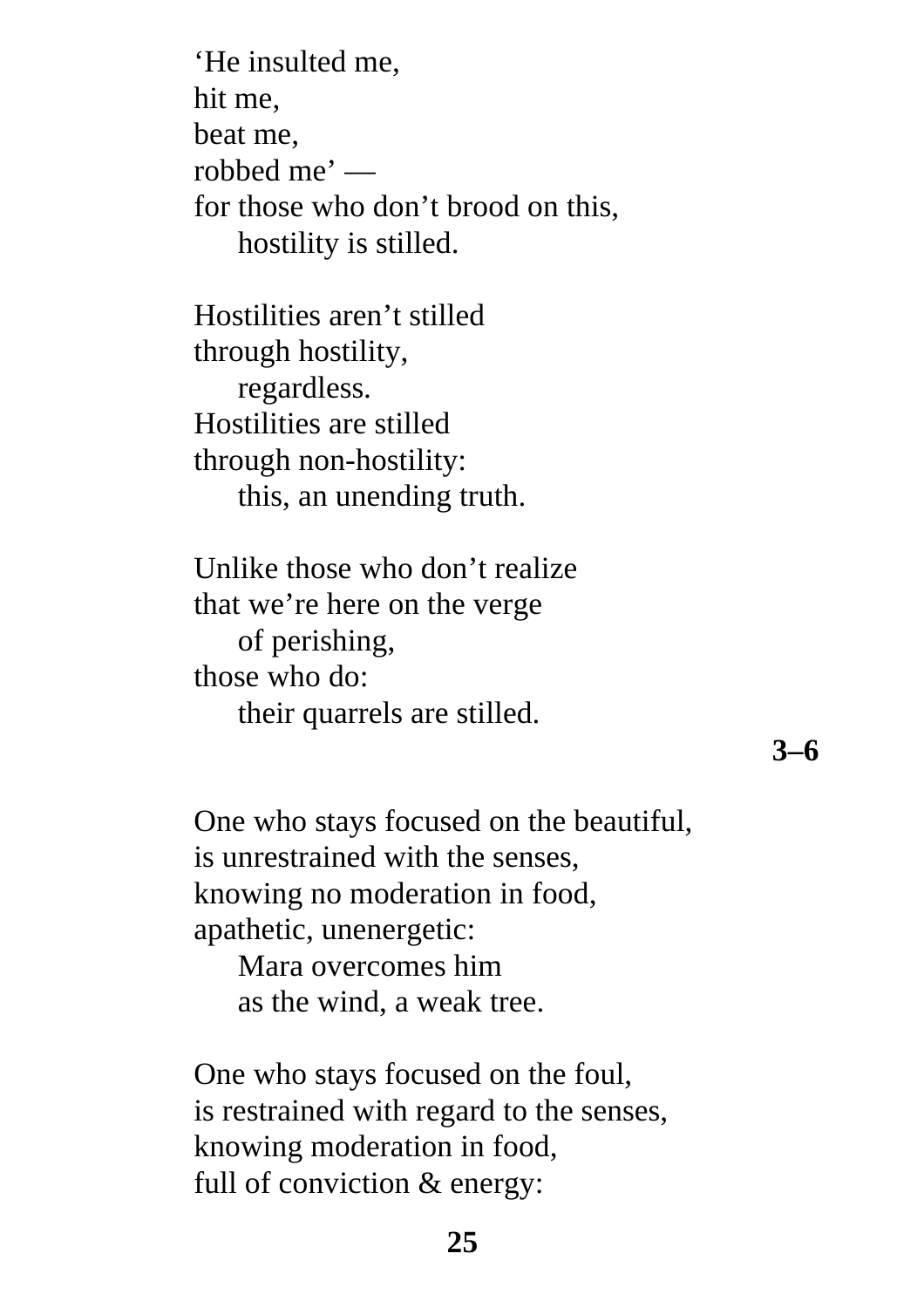<span id="page-25-0"></span>Mara does not overcome him as the wind, a mountain of rock.

**[7–8\\*](#page-151-0)**

He who, depraved, devoid of truthfulness & self-control, puts on the ochre robe, doesn't deserve the ochre robe. But he who is free of depravity endowed with truthfulness

> & self-control, well-established

in the precepts,

truly deserves the ochre robe.

**9–10**

Those who regard non-essence as essence and see essence as non-, don't get to the essence, ranging about in wrong resolves.

But those who know essence as essence, and non-essence as non-, get to the essence, ranging about in right resolves.

**[11–12\\*](#page-152-0)**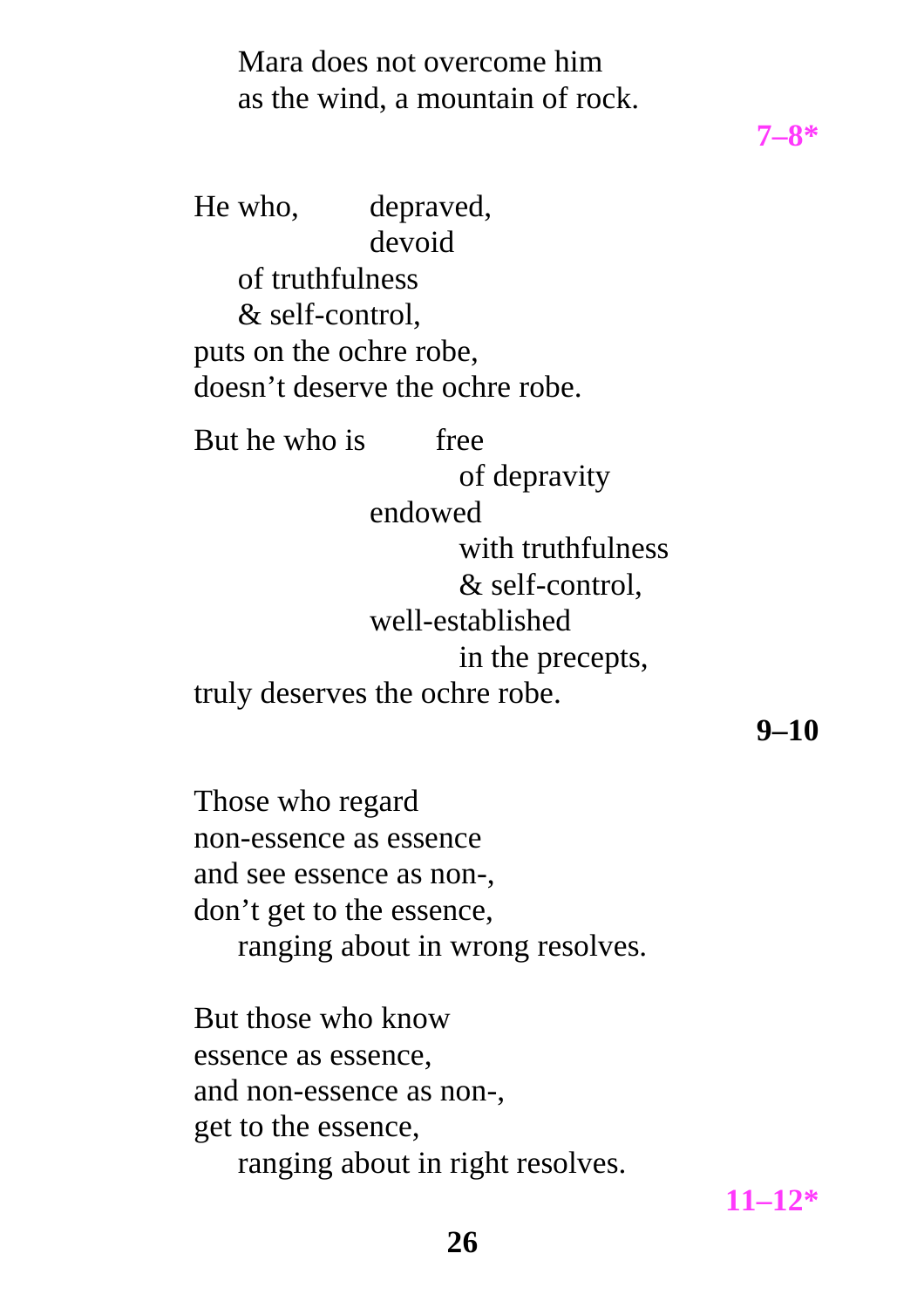<span id="page-26-0"></span>As rain seeps into an ill-thatched hut, so passion, the undeveloped mind.

As rain doesn't seep into a well-thatched hut, so passion does not, the well-developed mind.

**13–14**

Here he grieves he grieves hereafter. In both worlds the wrong-doer grieves. He grieves, he's afflicted, seeing the corruption of his deeds.

Here he rejoices he rejoices hereafter. In both worlds the merit-maker rejoices. He rejoices, is jubilant, seeing the purity of his deeds.

Here he's tormented he's tormented hereafter. In both worlds the wrong-doer's tormented. He's tormented at the thought, 'I've done wrong.'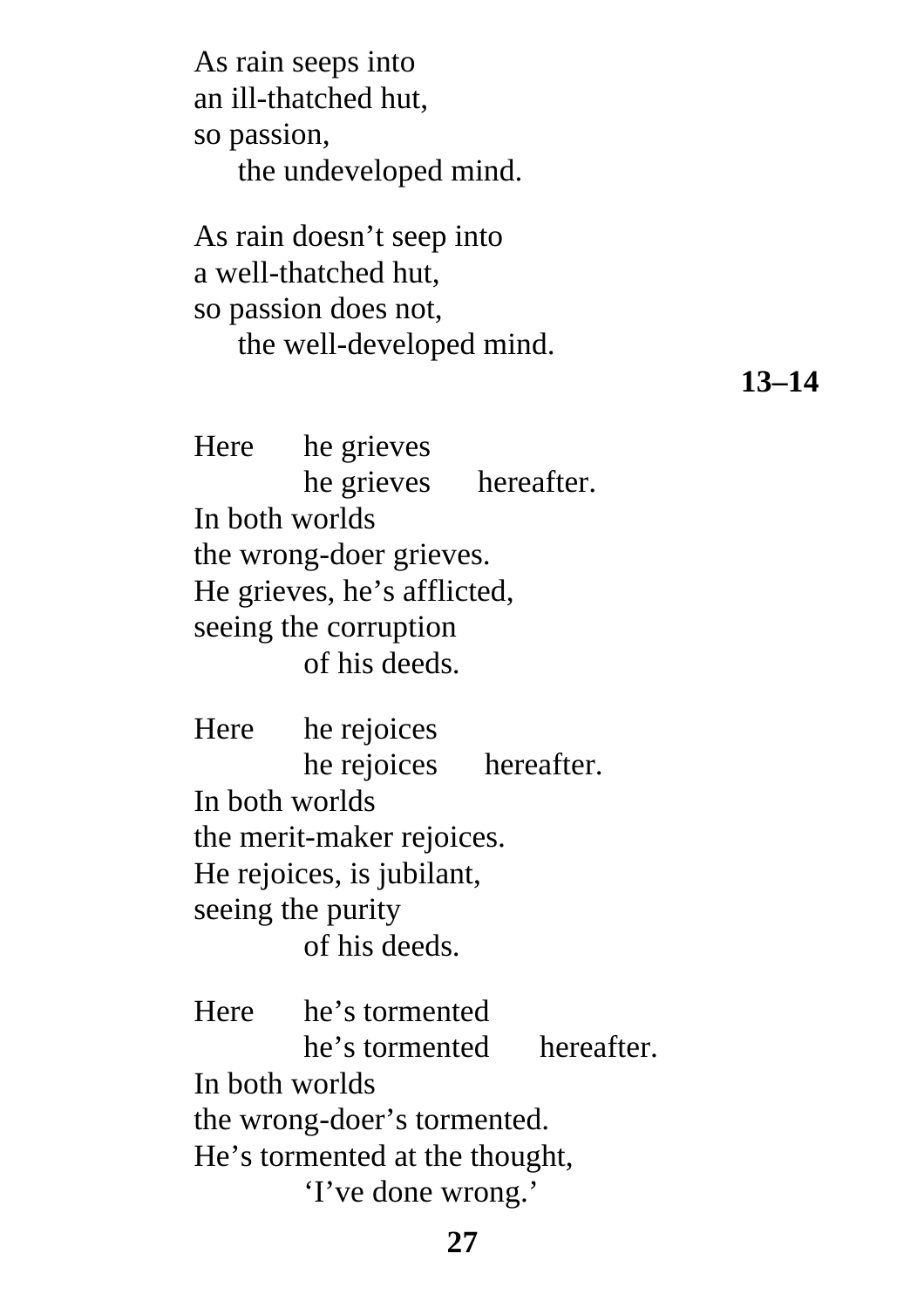<span id="page-27-0"></span>Having gone to a bad destination, he's tormented all the more. Here he delights he delights hereafter. In both worlds the merit-maker delights. He delights at the thought, 'I've made merit.' Having gone to a good destination, he delights all the more.

**[15–18\\*](#page-152-0)**

If he recites many teachings, but — heedless man doesn't do what they say, like a cowherd counting the cattle of others, he has no share in the contemplative life.

If he recites next to nothing but follows the Dhamma in line with the Dhamma; abandoning passion, aversion, delusion; alert, his mind well-released, not clinging either here or hereafter: he has his share in the contemplative life.

**19–20**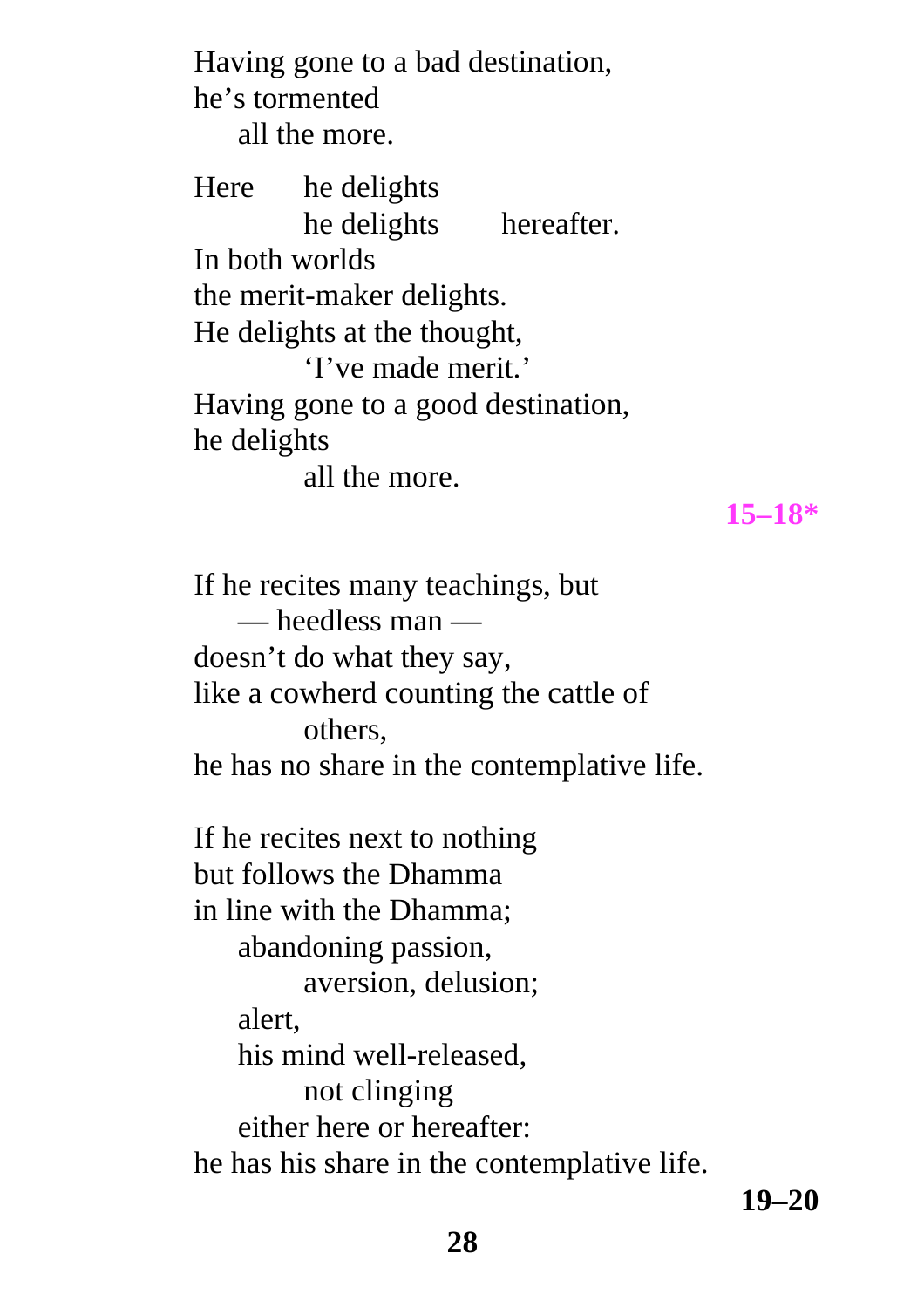# **II : Heedfulness**

<span id="page-28-0"></span>Heedfulness: the path to the Deathless. Heedlessness: the path to death. The heedful do not die. The heedless are as if already dead.

Knowing this as a true distinction, those wise in heedfulness rejoice in heedfulness, enjoying the range of the noble ones.

The enlightened, constantly absorbed in jhana, persevering, firm in their effort: they touch Unbinding, the unexcelled safety from bondage.

Those with initiative, mindful, clean in action, acting with due consideration, heedful, restrained, living the Dhamma: their glory grows.

**[21–24\\*](#page-152-0)**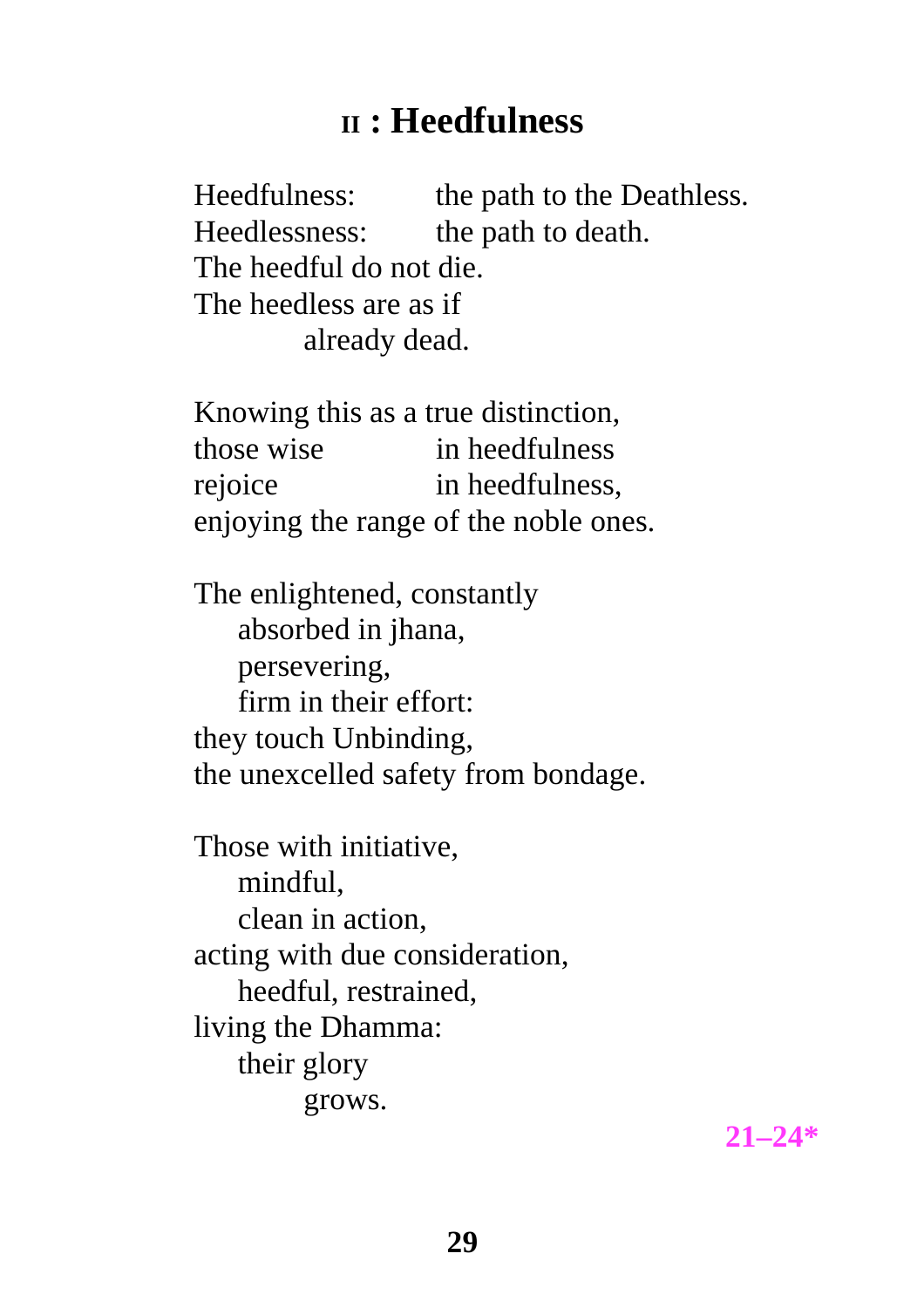<span id="page-29-0"></span>Through initiative, heedfulness, restraint, & self-control, the wise would make an island no flood can submerge.

They're addicted to heedlessness — dullards, fools while one who is wise cherishes heedfulness as his highest wealth.

Don't give way to heedlessness or to intimacy with sensual delight for a heedful person, absorbed in jhana, attains an abundance of ease.

**27**

**25**

**26**

When the wise person drives out heedlessness with heedfulness, having climbed the high tower of discernment, sorrow-free, he observes the sorrowing crowd —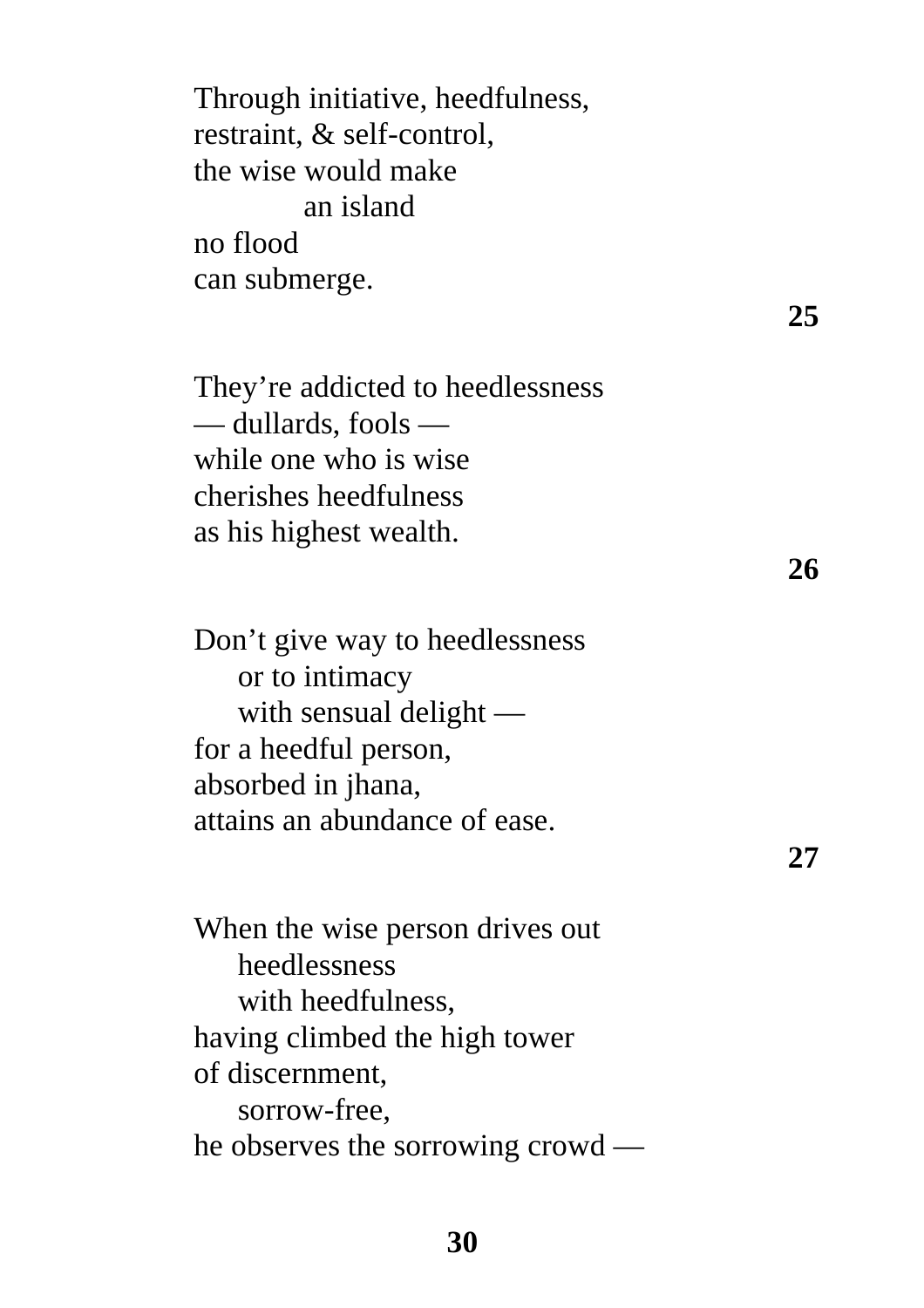<span id="page-30-0"></span>as the enlightened man, having scaled a summit, the fools on the ground below.

Heedful among the heedless, wakeful among those asleep, just as a fast horse advances, leaving the weak behind: so the wise.

**29**

**30**

**28**

Through heedfulness, Indra won to lordship over the gods. Heedfulness is praised, heedlessness censured always.

The monk delighting in heedfulness, seeing danger in heedlessness, advances like a fire, burning fetters great & small.

The monk delighting in heedfulness, seeing danger in heedlessness — incapable of falling back stands right on the verge of Unbinding.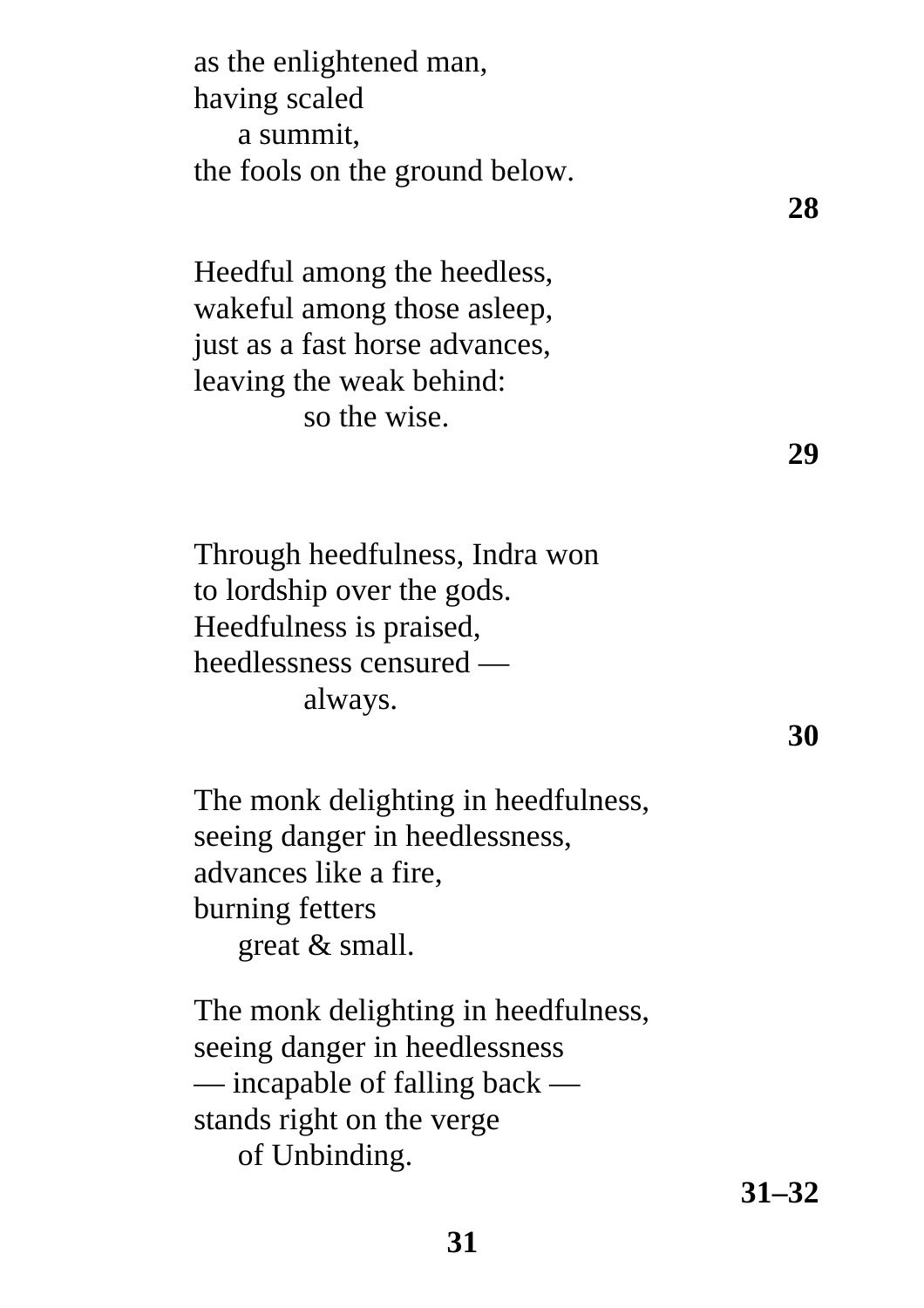## **III : The Mind**

<span id="page-31-0"></span>Quivering, wavering, hard to guard, to hold in check: the mind. The sage makes it straight like a fletcher, the shaft of an arrow.

Like a fish pulled from its home in the water & thrown on land: this mind flips & flaps about to escape Mara's sway.

Hard to hold down, nimble, alighting wherever it likes: the mind. Its taming is good. The mind well-tamed brings ease.

So hard to see, so very, very subtle, alighting wherever it likes: the mind. The wise should guard it.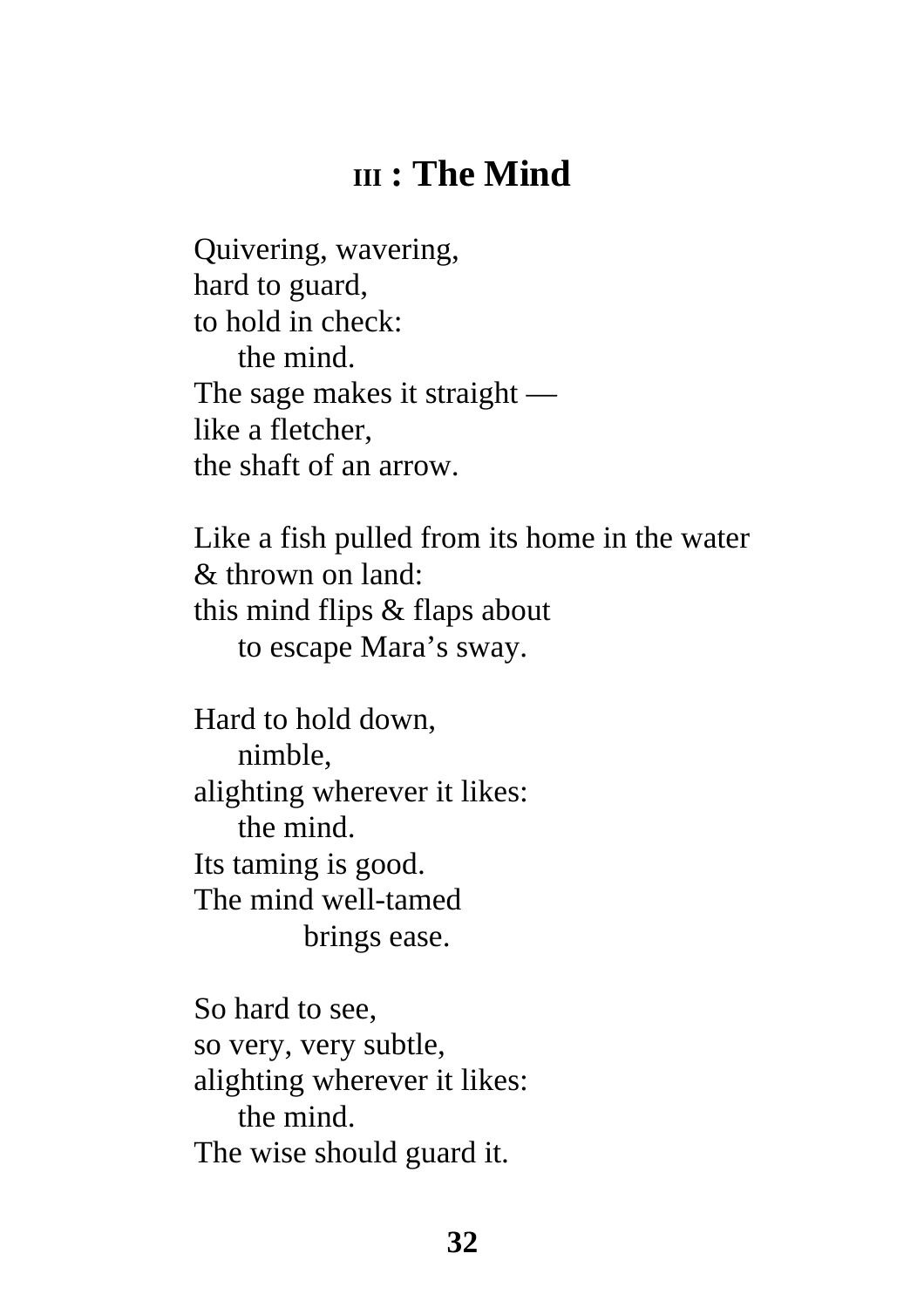<span id="page-32-0"></span>The mind protected brings ease.

Wandering far, going alone, bodiless, lying in a cave: the mind. Those who restrain it: from Mara's bonds they'll be freed.

**[33–37\\*](#page-153-0)**

For a person of unsteady mind, not knowing true Dhamma, serenity set adrift: discernment doesn't grow full.

**38**

For a person of unsoddened mind, unassaulted awareness, abandoning merit & evil, wakeful, there is no danger no fear.

**[39\\*](#page-153-0)**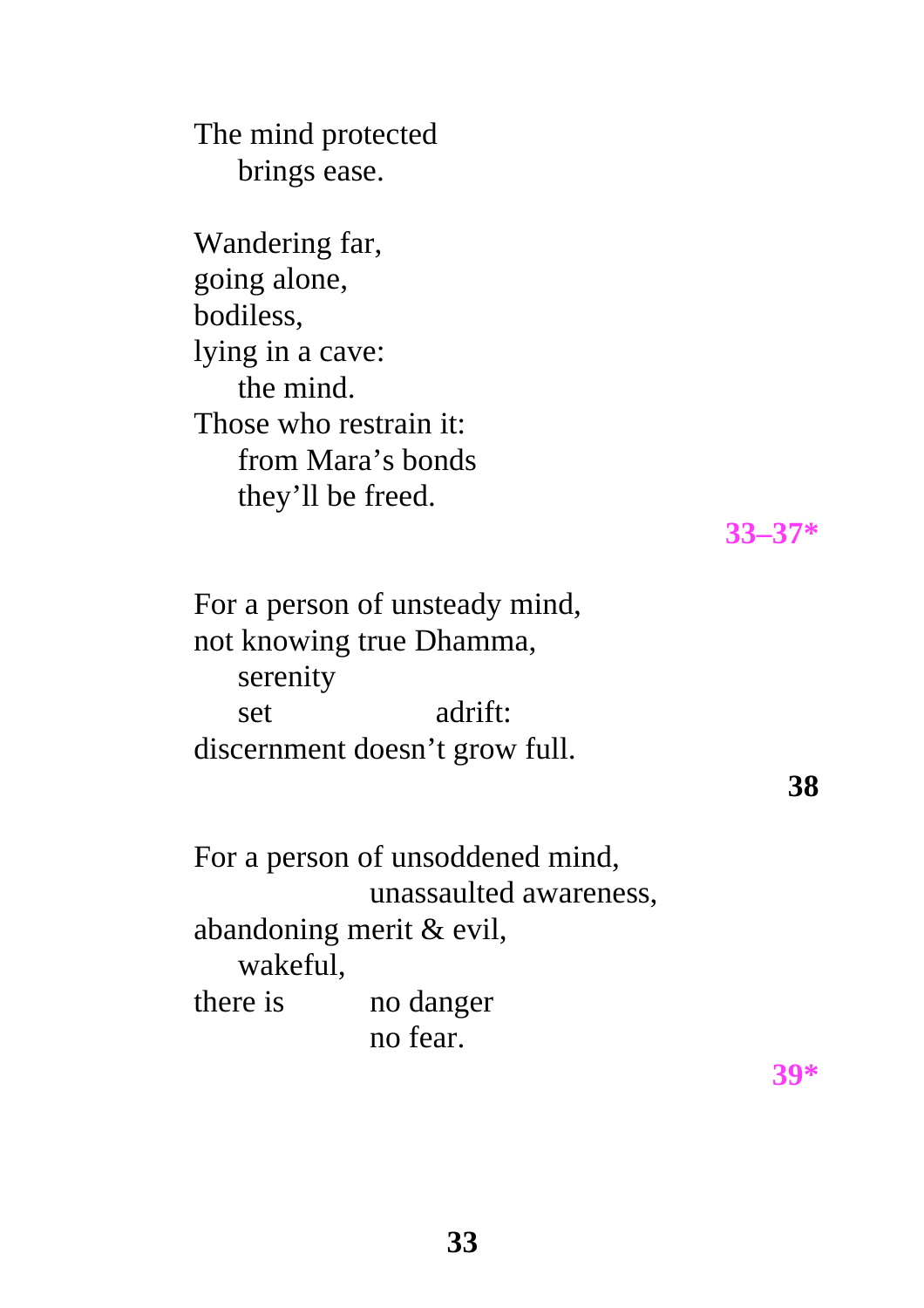<span id="page-33-0"></span>Knowing this body is like a clay jar, securing this mind like a fort, attack Mara with the spear of discernment, then guard what's won without settling there, without laying claim.

All too soon, this body will lie on the ground cast off, bereft of consciousness, like a useless scrap of wood.

Whatever an enemy might do to an enemy, or a foe to a foe, the ill-directed mind can do to you even worse.

Whatever a mother, father or other kinsman might do for you, the well-directed mind can do for you even better.

**[40\\*](#page-153-0)**

**41**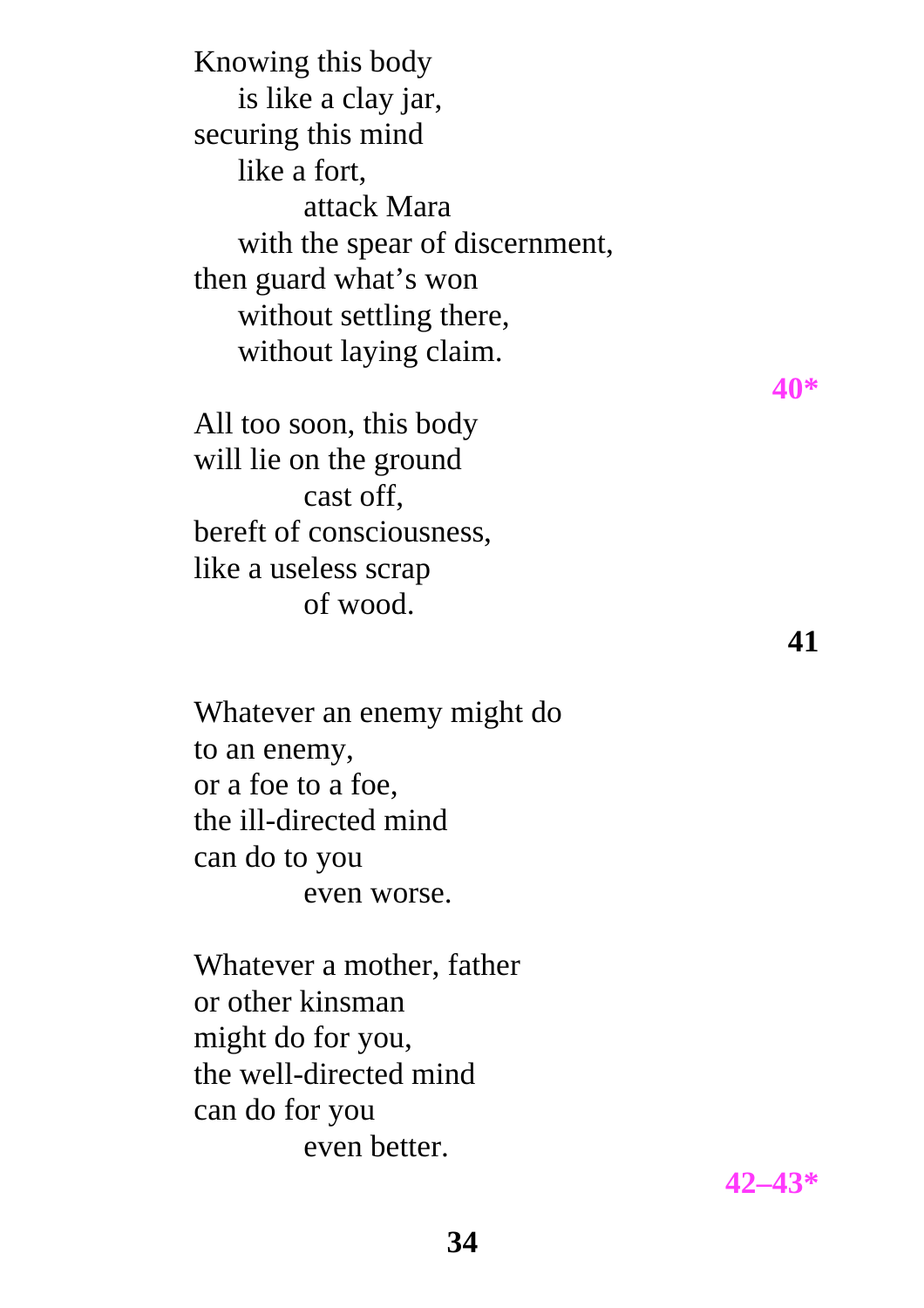#### **IV : Blossoms**

<span id="page-34-0"></span>Who will penetrate this earth & this realm of death with all its gods? Who will ferret out the well-taught Dhamma-saying, as the skillful flower-arranger the flower?

The learner-on-the-path will penetrate this earth & this realm of death with all its gods. The learner-on-the-path will ferret out the well-taught Dhamma-saying, as the skillful flower-arranger the flower.

**[44–45\\*](#page-153-0)**

Knowing this body is like foam, realizing its nature — a mirage cutting out the blossoms of Mara, you go where the King of Death can't see.

**46**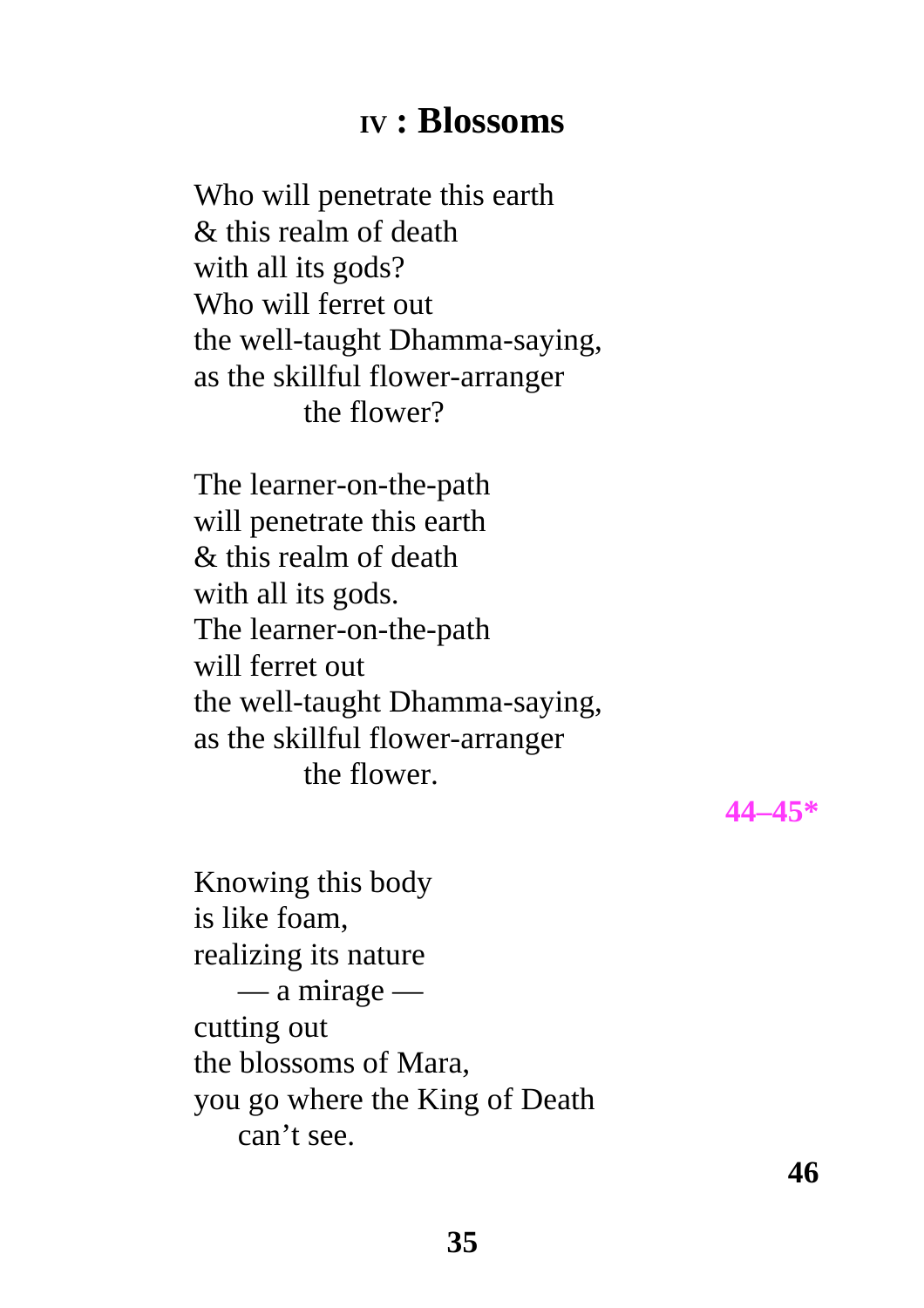<span id="page-35-0"></span>The man immersed in gathering blossoms, his heart distracted: death sweeps him away as a great flood, a village asleep.

The man immersed in gathering blossoms, his heart distracted, insatiable in sensual pleasures: the End-Maker holds him under his sway.

**[47–48\\*](#page-154-0)**

As a bee — without harming the blossom, its color, its fragrance takes its nectar & flies away: so should the sage go through a village.

**49**

Focus, not on the rudenesses of others, not on what they've done or left undone, but on what you have & haven't done yourself.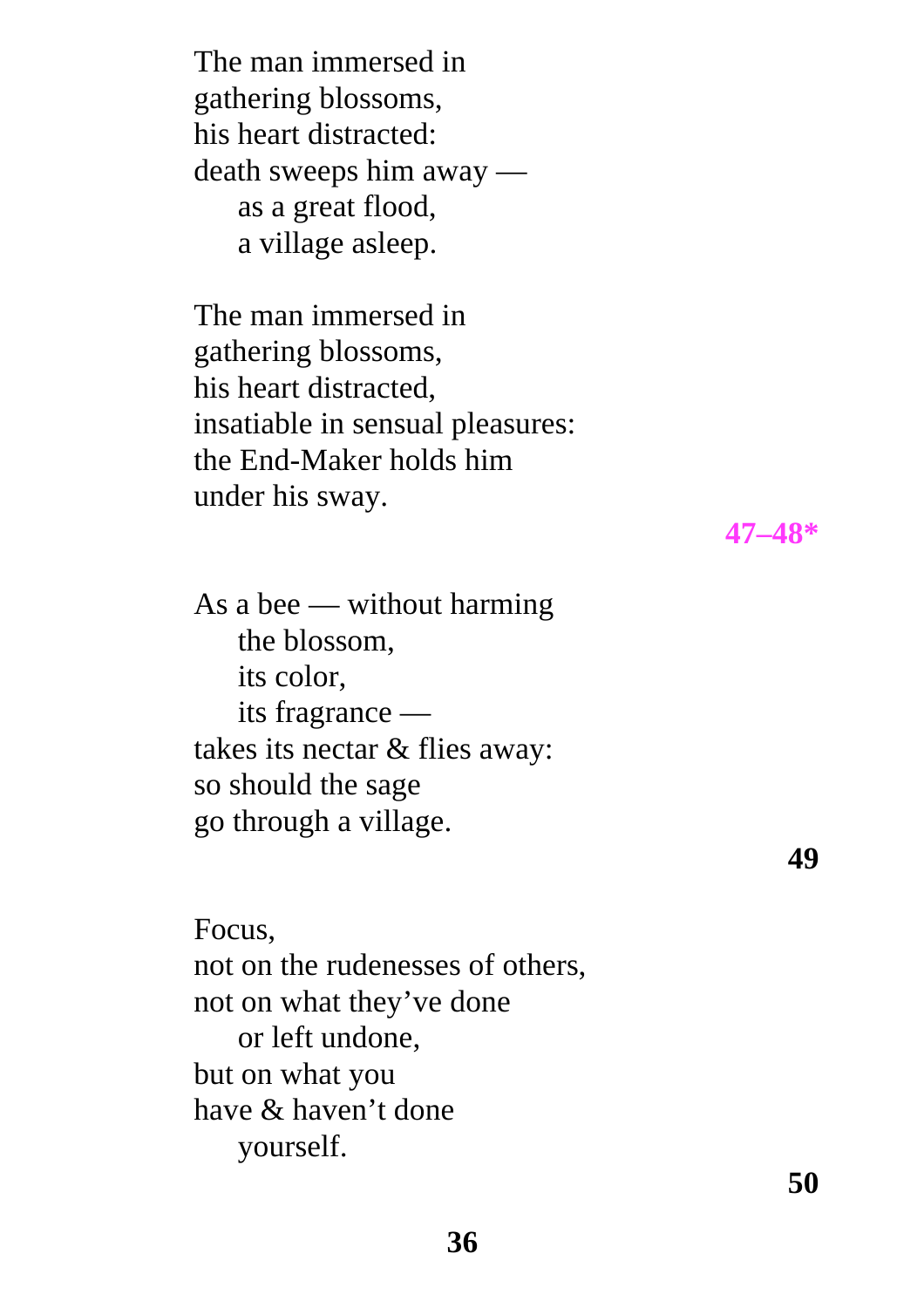Just like a blossom, bright colored but scentless: a well-spoken word is fruitless when not carried out.

Just like a blossom, bright colored & full of scent: a well-spoken word is fruitful when well carried out.

**51–52**

Just as from a heap of flowers many garland strands can be made, even so one born & mortal should do — with what's born & is mortal many a skillful thing.

**[53\\*](#page-154-0)**

No flower's scent goes against the wind not sandalwood, jasmine, tagara. But the scent of the good does go against the wind.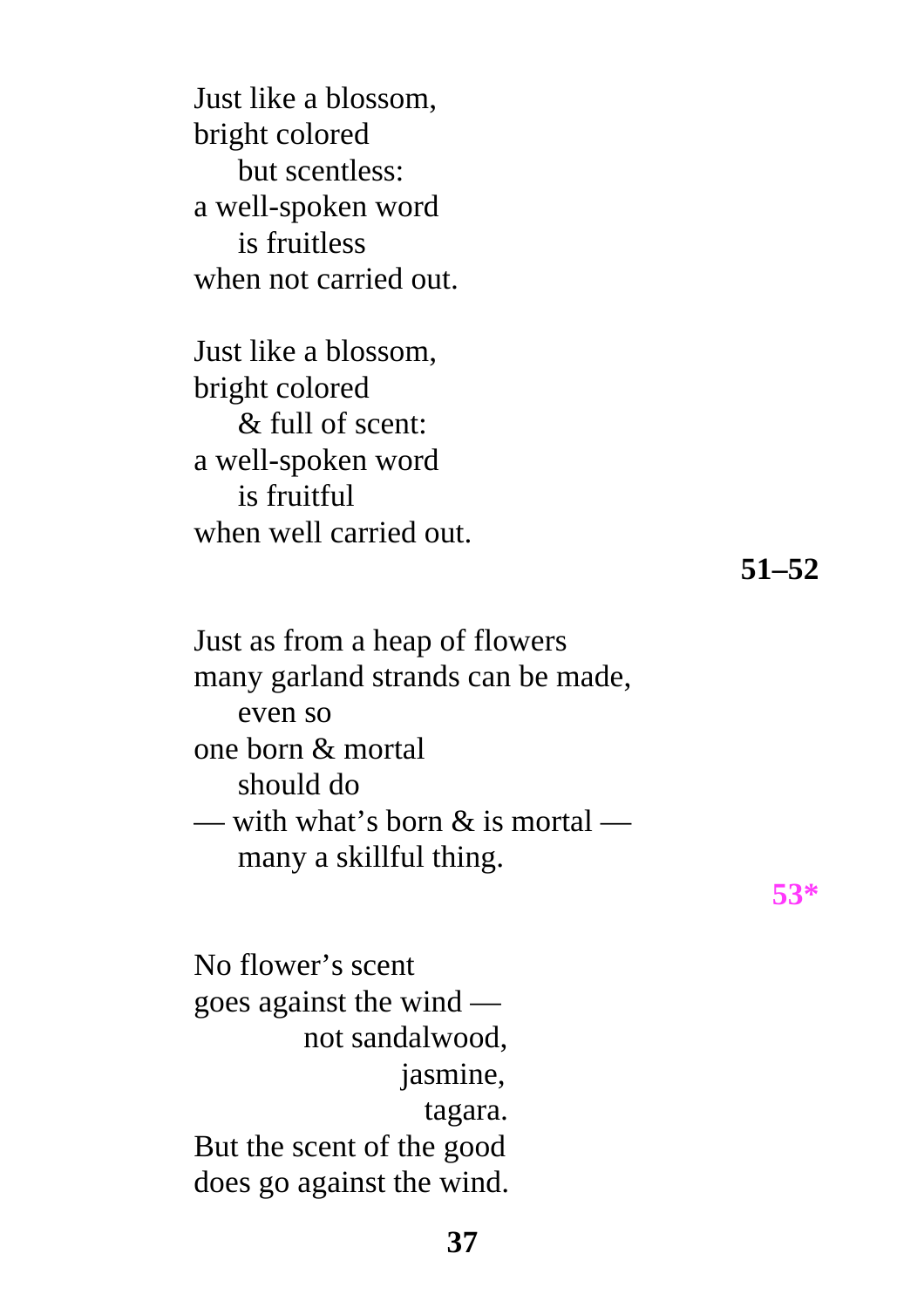The person of integrity wafts a scent in every direction. Sandalwood, tagara, lotus, & jasmine: among these scents, the scent of virtue is unsurpassed. Next to nothing, this fragrance — sandalwood, tagara while the scent of the virtuous wafts to the gods, supreme. **[54–56\\*](#page-154-0)** Those consummate in virtue, dwelling in heedfulness, released through right knowing: Mara can't follow their tracks. **[57\\*](#page-154-0)** As in a pile of rubbish cast by the side of a highway a lotus might grow clean-smelling pleasing the heart, so in the midst of the rubbish-like, people run-of-the-mill & blind, there dazzles with discernment the disciple of the Rightly Self-Awakened One.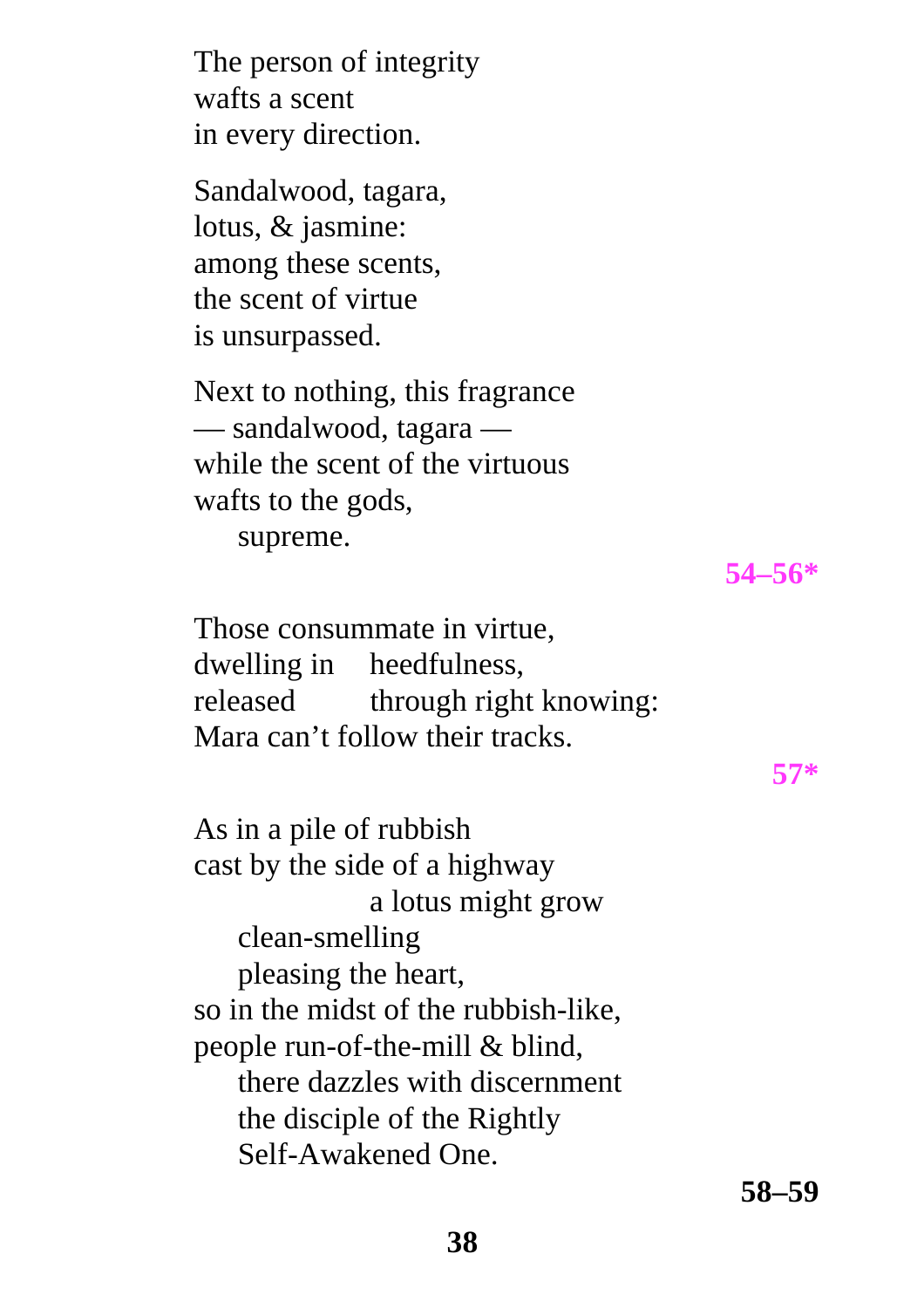# **V : Fools**

Long for the wakeful is the night. Long for the weary, a league. For fools unaware of True Dhamma, samsara is long. **60** If, in your course, you don't meet your equal, your better, then continue your course, firmly, alone. There's no fellowship with fools. **61** 'I have sons, I have wealth' the fool torments himself. When even he himself doesn't belong to himself, how then sons? How wealth? **62** A fool with a sense of his foolishness is — at least to that extent — wise. But a fool who thinks himself wise really deserves to be called a fool. **63**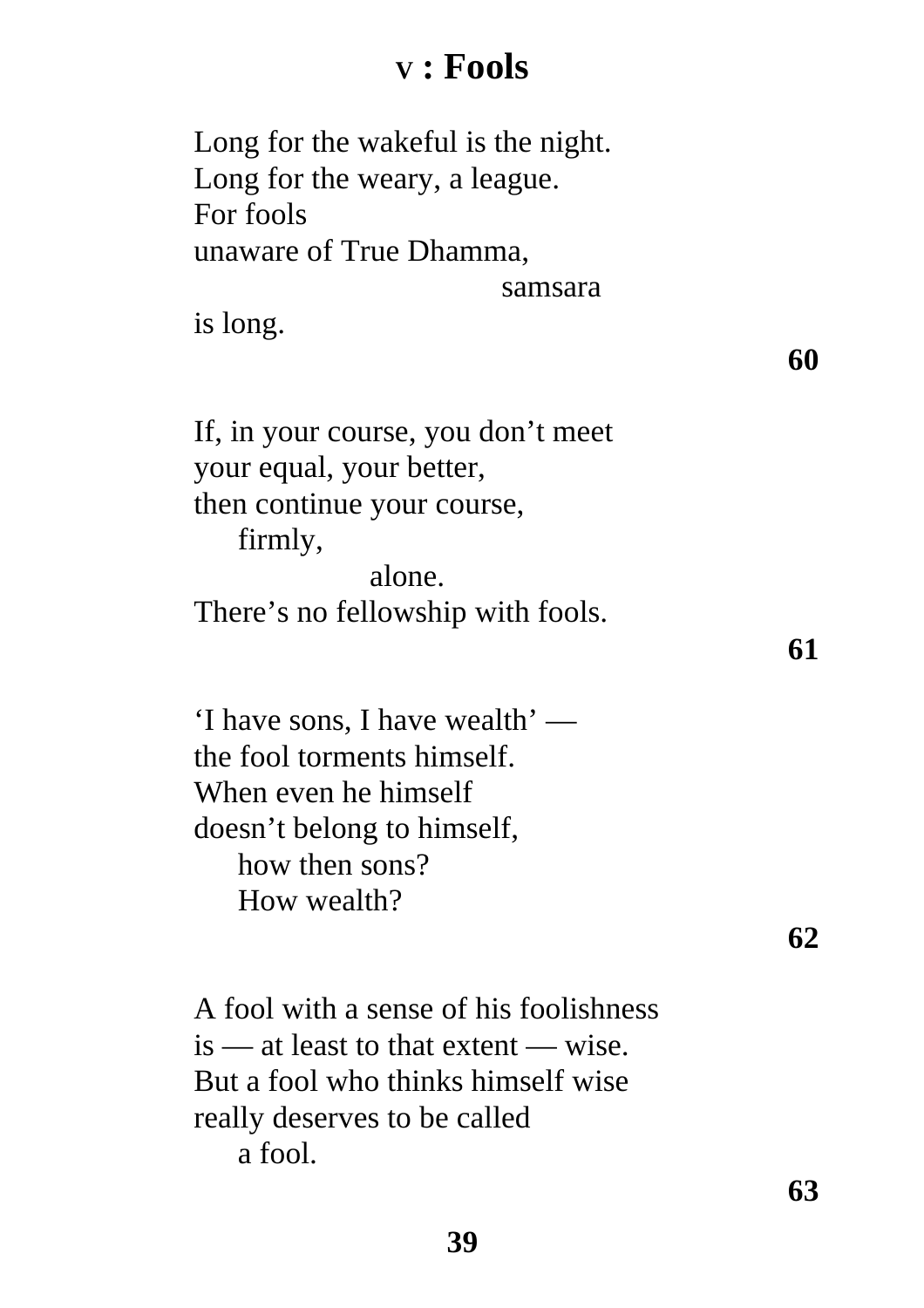Even if for a lifetime the fool stays with the wise, he knows nothing of the Dhamma as the ladle, the taste of the soup.

Even if for a moment, the perceptive person stays with the wise, he immediately knows the Dhamma as the tongue, the taste of the soup.

**64–65**

Fools, their wisdom weak, are their own enemies as they go through life, doing evil that bears bitter fruit.

**66**

It's not good, the doing of the deed that, once it's done, you regret, whose result you reap crying, your face in tears.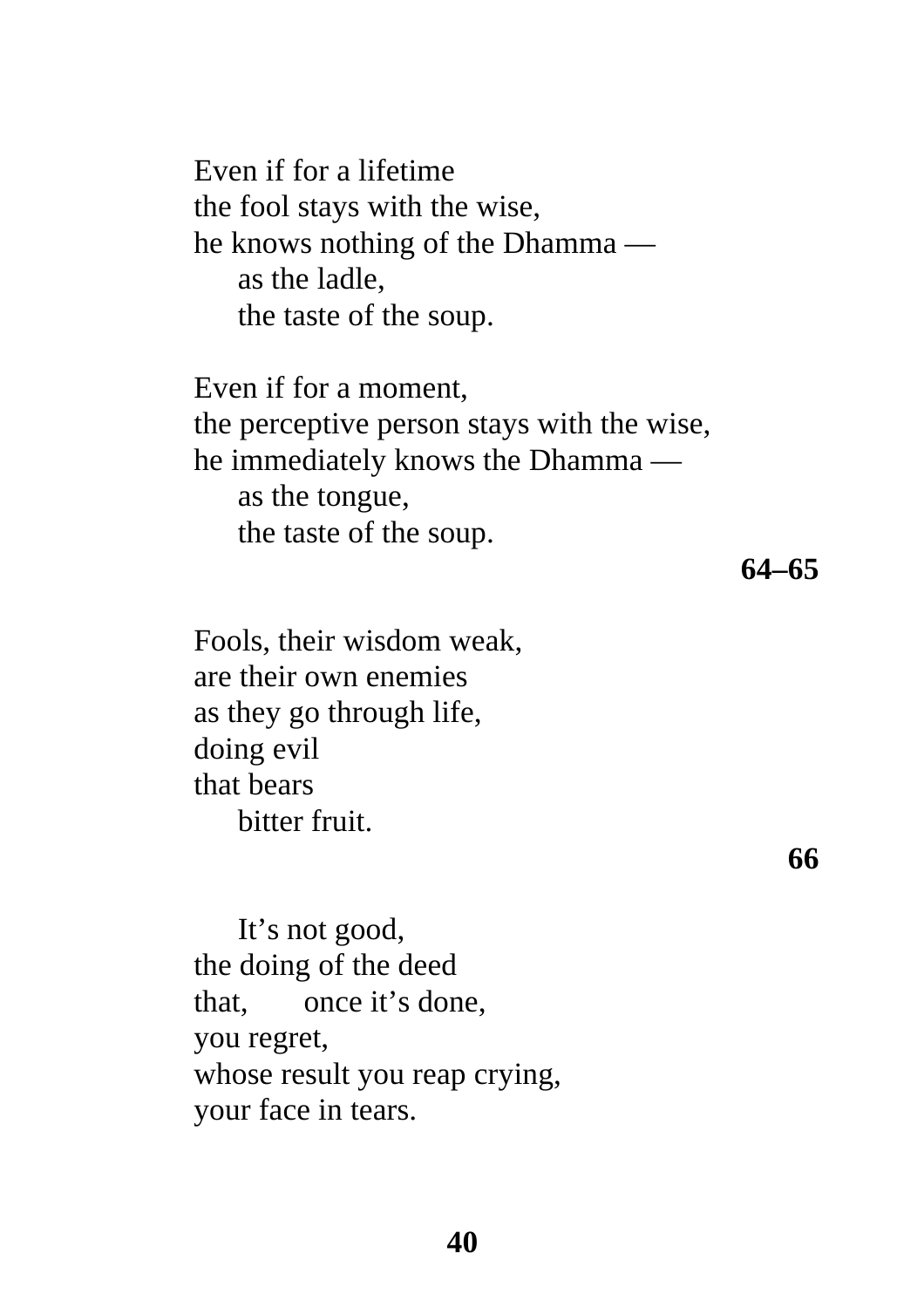It's good, the doing of the deed that, once it's done, you don't regret, whose result you reap gratified, happy at heart.

**67–68**

As long as evil has yet to ripen, the fool mistakes it for honey. But when that evil ripens, the fool falls into

pain.

**69**

Month after month the fool might eat only a tip-of-grass measure of food, but he wouldn't be worth one sixteenth of those who've fathomed the Dhamma.

**70**

An evil deed, when done, doesn't — like ready milk come out right away. It follows the fool, smoldering like a fire hidden in ashes.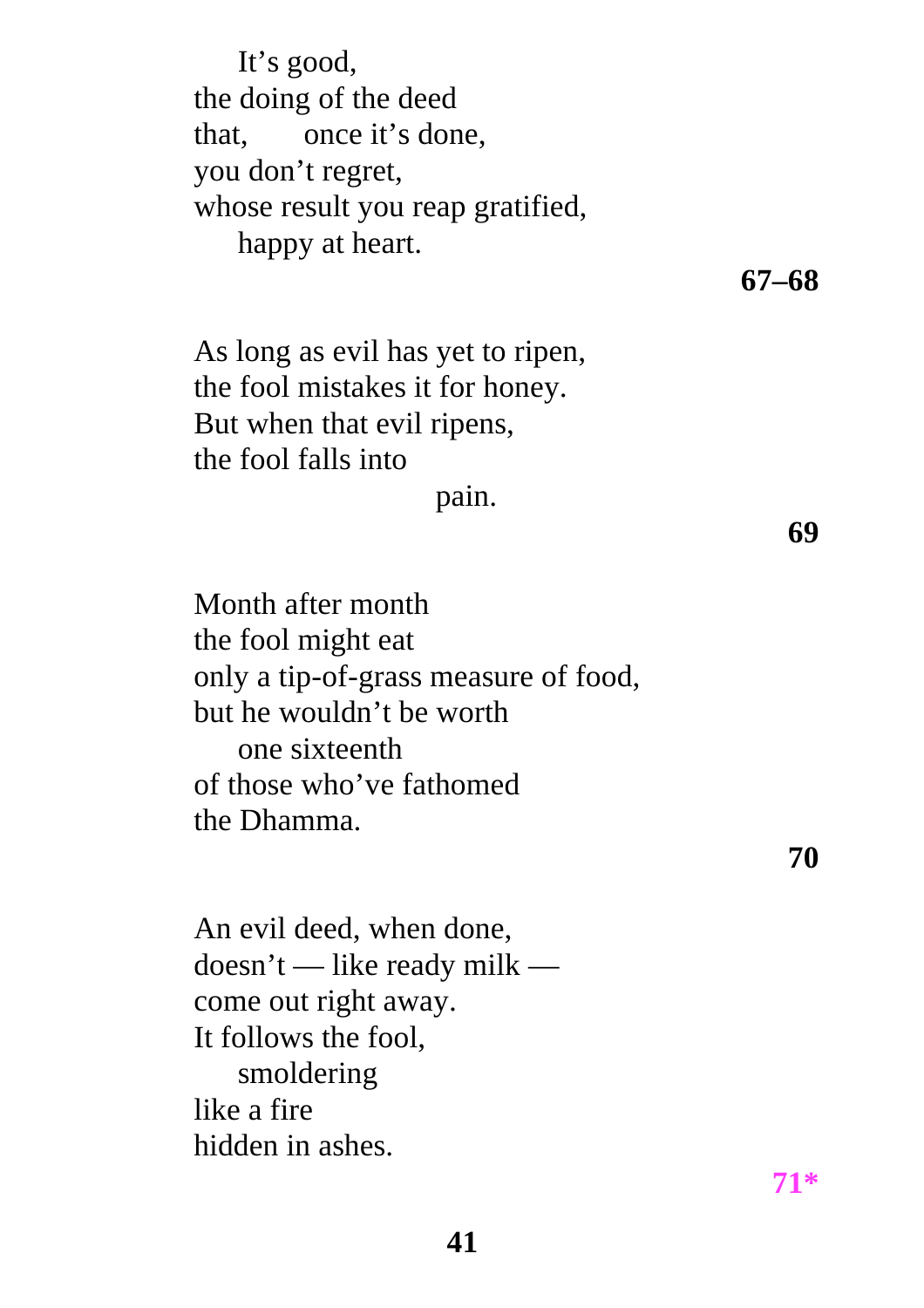Only for his ruin does renown come to the fool. It ravages his bright fortune & rips his head apart.

He would want unwarranted status, preeminence among monks, authority among monasteries, homage from lay families.

'Let householders & those gone forth both think that this was done by me alone. May I alone determine what's a duty, what's not': the resolve of a fool as they grow  $$ his desire & pride.

**72–74**

The path to material gain goes one way, the way to Unbinding, another. Realizing this, the monk, a disciple to the Awakened One, should not relish offerings, should cultivate seclusion instead.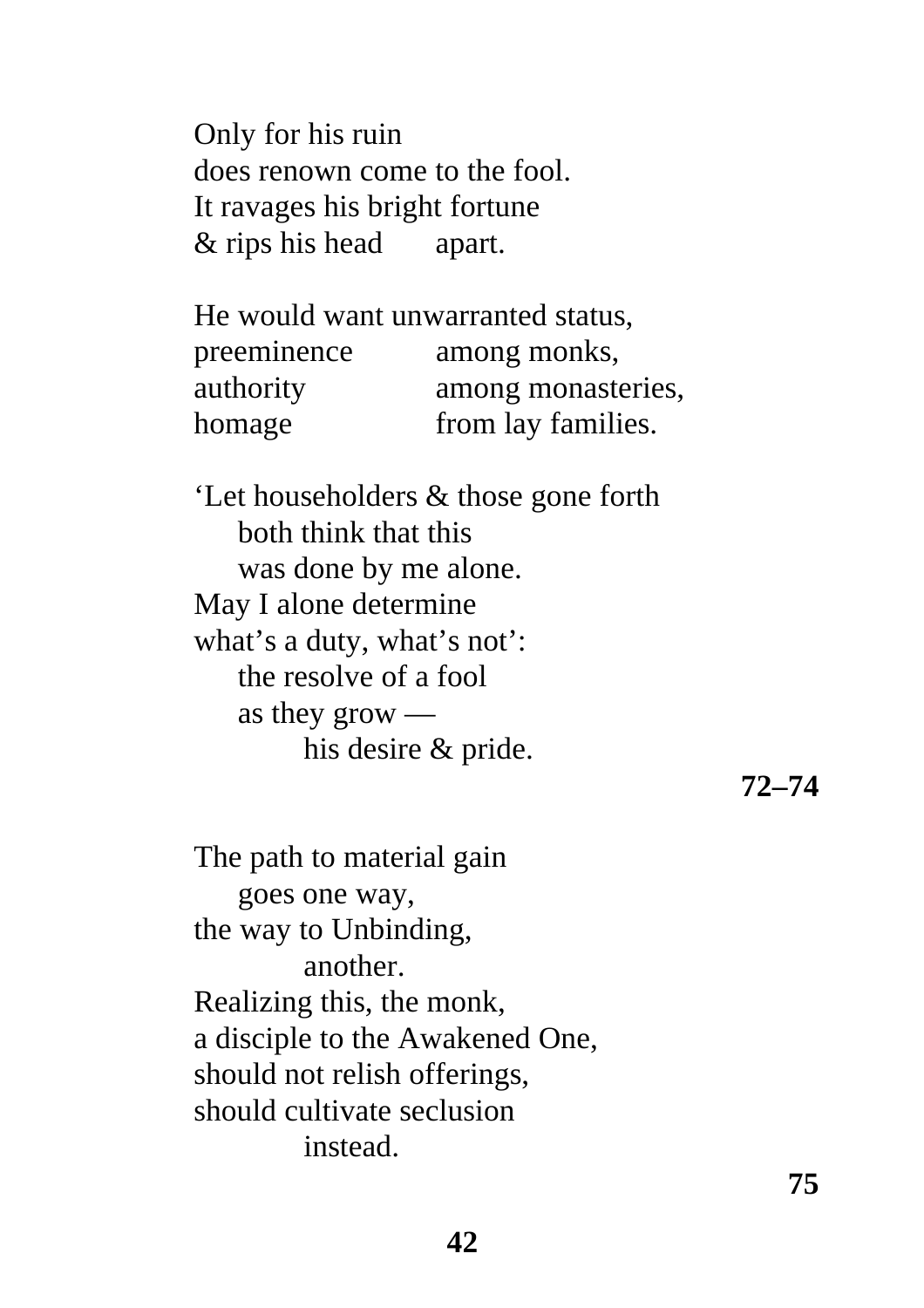### **VI : The Wise**

Regard him as one who points out treasure, the wise one who seeing your faults rebukes you.

Stay with this sort of sage. For the one who stays with a sage of this sort, things get better, not worse.

Let him admonish, instruct, deflect you away from poor manners. To the good, he's endearing; to the bad, he's not.

**76–77**

**78**

Don't associate with bad friends. Don't associate with the low. Associate with admirable friends. Associate with the best.

Drinking the Dhamma, refreshed by the Dhamma, one sleeps at ease with clear awareness & calm.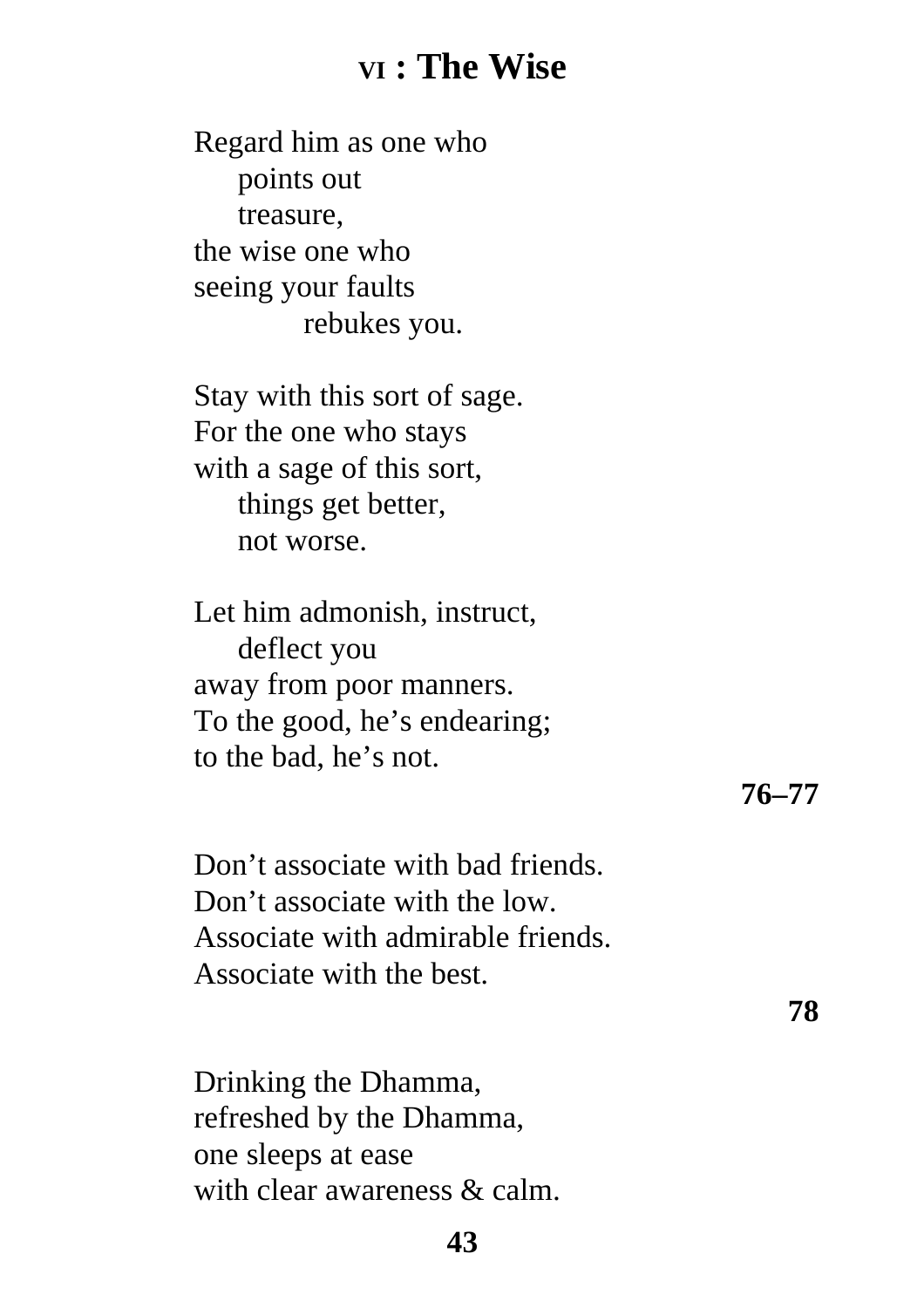In the Dhamma revealed by the noble ones, the wise person always delights.

**[79\\*](#page-155-0)**

**80**

**81**

| Irrigators guide       | the water.       |  |
|------------------------|------------------|--|
| <b>Fletchers shape</b> | the arrow shaft. |  |
| Carpenters shape       | the wood.        |  |
| The wise control       |                  |  |
| themselves.            |                  |  |

As a single slab of rock won't budge in the wind, so the wise are not moved by praise, by blame.

Like a deep lake, clear, unruffled, & calm: so the wise become clear, calm, on hearing words of the Dhamma.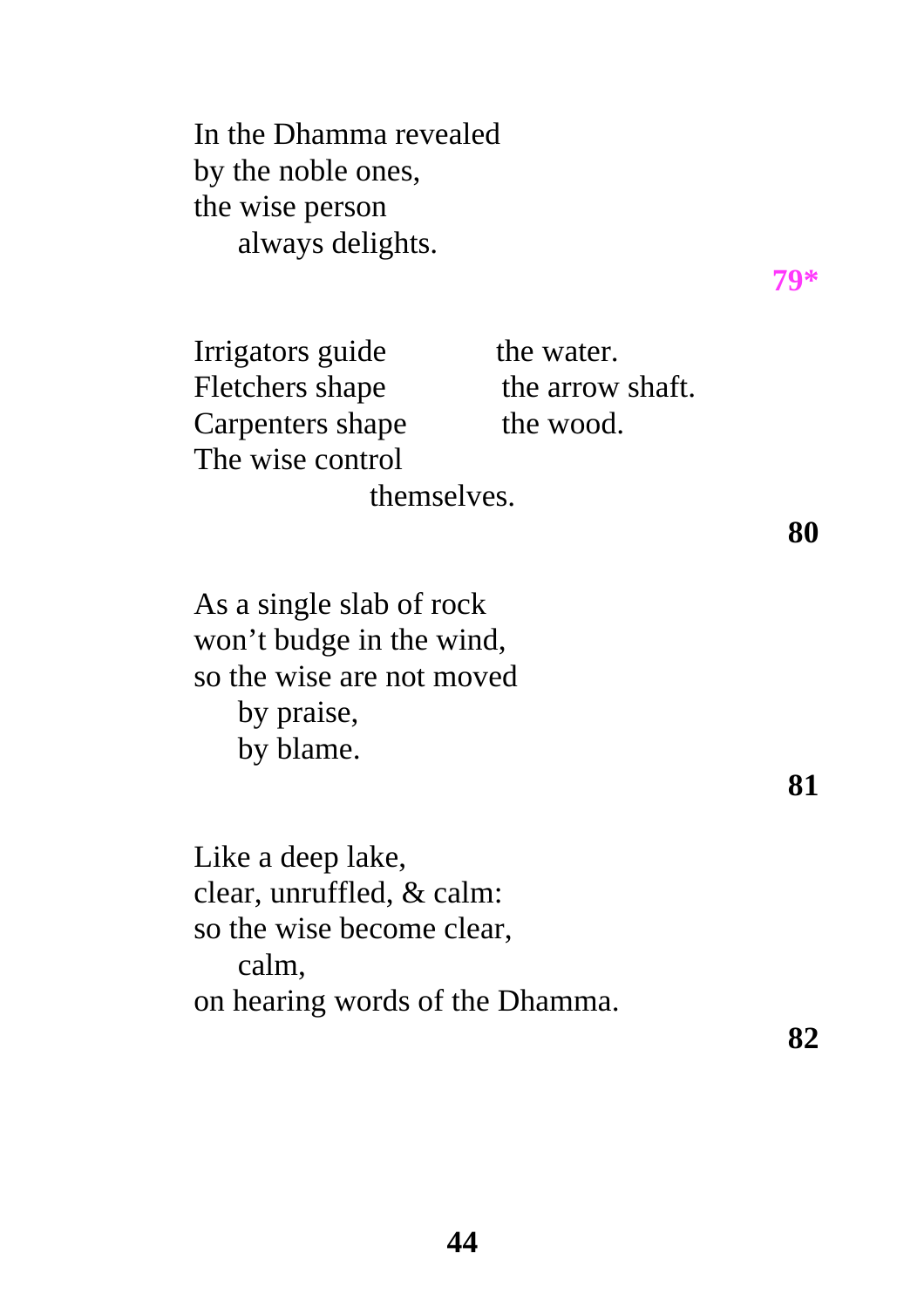Everywhere, truly, those of integrity stand apart. They, the good, don't chatter in hopes of favor or gains. When touched now by pleasure, now pain, the wise give no sign of high or low.

One who wouldn't not for his own sake nor that of another hanker for wealth, a son, a kingdom, his own fulfillment, by unrighteous means: he is righteous, rich in virtue, discernment.

**[83\\*](#page-155-0)**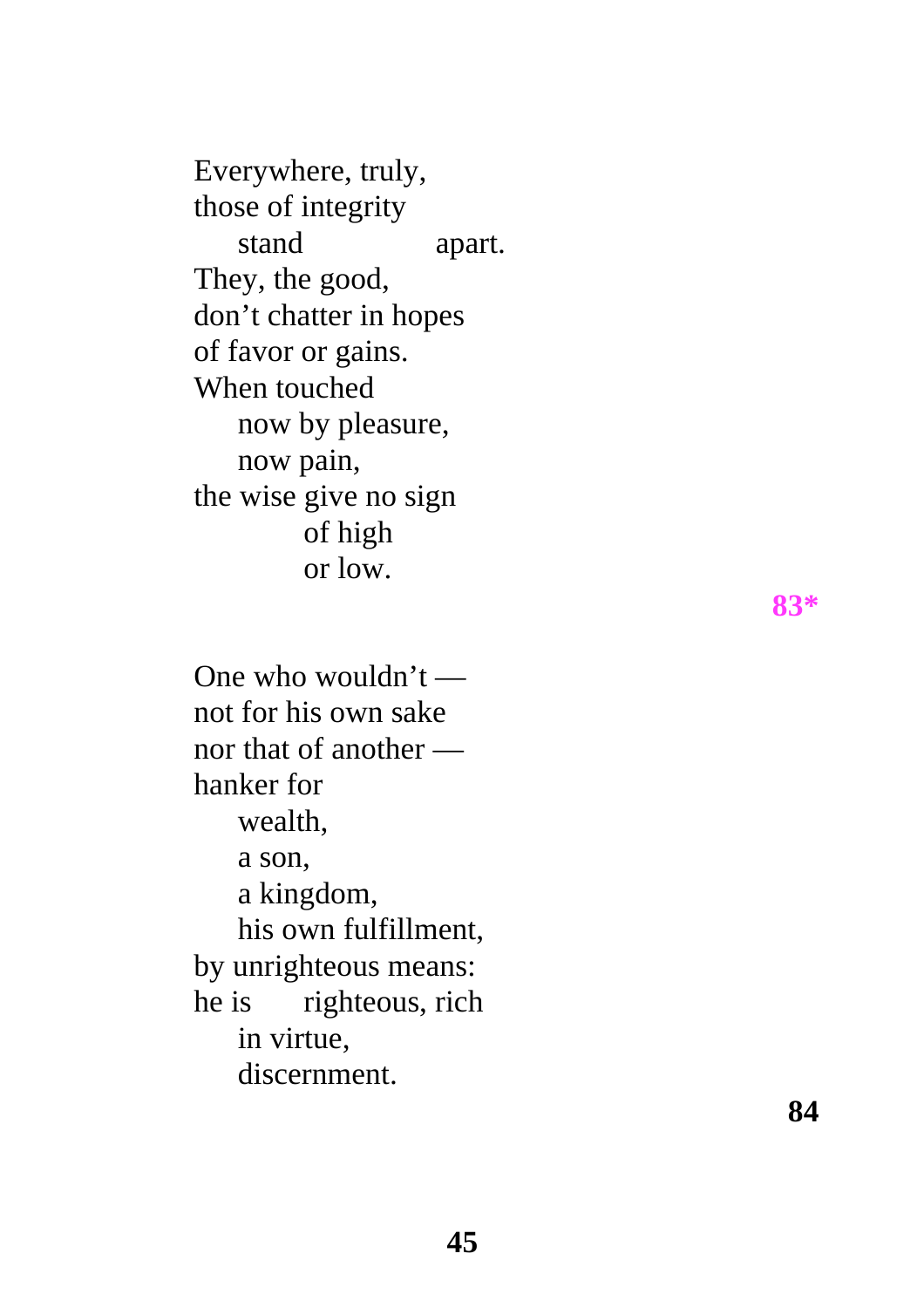Few are the people who reach the Far Shore.

> These others simply scurry along this shore.

But those who practice Dhamma in line with the well-taught Dhamma, will cross over the realm of Death so hard to transcend.

Forsaking dark practices, the wise person should develop the bright, having gone from home to no-home in seclusion, so hard to enjoy. There he should wish for delight, discarding sensuality —

he who has nothing. He should cleanse himself — wise of what defiles the mind.

Whose minds are well-developed in the factors of self-awakening, who delight in non-clinging, relinquishing grasping resplendent, their effluents ended: they, in the world, are Unbound.

**[85–89\\*](#page-155-0)**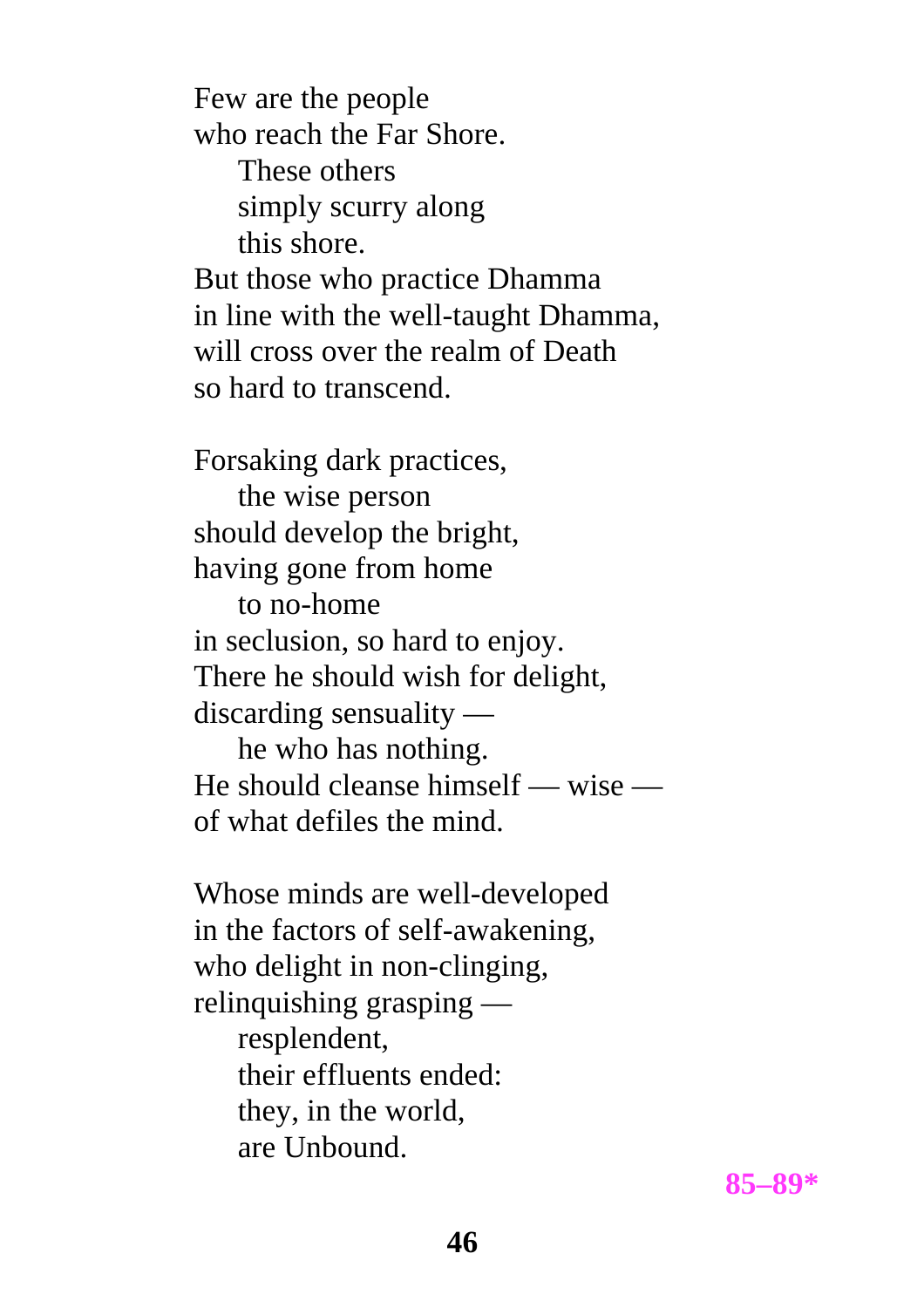### **VII : Arahants**

In one who has gone the full distance, is free from sorrow, is fully released in all respects, has abandoned all bonds: no fever is found.

The mindful keep active, don't delight in settling back. They renounce every home, every home, like swans taking off from a lake.

**91**

**90**

Not hoarding, having understood food, their pasture — emptiness & freedom without sign: their trail, like that of birds through space, can't be traced.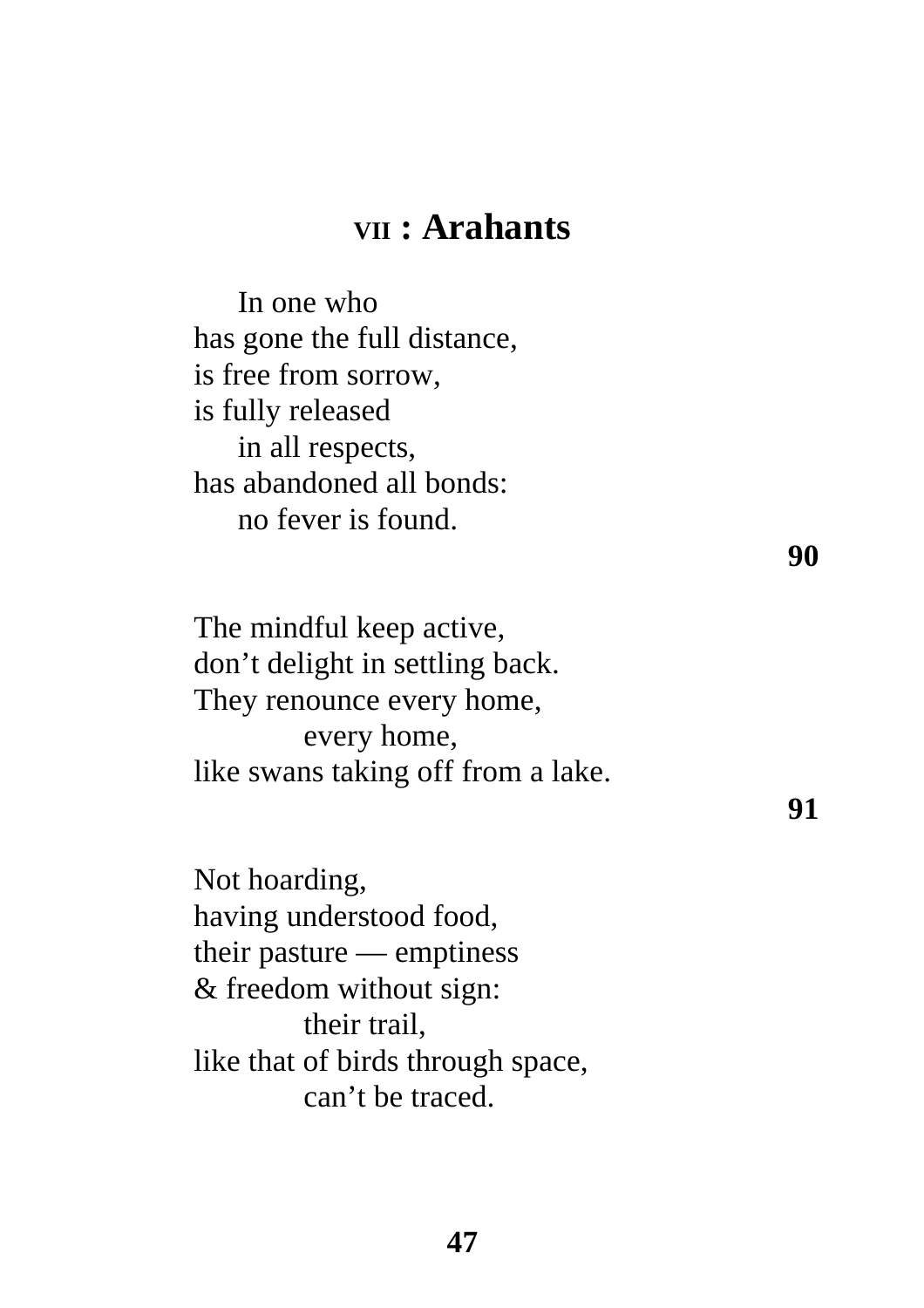Effluents ended, independent of nutriment, their pasture — emptiness & freedom without sign: their trail, like that of birds through space, can't be traced.

**[92–93\\*](#page-155-0)**

He whose senses are steadied like stallions well-trained by the charioteer, his conceit abandoned, free of effluent, Such: even devas adore him.

Like the earth, he doesn't react cultured, Such, like Indra's pillar, like a lake free of mud. For him  $\equiv$  Such  $\equiv$ there's no traveling on.

Calm is his mind, calm his speech & his deed: one who's released through right knowing, pacified, Such.

**[94–96\\*](#page-156-0)**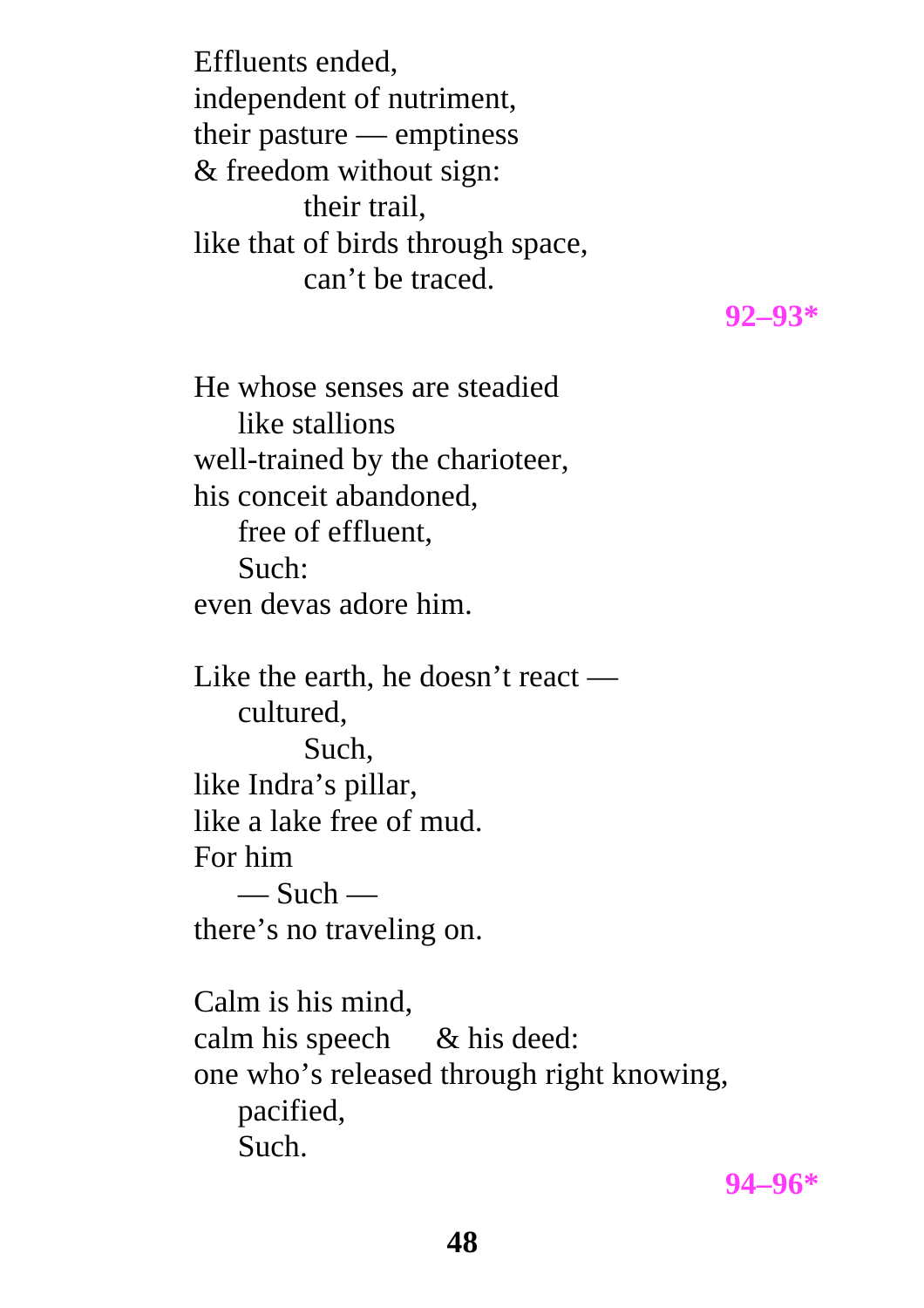The man faithless / beyond conviction ungrateful / knowing the Unmade a burglar / who has severed connections who's destroyed his chances / conditions who eats vomit: / has disgorged expectations: the ultimate person.

In village or wilds, valley, plateau: that place is delightful where arahants dwell.

**98**

**[97\\*](#page-156-0)**

Delightful wilds where the crowds don't delight those free from passion delight, for they're not searching for sensual pleasures.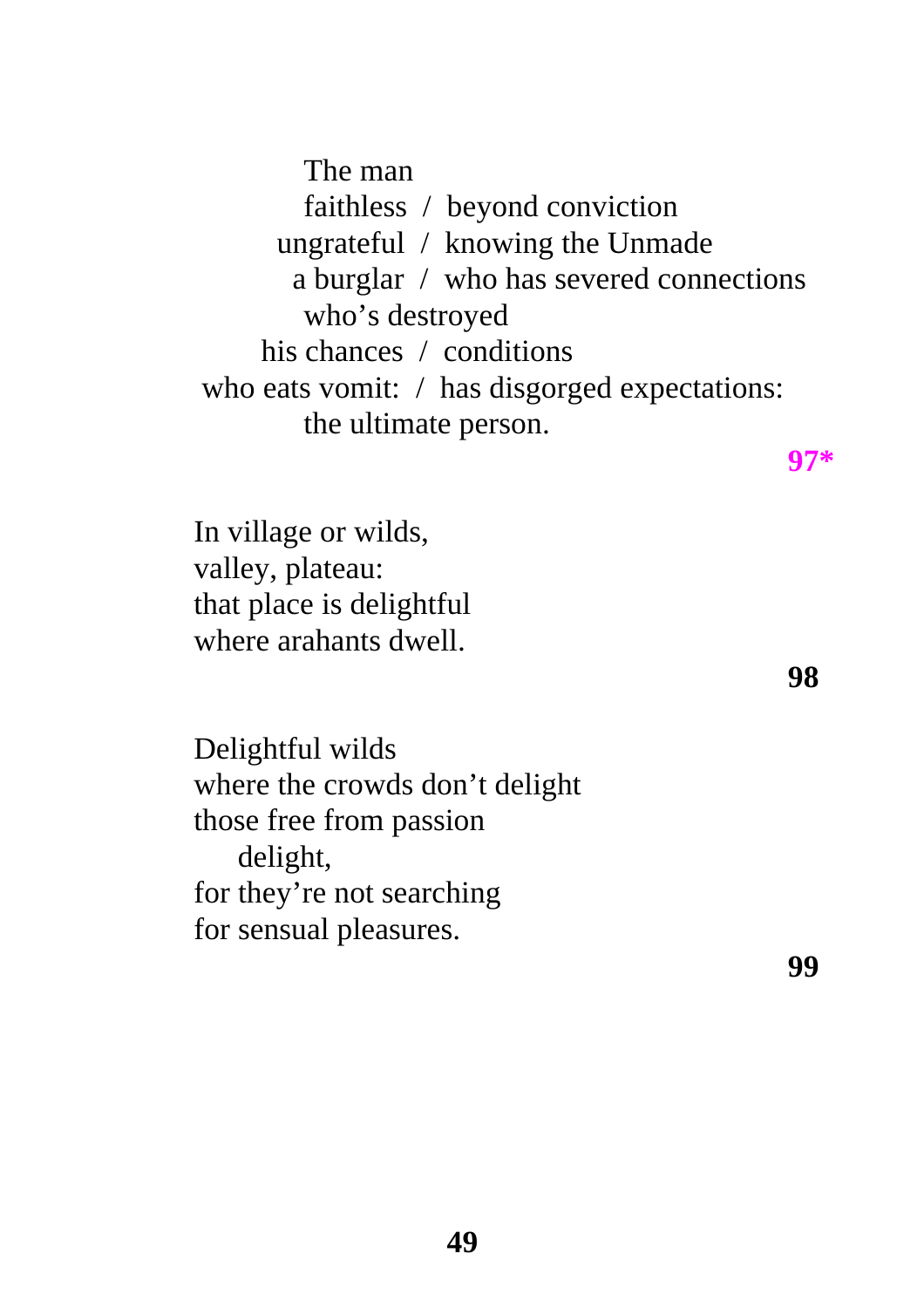# **VIII : Thousands**

Better than if there were thousands of meaningless words is one meaningful word that on hearing brings peace.

Better than if there were thousands of meaningless verses is one meaningful verse that on hearing brings peace.

And better than chanting hundreds of meaningless verses is one Dhamma-saying that on hearing brings peace.

**[100–102\\*](#page-156-0)**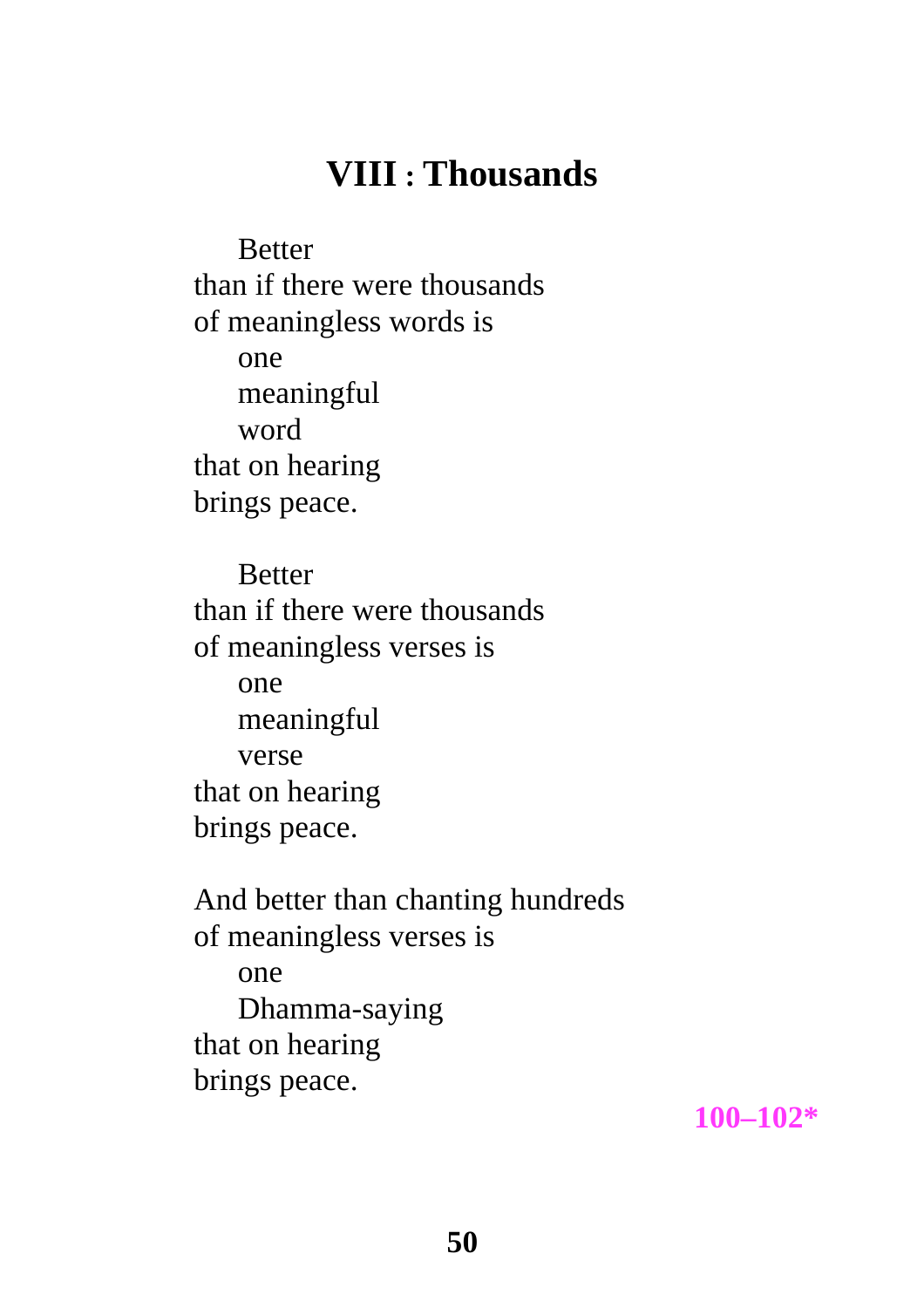Greater in battle than the man who would conquer a thousand-thousand men, is he who would conquer just one himself

Better to conquer yourself than others. When you've trained yourself, living in constant self-control, neither a deva nor gandhabba, nor a Mara banded with Brahmas, could turn that triumph back into defeat.

**103–105**

You could, month by month, at a cost of thousands, conduct sacrifices a hundred times, or pay a single moment's homage to one person, self-cultivated. Better than a hundred years of sacrifices would that act of homage be.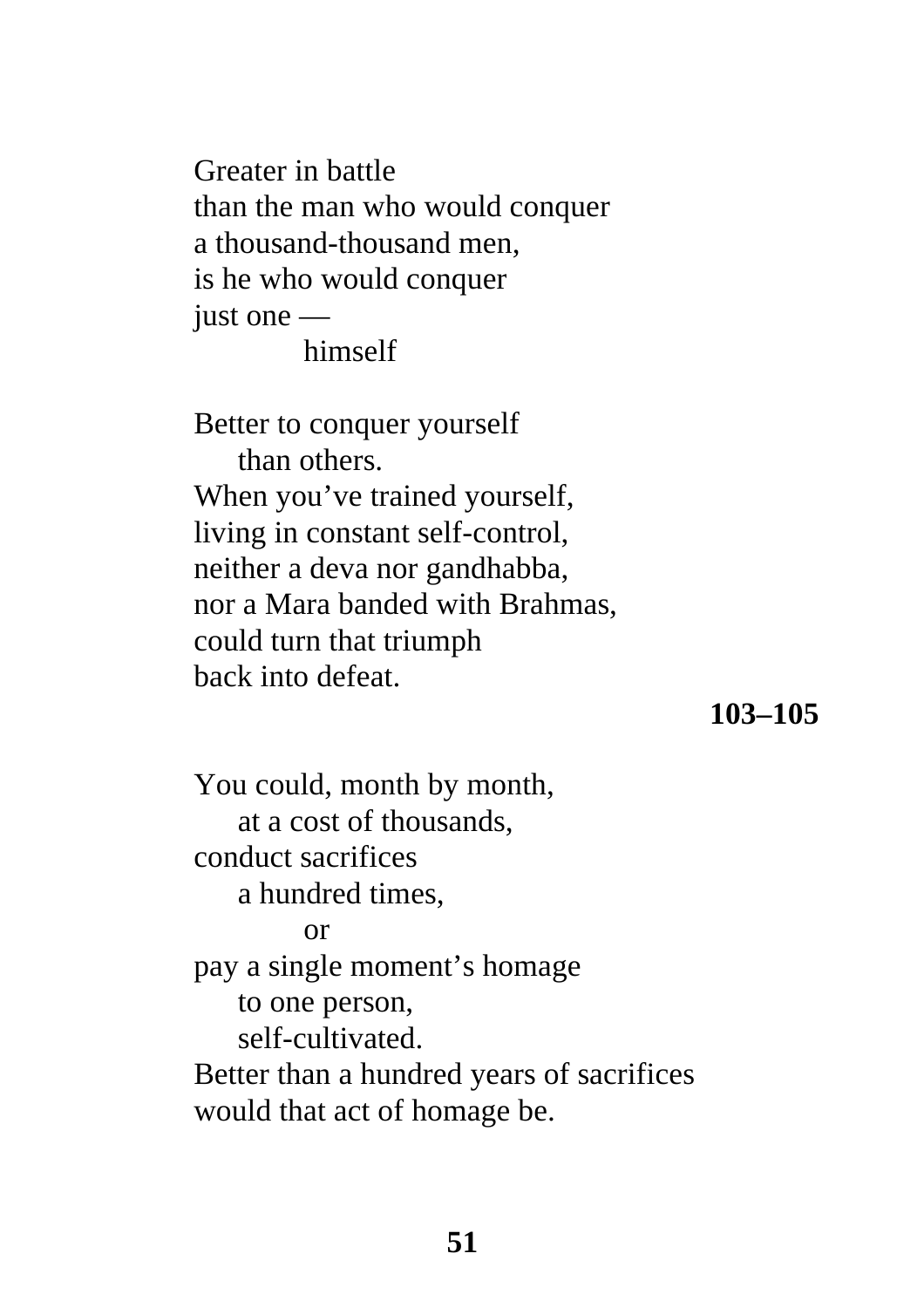You could, for a hundred years, live in a forest tending a fire, or pay a single moment's homage to one person, self-cultivated. Better than a hundred years of sacrifices would that act of homage be.

Everything offered or sacrificed in the world for an entire year by one seeking merit doesn't come to a fourth. Better to pay respect to those who've gone the straight way.

**[106–108\\*](#page-156-0)**

If you're respectful by habit, constantly honoring the worthy, four things increase: long life, beauty, happiness, strength.

**109**

Better than a hundred years lived without virtue, uncentered, is one day lived by a virtuous person absorbed in jhana.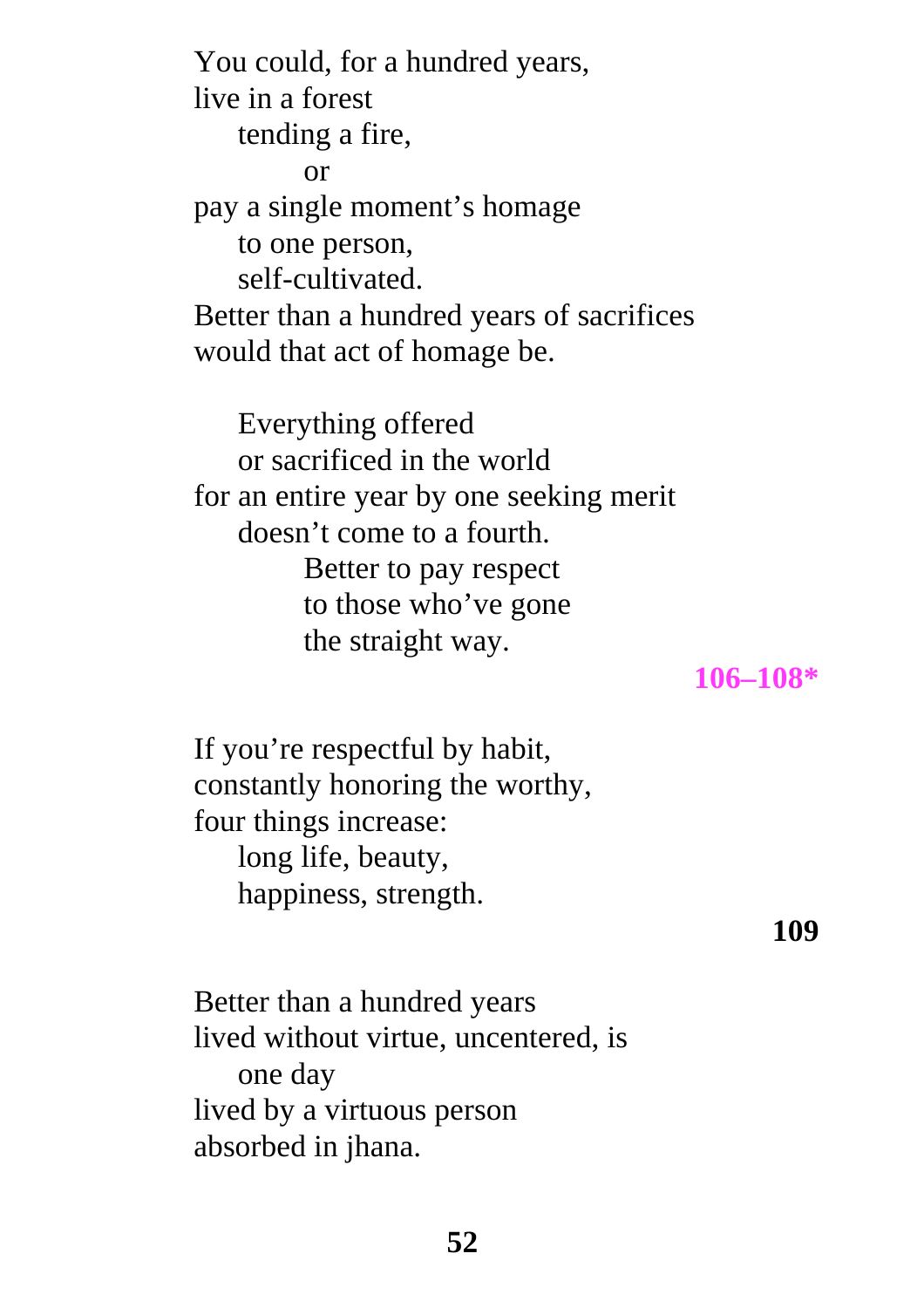And better than a hundred years lived undiscerning, uncentered, is one day lived by a discerning person absorbed in jhana.

And better than a hundred years lived apathetic & unenergetic, is one day lived energetic & firm.

And better than a hundred years lived without seeing arising & passing away, is one day lived seeing arising & passing away.

And better than a hundred years lived without seeing the Deathless state, is one day lived seeing the Deathless state.

And better than a hundred years lived without seeing the ultimate Dhamma, is one day lived seeing the ultimate Dhamma.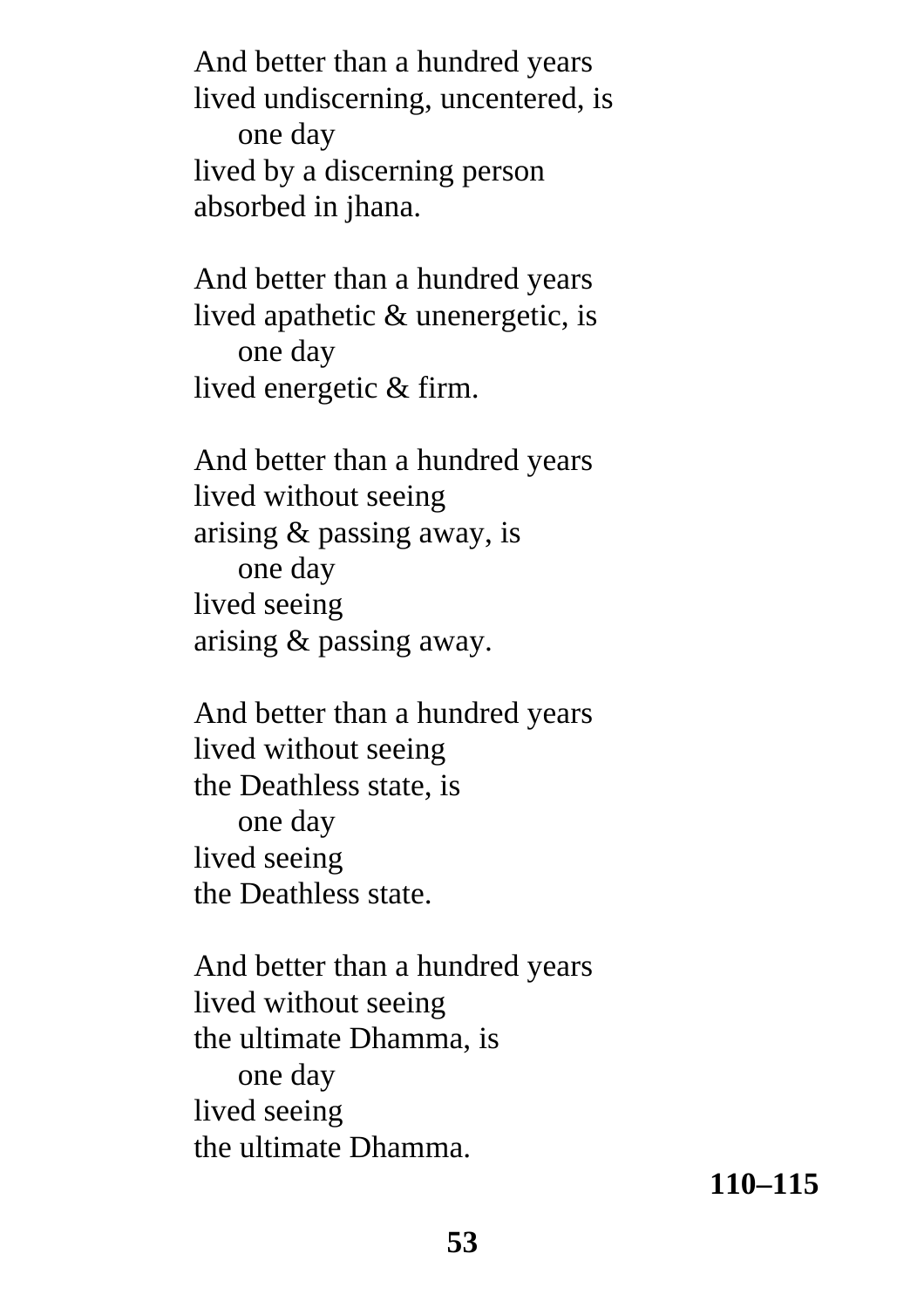## **IX : Evil**

Be quick in doing what's admirable. Restrain your mind from what's evil. When you're slow in making merit, evil delights the mind.

**116**

If a person does evil, he shouldn't do it again & again, shouldn't develop a penchant for it. To accumulate evil brings pain.

If a person makes merit, he should do it again & again, should develop a penchant for it. To accumulate merit brings ease.

**117–118**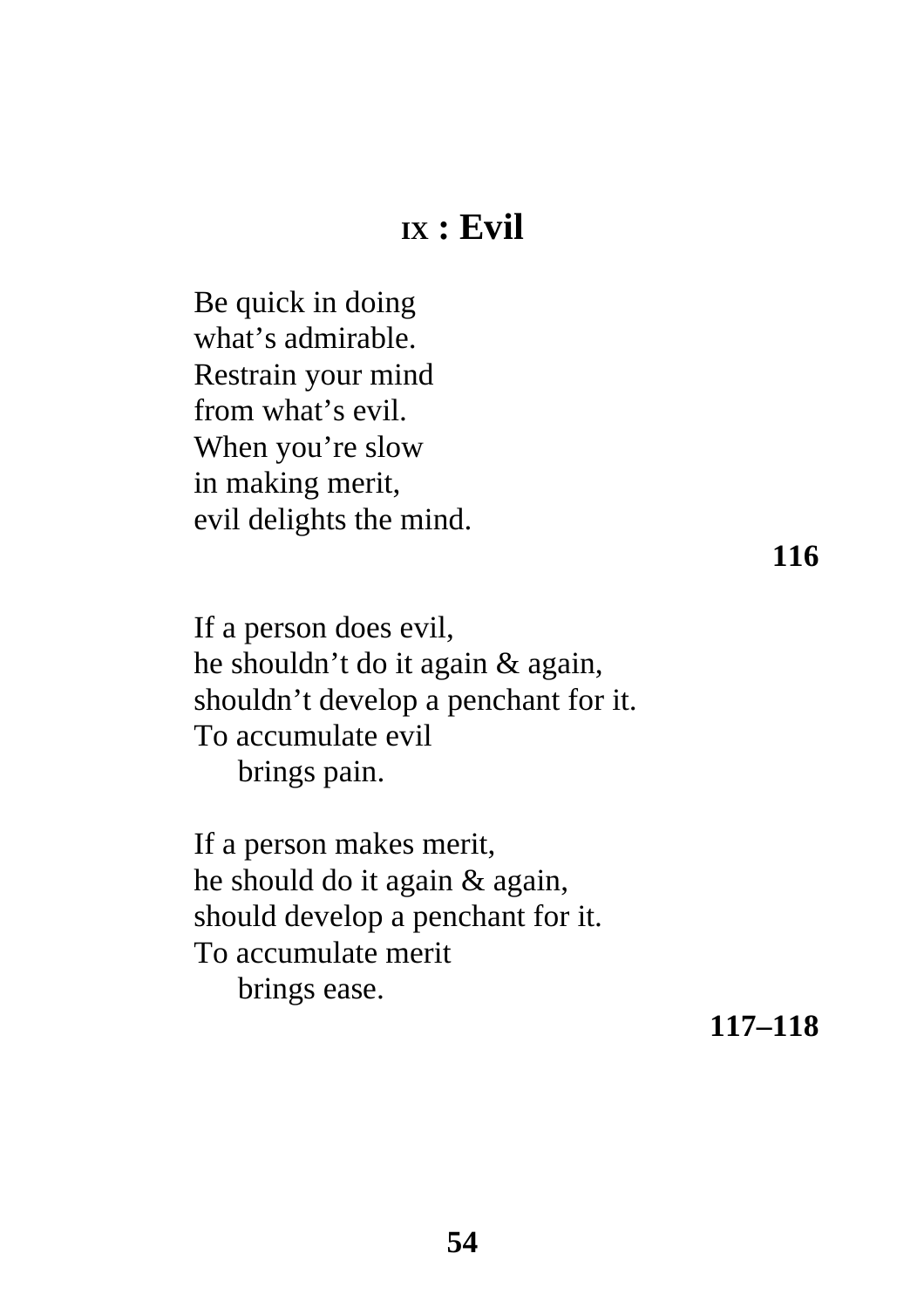Even the evil meet with good fortune as long as their evil has yet to mature. But when it's matured that's when they meet with evil.

Even the good meet with bad fortune as long as their good has yet to mature. But when it's matured that's when they meet with good fortune.

**119–120**

Don't be heedless of evil ('It won't come to *me*'). A water jar fills, even with water falling in drops. With evil — even if bit by bit, habitually the fool fills himself full.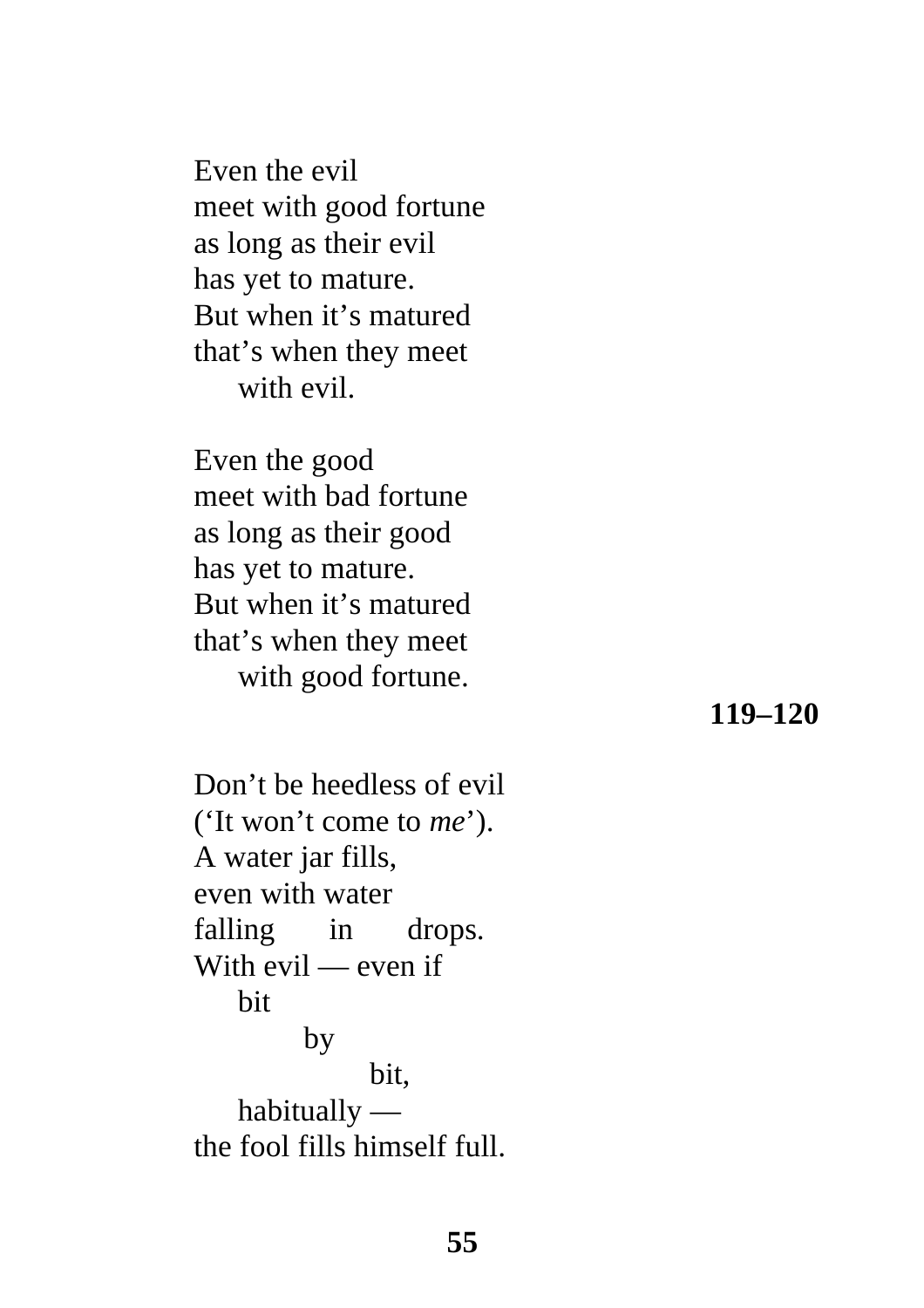Don't be heedless of merit ('It won't come to *me*'). A water jar fills, even with water falling in drops. With merit — even if bit by bit, habitually the enlightened one fills himself full. **[121-122\\*](#page-157-0)** Like a merchant with a small but well-laden caravan — a dangerous road, like a person who loves life — a poison, one should avoid — evil deeds. **123** If there's no wound on the hand, that hand can hold poison. Poison won't penetrate where there's no wound. There's no evil

for those who don't do it.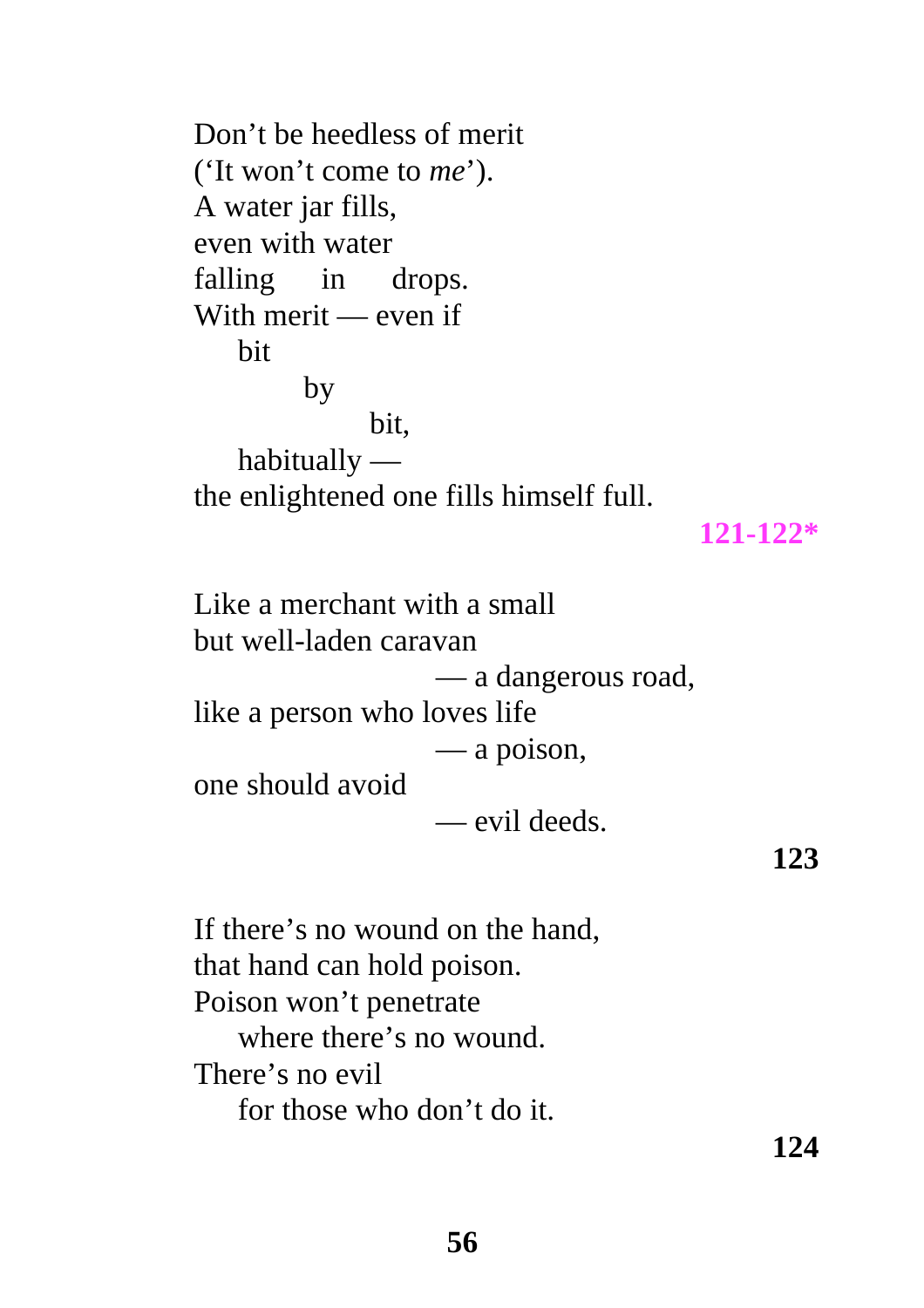Whoever harasses an innocent man, a man pure, without blemish: the evil comes right back to the fool like fine dust thrown against the wind.

Some are born in the human womb, evildoers in hell, those on the good course go to heaven, while those without effluent: totally unbound.

**[126\\*](#page-157-0)**

Not up in the air, nor in the middle of the sea, nor going into a cleft in the mountains — nowhere on earth is a spot to be found where you could stay & escape your evil deed.

Not up in the air, nor in the middle of the sea, nor going into a cleft in the mountains — nowhere on earth is a spot to be found where you could stay & not succumb to death.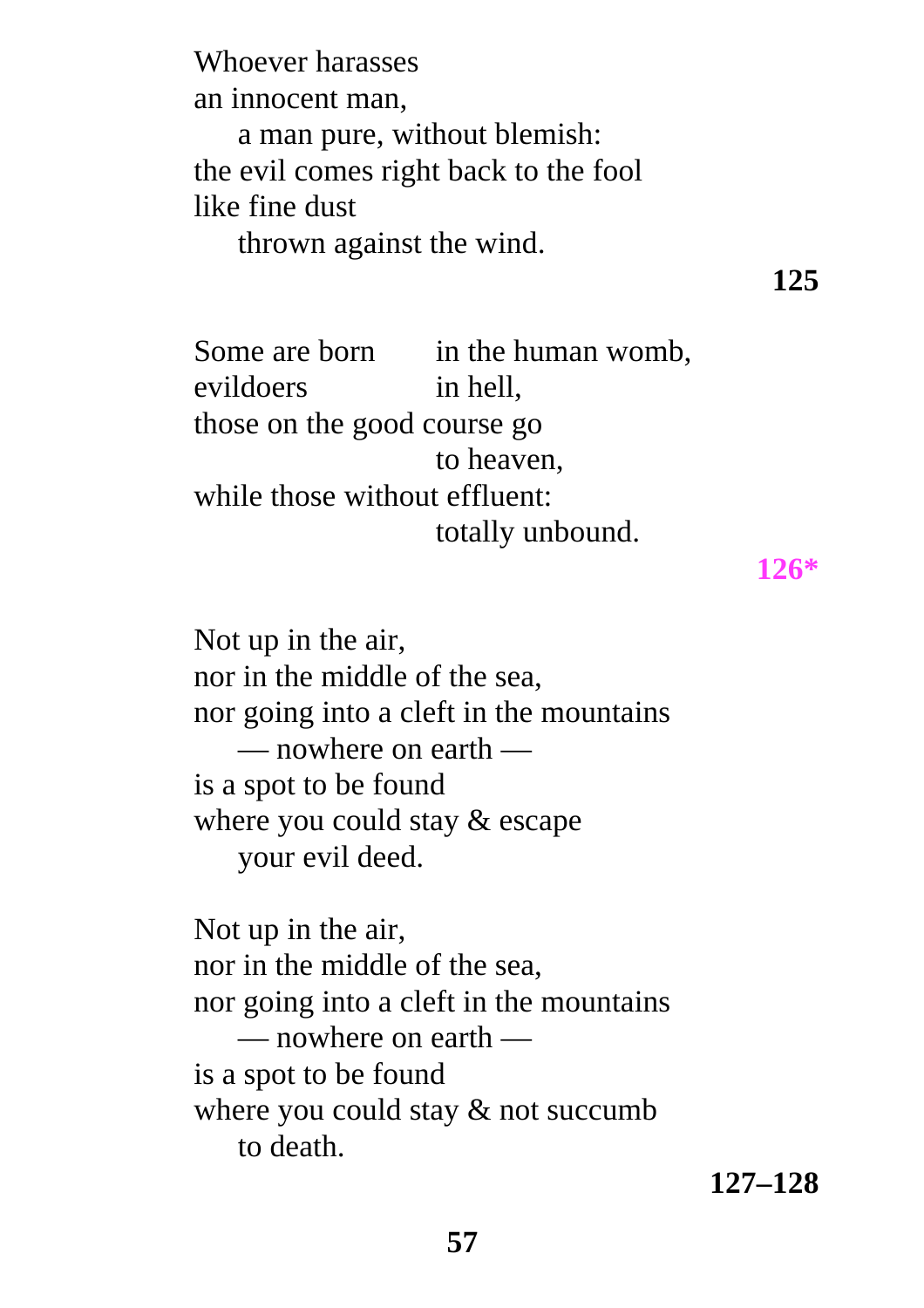# **X : The Rod**

All tremble at the rod, all are fearful of death. Drawing the parallel to yourself, neither kill nor get others to kill.

All tremble at the rod, all hold their life dear. Drawing the parallel to yourself, neither kill nor get others to kill.

**129–130**

Whoever takes a rod to harm living beings desiring ease, when he himself is looking for ease, will meet with no ease after death.

Whoever doesn't take a rod to harm living beings desiring ease, when he himself is looking for ease, will meet with ease after death.

**131–132**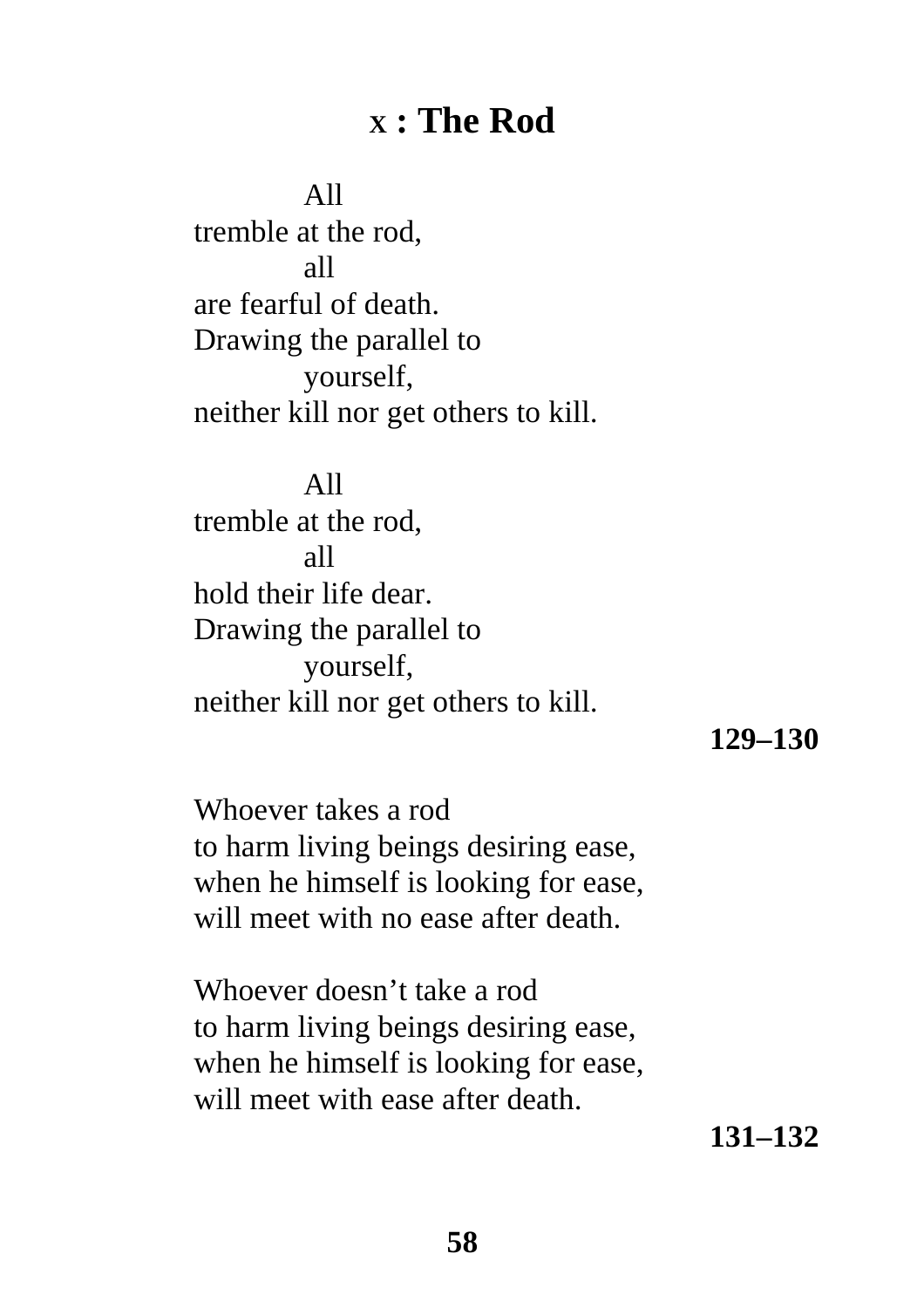| Speak harshly to no one,<br>or the words will be thrown<br>right back at you.<br>Contentious talk is painful,<br>for you get struck by rods in return. | 133 |
|--------------------------------------------------------------------------------------------------------------------------------------------------------|-----|
| If, like a flattened metal pot                                                                                                                         |     |
| you don't resound,                                                                                                                                     |     |
| you've attained an Unbinding;                                                                                                                          |     |
| in you there's found                                                                                                                                   |     |
| no contention.                                                                                                                                         |     |
|                                                                                                                                                        | 134 |
| As a cowherd with a rod<br>drives cows to the field,<br>so ageing & death<br>drive the life                                                            |     |
| of living beings.                                                                                                                                      |     |
|                                                                                                                                                        |     |
| When doing evil deeds,<br>the fool is oblivious.<br>The dullard                                                                                        |     |
| is tormented                                                                                                                                           |     |
| by his own deeds,                                                                                                                                      |     |
| as if burned by a fire.                                                                                                                                | 136 |
|                                                                                                                                                        |     |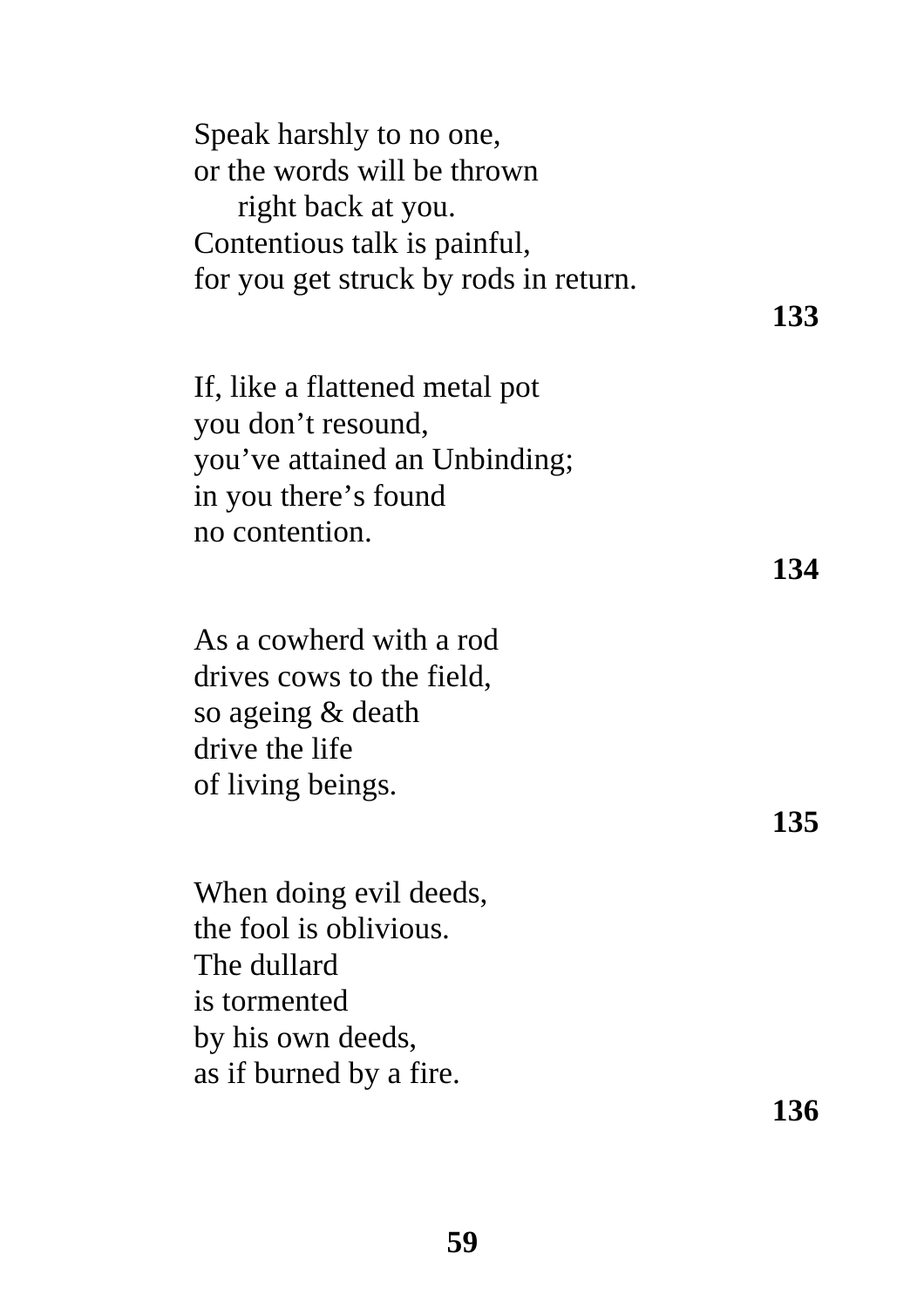Whoever, with a rod, harasses an innocent man, unarmed, quickly falls into any of ten things: harsh pains, devastation, a broken body, grave illness, mental derangement, trouble with the government, violent slander, relatives lost, property dissolved, houses burned down.

> At the break-up of the body this one with no discernment, reappears in hell.

#### **137–140**

Neither nakedness nor matted hair nor mud nor the refusal of food nor sleeping on the bare ground nor dust & dirt nor squatting austerities cleanses the mortal who's not gone beyond doubt.

If, though adorned, one lives in tune with the chaste life — calmed, tamed, & assured having put down the rod toward all beings, he's a contemplative a brahmin a monk.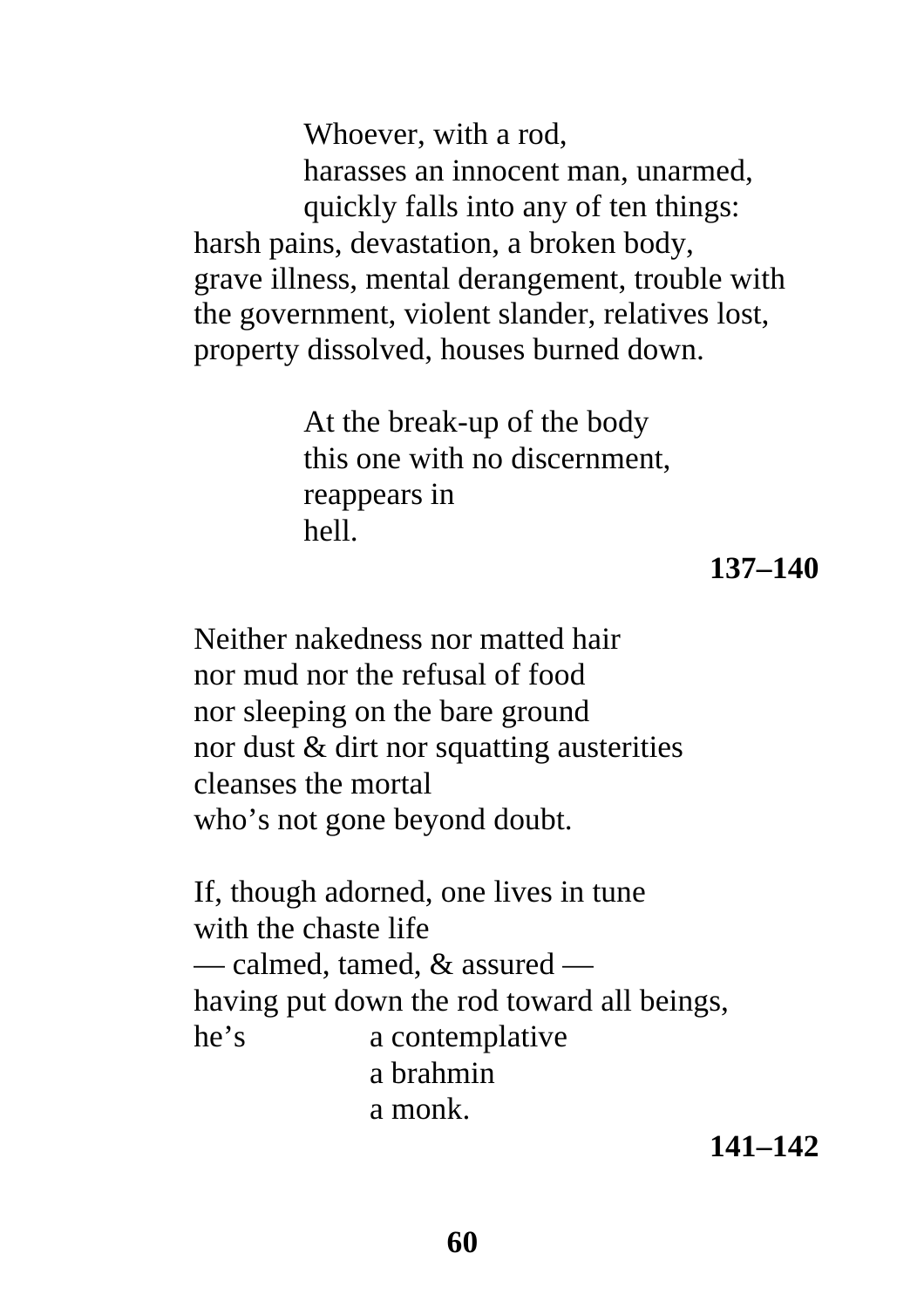Who in the world is a man constrained by conscience, who awakens to censure like a fine stallion to the whip?

**[143\\*](#page-157-0)**

Like a fine stallion struck with a whip, be ardent & chastened. Through conviction virtue, persistence, concentration, judgment, consummate in knowledge & conduct, mindful, you'll abandon this not-insignificant pain.

**144**

| Irrigators guide                | the water.       |
|---------------------------------|------------------|
| <b>Fletchers shape</b>          | the arrow shaft. |
| Carpenters shape                | the wood.        |
| Those of good practices control |                  |
| themselves.                     |                  |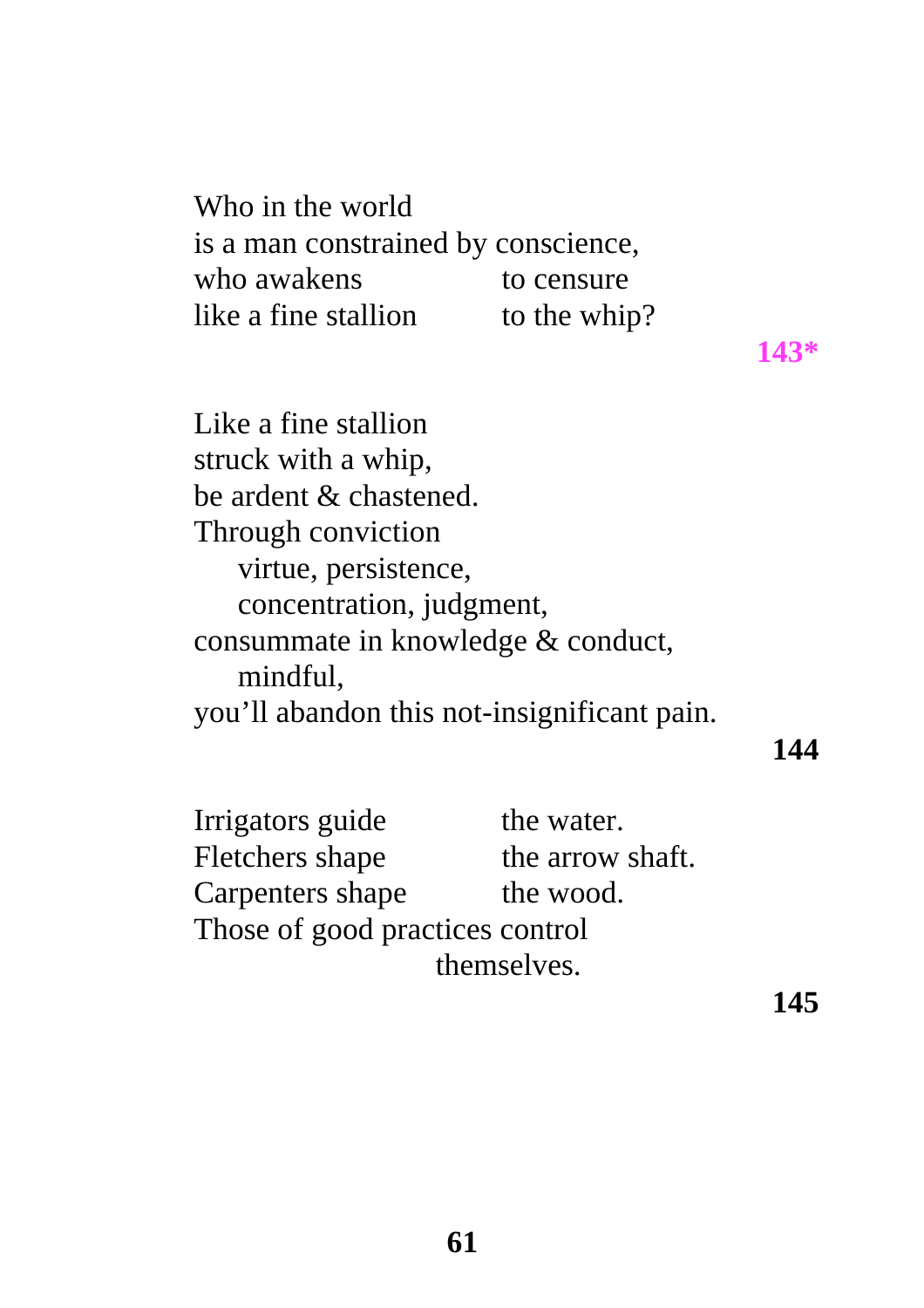# **XI : Ageing**

What laughter, why joy, when constantly aflame? Enveloped in darkness, don't you look for a lamp? Look at the beautified image, a heap of festering wounds, shored up: ill, but the object of many resolves, where there is nothing lasting or sure.

**147**

**146**

| Worn out is this body,            |
|-----------------------------------|
| a nest of diseases, dissolving.   |
| This putrid conglomeration        |
| is bound to break up,             |
| for life is hemmed in with death. |
|                                   |

**148**

On seeing these bones discarded like gourds in the fall, pigeon-gray: what delight?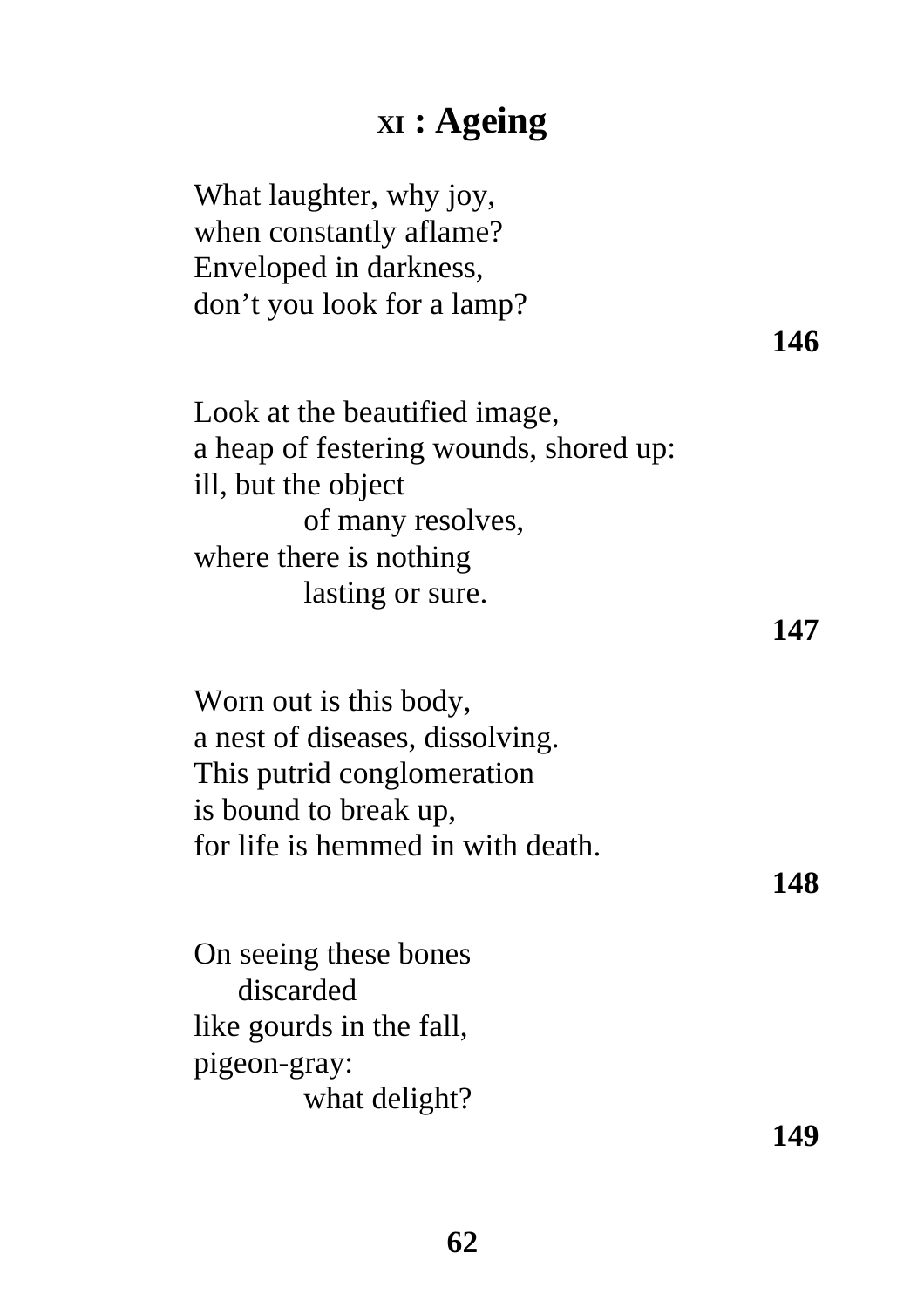A city made of bones, plastered over with flesh & blood, whose hidden treasures are: pride & contempt, ageing & death.

**150**

**151**

**[152\\*](#page-157-0)**

Even royal chariots well-embellished get run down, and so does the body succumb to old age. But the Dhamma of the good doesn't succumb to old age: the good let the civilized know.

This unlistening man matures like an ox. His muscles develop, his discernment not.

Through the round of many births I roamed without reward, without rest, seeking the house-builder. Painful is birth again & again.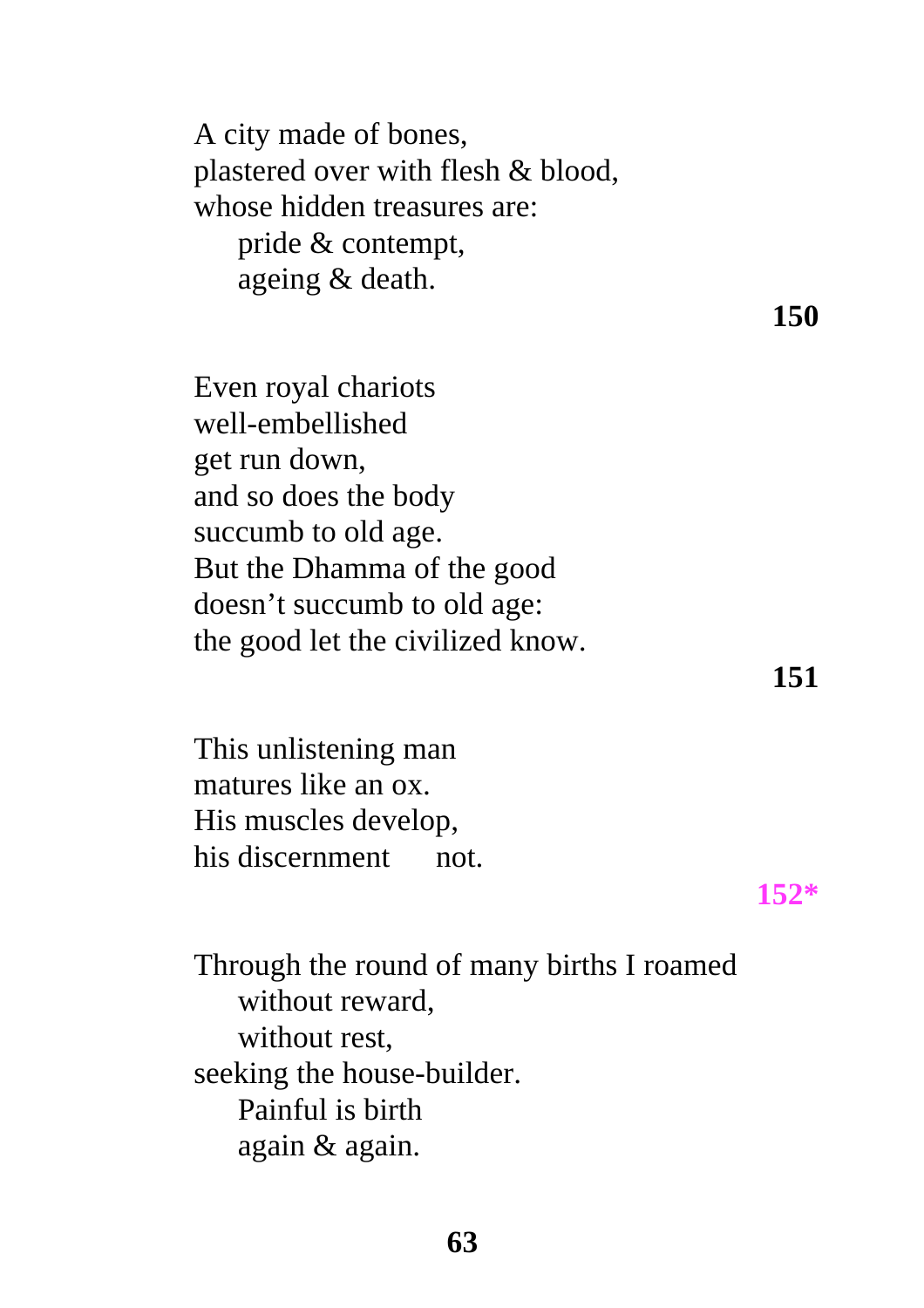House-builder, you're seen! You will not build a house again. All your rafters broken, the ridge pole destroyed, gone to the Unformed, the mind has come to the end of craving.

**[153–154\\*](#page-157-0)**

Neither living the chaste life nor gaining wealth in their youth, they waste away like old herons in a dried-up lake depleted of fish.

Neither living the chaste life nor gaining wealth in their youth, they he around, misfired from the bow, sighing over old times.

**155–156**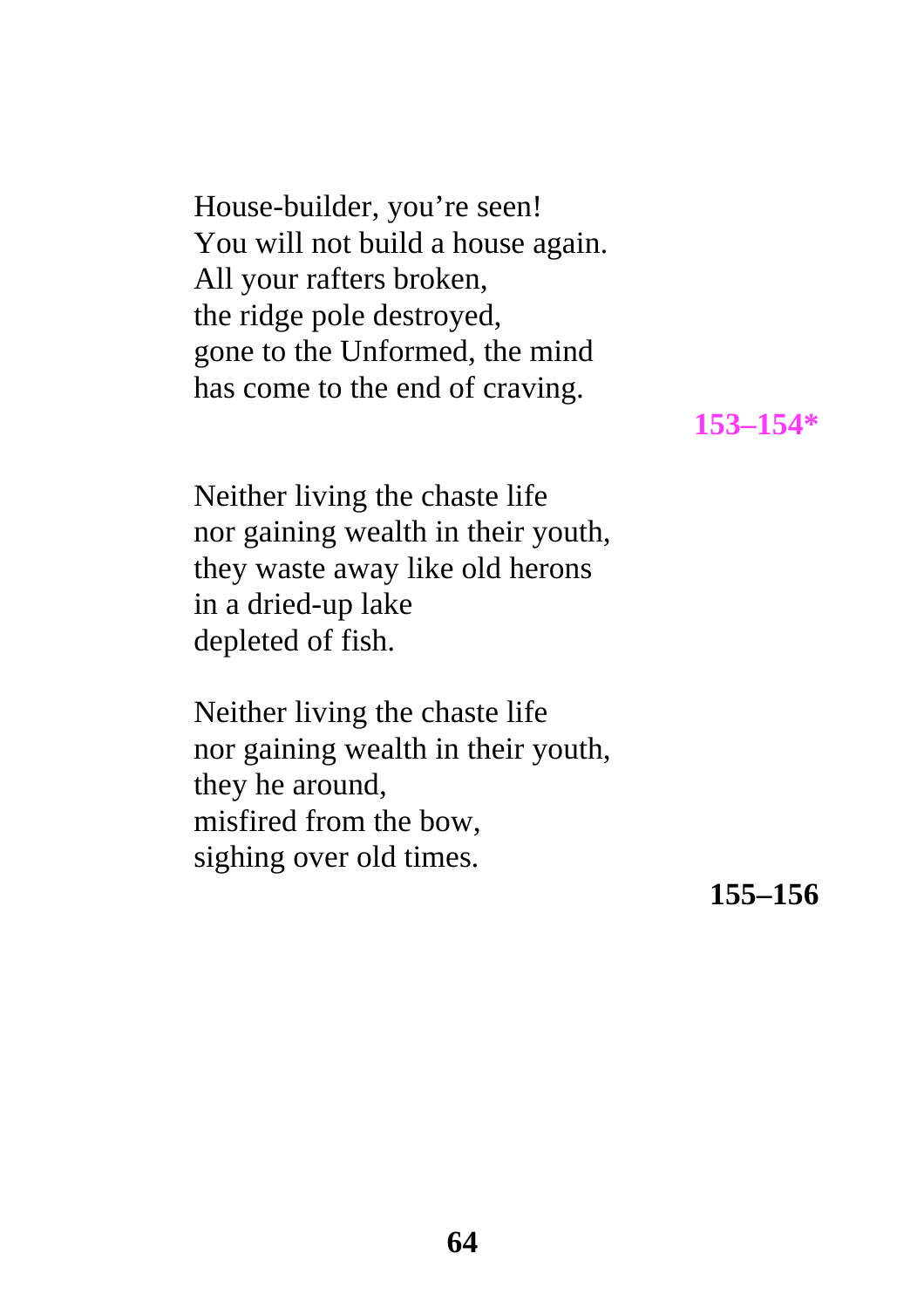### **XII : Self**

If you hold yourself dear then guard, guard yourself well. The wise person would stay awake nursing himself in any of the three watches of the night, the three stages of life.

**[157\\*](#page-158-0)**

First he'd settle himself in what is correct, only then teach others. He wouldn't stain his name : he is wise.

**158**

If you'd mold yourself the way you teach others, then, well-trained, go ahead & tame for, as they say, what's hard to tame is you yourself.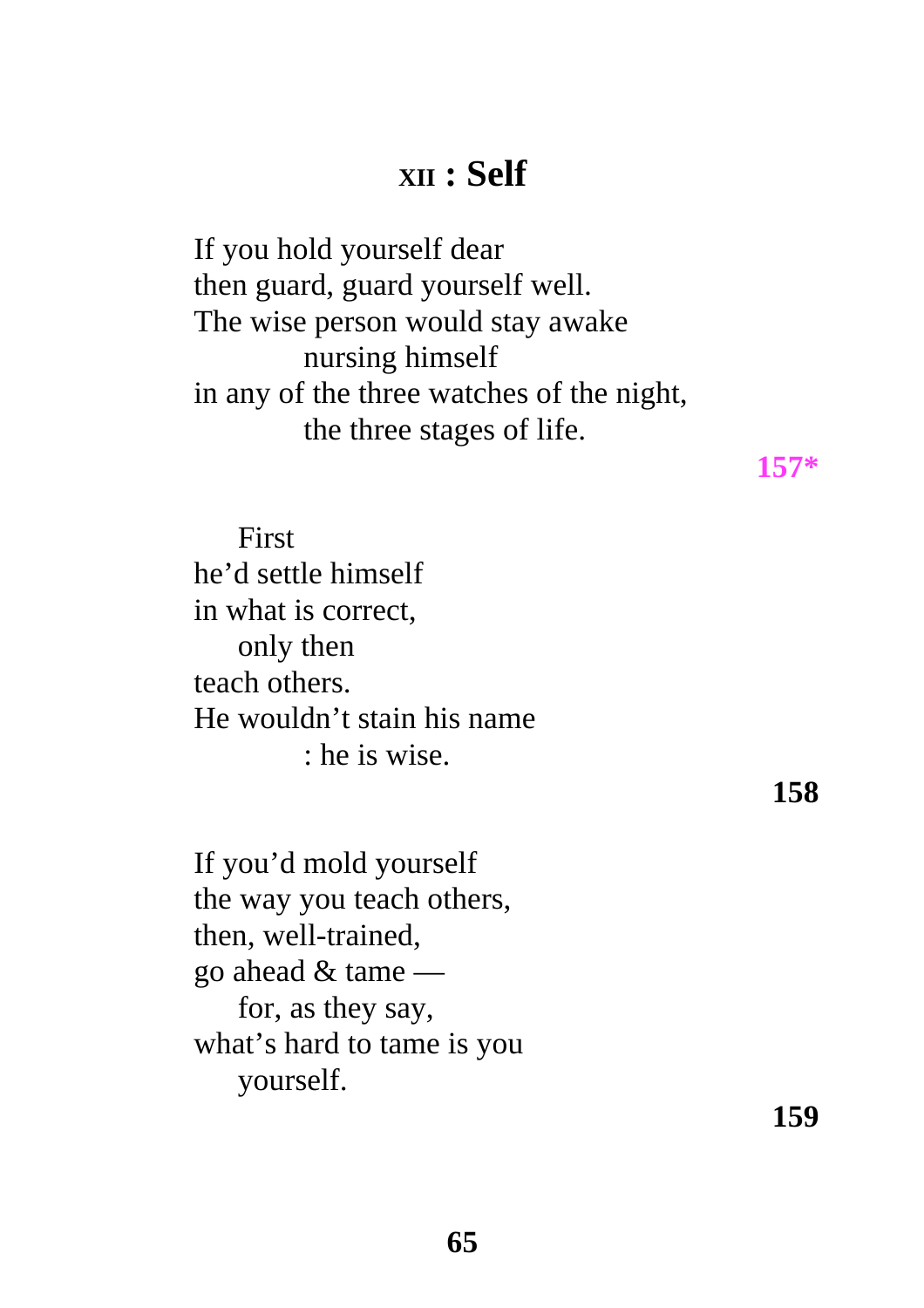Your own self is your own mainstay, for who else could your mainstay be? With you yourself well-trained you obtain the mainstay hard to obtain.

**160**

The evil he himself has done — self-born, self-created grinds down the dullard, as a diamond, a precious stone.

**161**

When overspread by extreme vice like a sal tree by a vine you do to yourself what an enemy would wish.

**[162\\*](#page-158-0)**

They're easy to do things of no good & no use to yourself. What's truly useful & good is truly harder than hard to do.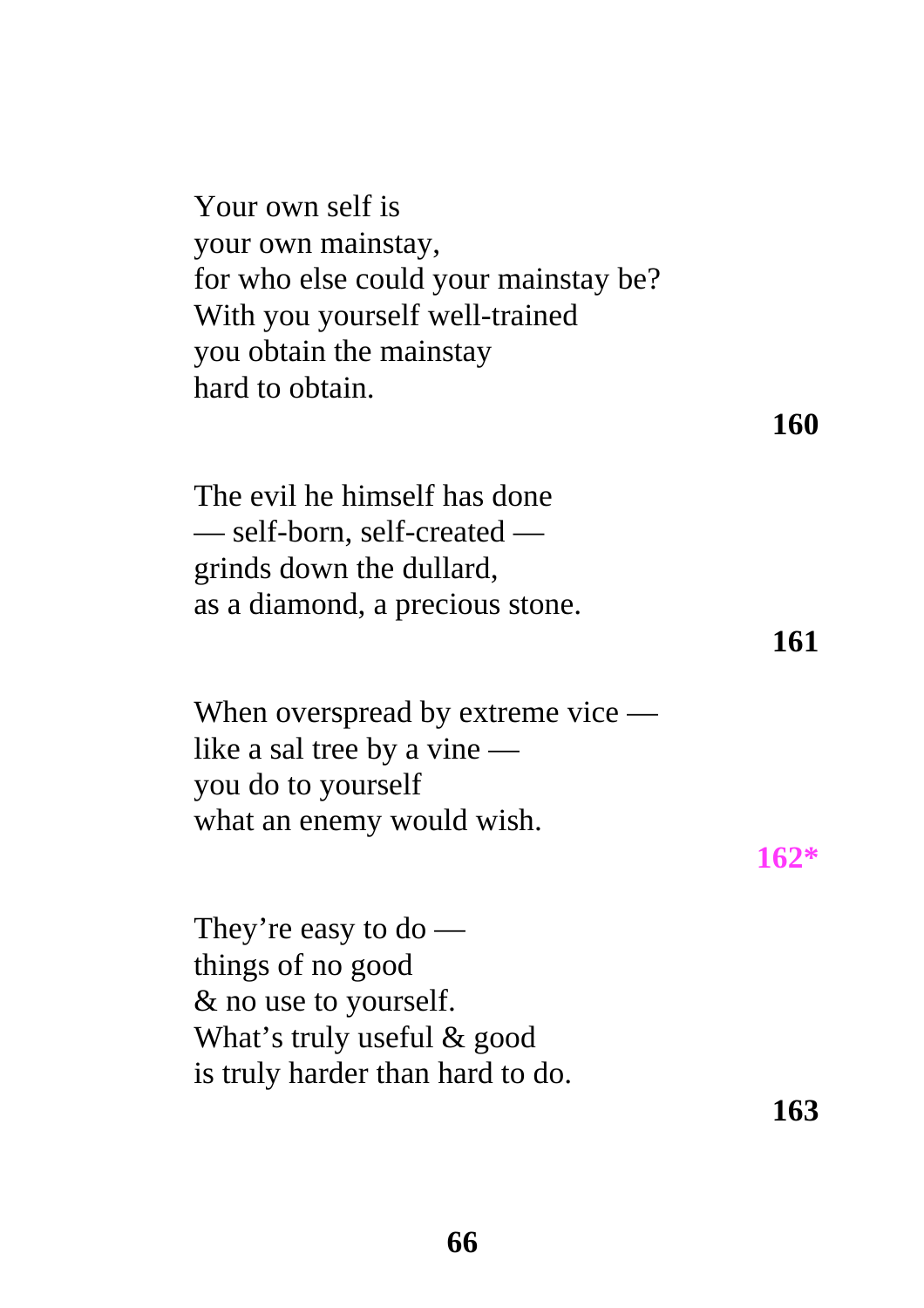The teaching of those who live the Dhamma, worthy ones, noble: whoever maligns it — a dullard inspired by evil view bears fruit for his own destruction, like the fruiting of the bamboo.

**[164\\*](#page-158-0)**

Evil is done by oneself by oneself is one defiled. Evil is left undone by oneself by oneself is one cleansed. Purity & impurity are one's own doing. No one purifies another. No other purifies one.

**[165\\*](#page-158-0)**

Don't sacrifice your own welfare for that of another, no matter how great. Realizing your own true welfare, be intent on just that.

**[166\\*](#page-159-0)**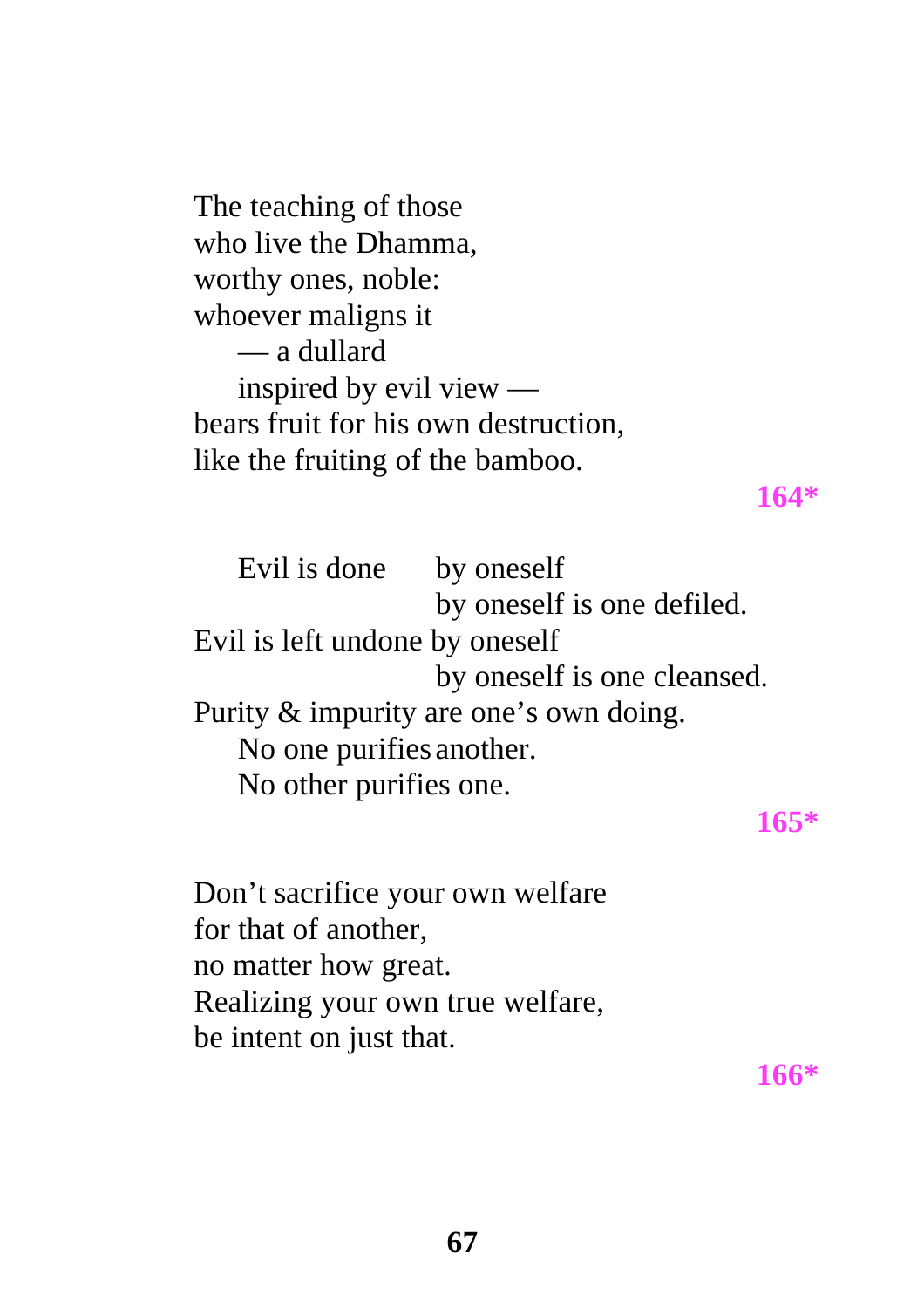### **XIII : Worlds**

Don't associate with lowly qualities. Don't consort with heedlessness. Don't associate with wrong views. Don't busy yourself with the world.

**167**

Get up! Don't be heedless. Live the Dhamma well. One who lives the Dhamma sleeps with ease in this world & the next.

Live the Dhamma well. Don't live it badly. One who lives the Dhamma sleeps with ease in this world & the next.

**168–169**

See it as a bubble, see it as a mirage: one who regards the world this way the King of Death doesn't see.

**[170\\*](#page-159-0)**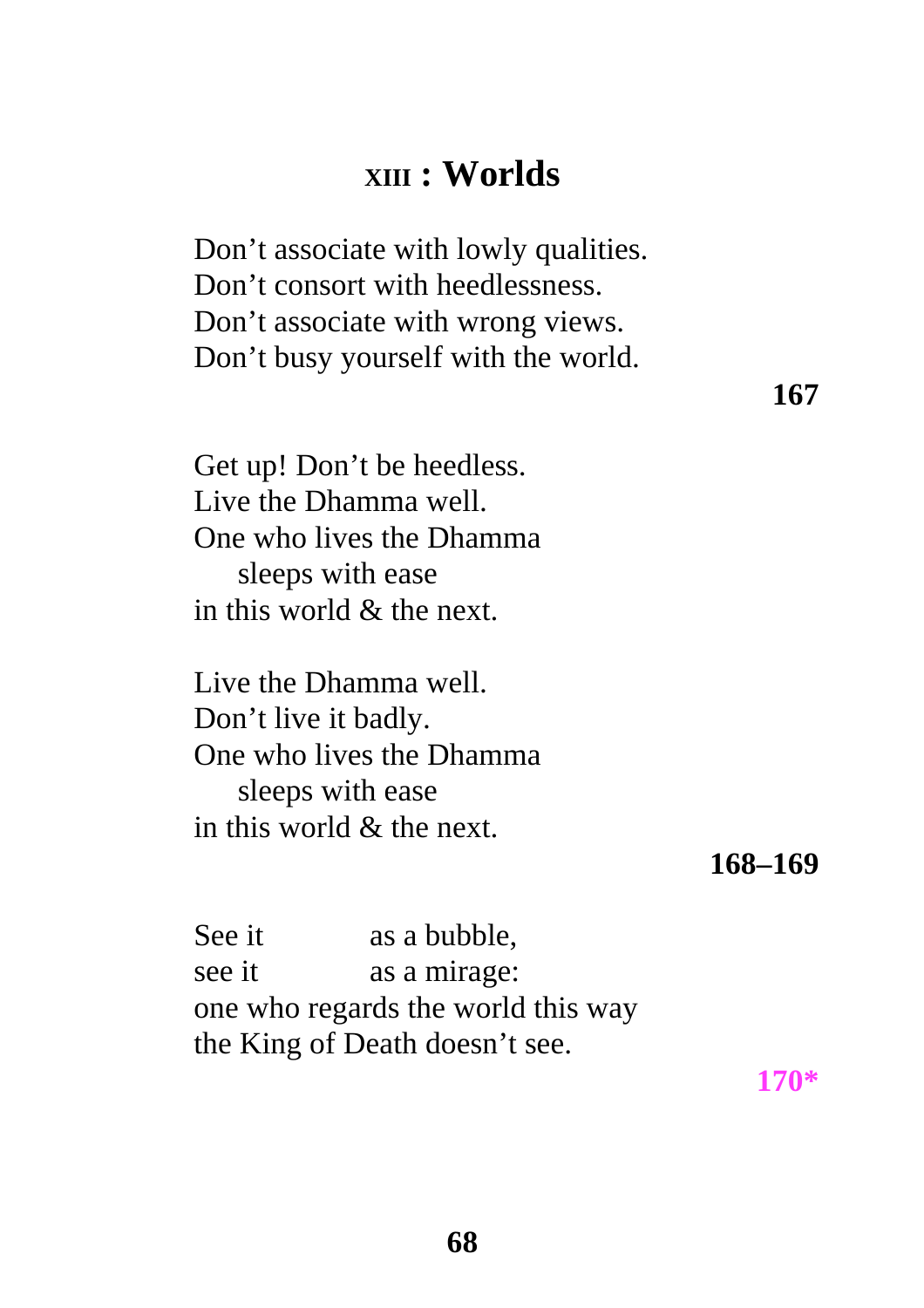Come, look at this world all decked out like a royal chariot, where fools plunge in, while those who know don't cling.

**171**

Who once was heedless, but later is not, brightens the world like the moon set free from a cloud.

His evil-done deed is replaced with skillfulness: he brightens the world like the moon set free from a cloud.

**172–173**

Blinded this world how few here see clearly! Just as birds who've escaped from a net are few, few are the people who make it to heaven.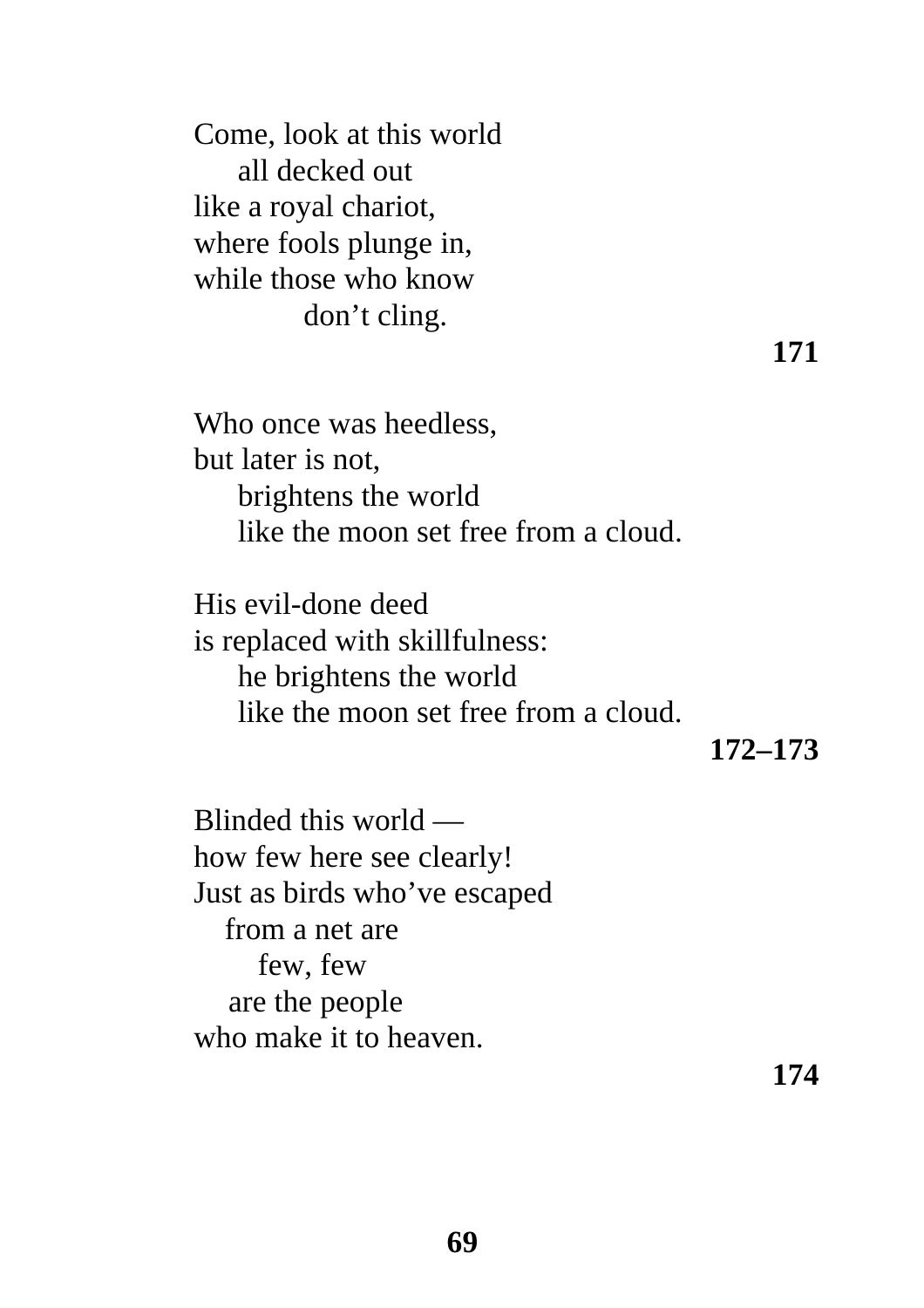Swans fly the path of the sun; those with the power fly through space; the enlightened flee from the world, having defeated the armies of Mara.

**175**

The person who tells a lie, who transgresses in this one thing, transcending concern for the world beyond: there's no evil he might not do.

**[176\\*](#page-160-0)**

No misers go to the world of the devas. Those who don't praise giving are fools. The enlightened express their approval for giving and so find ease in the world beyond.

**177**

Sole dominion over the earth, going to heaven, lordship over all worlds: the fruit of Stream-entry excels them.

**[178\\*](#page-160-0)**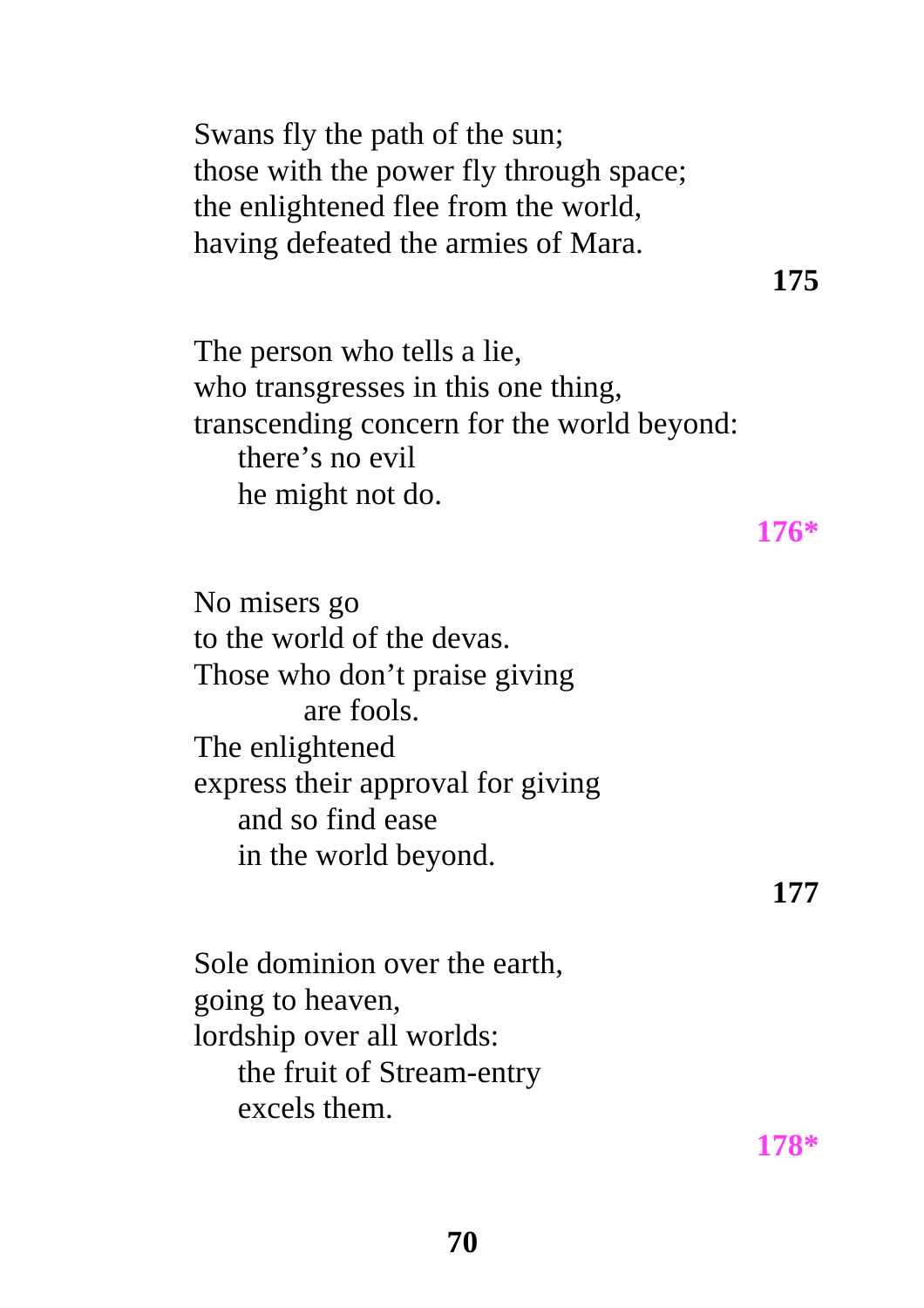# **XIV : Awakened**

Whose conquest can't be undone, whose conquest no one in the world can reach; awakened, his pasture endless, pathless: by what path will you lead him astray?

In whom there's no craving — the sticky ensnarer to lead him anywherever at all; awakened, his pasture endless, pathless: by what path will you lead him astray?

**179–180**

They, the enlightened, intent on jhana, delighting in stilling & renunciation, self-awakened & mindful: even the devas view them with envy.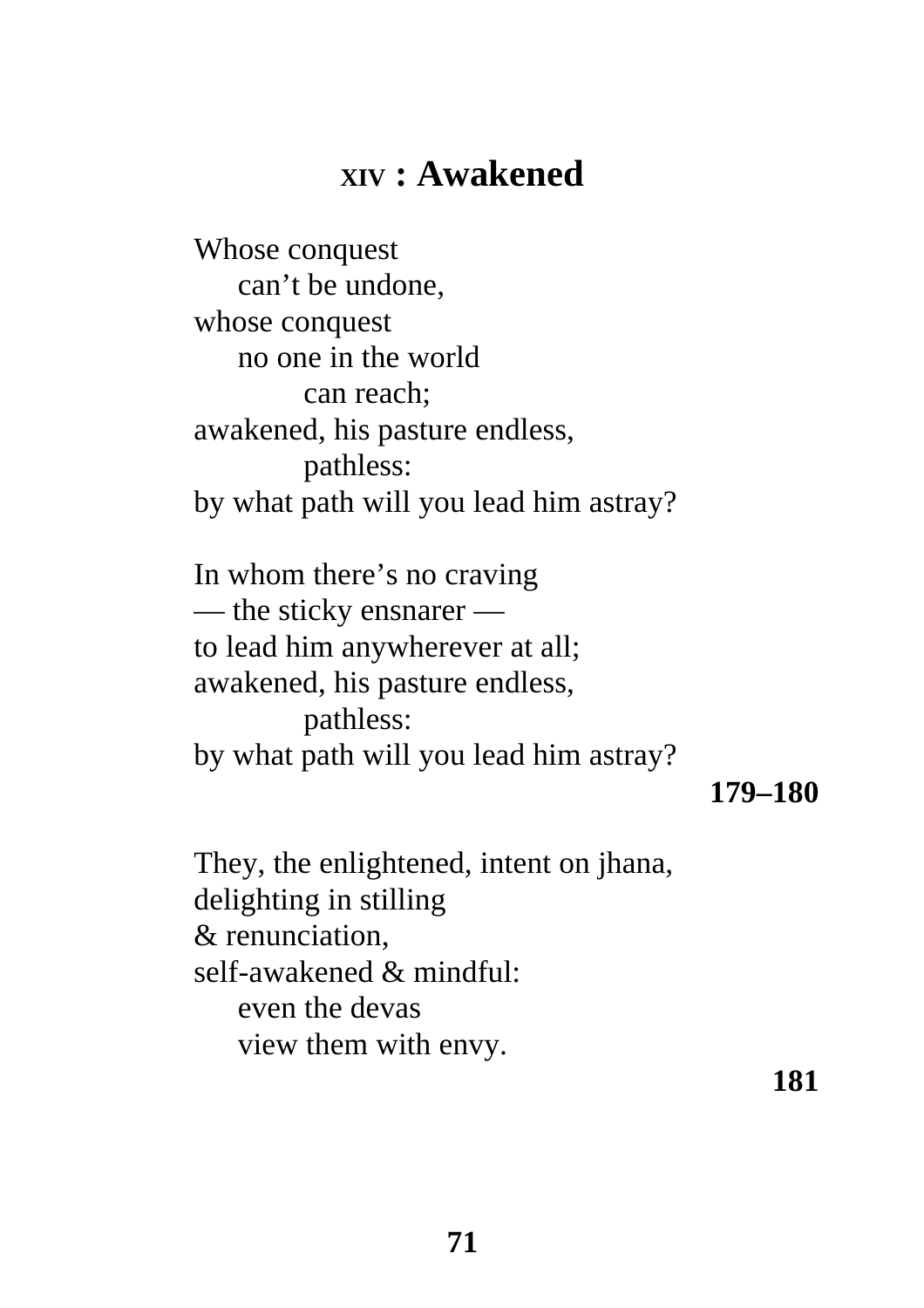- Hard the winning of a human birth.
- Hard the life of mortals.
- Hard the chance to hear the true Dhamma.
- Hard the arising of Awakened Ones.

#### **182**

The non-doing of any evil, the performance of what's skillful, the cleansing of one's own mind: this is the teaching of the Awakened.

Patient endurance:

the foremost austerity.

Unbinding:

the foremost,

so say the Awakened.

He who injures another

is no contemplative.

He who mistreats another,

no monk.

| Not disparaging,     | not injuring,                |  |
|----------------------|------------------------------|--|
| restraint            | in line with the Patimokkha, |  |
| moderation           | in food,                     |  |
| dwelling             | in seclusion,                |  |
| commitment           | to the heightened mind:      |  |
| this is the teaching |                              |  |
| of the Awakened.     |                              |  |
|                      |                              |  |

#### **[183–185\\*](#page-160-0)**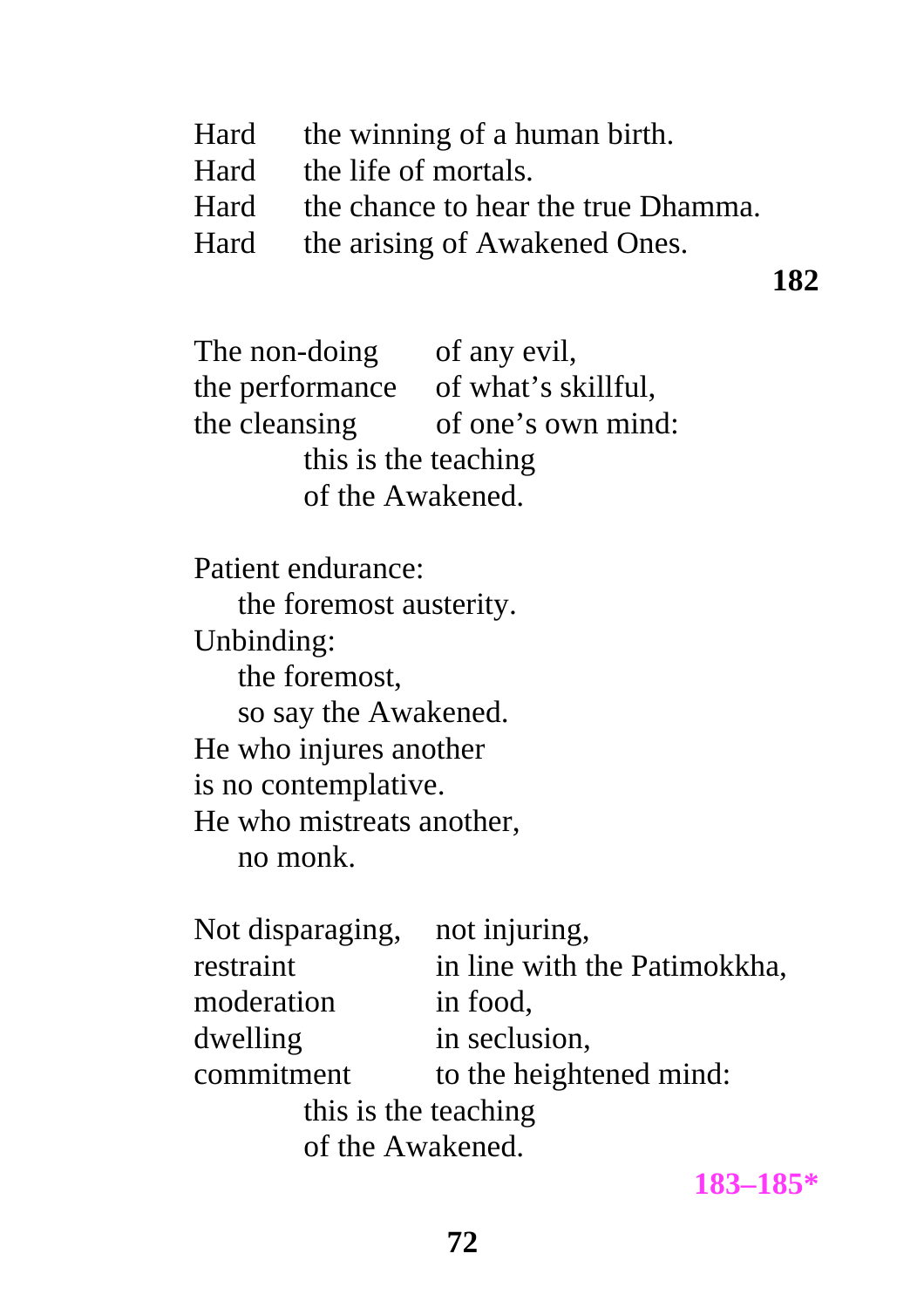Not even if it rained gold coins would we have our fill of sensual pleasures. 'Stressful, they give little enjoyment' knowing this, the wise one finds no delight even in heavenly sensual pleasures. He is one who delights in the ending of craving, a disciple of the Rightly Self-Awakened One.

**186–187**

They go to many a refuge, to mountains, forests, parks, trees, & shrines: people threatened with danger. That's not the secure refuge, not the supreme refuge, that's not the refuge, having gone to which, you gain release from all suffering & stress.

But when, having gone to the Buddha, Dhamma, & Sangha for refuge, you see with right discernment the four noble truths —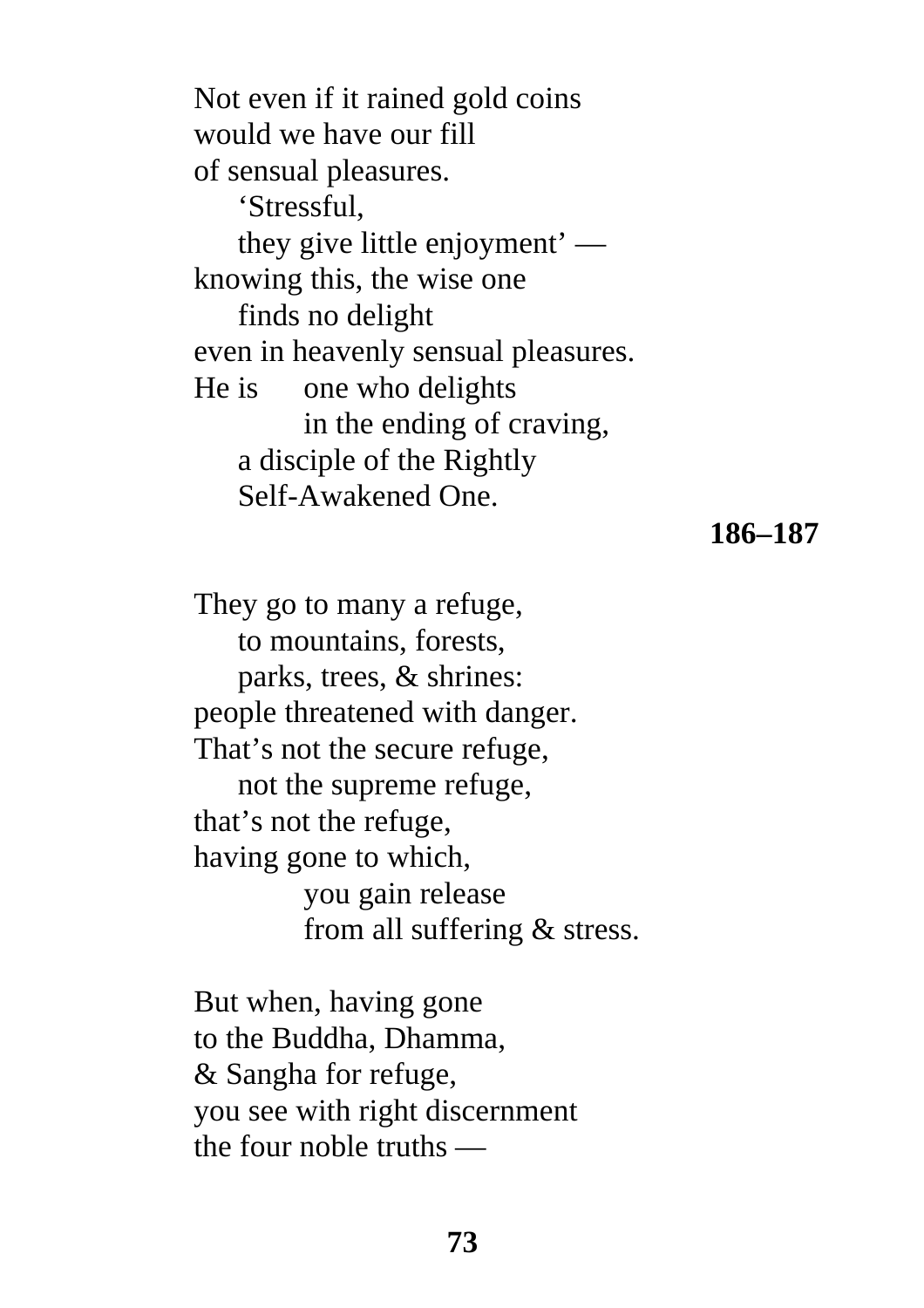stress, the cause of stress, the transcending of stress, & the noble eightfold path, the way to the stilling of stress: that's the secure refuge, that, the supreme refuge, that is the refuge, having gone to which, you gain release from all suffering & stress.

**[188–192\\*](#page-160-0)**

It's hard to come by a thoroughbred of a man. It's simply not true that he's born everywhere. Wherever he's born, an enlightened one, the family prospers, is happy.

**193**

A blessing: the arising of Awakened Ones. A blessing: the teaching of true Dhamma. A blessing: the concord of the Sangha. The austerity of those in concord is a blessing.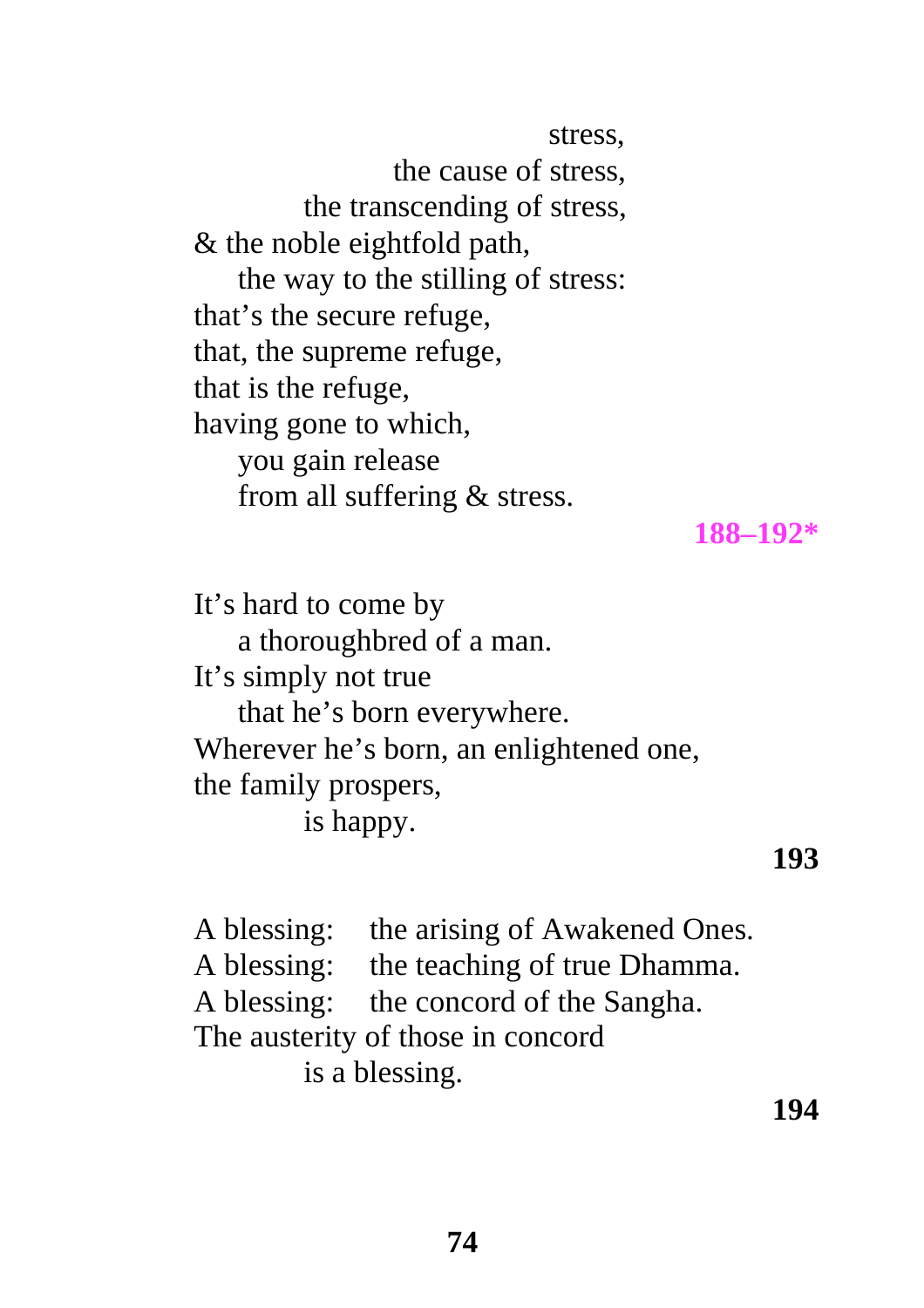If you worship those worthy of worship, — Awakened Ones or their disciples who've transcended complications, lamentation, & grief, who are unendangered, fearless, unbound: there's no measure for reckoning that your merit's 'this much.'

**[195–196\\*](#page-160-0)**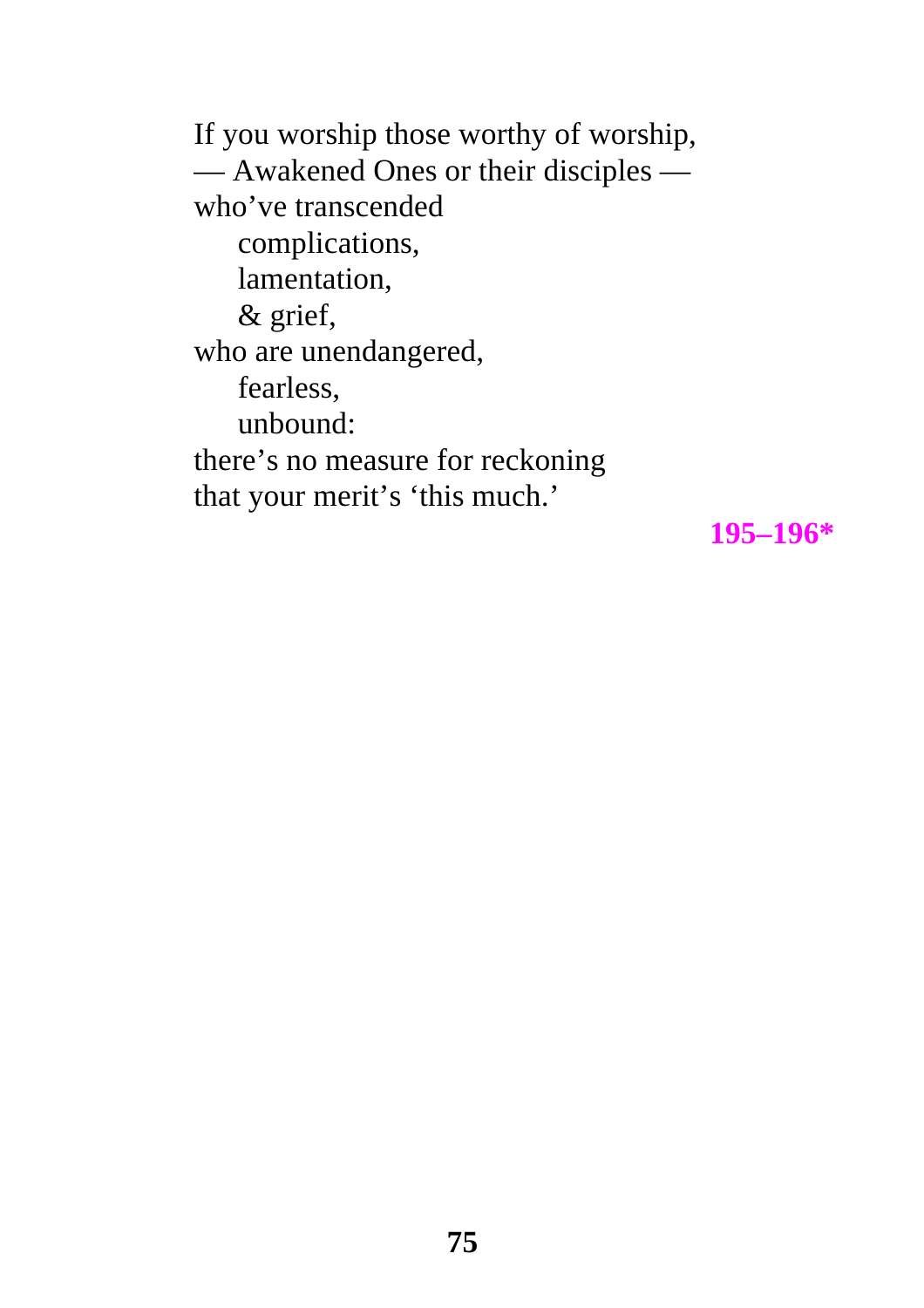# **XV : Happy**

How very happily we live, free from hostility among those who are hostile. Among hostile people, free from hostility we dwell.

How very happily we live, free from misery among those who are miserable. Among miserable people, free from misery we dwell.

How very happily we live, free from busyness among those who are busy. Among busy people, free from busyness we dwell.

How very happily we live, we who have nothing. We will feed on rapture

like the Radiant gods.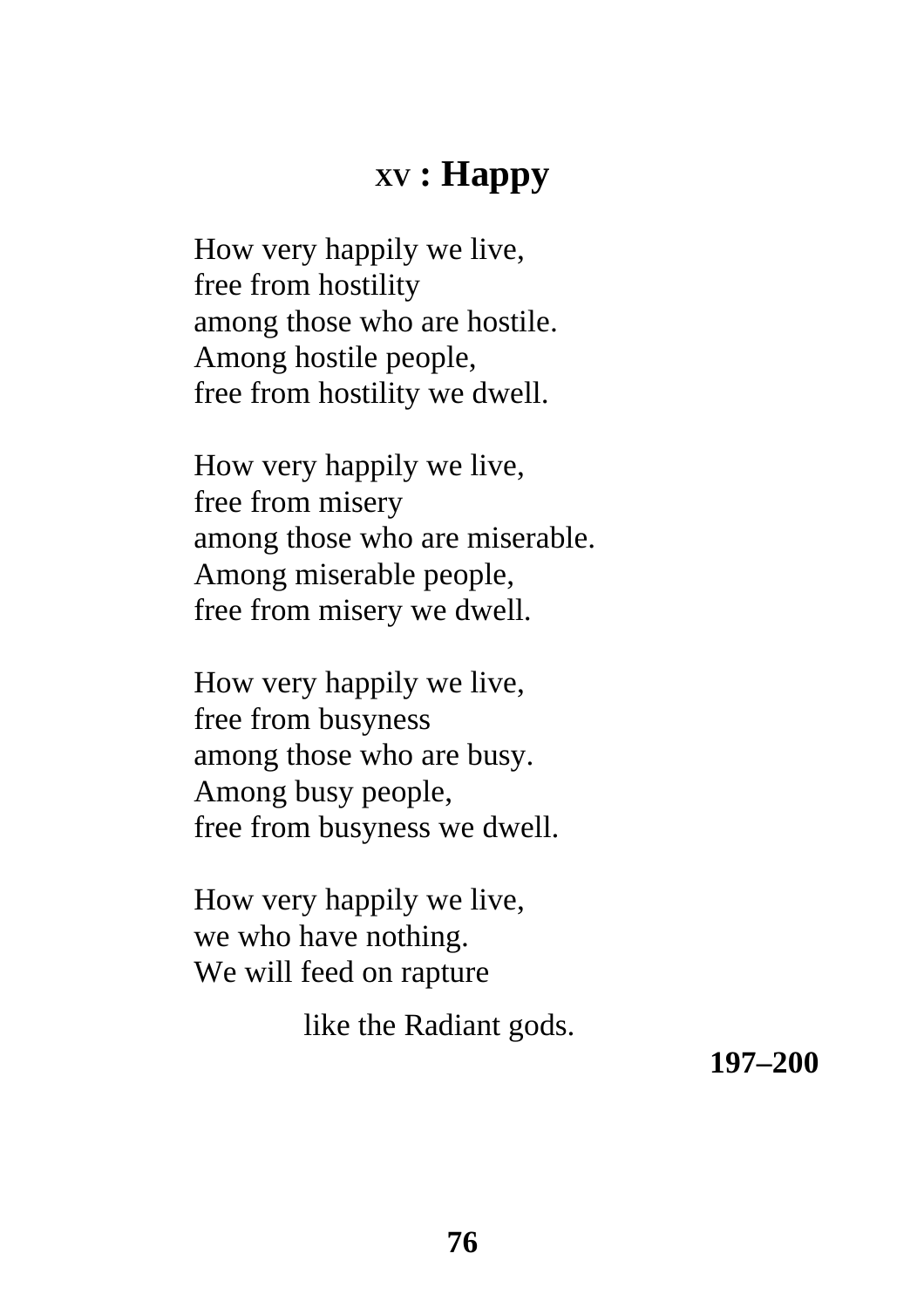Winning gives birth to hostility. Losing, one lies down in pain. The calmed he down with ease, having set winning & losing aside.

**201**

There's no fire like passion, no loss like anger, no pain like the aggregates, no ease other than peace.

Hunger: the foremost illness. Fabrications: the foremost pain. For one knowing this truth as it actually is, Unbinding is the foremost ease.

Freedom from illness: the foremost good fortune. Contentment: the foremost wealth. Trust: the foremost kinship. Unbinding: the foremost ease.

**202–204**

Drinking the nourishment, the flavor, of seclusion & calm, one is freed from evil, devoid of distress,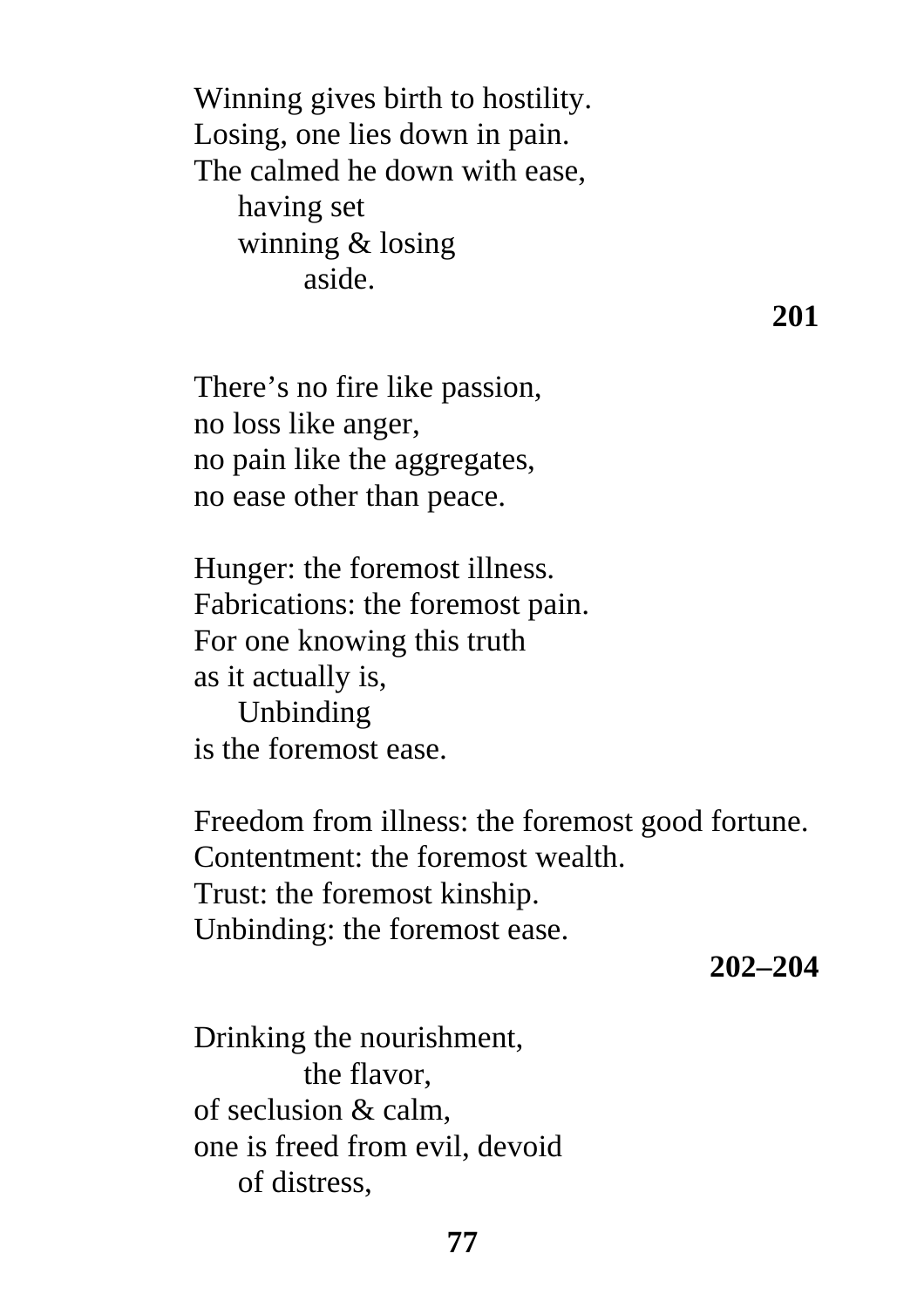refreshed with the nourishment of rapture in the Dhamma.

It's good to see Noble Ones. Happy their company — always. Through not seeing fools constantly, constantly one would be happy.

For, living with a fool, one grieves a long time. Painful is communion with fools, as with an enemy always. Happy is communion with the enlightened, as with a gathering of kin.

So: the enlightened man discerning, learned, enduring, dutiful, noble, intelligent, a man of integrity: follow him — one of this sort as the moon, the path of the zodiac stars.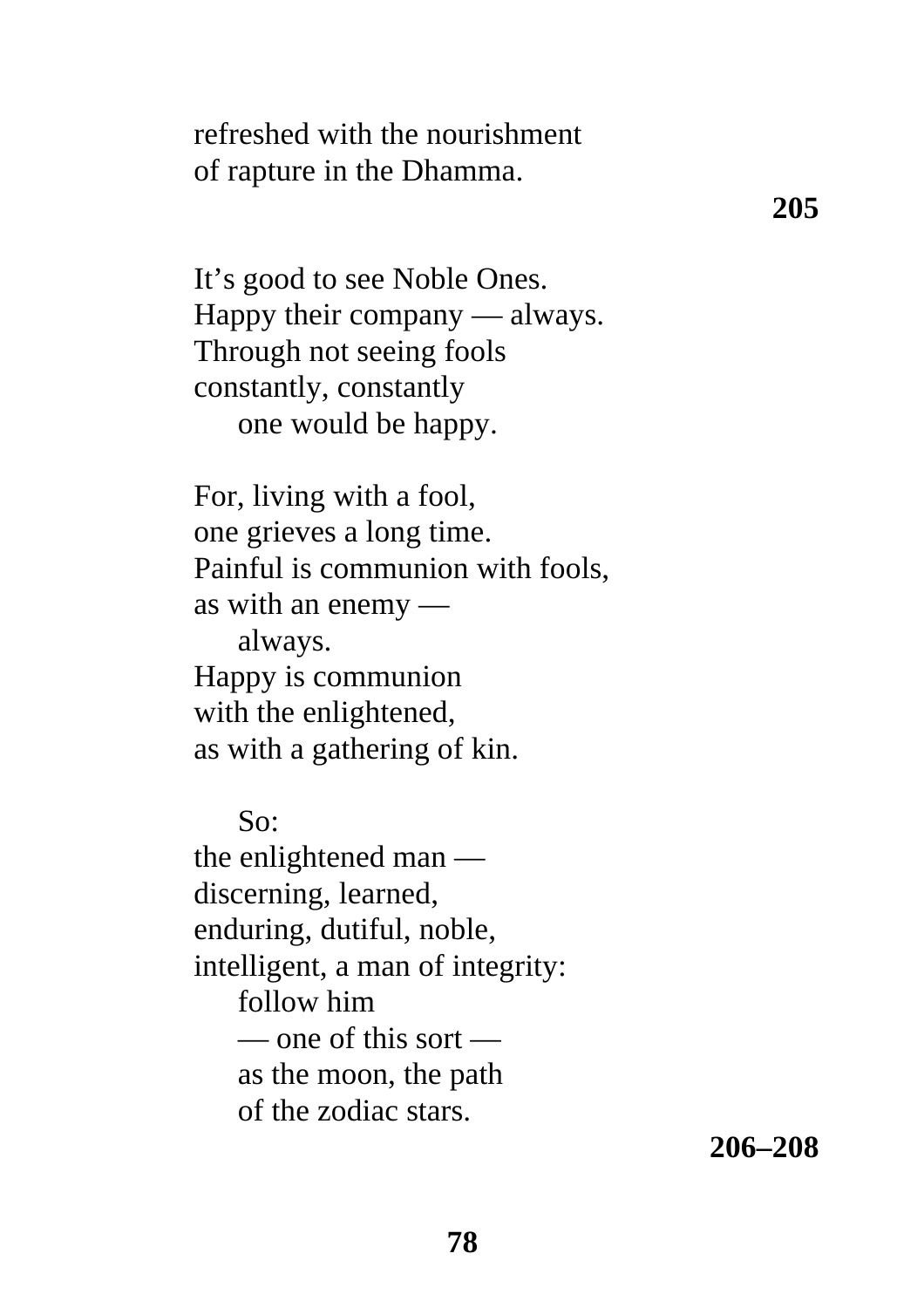## **XVI : Dear Ones**

Having applied himself to what was not his own task, and not having applied himself to what was, having disregarded the goal to grasp at what he held dear, he now envies those who kept after themselves, took themselves to task.

**[209\\*](#page-161-0)**

Don't ever — regardless be conjoined with what's dear or undear. It's painful not to see what's dear or to see what's not.

So don't make anything dear, for it's dreadful to be far from what's dear. No bonds are found for those for whom there's neither dear nor undear.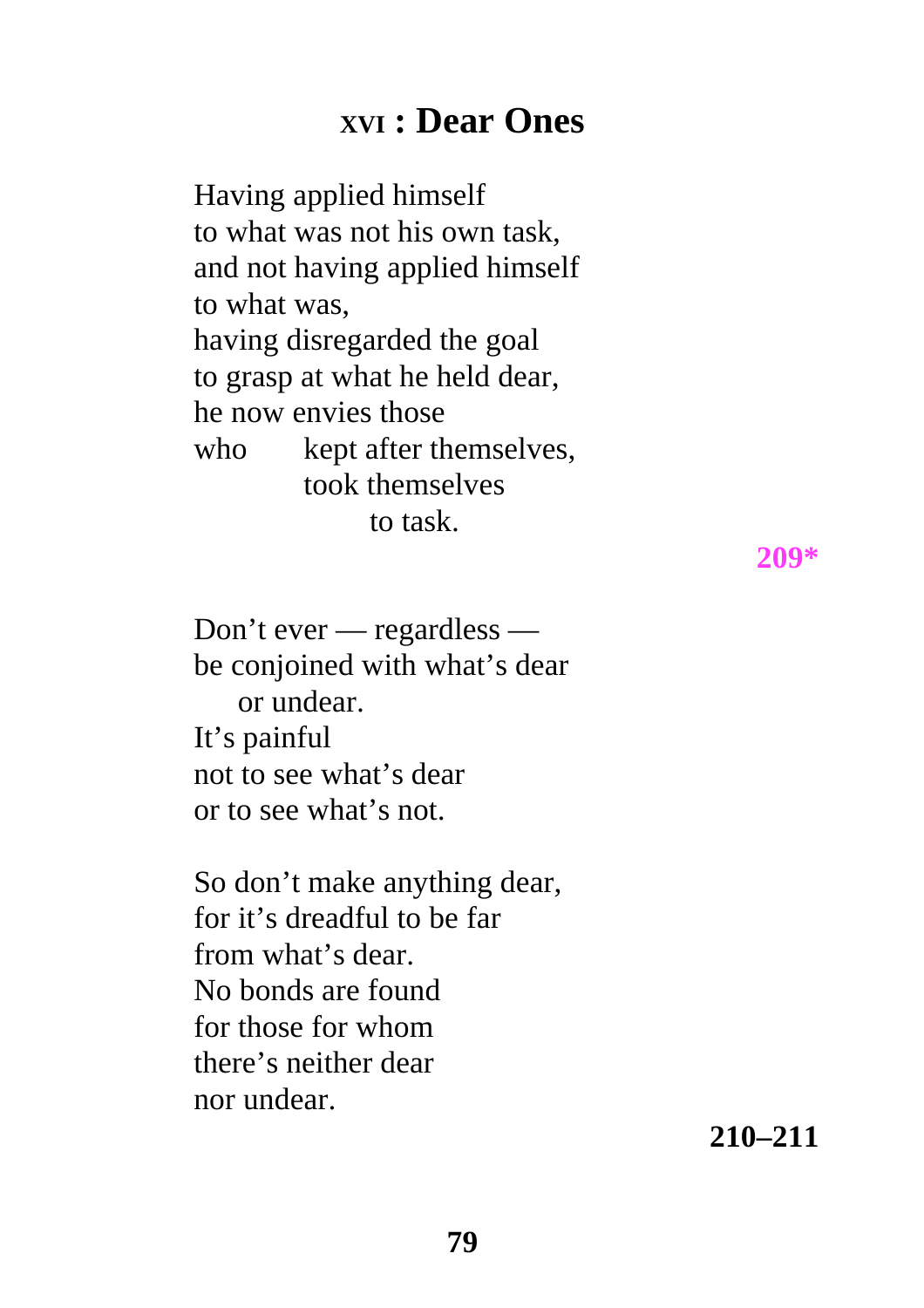From what's dear is born grief, from what's dear is born fear. For one freed from what's dear there's no grief

— so how fear?

From what's loved is born grief, from what's loved is born fear. For one freed from what's loved there's no grief

— so how fear?

From delight is born grief, from delight is born fear. For one freed from delight there's no grief — so how fear?

From sensuality is born grief, from sensuality is born fear. For one freed from sensuality there's no grief

— so how fear?

From craving is born grief, from craving is born fear. For one freed from craving there's no grief

— so how fear?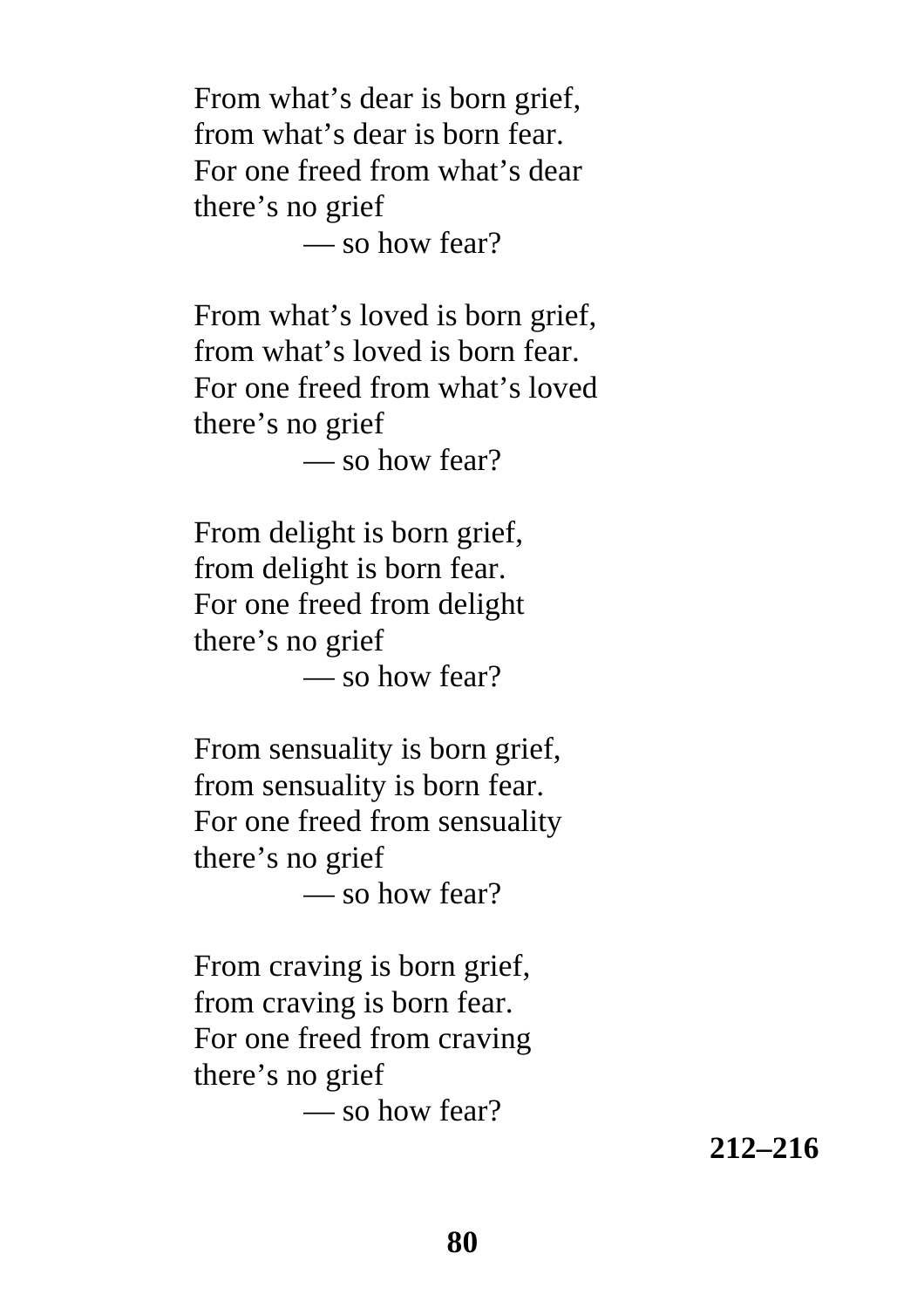One consummate in virtue & vision, judicious, speaking the truth, doing his own task: the world holds him dear.

**217**

If your heart has blossomed & given birth to a wish for what can't be expressed, your mind not enmeshed in sensual passions: you're said to be in the up-flowing stream.

**[218\\*](#page-161-0)**

A man long absent comes home safe from afar. His kin, his friends, his companions, delight in his return.

In just the same way, when you've done good & gone from this world to the world beyond, your good deeds receive you as kin, someone dear come home.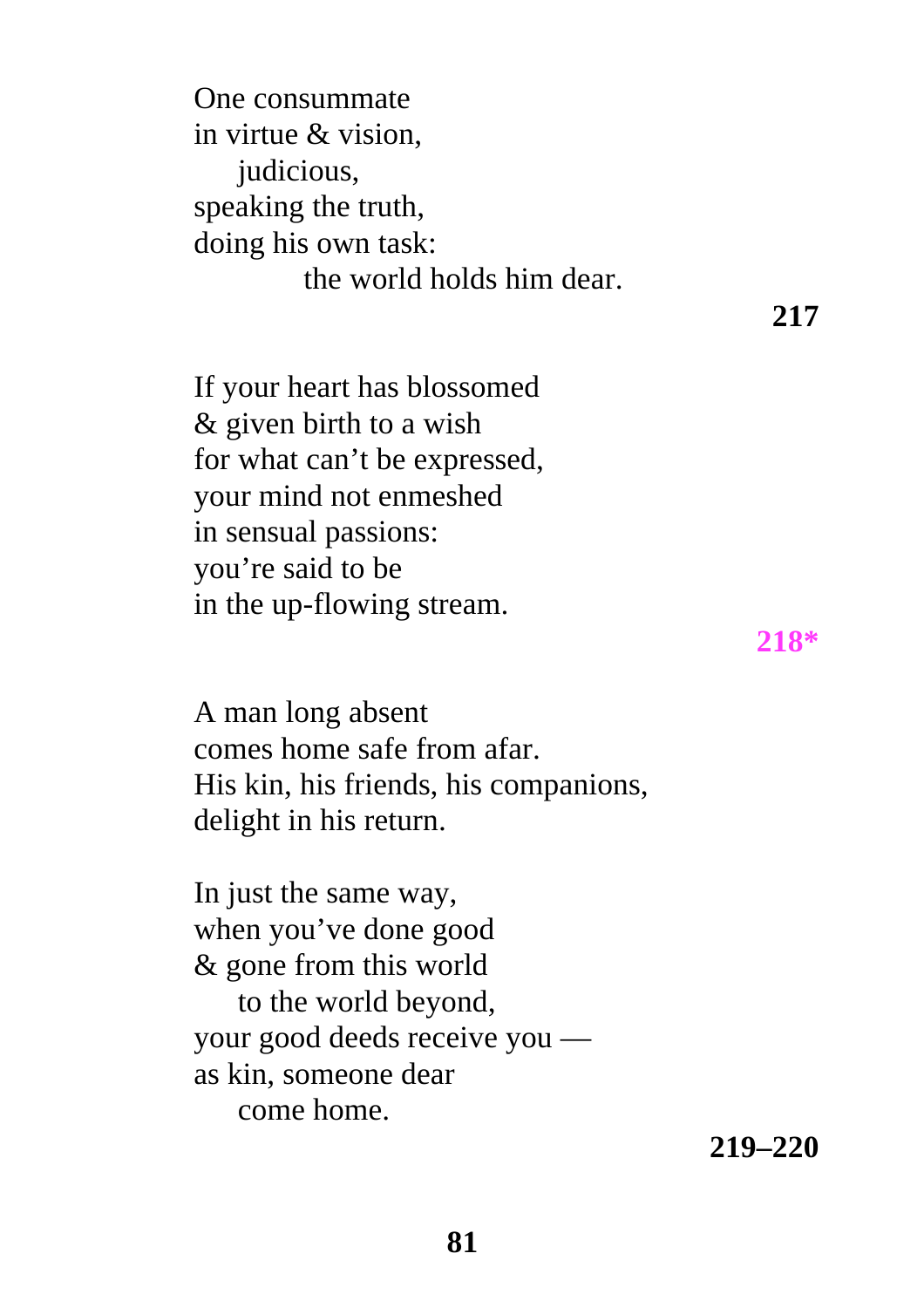#### **XVII : Anger**

Abandon anger, be done with conceit, get beyond every fetter. When for name & form you have no attachment — have nothing at all no sufferings, no stresses, invade.

**221**

When anger arises, whoever keeps firm control as if with a racing chariot: him I call a master charioteer. Anyone else, a rein-holder that's all.

**222**

Conquer anger with lack of anger; bad, with good; stinginess, with generosity; a liar, with truth.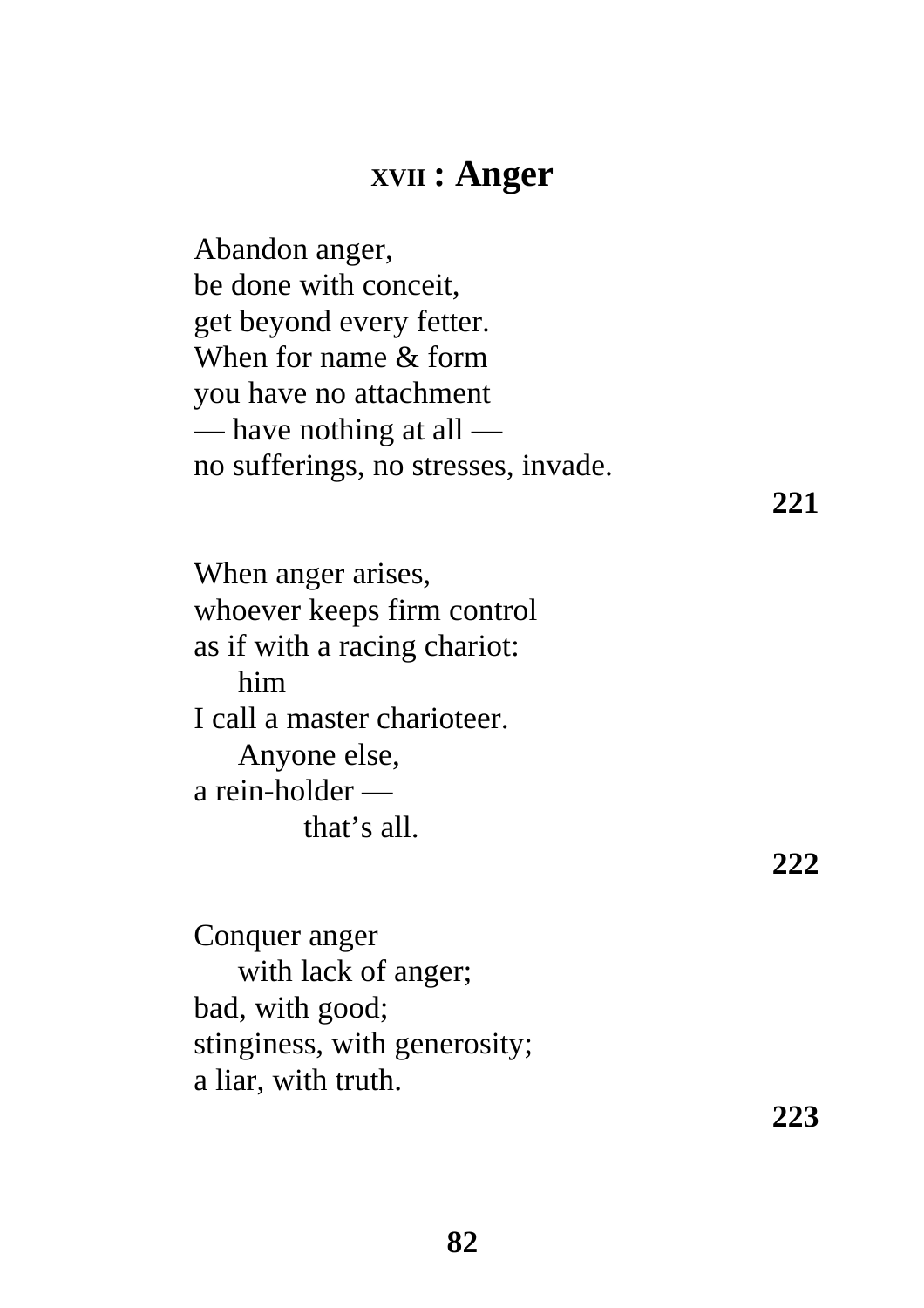By telling the truth; by not growing angry; by giving, when asked, no matter how little you have: by these three things you enter the presence of devas. **224** Gentle sages, constantly restrained in body, go to the unwavering state where, having gone, there's no grief. **225** Those who always stay wakeful, training by day & by night, keen on Unbinding: their effluents come to an end. **226** This has come down from old, Atula, & not just from today: they find fault with one who sits silent. they find fault with one who speaks a great deal, they find fault with one who measures his words. There's no one unfaulted in the world.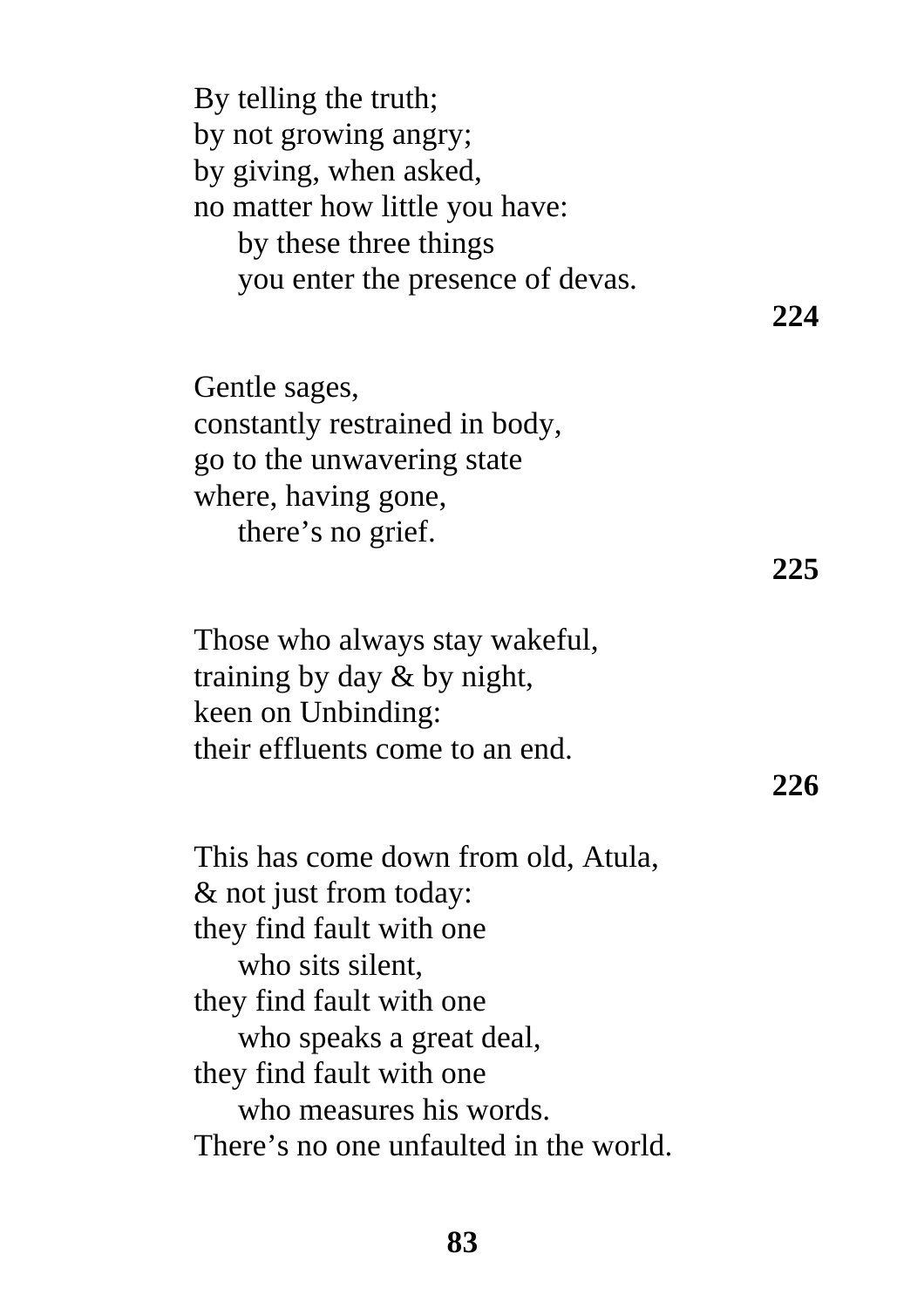There never was, will be, nor at present is found anyone entirely faulted or entirely praised.

**227–228**

If knowledgeable people praise him, having observed him day after day to be blameless in conduct, intelligent, endowed with discernment & virtue: like an ingot of gold who's fit to find fault with him? Even devas praise him. Even by Brahmas he's praised.

**229–230**

Guard against anger erupting in body; in body, be restrained. Having abandoned bodily misconduct, live conducting yourself well in body.

Guard against anger erupting in speech; in speech, be restrained. Having abandoned verbal misconduct, live conducting yourself well in speech.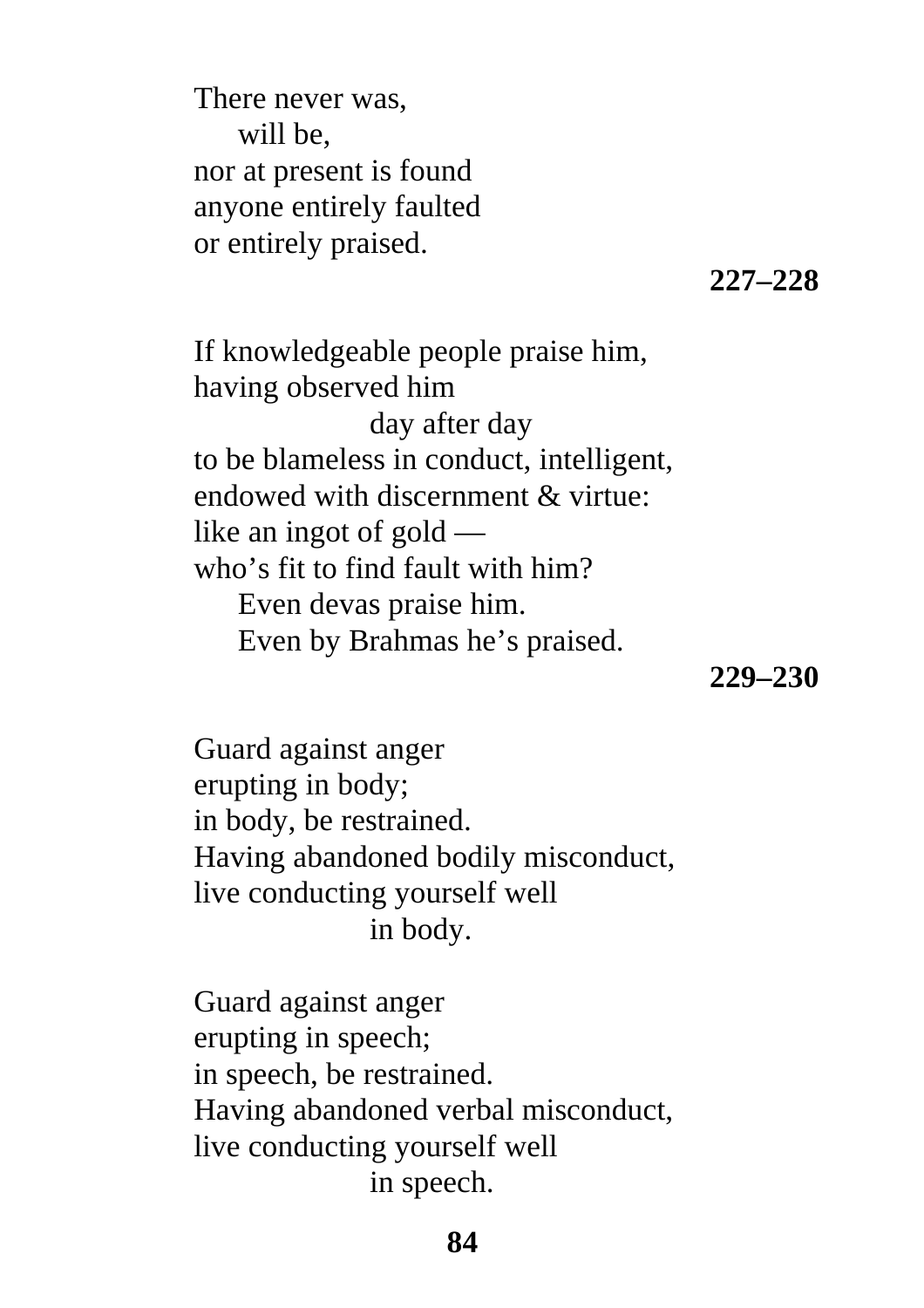Guard against anger erupting in mind, in mind, be restrained. Having abandoned mental misconduct, live conducting yourself well in mind.

Those restrained in body — the enlightened restrained in speech & in mind — enlightened are the ones whose restraint is secure.

**[231–234\\*](#page-161-0)**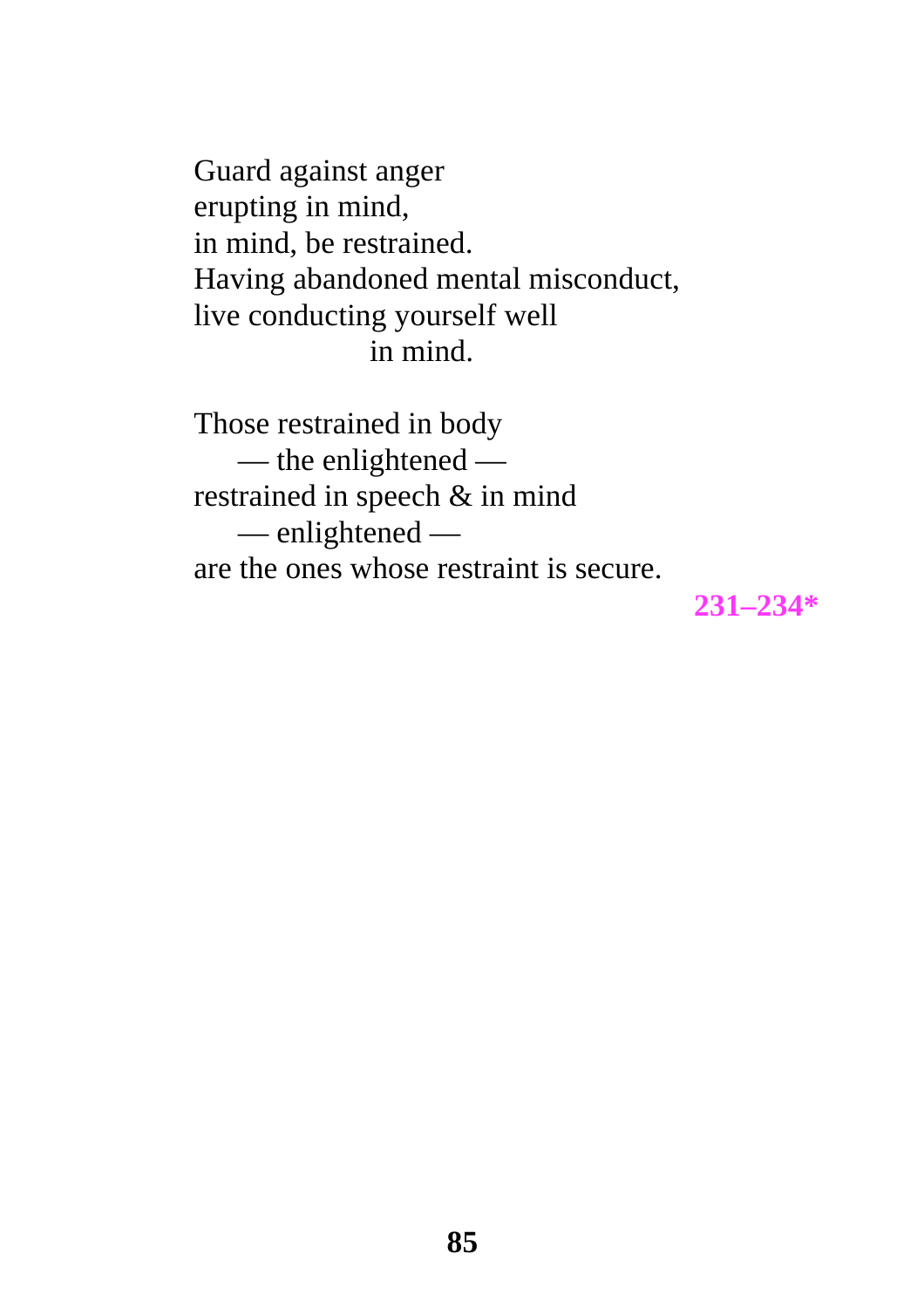# **XVIII : Impurities**

You are now like a yellowed leaf. Already Yama's minions stand near. You stand at the door to departure but have yet to provide for the journey.

Make an island for yourself! Work quickly! Be wise! With impurities all blown away, unblemished, you'll reach the divine realm of the noble ones.

You are now right at the end of your time. You are headed to Yama's presence, with no place to rest along the way, but have yet to provide for the journey.

Make an island for yourself! Work quickly! Be wise!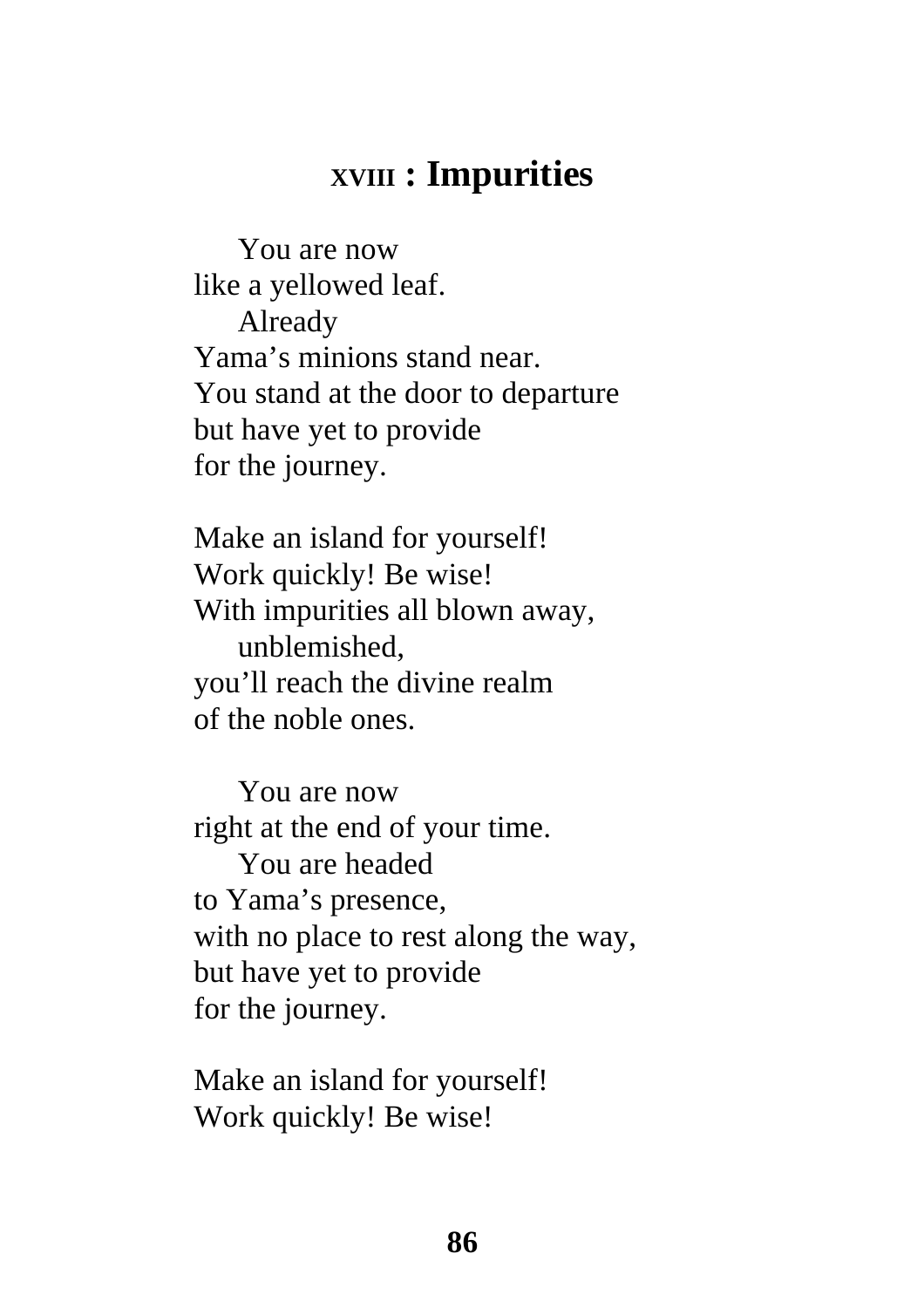With impurities all blown away, unblemished, you won't again undergo birth & ageing.

**[235–238\\*](#page-161-0)**

Just as a silver smith step by step,

#### bit by bit,

moment to

moment,

blows away the impurities of molten silver so the wise man, his own.

**239**

Just as rust — iron's impurity eats the very iron from which it is born, so the deeds of one who lives slovenly lead him on to a bad destination.

**[240\\*](#page-162-0)**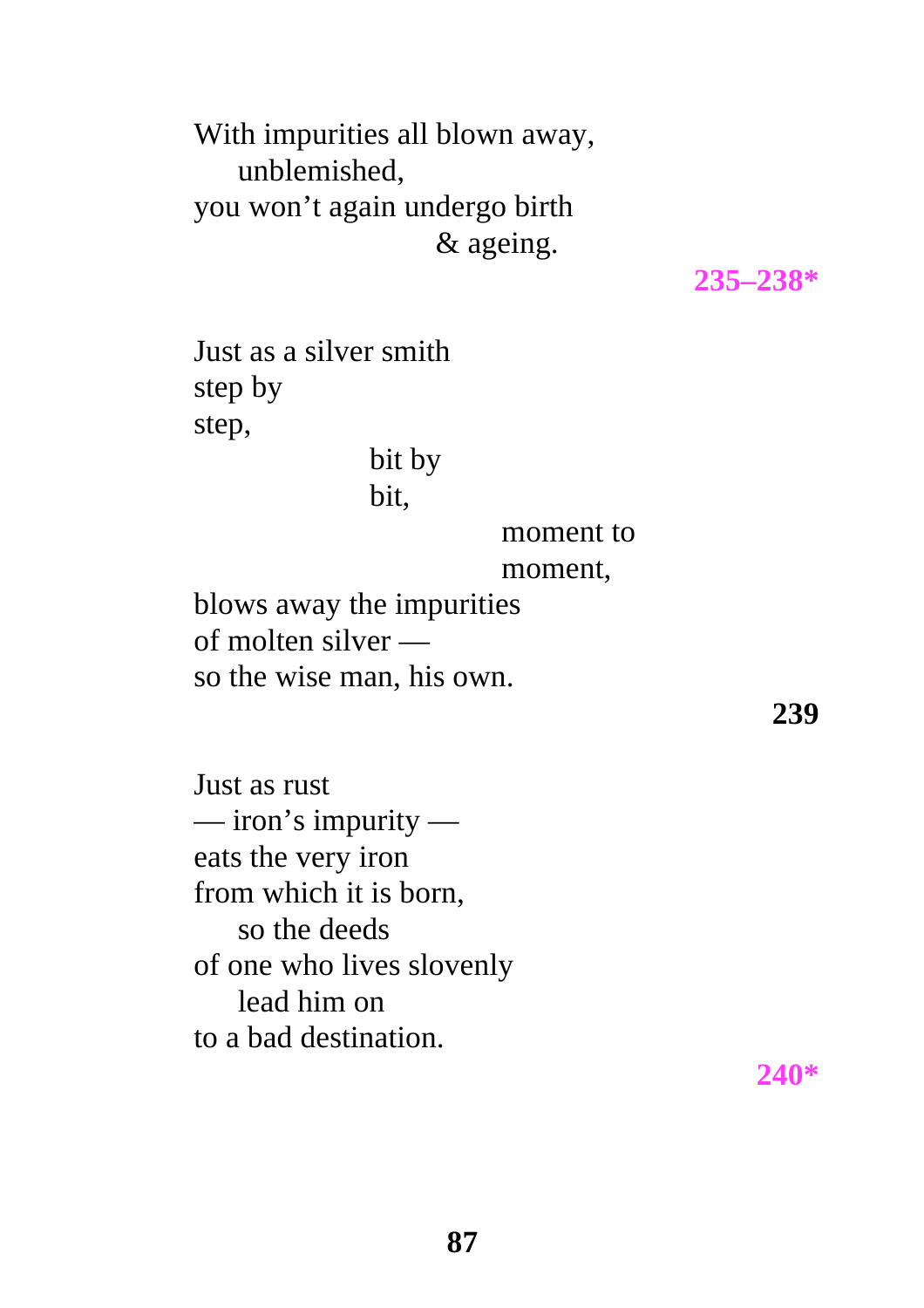No recitation: the ruinous impurity of chants. No initiative: of a household. Indolence: of beauty. Heedlessness: of a guard.

In a woman, misconduct is an impurity. In a donor, stinginess. Evil deeds are the real impurities in this world & the next.

More impure than these impurities is the ultimate impurity: ignorance. Having abandoned this impurity, monks, you're impurity-free.

**241–243**

Life's easy to live for someone unscrupulous, cunning as a crow, corrupt, back-biting, forward, & brash; but for someone who's constantly scrupulous, cautious, observant, sincere, pure in his livelihood, clean in his pursuits, it's hard.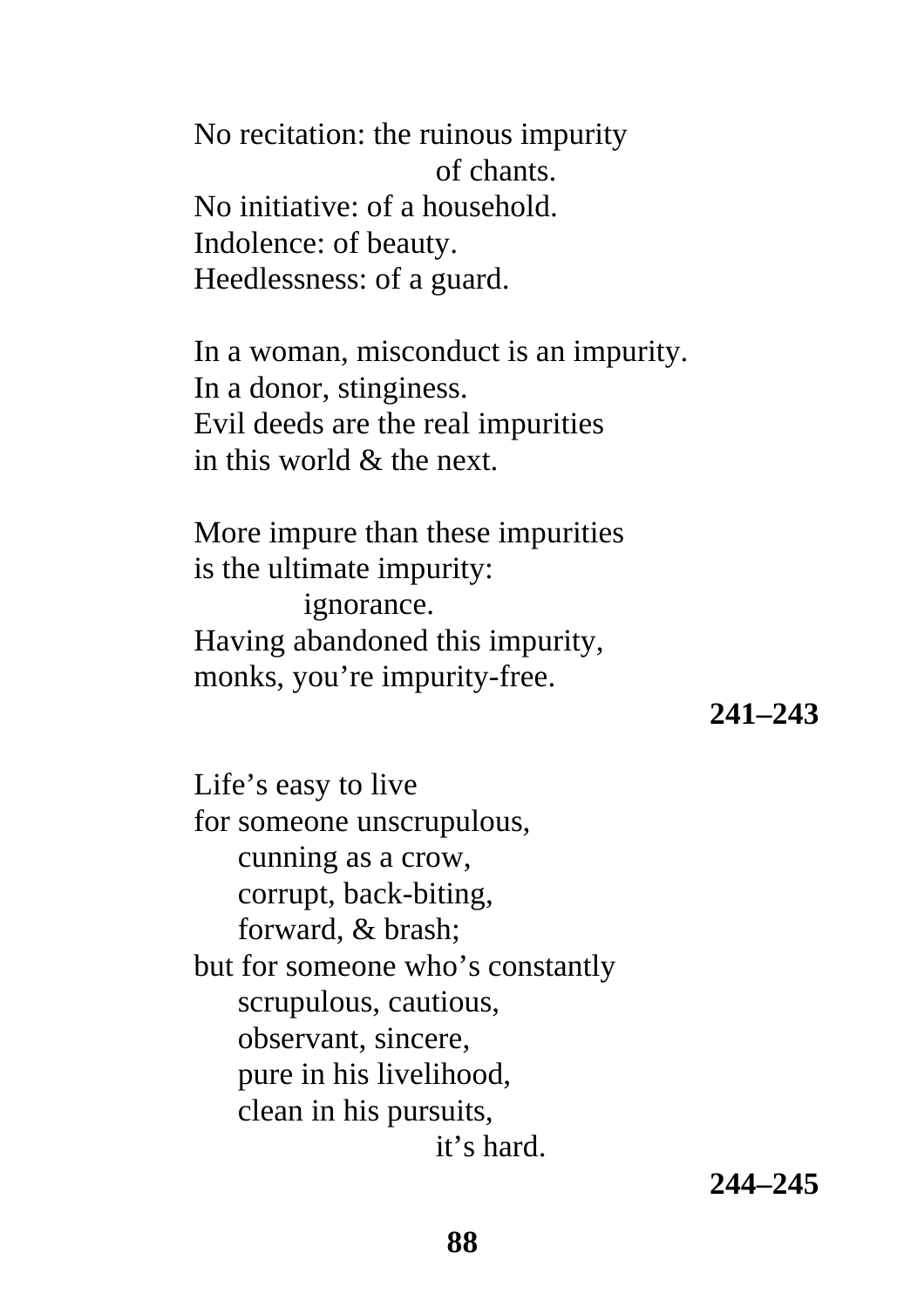Whoever kills, lies, steals, goes to someone else's wife, & is addicted to intoxicants, digs himself up by the root right here in this world.

So know, my good man, that bad deeds are reckless. Don't let greed & unrighteousness oppress you with long-term pain.

**246–248**

People give in line with their faith, in line with conviction. Whoever gets flustered at food & drink given to others, attains no concentration by day or by night.

But one in whom this is cut through up- rooted wiped out attains concentration by day or by night.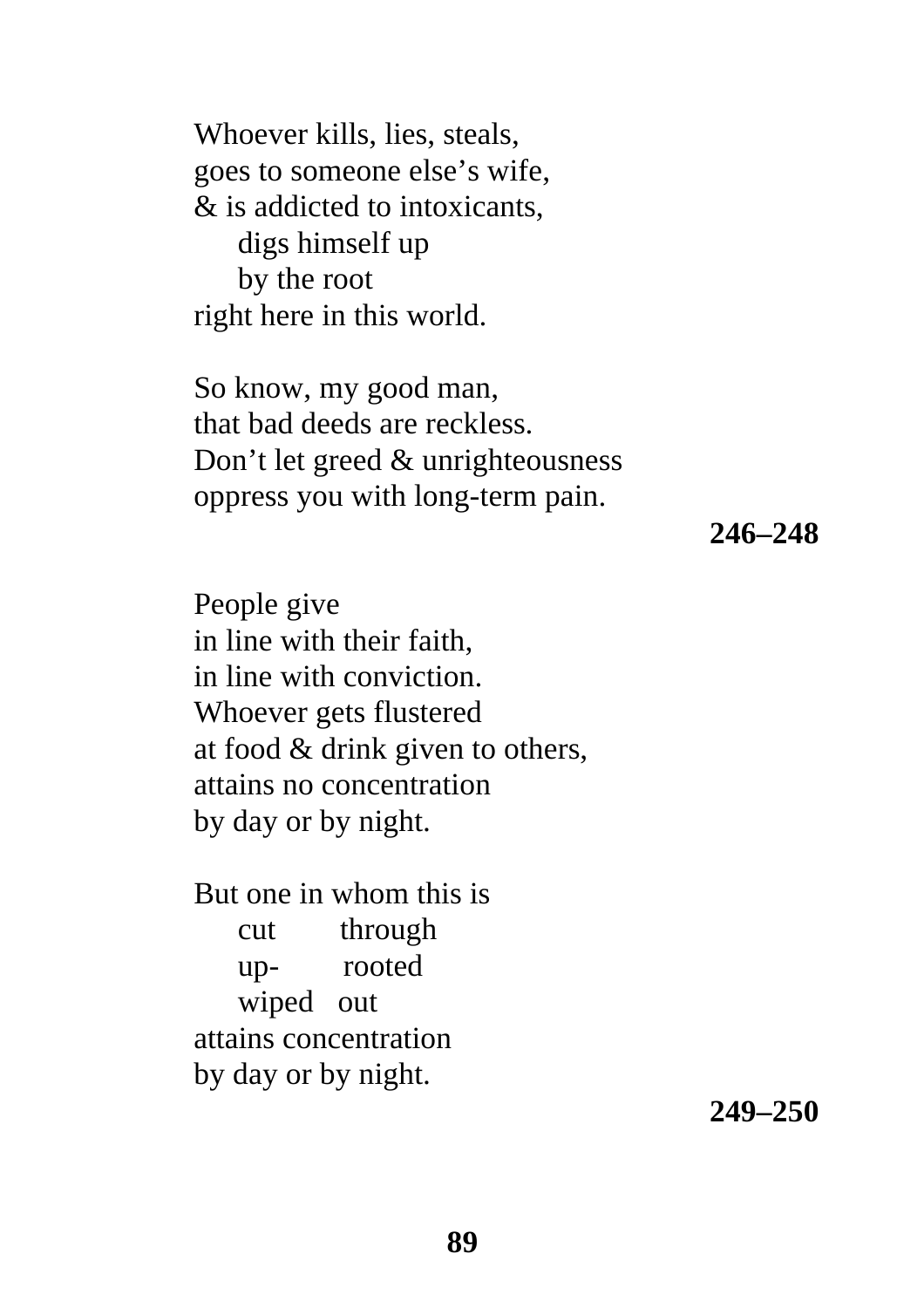There's no fire like passion, no seizure like anger, no snare like delusion, no river like craving.

It's easy to see the errors of others, but hard to see your own. You winnow like chaff the errors of others, but conceal your own like a cheat, an unlucky throw.

If you focus on the errors of others, constantly finding fault, your effluents flourish. You're far from their ending.

**252–253**

**251**

There's no trail in space, no outside contemplative. People are smitten with complications, but devoid of complication are the Tathagatas.

There's no trail in space, no outside contemplative, no eternal fabrications, no wavering in the Awakened.

**[254–255\\*](#page-162-0)**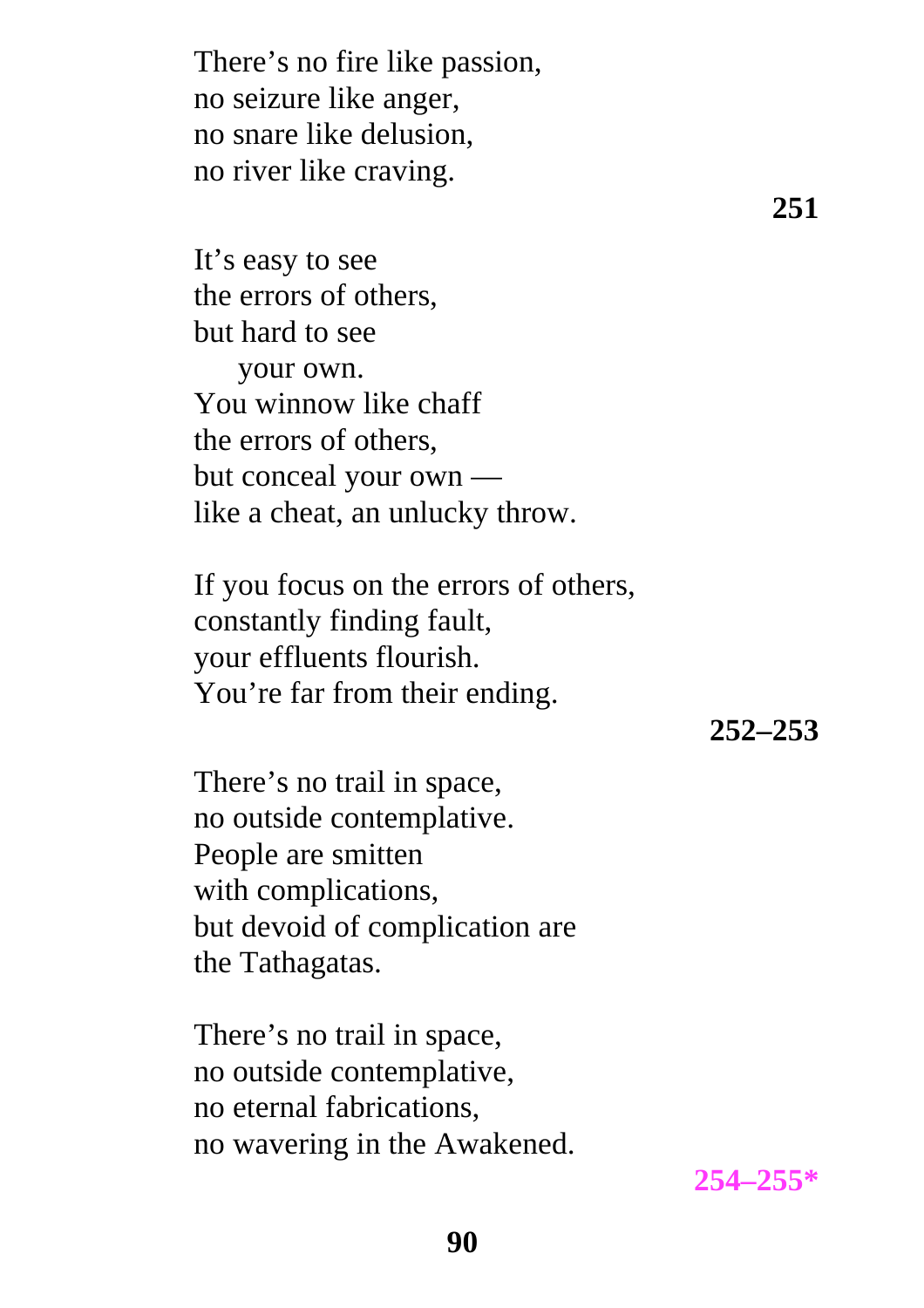# **XIX : The Judge**

To pass judgment hurriedly doesn't mean you're a judge. The wise one who weighs the right judgement & wrong, the intelligent one who judges others impartially, unhurriedly, in line with the Dhamma, guarding the Dhamma, guarded by Dhamma: he's called a judge.

**[256–257\\*](#page-163-0)**

Simply talking a lot doesn't mean one is wise. Whoever's secure no hostility, fear is said to be wise.

Simply talking a lot doesn't maintain the Dhamma. Whoever — although he's heard next to nothing sees Dhamma through his body, is not heedless of Dhamma: he's one who maintains the Dhamma.

**[258–259\\*](#page-163-0)**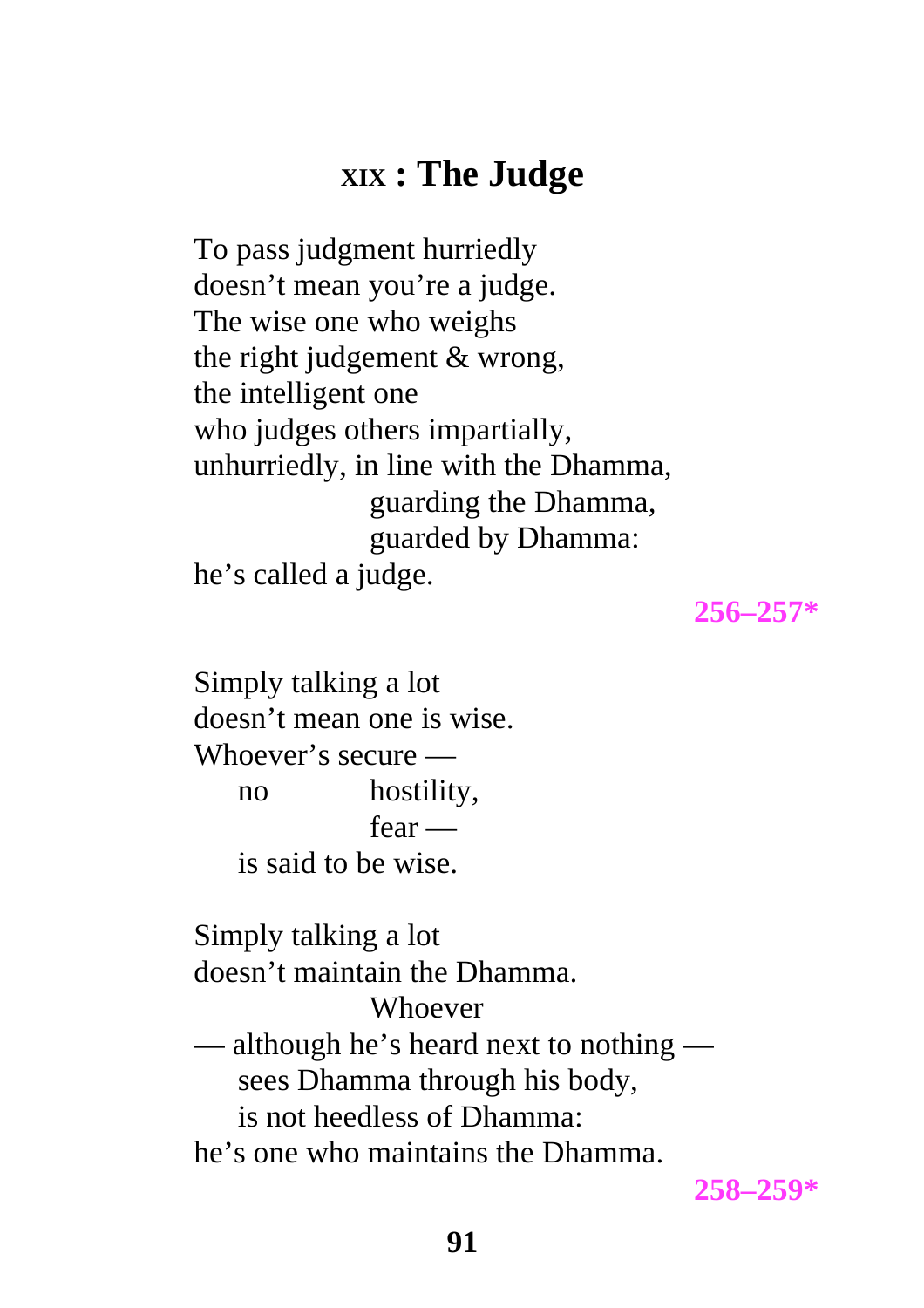A head of gray hairs doesn't mean one's an elder. Advanced in years, one's called an old fool.

But one in whom there is truth, restraint, rectitude, gentleness, self-control he's called an elder, his impurities disgorged, enlightened.

**260–261**

Not by suave conversation or lotus-like coloring does an envious, miserly cheat become an exemplary man.

But one in whom this is cut through up- rooted wiped out he's called exemplary, his aversion disgorged, intelligent.

**262–263**

A shaven head doesn't mean a contemplative. The liar observing no duties, filled with greed & desire: what kind of contemplative's he?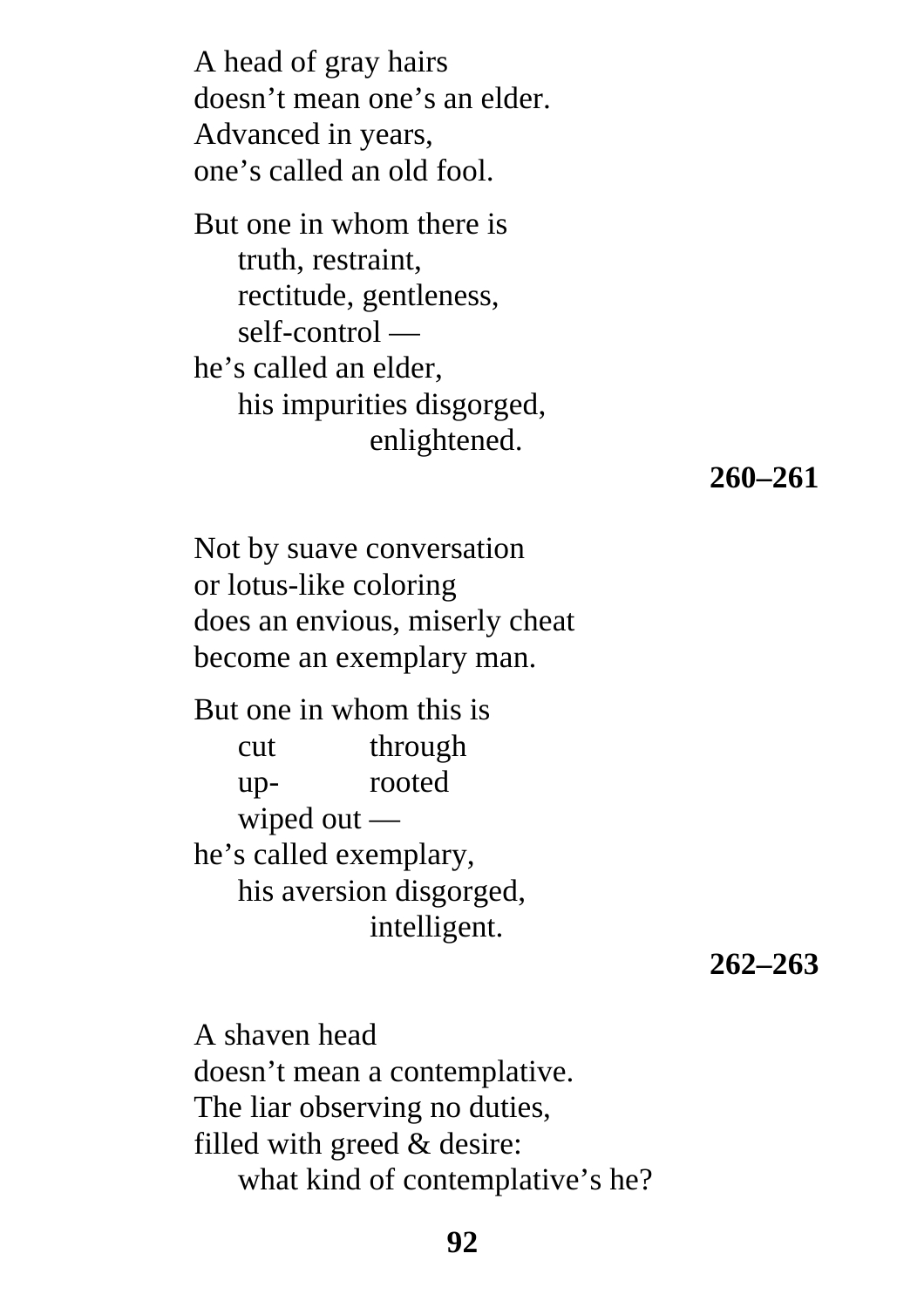But whoever tunes out the dissonance of his evil qualities — large or small in every way by bringing evil to consonance: he's called a contemplative.

Begging from others doesn't mean one's a monk. As long as one follows householder's ways, one is no monk at all.

But whoever puts aside both merit & evil and, living the chaste life, judiciously goes through the world: *he's* called a monk.

**[264–265\\*](#page-163-0)**

**266–267**

Not by silence does someone confused & unknowing turn into a sage. But whoever — wise, as if holding the scales, taking the excellent rejects evil deeds: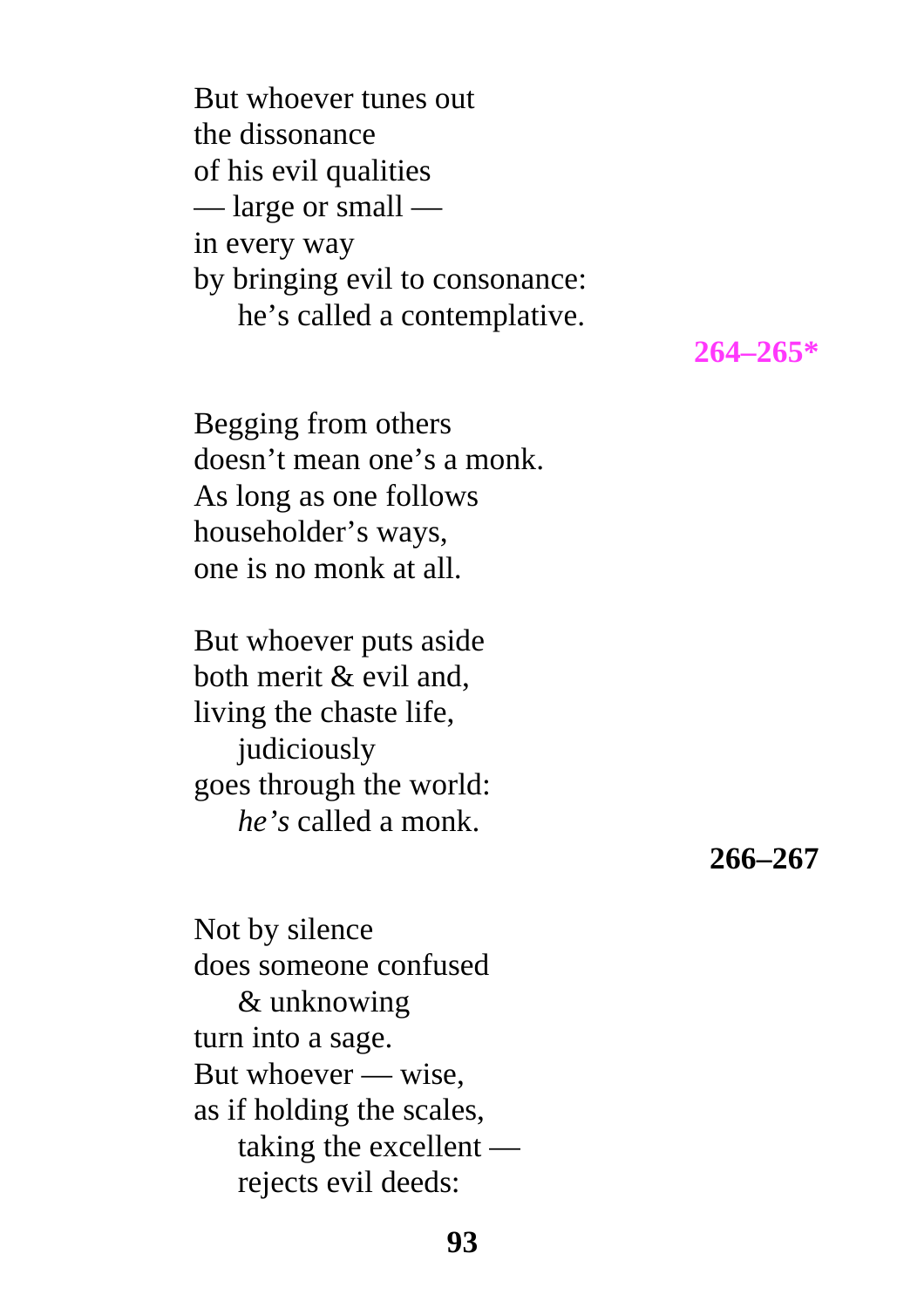he is a sage, that's how he's a sage. Whoever can weigh both sides of the world: that's how he's called a sage.

**[268–269\\*](#page-164-0)**

Not by harming life does one become noble. One is termed noble for being gentle to all living things.

**270**

Monk, don't on account of your precepts & practices, great erudition, concentration attainments, secluded dwelling, or the thought, 'I touch the renunciate ease that run-of-the-mill people don't know': ever let yourself get complacent when the ending of effluents is still unattained.

**[271–272\\*](#page-164-0)**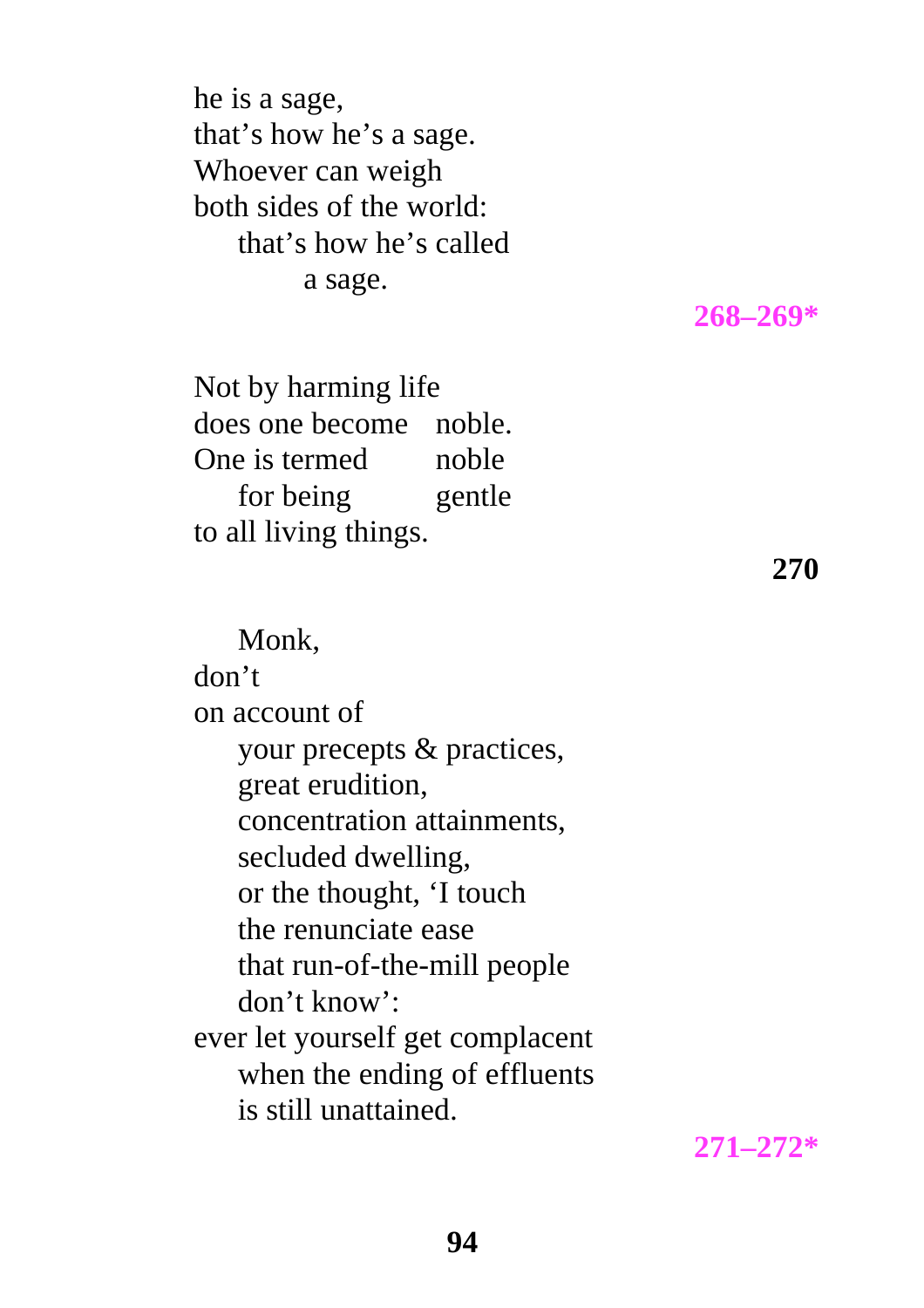## **XX : The Path**

Of paths, the eightfold is best. Of truths, the four sayings. Of qualities, dispassion. Of two-footed beings, the one with the eyes to see.

**[273\\*](#page-165-0)**

Just this is the path — there is no other to purify vision. Follow it, and that will be Mara's bewilderment.

Following it, you put an end to suffering & stress. I have taught you this path for knowing the extraction of arrows.

It's for you to strive ardently. Tathagatas simply point out the way.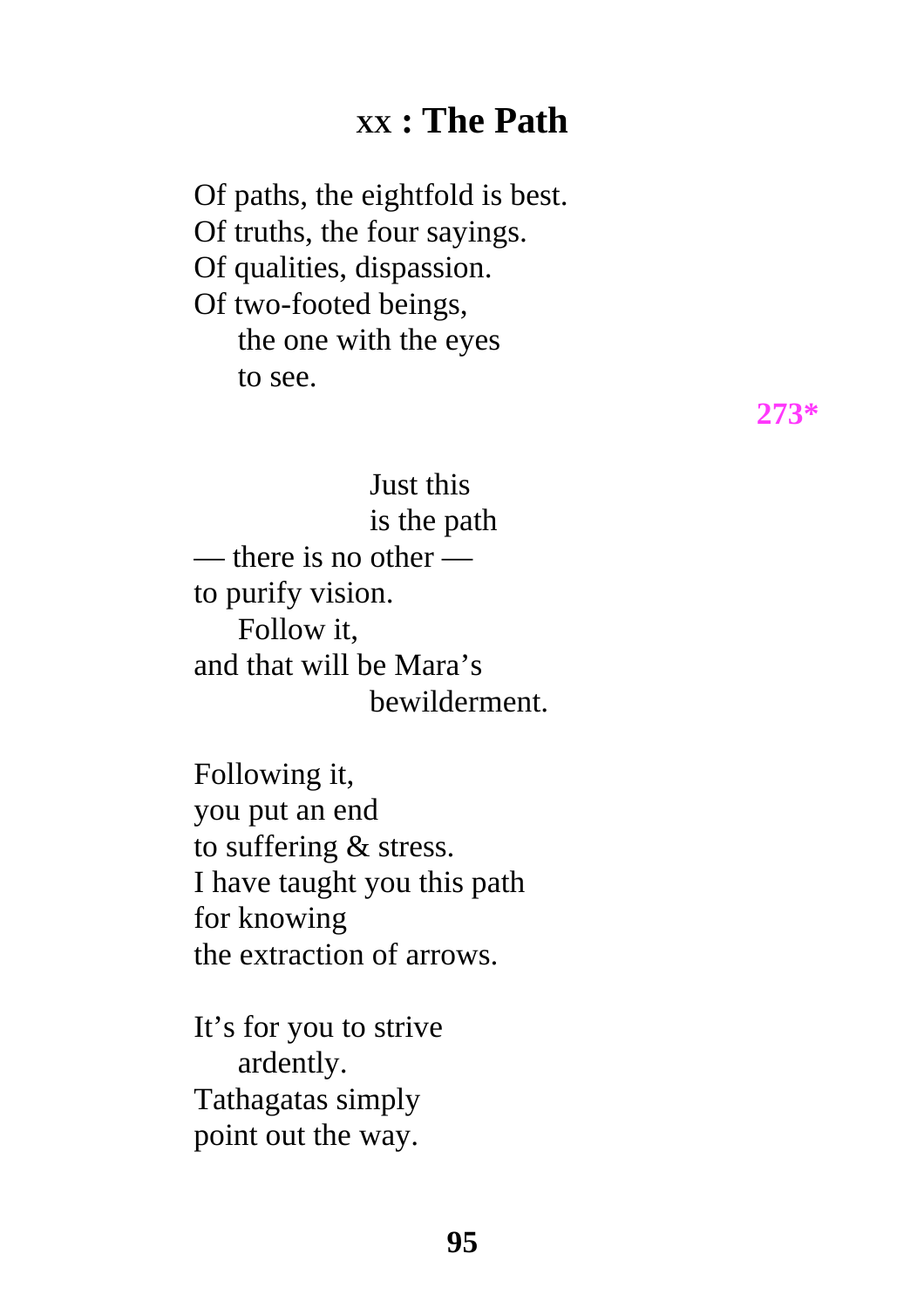Those who practice, absorbed in jhana: from Mara's bonds they'll be freed.

#### **[274–276\\*](#page-165-0)**

When you see with discernment, '*All fabrications are inconstant*' you grow disenchanted with stress.

This is the path to purity. When you see with discernment, '*All fabrications are stressful*'  you grow disenchanted with stress.

This is the path to purity. When you see with discernment, *'All phenomena are not-self*'  you grow disenchanted with stress. This is the path to purity.

**277–279**

At the time for initiative he takes no initiative. Young, strong, but lethargic, the resolves of his heart exhausted, the lazy, lethargic one loses the path to discernment.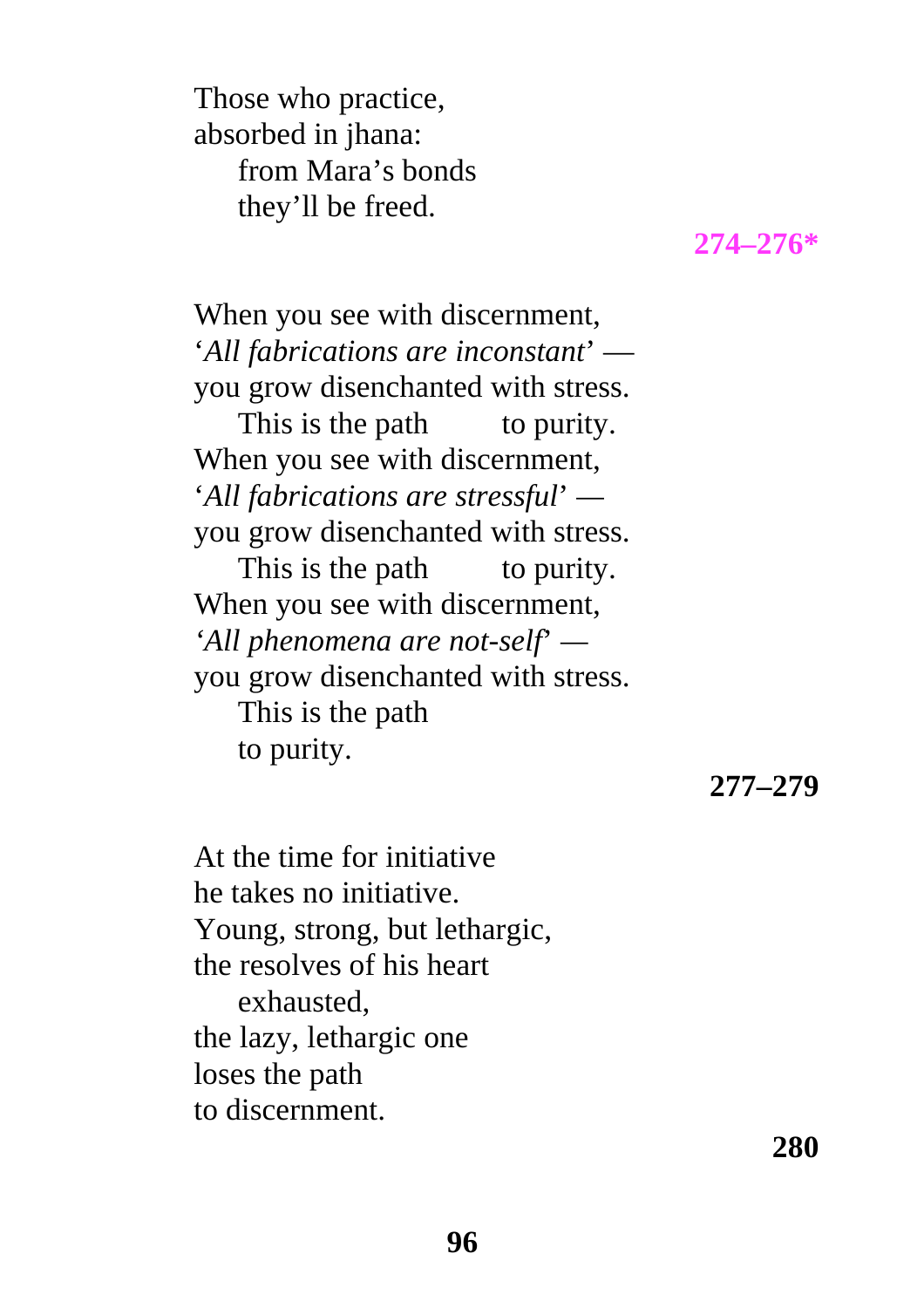Guarded in speech, well-restrained in body & mind, do nothing unskillful. Purify these three courses of action. Bring to fruition the path that seers have proclaimed.

From striving comes wisdom; from not, wisdom's end. Knowing these two courses — to development, decline conduct yourself so that wisdom will grow.

**282**

Cut down the forest of desire, not the forest of trees. From the forest of desire come danger & fear. Having cut down this forest & its underbrush, monks, be deforested.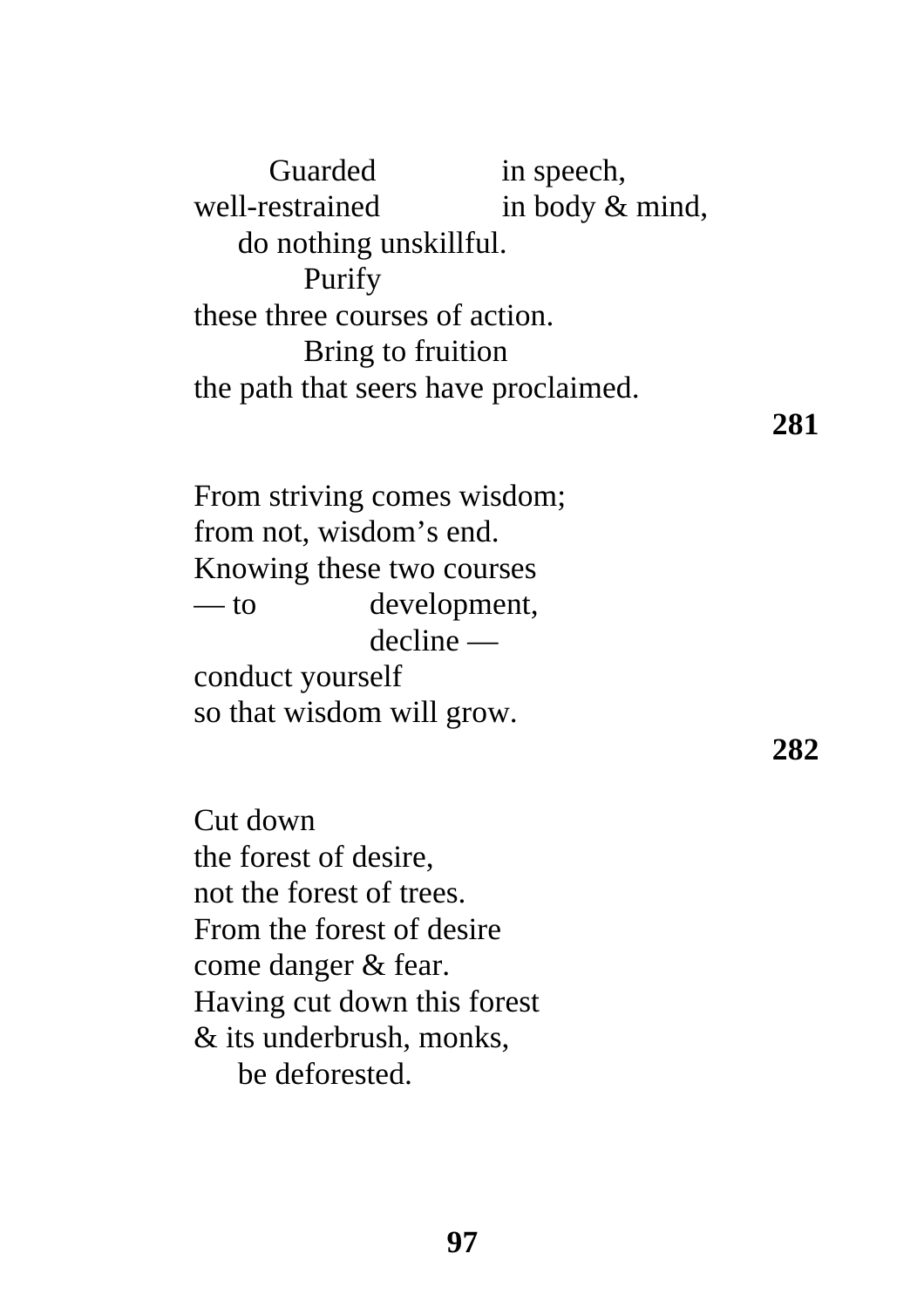For as long as the least bit of underbrush of a man for women is not cleared away, the heart is fixated like a suckling calf on its mother.

Crush your sense of self-allure like an autumn lily in the hand. Nurture only the path to peace — Unbinding as taught by the One Well Gone.

**[283–285\\*](#page-165-0)**

'Here I'll stay for the rains. Here, for the summer & winter.' So imagines the fool, unaware of obstructions.

That drunk-on-his-sons-&-cattle man, all tangled up in the mind: death sweeps him away as a great flood, a village asleep.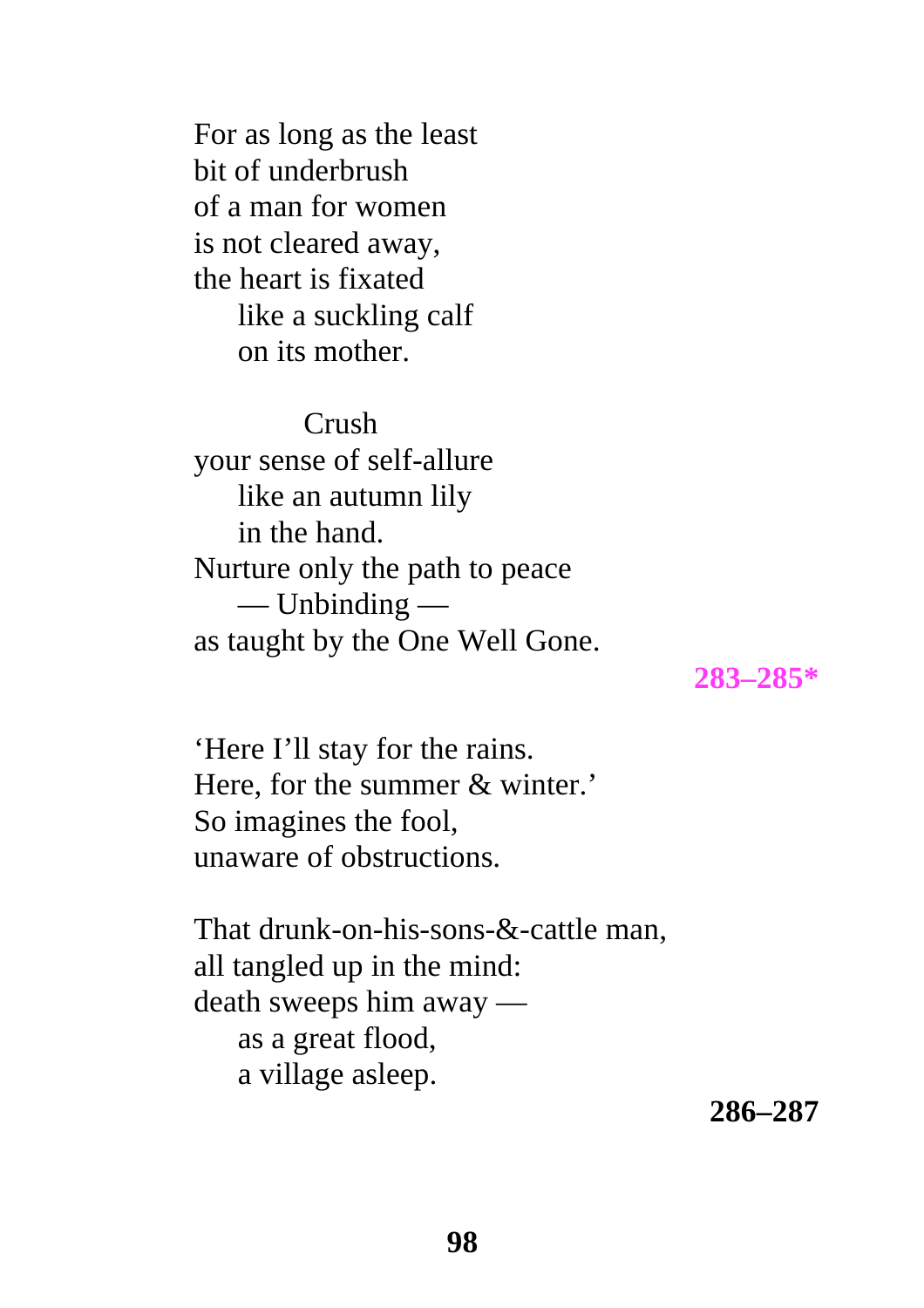There are no sons to give shelter, no father, no family for one seized by the Ender, no shelter among kin.

Conscious of this compelling reason, the wise man, restrained by virtue, should make the path pure — right away that goes all the way to Unbinding.

**[288–289\\*](#page-165-0)**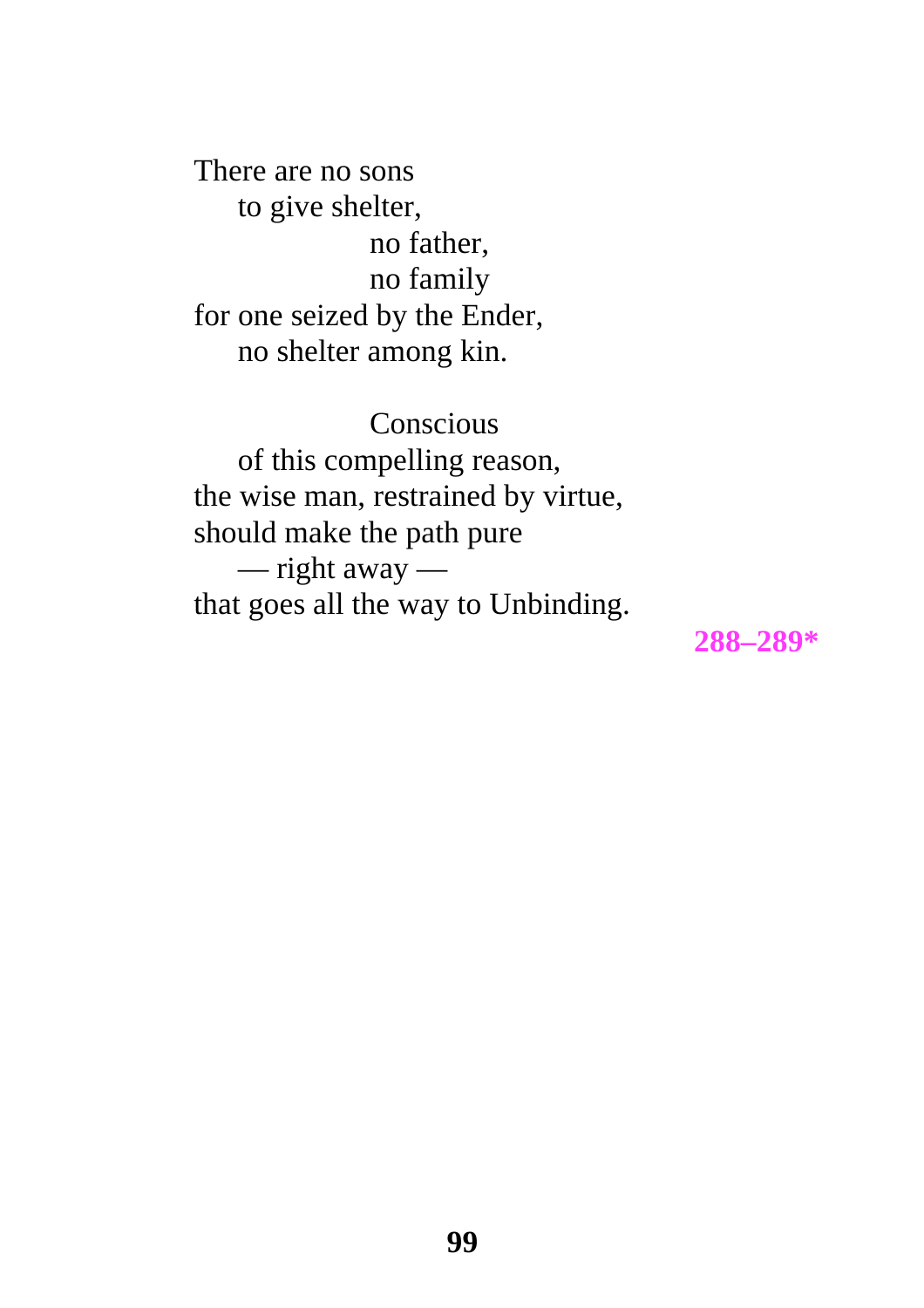# **XI : Miscellany**

If, by forsaking a limited ease, he would see an abundance of ease, the enlightened man would forsake the limited ease for the sake of the abundant.

He wants his own ease by giving others dis-ease. Intertwined in the interaction of hostility, from hostility he's not set free.

In those who reject what should, & do what shouldn't be done — heedless, insolent effluents grow.

**290**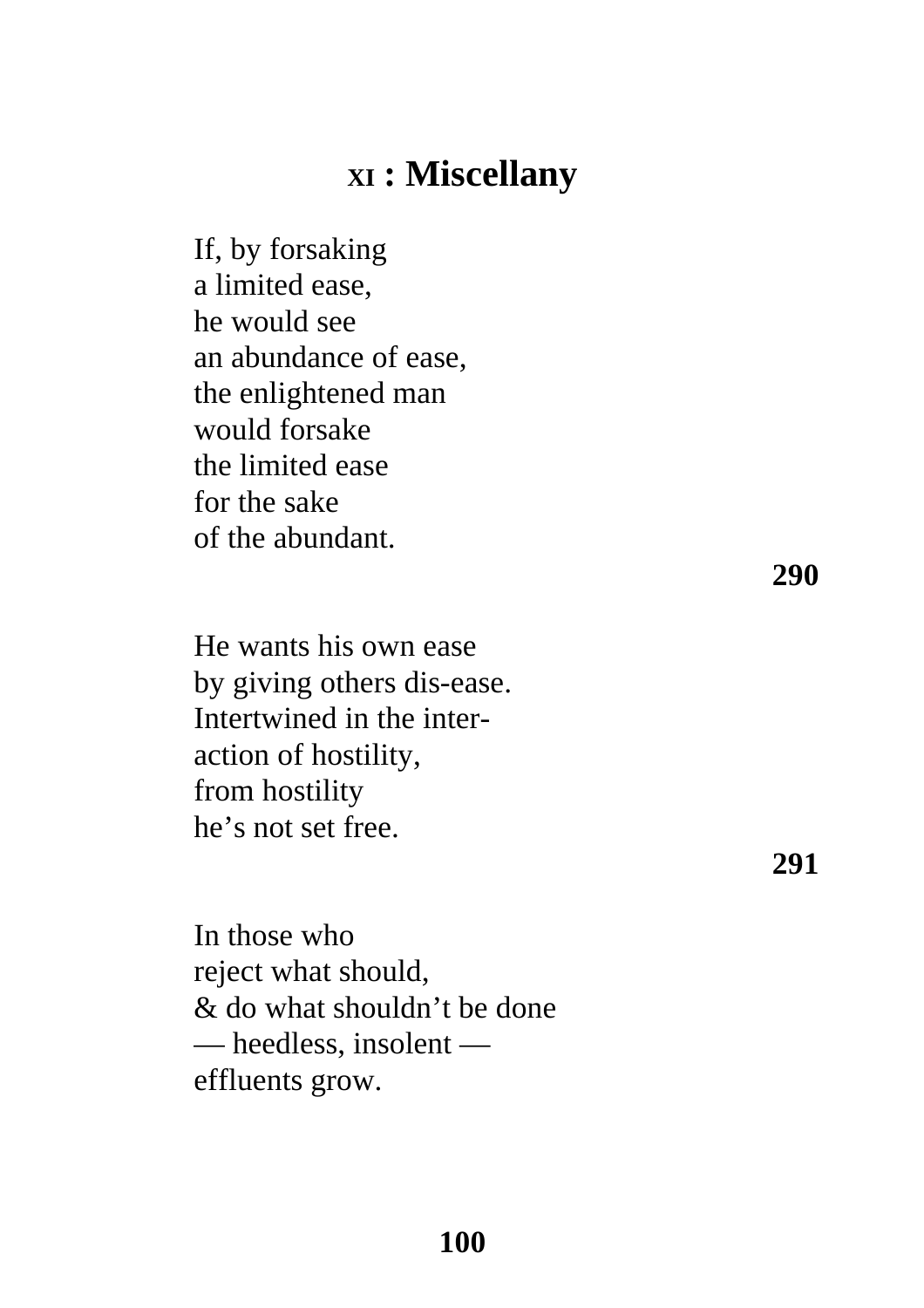But for those who are well-applied, constantly, to mindfulness immersed in the body; don't indulge in what shouldn't be done & persist in what should — mindful, alert effluents come to an end.

**[292–293\\*](#page-165-0)**

Having killed mother & father, two warrior kings, the kingdom & its dependency the brahmin, untroubled, travels on.

Having killed mother & father, two learned kings,  $\&$ , fifth, a tiger the brahmin, untroubled, travels on.

**[294–295\\*](#page-165-0)**

They awaken, always wide awake: Gotama's disciples whose mindfulness, both day  $\&$  night, is constantly immersed in the Buddha.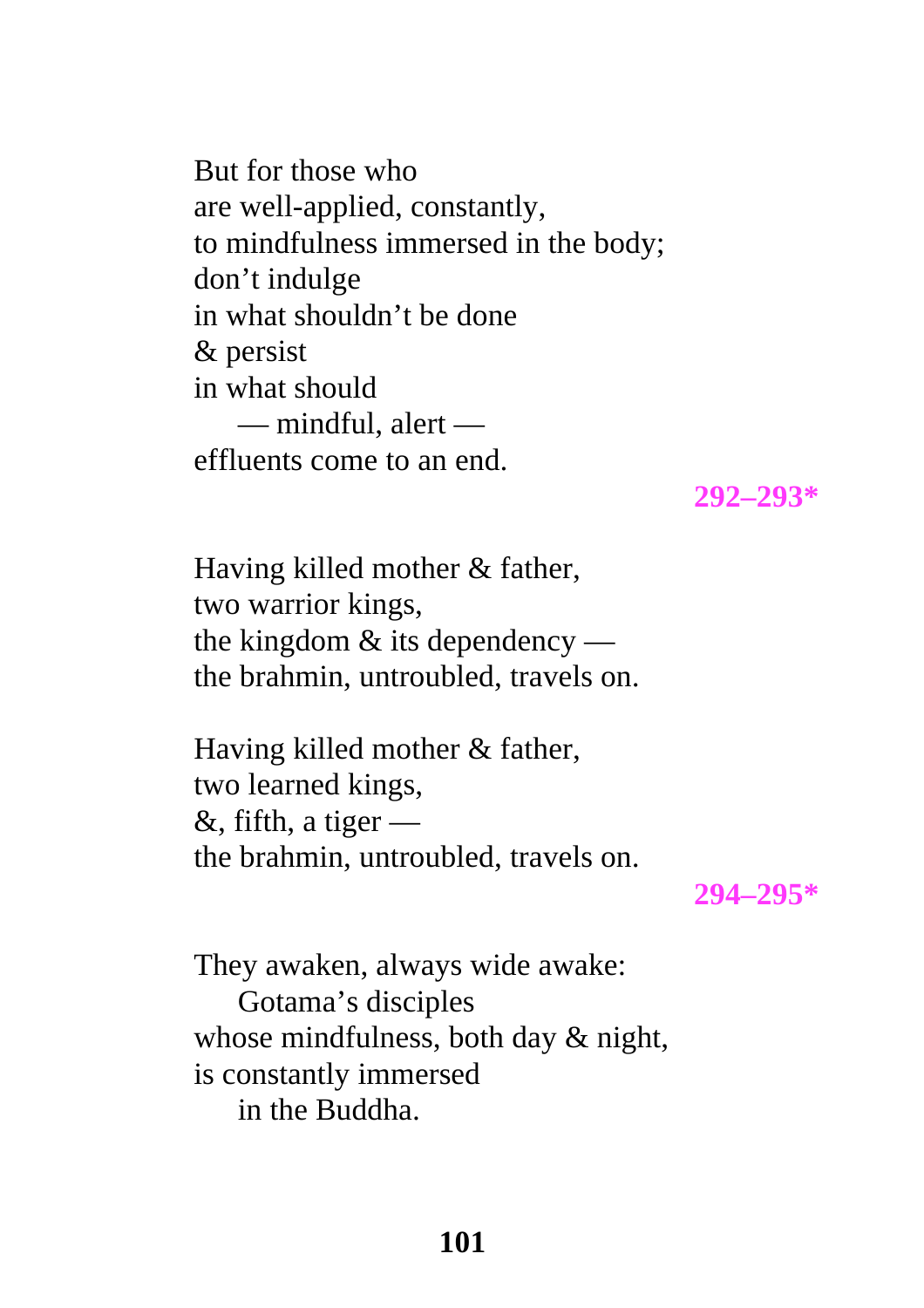They awaken, always wide awake: Gotama's disciples whose mindfulness, both day  $&$  night, is constantly immersed in the Dhamma.

They awaken, always wide awake: Gotama's disciples whose mindfulness, both day  $&$  night, is constantly immersed in the Sangha.

They awaken, always wide awake: Gotama's disciples whose mindfulness, both day  $\&$  night, is constantly immersed in the body.

They awaken, always wide awake: Gotama's disciples whose hearts delight, both day  $&$  night, in harmlessness.

They awaken, always wide awake: Gotama's disciples whose hearts delight, both day  $\&$  night, in developing the mind.

**[296–301\\*](#page-166-0)**

Hard is the life gone forth, hard to delight in. Hard is the miserable householder's life.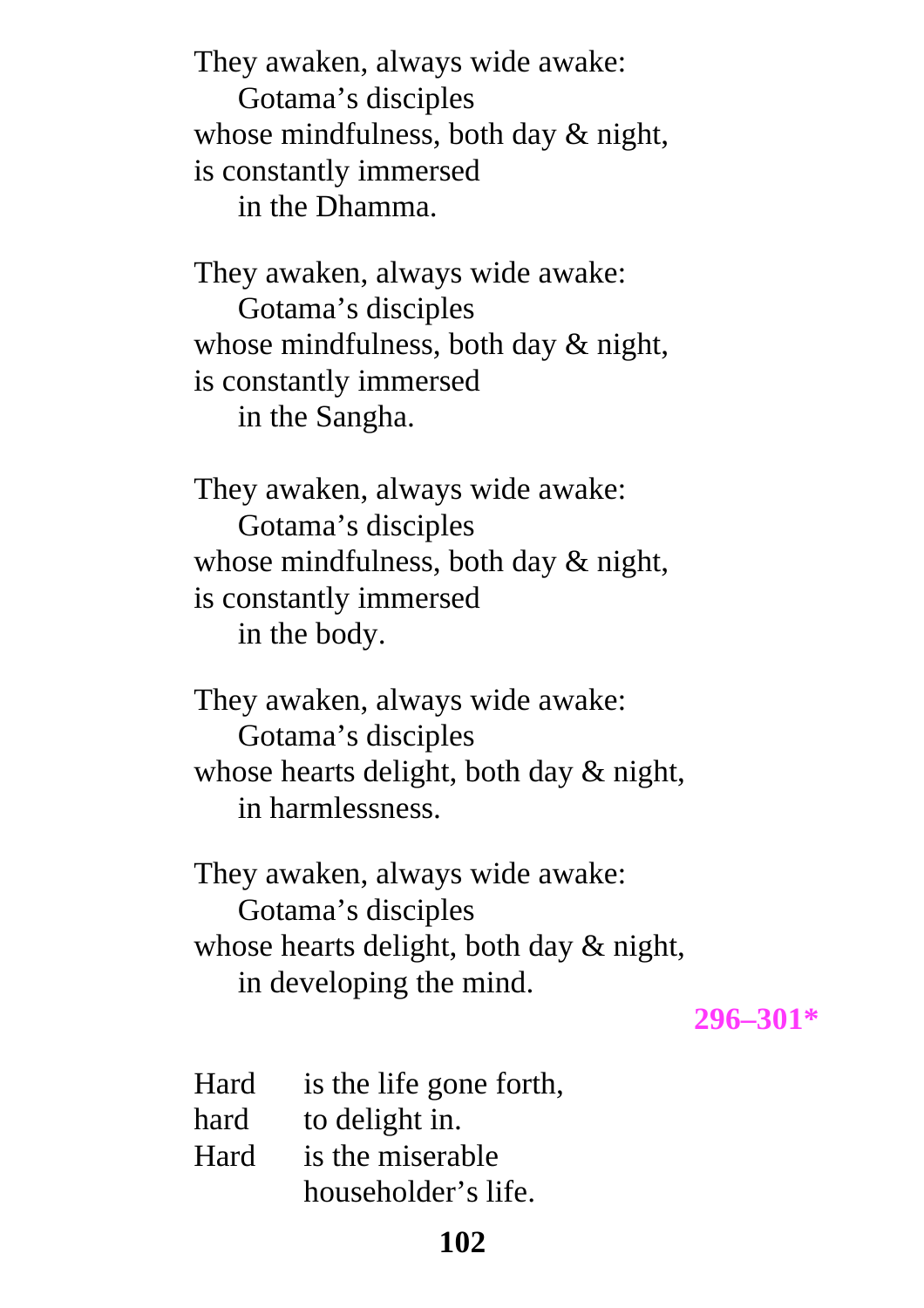It's painful to stay with dissonant people, painful to travel the road. So be neither traveler nor pained.

**302**

The man of conviction endowed with virtue, glory, & wealth: wherever he goes he is honored.

**[303\\*](#page-167-0)**

The good shine from afar like the snowy Himalayas. The bad don't appear even when near, like arrows shot into the night.

**304**

Sitting alone, resting alone, walking alone, untiring. Taming himself, he'd delight alone alone in the forest.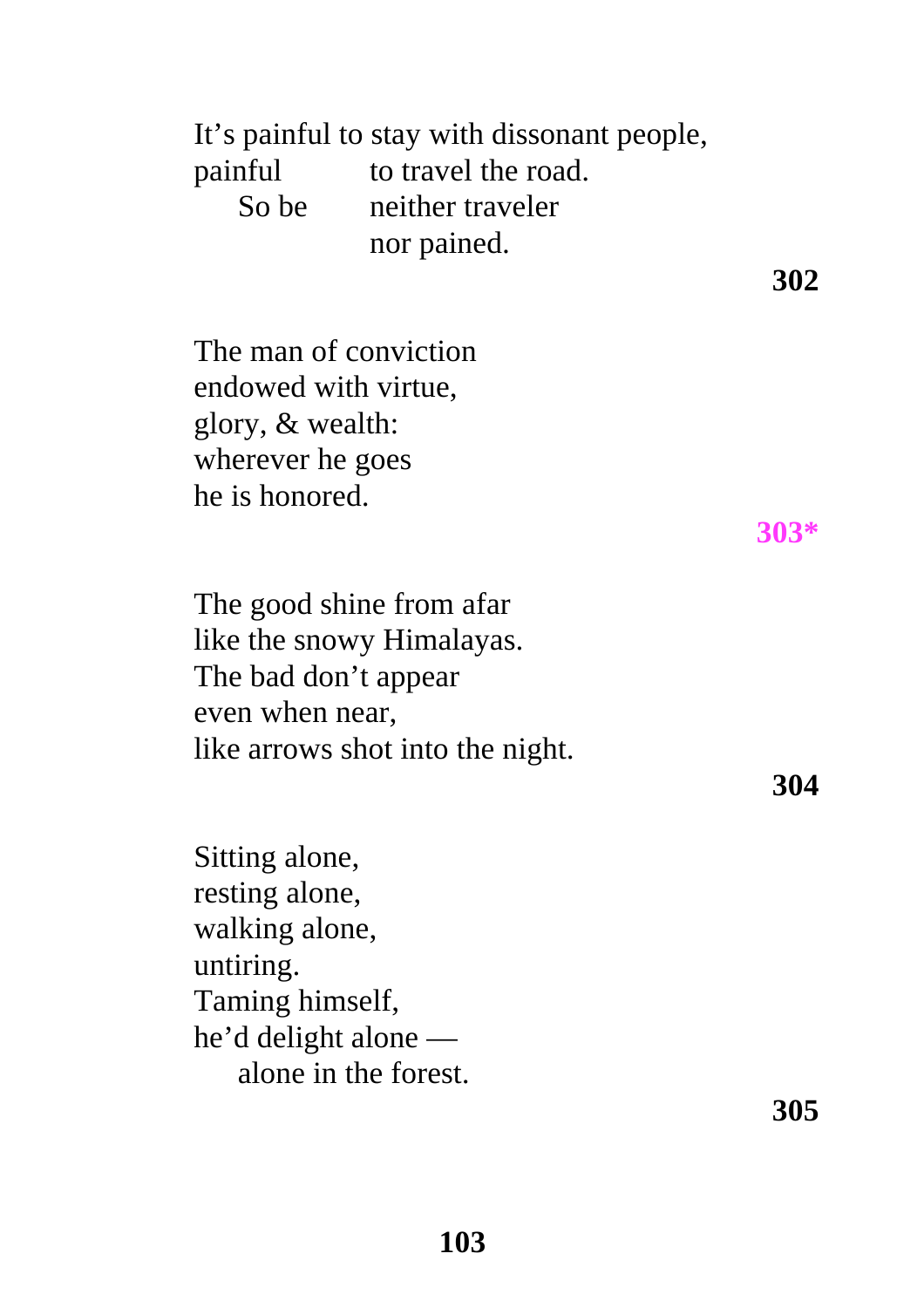### **XXII : Hell**

He goes to hell, the one who asserts what didn't take place, as does the one who, having done, says, 'I didn't.' Both — low-acting people there become equal: after death, in the world beyond.

**306**

An ochre robe tied 'round their necks, many with evil qualities — unrestrained, evil rearise, because of their evil acts, in hell.

Better to eat an iron ball — glowing, aflame than that, unprincipled  $\&$ unrestrained, you should eat the alms of the country.

**307–308**

Four things befall the heedless man who lies down with the wives of others: a wealth of demerit, a lack of good sleep; third, censure; fourth, hell.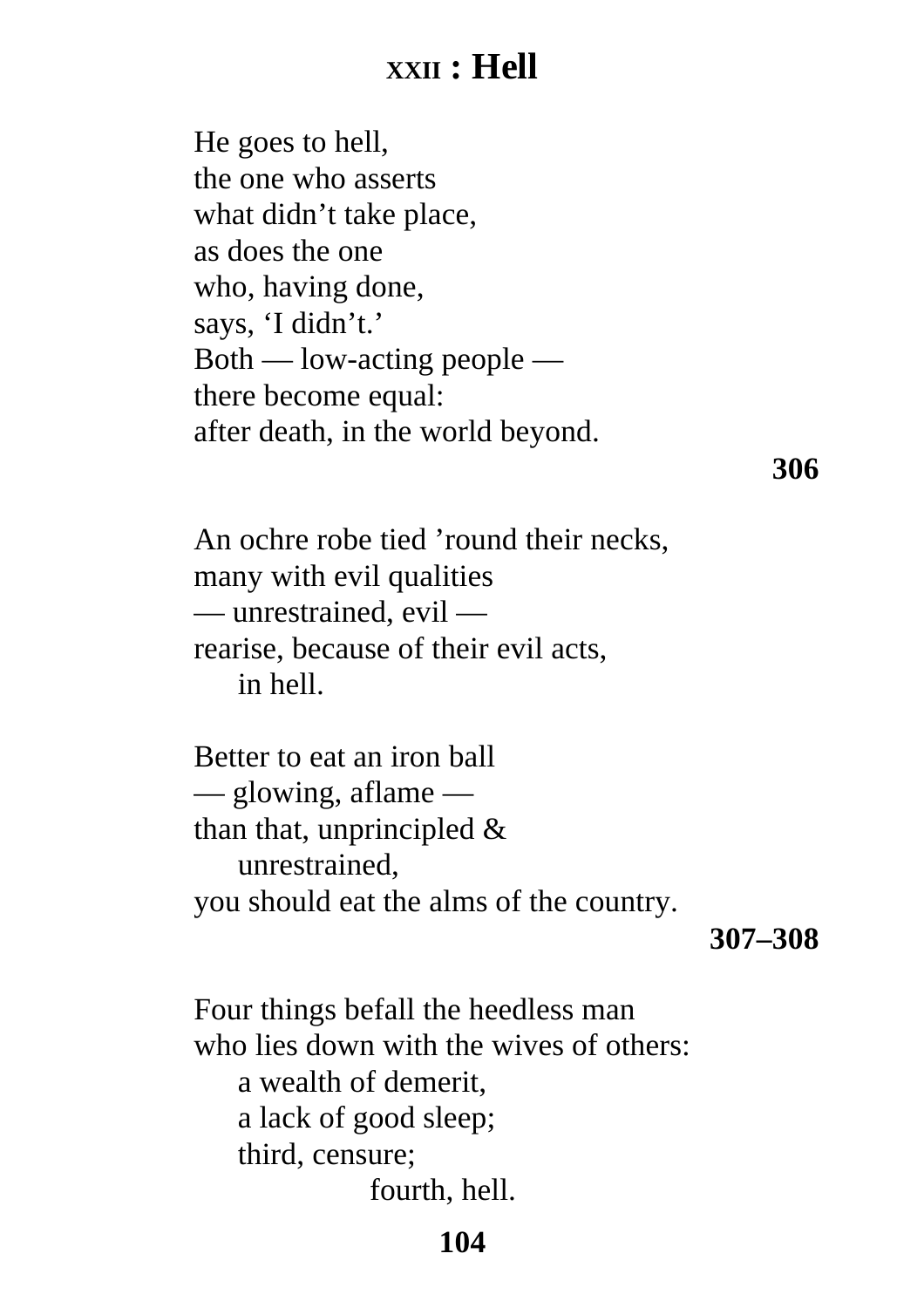A wealth of demerit, an evil destination, & the brief delight of a fearful man with a fearful woman, & the king inflicts a harsh punishment.  $S_{\Omega}$ no man should lie down with the wife of another.

**309–310**

Just as sharp-bladed grass, if wrongly held, wounds the very hand that holds it the contemplative life, if wrongly grasped, drags you down to hell.

Any slack act, or defiled observance, or fraudulent life of chastity bears no great fruit.

If something's to be done, then work at it firmly, for a slack going-forth kicks up all the more dust.

It's better to leave a misdeed undone. A misdeed burns you afterward. Better that a good deed be done that, after you've done it, won't make you burn.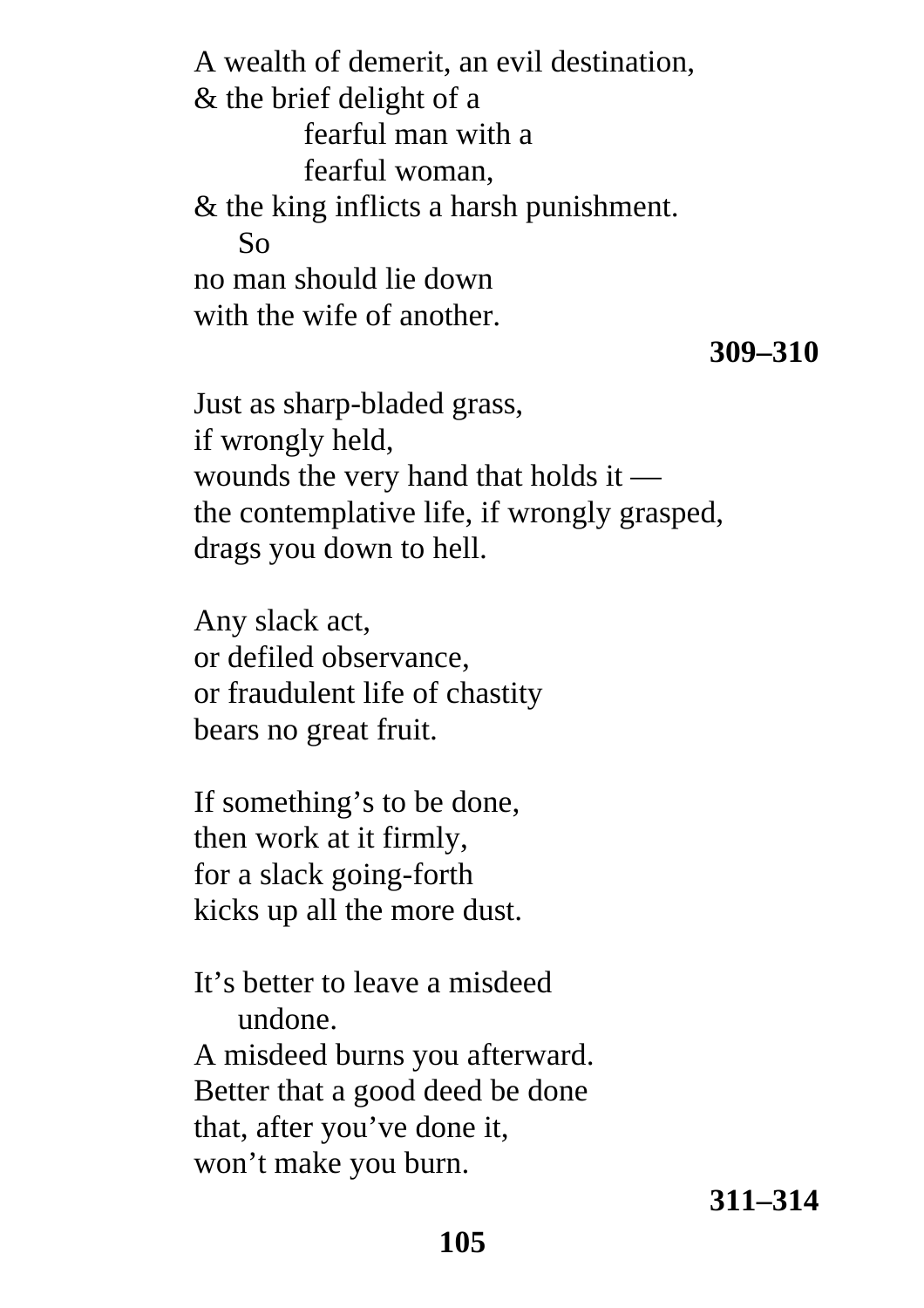Like a frontier fortress, guarded inside & out, guard yourself. Don't let the moment pass by. Those for whom the moment is past grieve, consigned to hell.

**315**

Ashamed of what's not shameful, not ashamed of what is, beings adopting wrong views go to a bad destination.

Seeing danger where there is none, & no danger where there is, beings adopting wrong views go to a bad destination.

Seeing error where there is none, & no error where there is, beings adopting wrong views go to a bad destination.

But knowing error as error, and non-error as non-, beings adopting right views go to a good destination.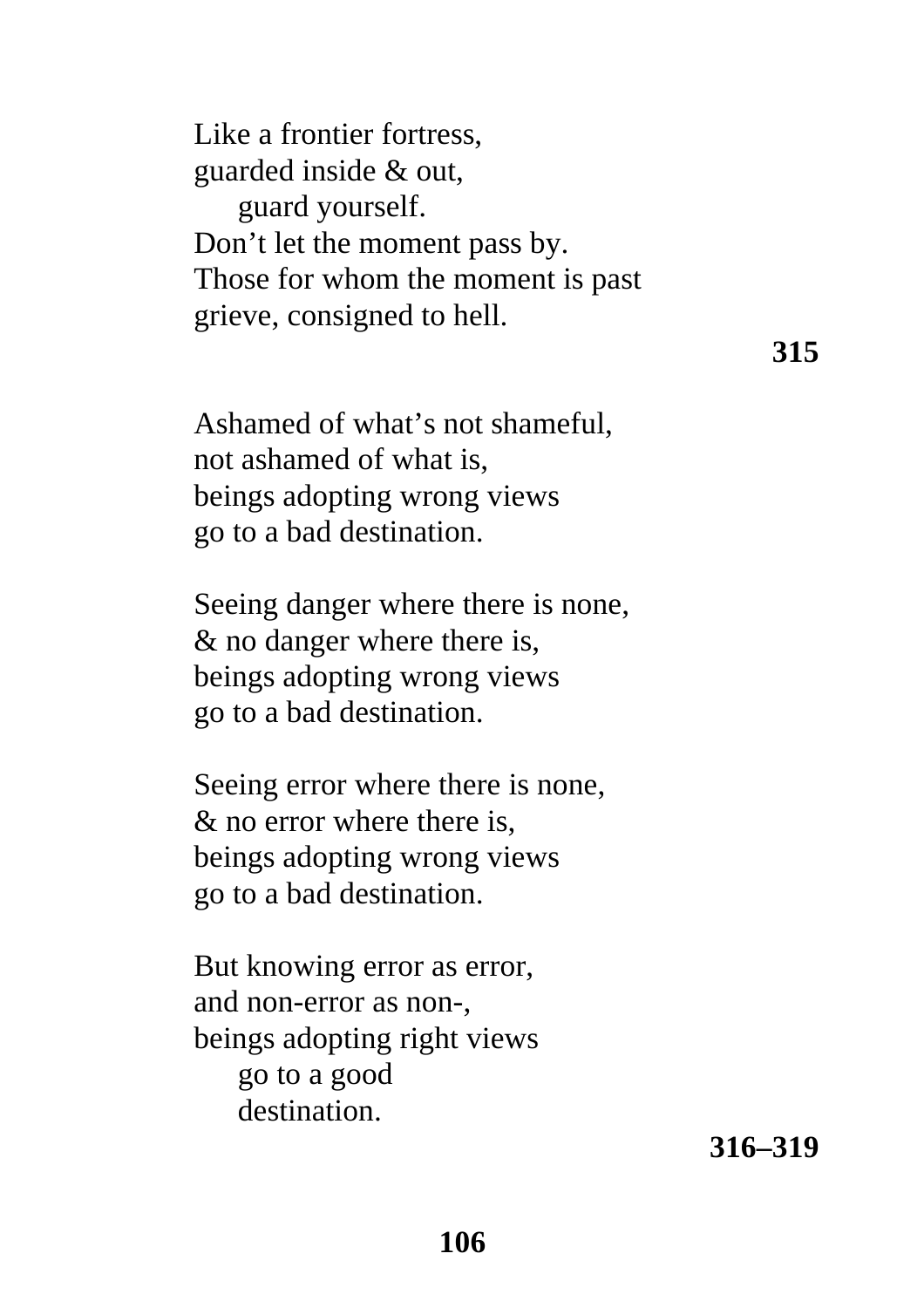# **XXIII : Elephants**

I — like an elephant in battle, enduring an arrow shot from a bow will endure a false accusation, for the mass of people have no principles.

**320**

**321**

The tamed is the one they take into assemblies. The tamed is the one the king mounts. The tamed who endures a false accusation is, among human beings, the best.

Excellent are tamed mules, tamed thoroughbreds, tamed horses from Sindh. Excellent, tamed tuskers, great elephants. But even more excellent are those self-tamed.

For not by these mounts could you go to the land unreached, as the tamed one goes by taming, well-taming, himself.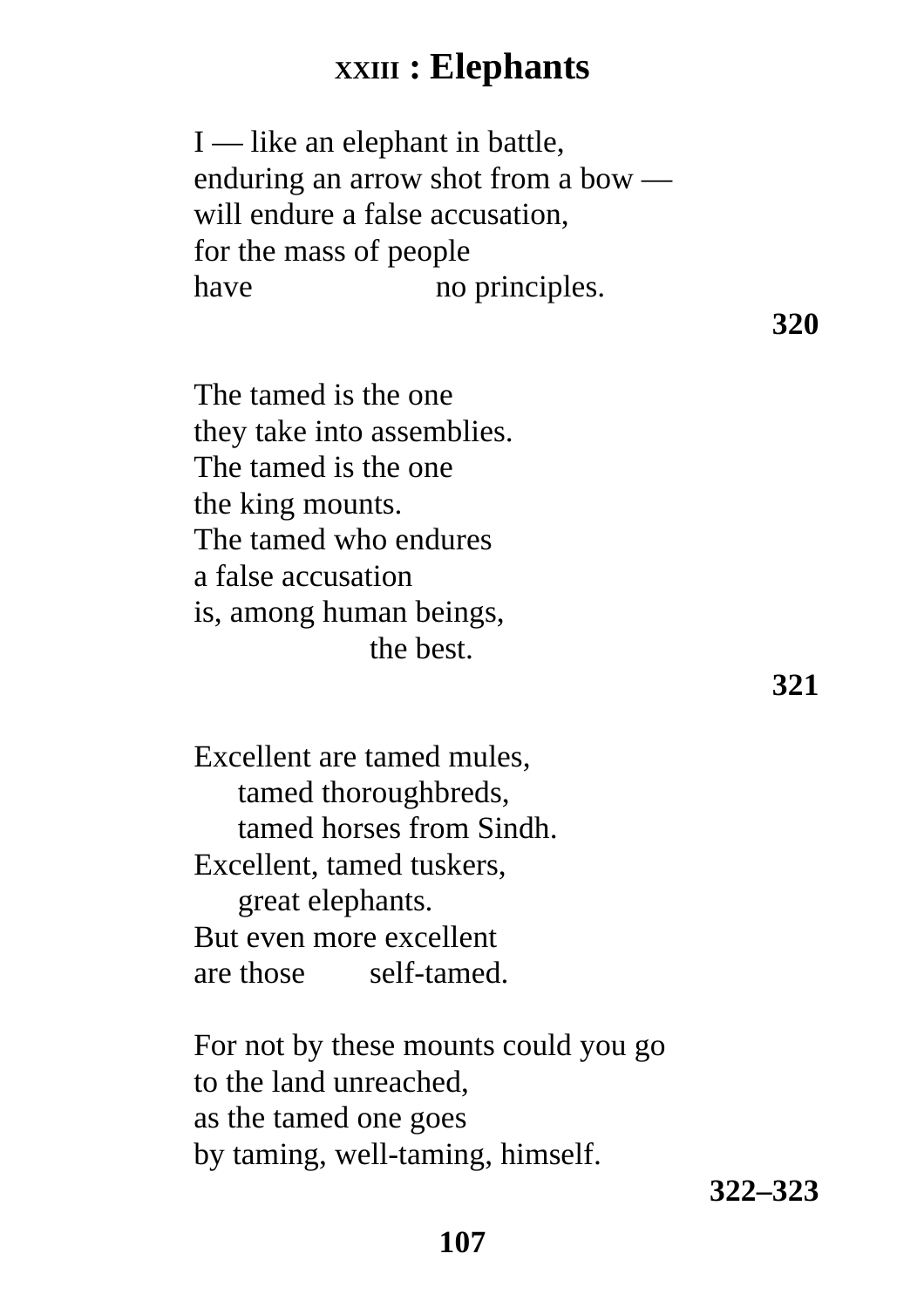The tusker, Dhanapalaka, deep in rut, is hard to control. Bound, he won't eat a morsel: the tusker misses the elephant wood.

**[324\\*](#page-167-0)**

**325**

When torpid & over-fed, a sleepy-head lolling about like a stout hog, fattened on fodder: a dullard enters the womb over & over again.

Before, this mind went wandering however it pleased, wherever it wanted, by whatever way that it liked. Today I will hold it aptly in check as one wielding a goad, an elephant in rut. **326** Delight in heedfulness. Watch over your own mind. Lift yourself up

from the hard-going way, like a tusker sunk in the mud.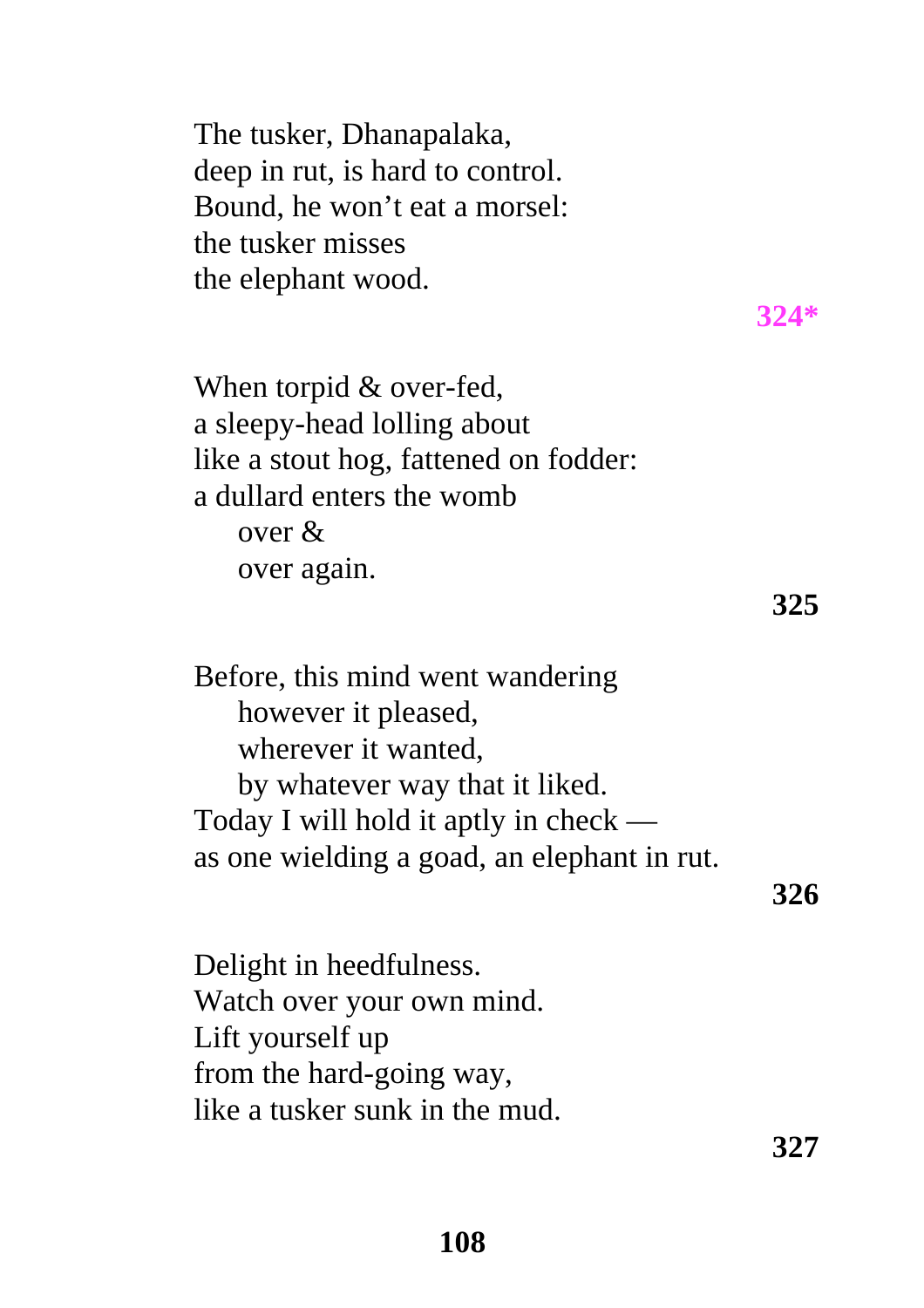If you gain a mature companion a fellow traveler, right-living, enlightened overcoming all dangers go with him, gratified, mindful.

If you don't gain a mature companion a fellow traveler, right-living, enlightened go alone like a king renouncing his kingdom, like the elephant in the Matanga wilds, his herd.

Going alone is better. There's no companionship with a fool. Go alone, doing no evil, at peace, like the elephant in the Matanga wilds.

**[328–330\\*](#page-167-0)**

A blessing: friends when the need arises. A blessing: contentment with whatever there is. Merit at the ending of life is a blessing. A blessing: the abandoning of all suffering & stress.

A blessing in the world: reverence to your mother. A blessing: reverence to your father as well. A blessing in the world: reverence to a contemplative. A blessing: reverence for a brahmin, too.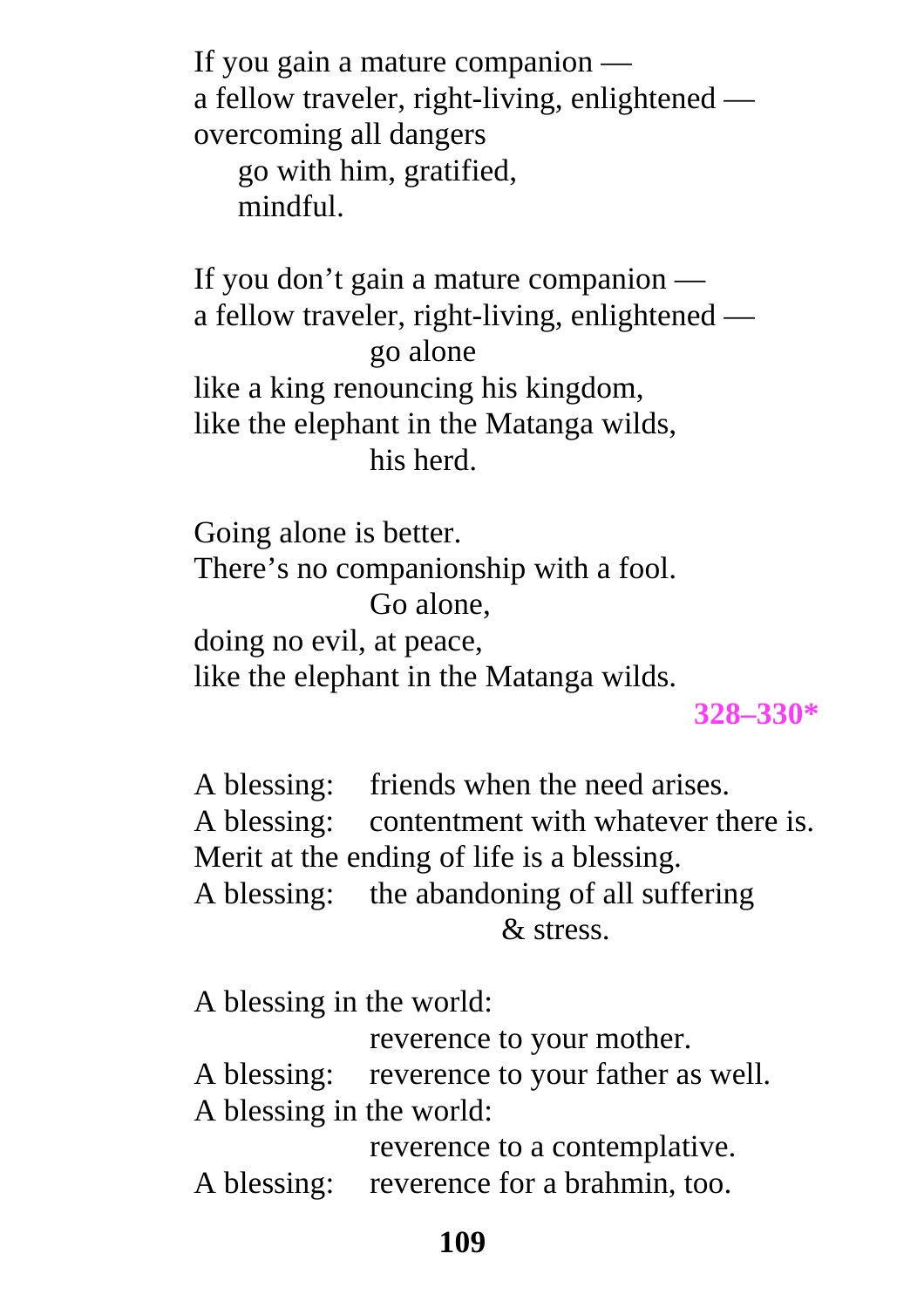A blessing into old age is virtue. A blessing: conviction established. A blessing: discernment attained. The non-doing of evil things is a blessing.

**331–333**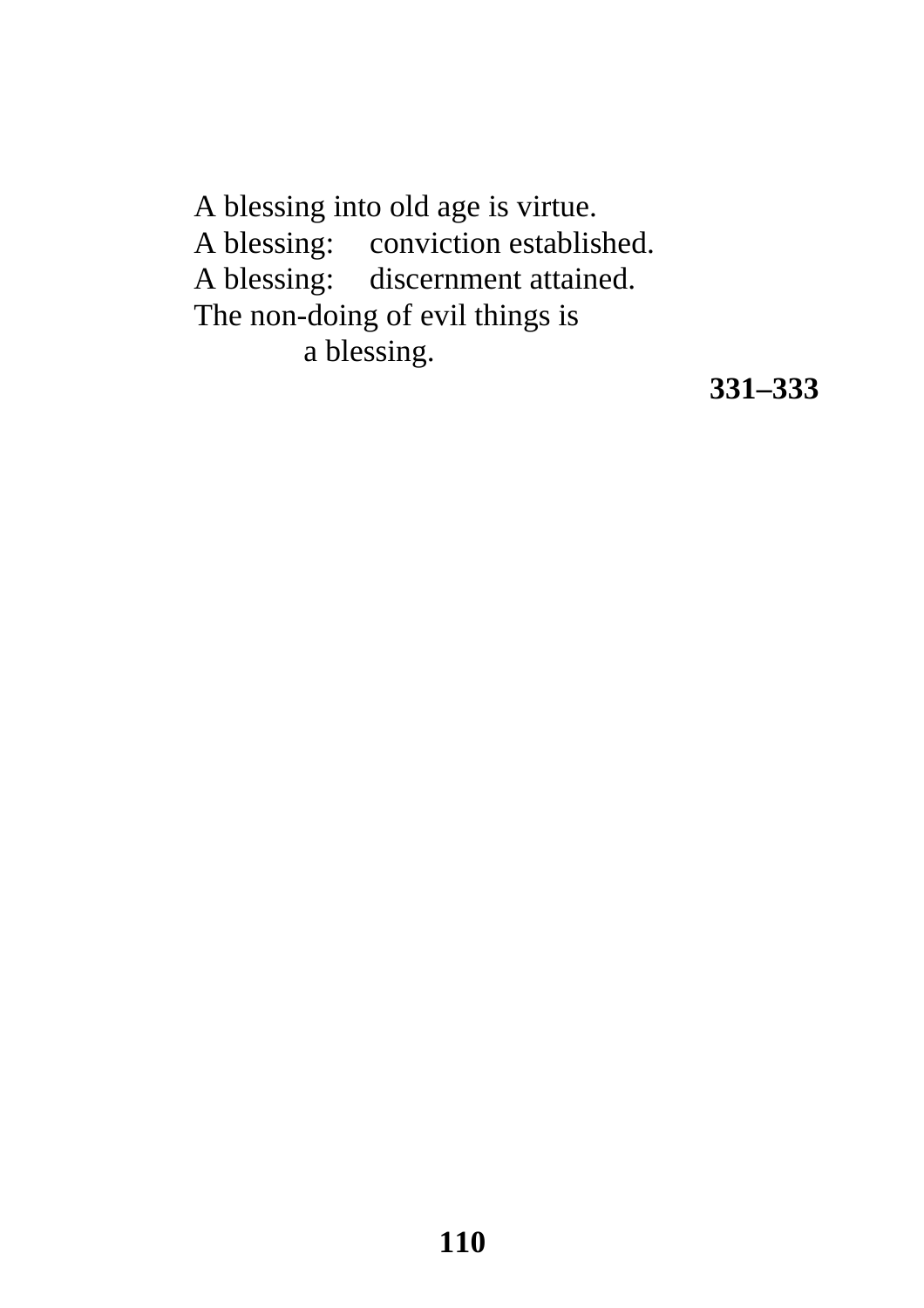## **XXIV : Craving**

When a person lives heedlessly, his craving grows like a creeping vine. He runs now here & now there, as if looking for fruit: a monkey in the forest.

If this sticky, uncouth craving overcomes you in the world, your sorrows grow like wild grass after rain.

If, in the world, you overcome this uncouth craving, hard to escape, sorrows roll off you, like water beads off a lotus.

**335–336**

To all of you gathered here I say: Good fortune. Dig up craving — as when seeking medicinal roots, wild grass by the root.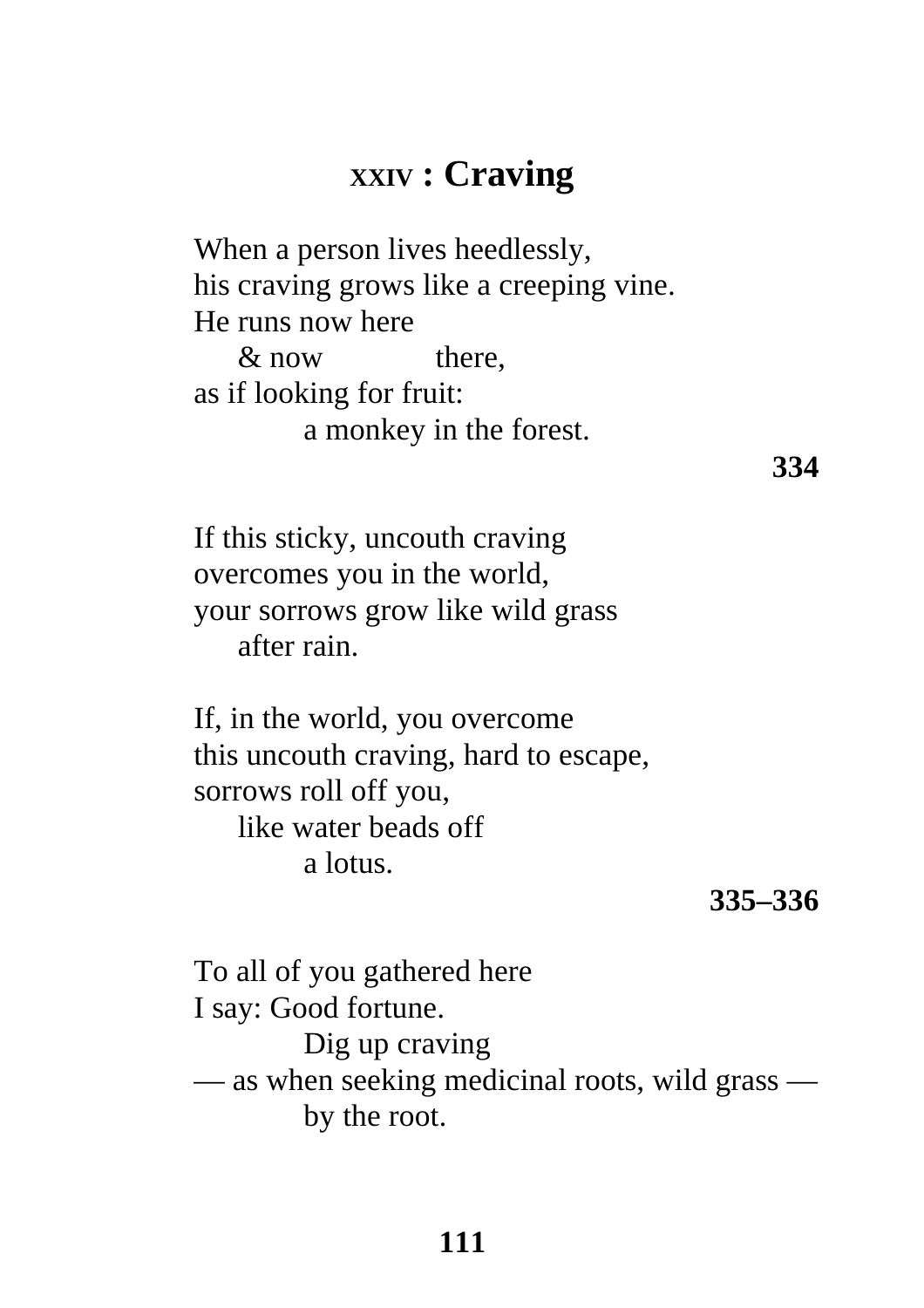Don't let Mara cut you down — as a raging river, a reed over & over again.

**[337\\*](#page-167-0)**

If its root remains undamaged & strong, a tree, even if cut, will grow back. So too if latent craving is not rooted out, this suffering returns again  $\mathcal{R}$ again.

**338**

He whose 36 streams, flowing to what is appealing, are strong: the currents — resolves based on passion carry him, of base views, away.

They flow every which way, the streams, but the sprouted creeper stays in place. Now, seeing that the creeper's arisen, cut through its root with discernment.

**[339–340\\*](#page-168-0)**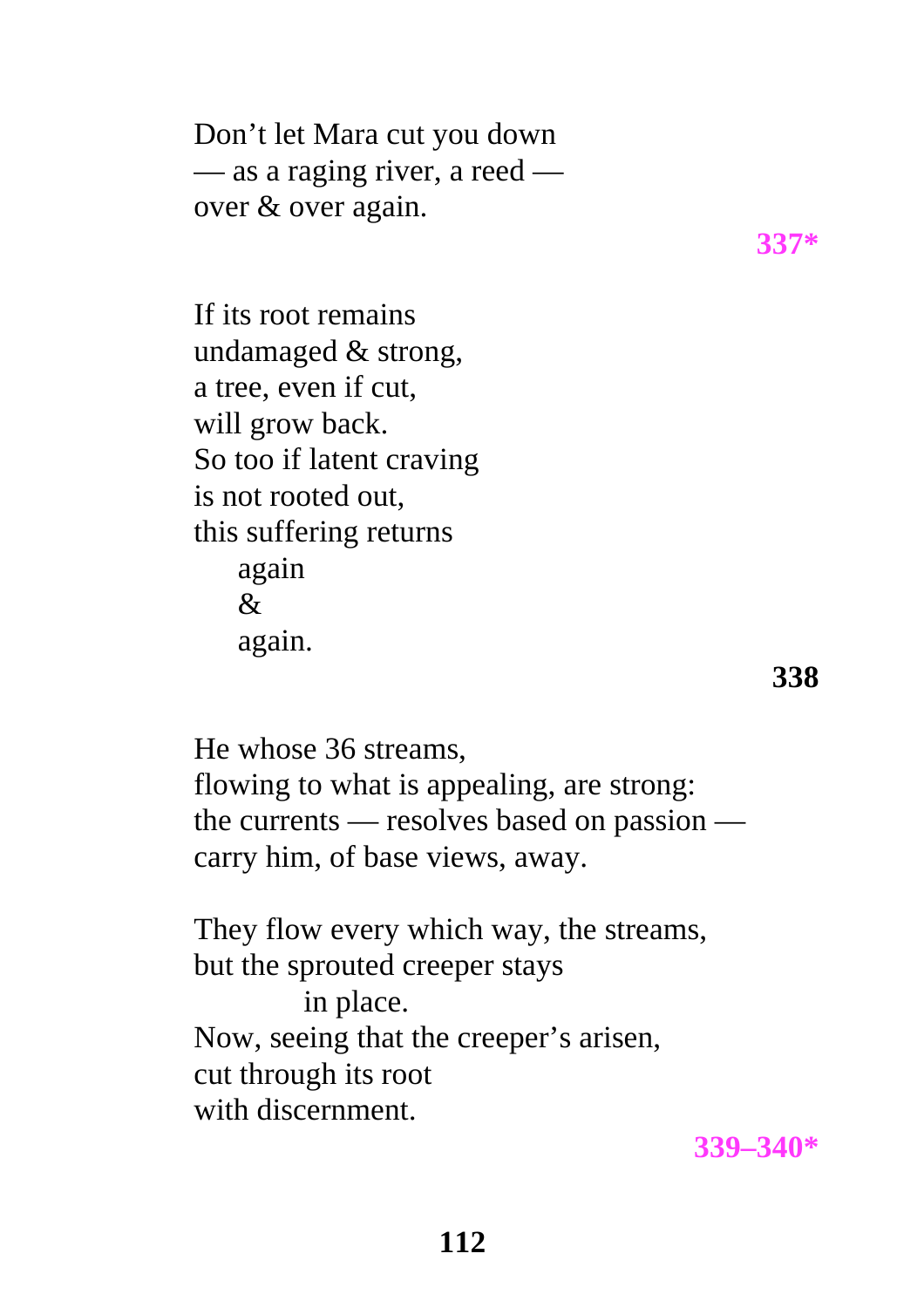Loosened & oiled are the joys of a person. People, bound by enticement, looking for ease: to birth & ageing they go.

**[341\\*](#page-168-0)**

Encircled with craving, people hop 'round & around like a rabbit caught in a snare. Tied with fetters & bonds they go on to suffering, again & again, for long.

Encircled with craving, people hop 'round & around like a rabbit caught in a snare. So a monk should dispel craving, should aspire to dispassion for himself,

**[342–343\\*](#page-168-0)**

Cleared of the underbrush but obsessed with the forest, set free from the forest, right back to the forest he runs. Come, see the person set free who runs right back to the same old chains!

**344**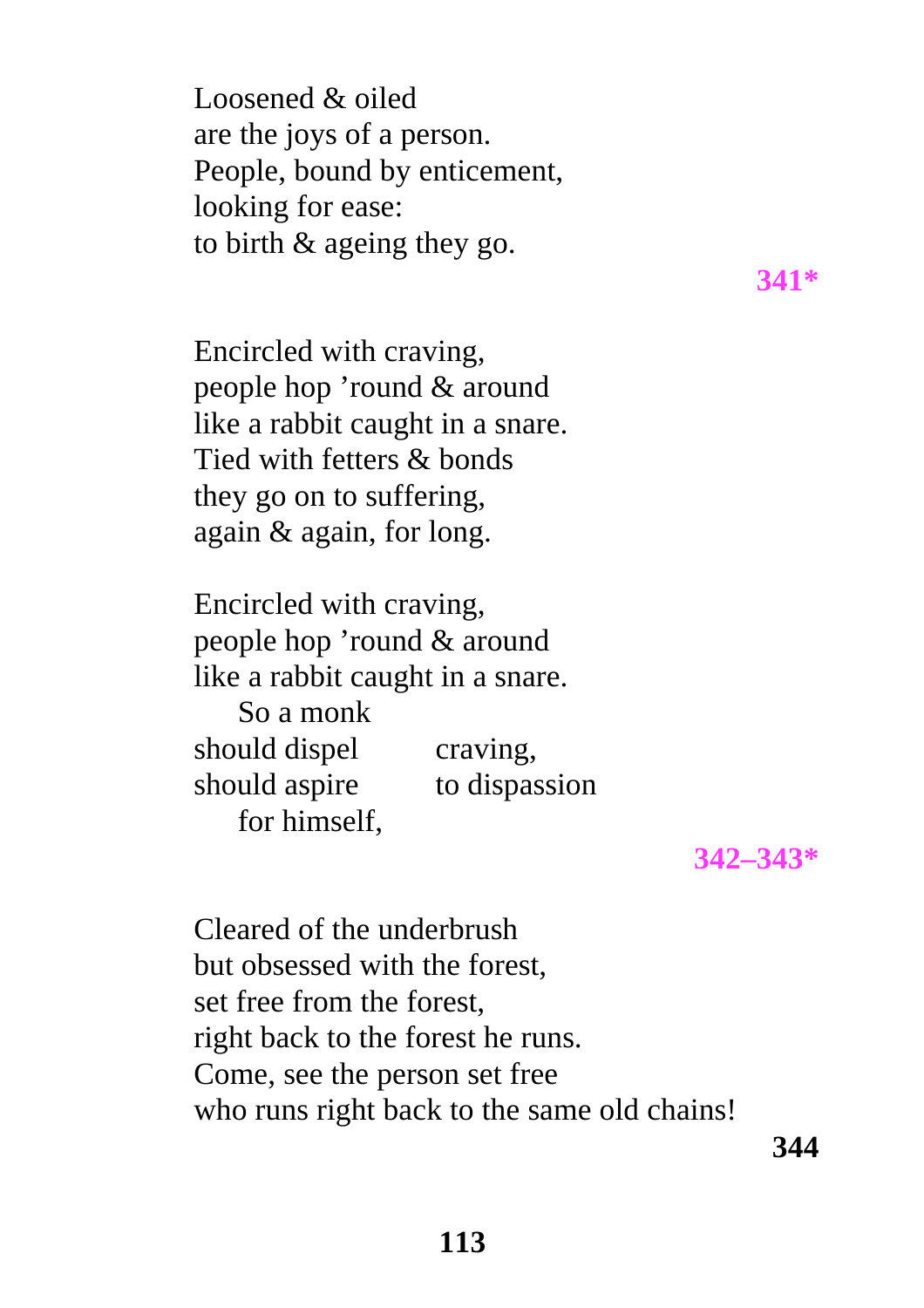<span id="page-113-0"></span>That's not a strong bond — so say the enlightened the one made of iron, of wood, or of grass. To be smitten, enthralled, with jewels & ornaments, longing for children & wives: that's the strong bond, — so say the enlightened one that's constraining, elastic, hard to untie. But having cut it, they — the enlightened — go forth, free of longing, abandoning sensual ease.

Those smitten with passion fall back into a self-made stream, like a spider snared in its web. But, having cut it, the enlightened set forth, free of longing, abandoning all suffering & stress.

**[345–347\\*](#page-168-0)**

Gone to the beyond of becoming, you let go of *in front*, let go of *behind*, let go of *between*.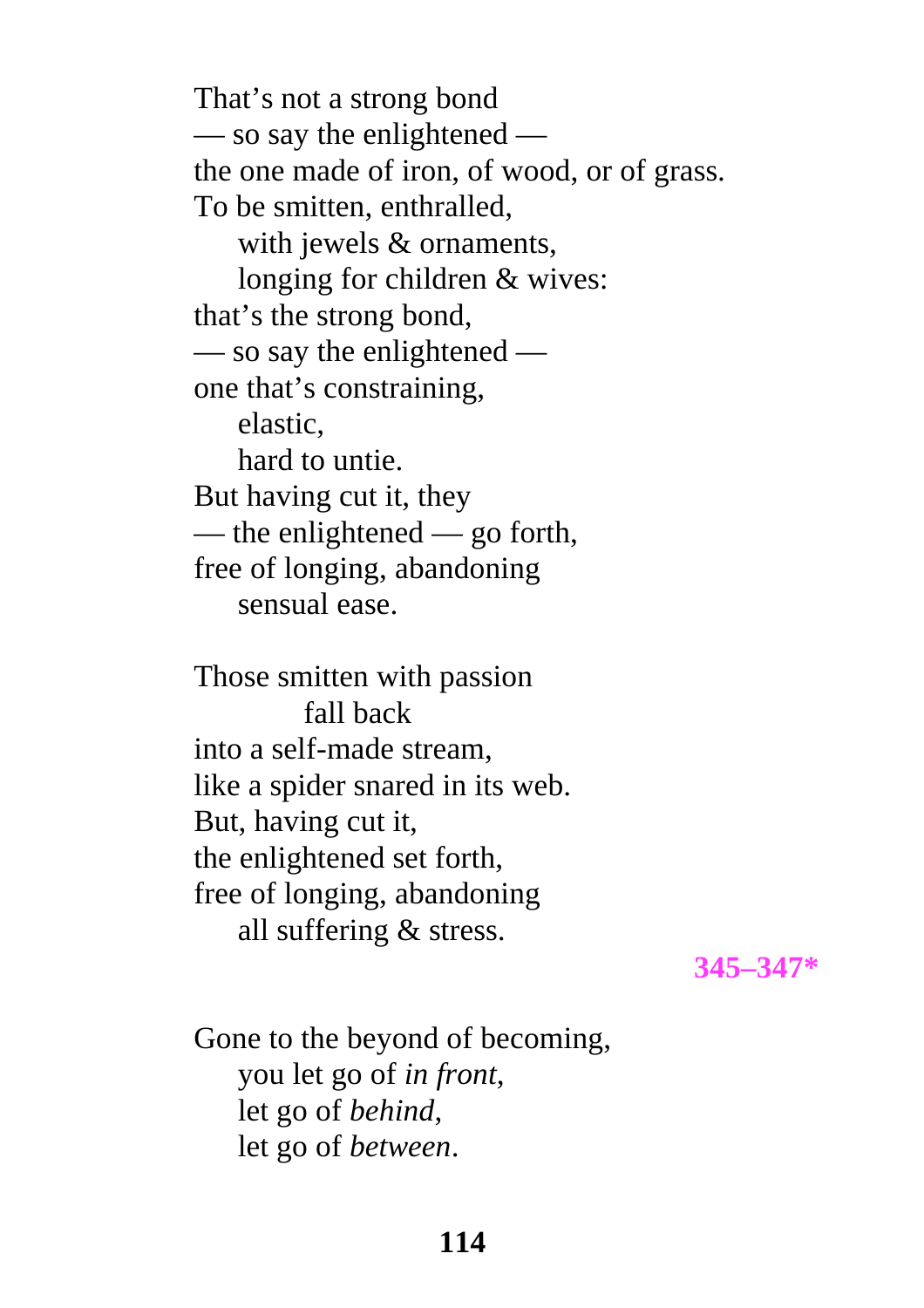With a heart everywhere let-go, you don't come again to birth & ageing.

**[348\\*](#page-168-0)**

For a person forced on by his thinking, fierce in his passion, focused on beauty, craving grows all the more. He's the one who tightens the bond.

But one who delights in the stilling of thinking, always mindful cultivating a focus on the foul: He's the one who will make an end, the one who will cut Mara's bond.

**[349–350\\*](#page-169-0)**

Arrived at the finish, unfrightened, unblemished, free of craving, he has cut away the arrows of becoming. This physical heap is his last.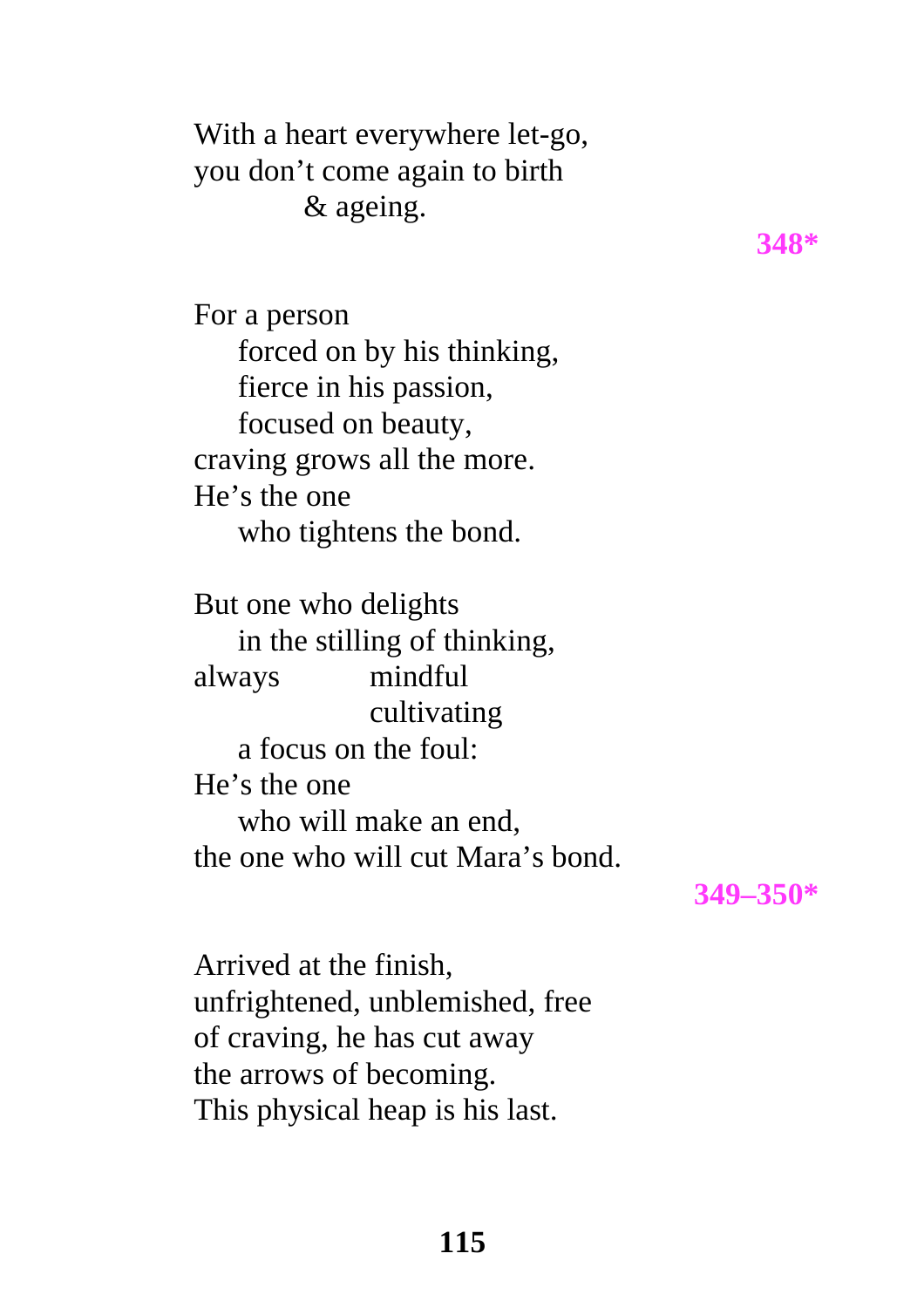Free from craving, ungrasping, astute in expression, knowing the combination of sounds which comes first & which after. He's called a last-body greatly discerning great man.

**[351–352\\*](#page-169-0)**

All-conquering, all-knowing am I, with regard to all things, unadhering. All-abandoning, released in the ending of craving: having fully known on my own, to whom should I point as my teacher?

**[353\\*](#page-169-0)**

| A gift of Dhamma conquers all gifts; |               |
|--------------------------------------|---------------|
| the taste of Dhamma,                 | all tastes;   |
| a delight in Dhamma,                 | all delights; |
| the ending of craving,               | all suffering |
|                                      | $\&$ stress.  |

**[354\\*](#page-169-0)**

Riches ruin the man weak in discernment, but not those who seek the beyond.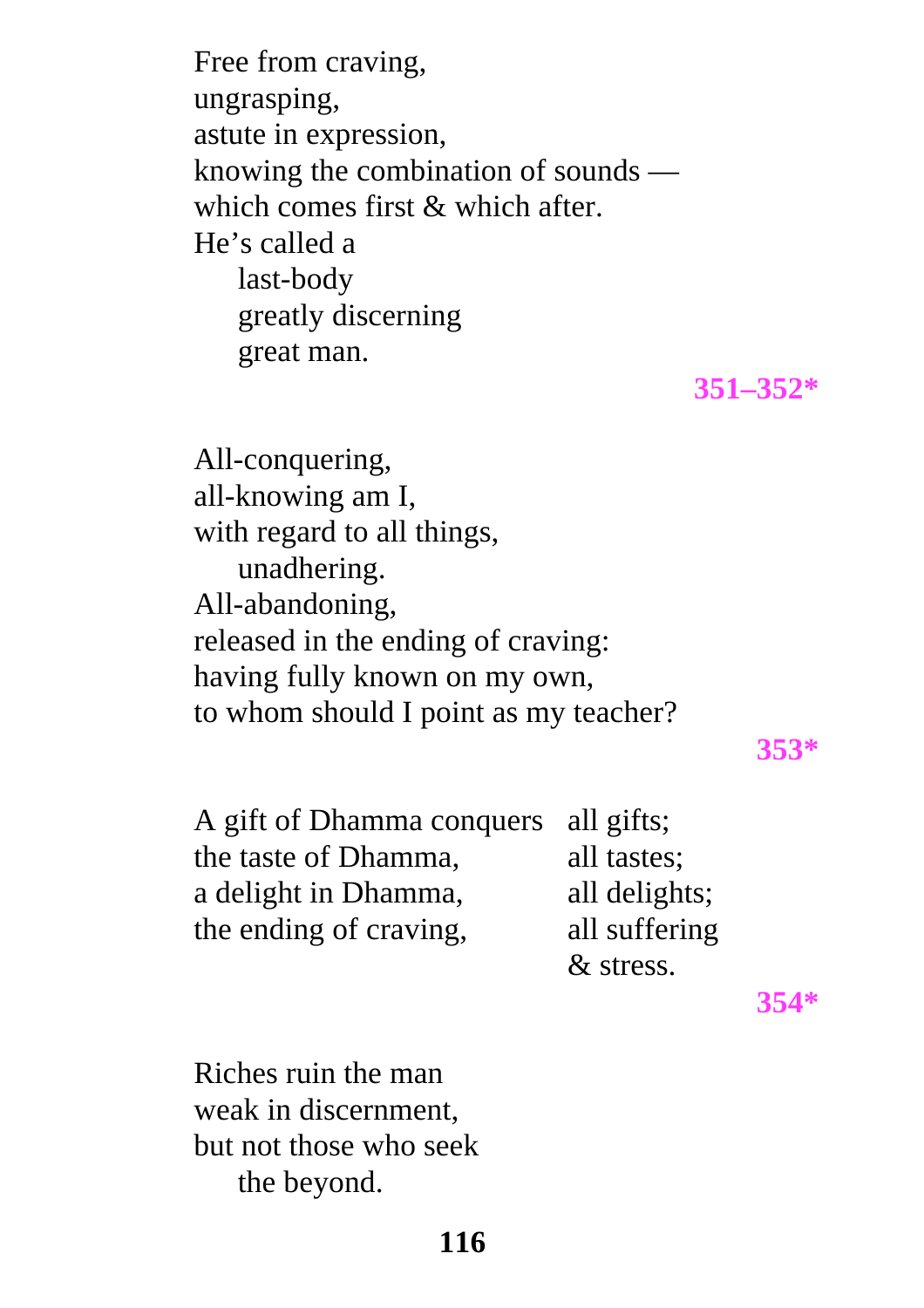Through craving for riches the man weak in discernment ruins himself as he would others.

Fields are spoiled by weeds; people, by passion. So what's given to those free of passion bears great fruit.

Fields are spoiled by weeds; people, by aversion. So what's given to those free of aversion bears great fruit.

Fields are spoiled by weeds; people, by delusion. So what's given to those free of delusion bears great fruit.

Fields are spoiled by weeds; people, by longing. So what's given to those free of longing bears great fruit.

**356–359**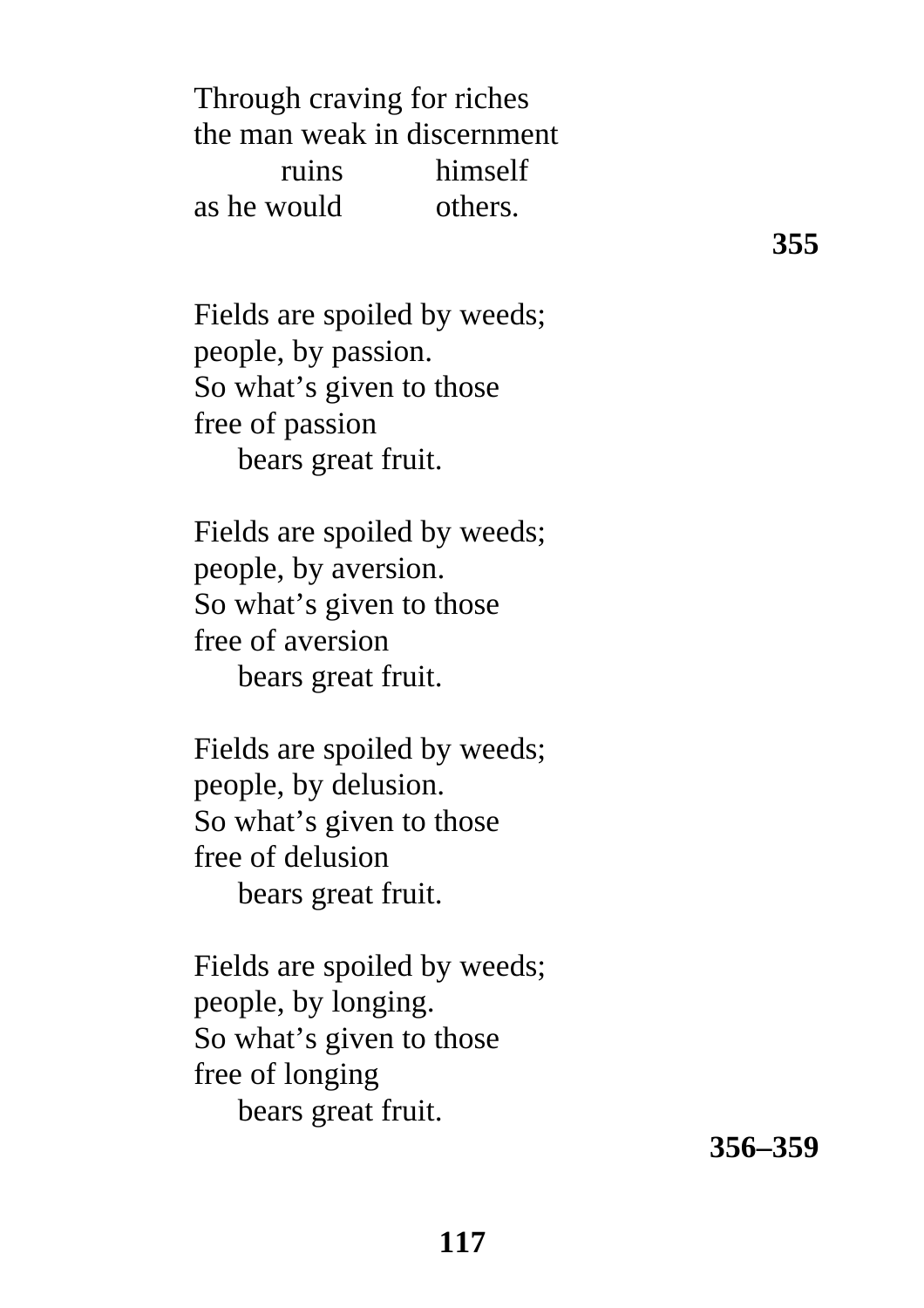## **XXV: Monks**

Restraint with the eye is good, good is restraint with the ear. Restraint with the nose is good, good is restraint with the tongue. Restraint with the body is good, good is restraint with speech. Restraint with the heart is good, good is restraint everywhere. A monk everywhere restrained is released from all suffering & stress.

**[360–361\\*](#page-169-0)**

Hands restrained, feet restrained speech restrained, supremely restrained delighting in what is inward, content, centered, alone: he's what they call a monk.

**362**

A monk restrained in his speaking, giving counsel unruffled, declaring the message & meaning: sweet is his speech.

**[363\\*](#page-170-0)**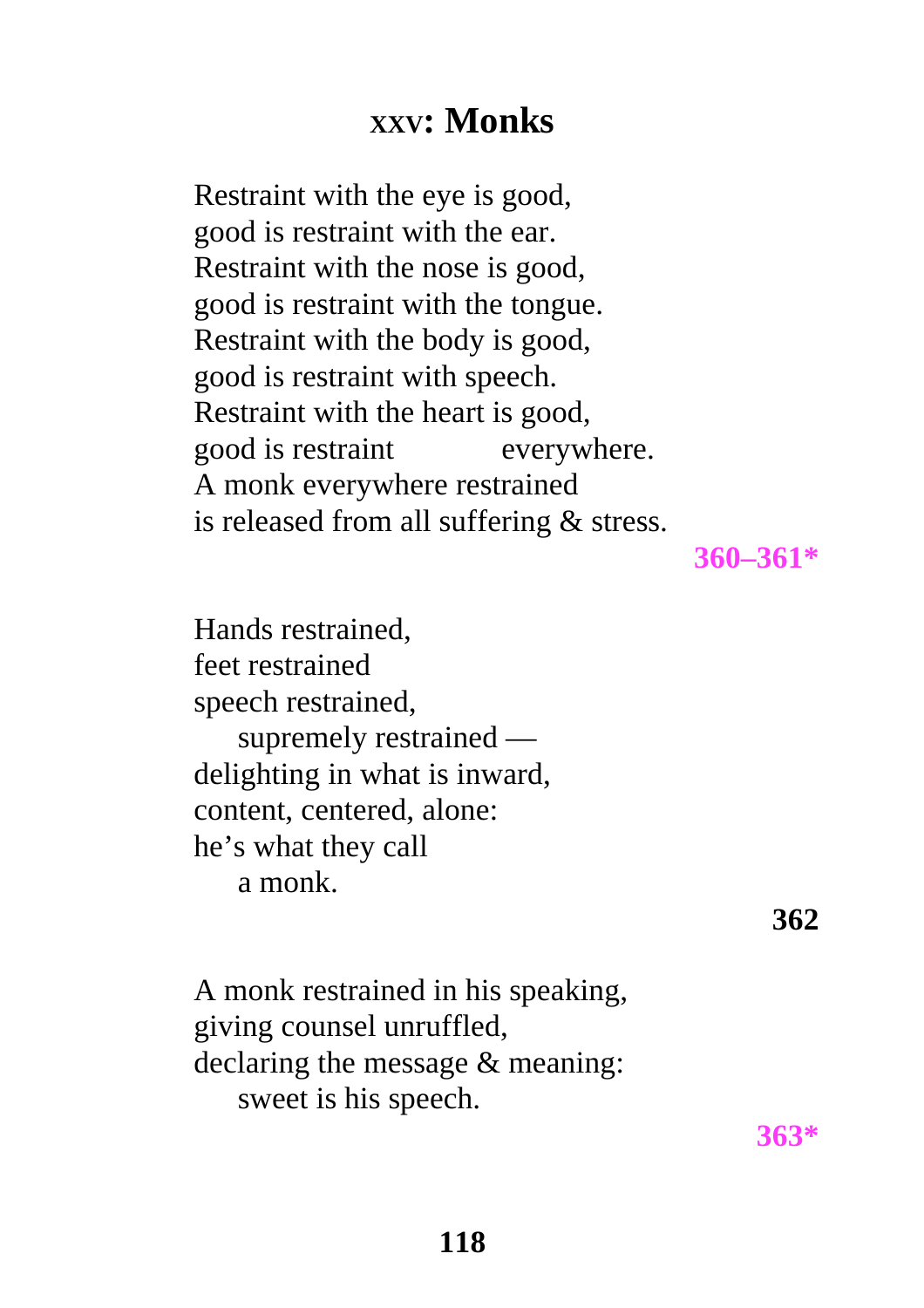Dhamma his dwelling, Dhamma his delight, a monk pondering Dhamma, calling Dhamma to mind, does not fall away from true Dhamma.

**364**

Gains: don't treat your own with scorn, don't go coveting those of others. A monk who covets those of others attains no concentration.

Even if he gets next to nothing, he doesn't treat his gains with scorn. Living purely, untiring: he's the one that the devas praise.

**365–366**

For whom, in name & form in every way, there's no sense of mine, & who doesn't grieve for what's not: he's deservedly called a monk.

**367**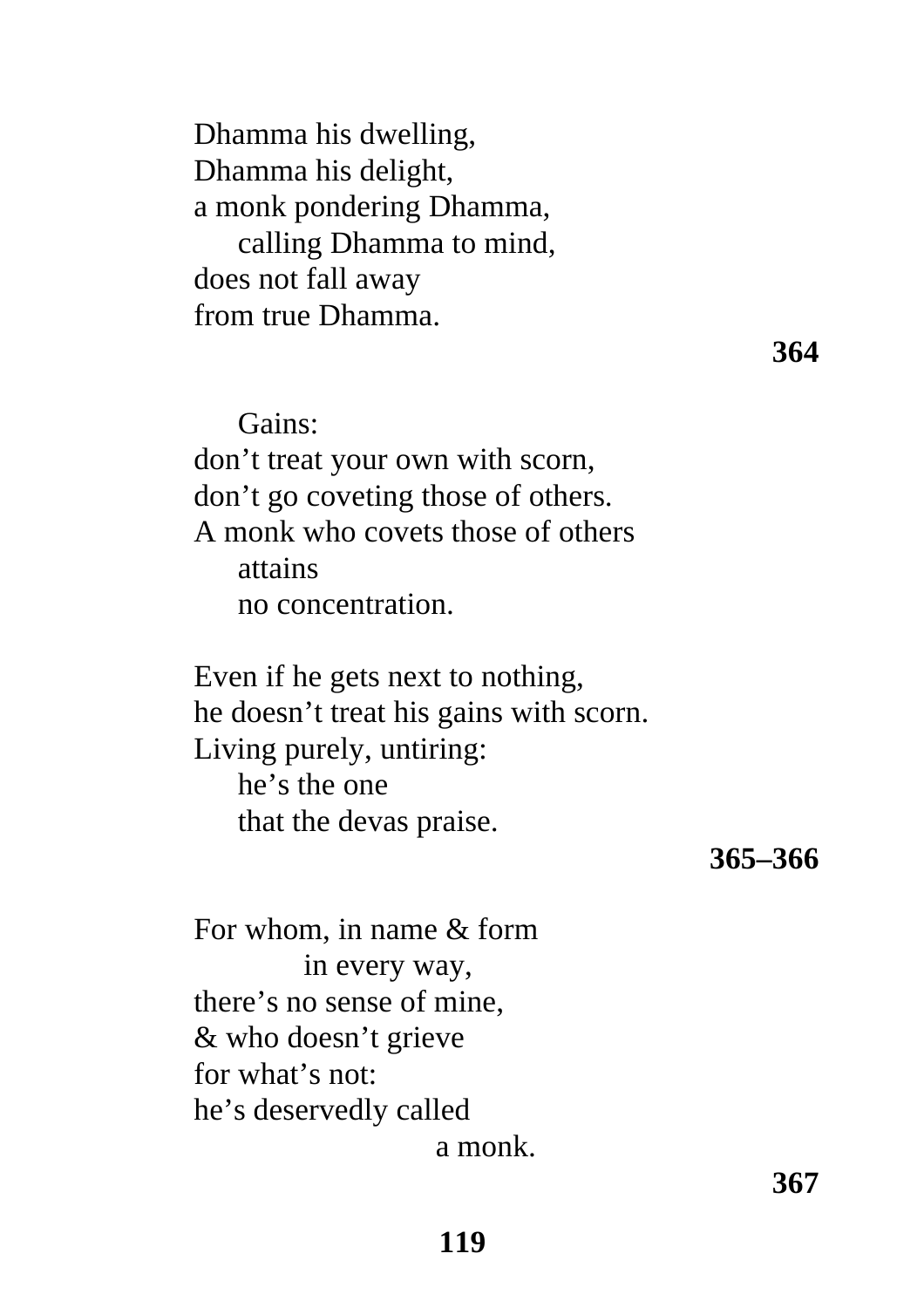| Dwelling in kindness, a monk<br>with faith in the Awakened One's teaching,<br>would attain the good state,<br>the peaceful state:<br>stilling-of-fabrications ease. |      |
|---------------------------------------------------------------------------------------------------------------------------------------------------------------------|------|
|                                                                                                                                                                     | 368  |
| Monk, bail out this boat.                                                                                                                                           |      |
| It will take you lightly when bailed.                                                                                                                               |      |
| Having cut through passion, aversion,                                                                                                                               |      |
| you go from there to Unbinding.                                                                                                                                     |      |
|                                                                                                                                                                     | 369* |
| Cut through five,                                                                                                                                                   |      |
| let go of five,                                                                                                                                                     |      |
| & develop five above all.                                                                                                                                           |      |
| A monk gone past five attachments                                                                                                                                   |      |
| is said to have crossed the flood.                                                                                                                                  |      |
|                                                                                                                                                                     |      |
|                                                                                                                                                                     |      |
| Practice jhana, monk,                                                                                                                                               |      |
| and don't be heedless.                                                                                                                                              |      |
| Don't take your mind roaming                                                                                                                                        |      |
| in sensual strands.                                                                                                                                                 |      |
| Don't swallow — heedless —                                                                                                                                          |      |
| the ball of iron aflame.                                                                                                                                            |      |
| Don't burn & complain: 'This is pain.'                                                                                                                              |      |
|                                                                                                                                                                     | 371  |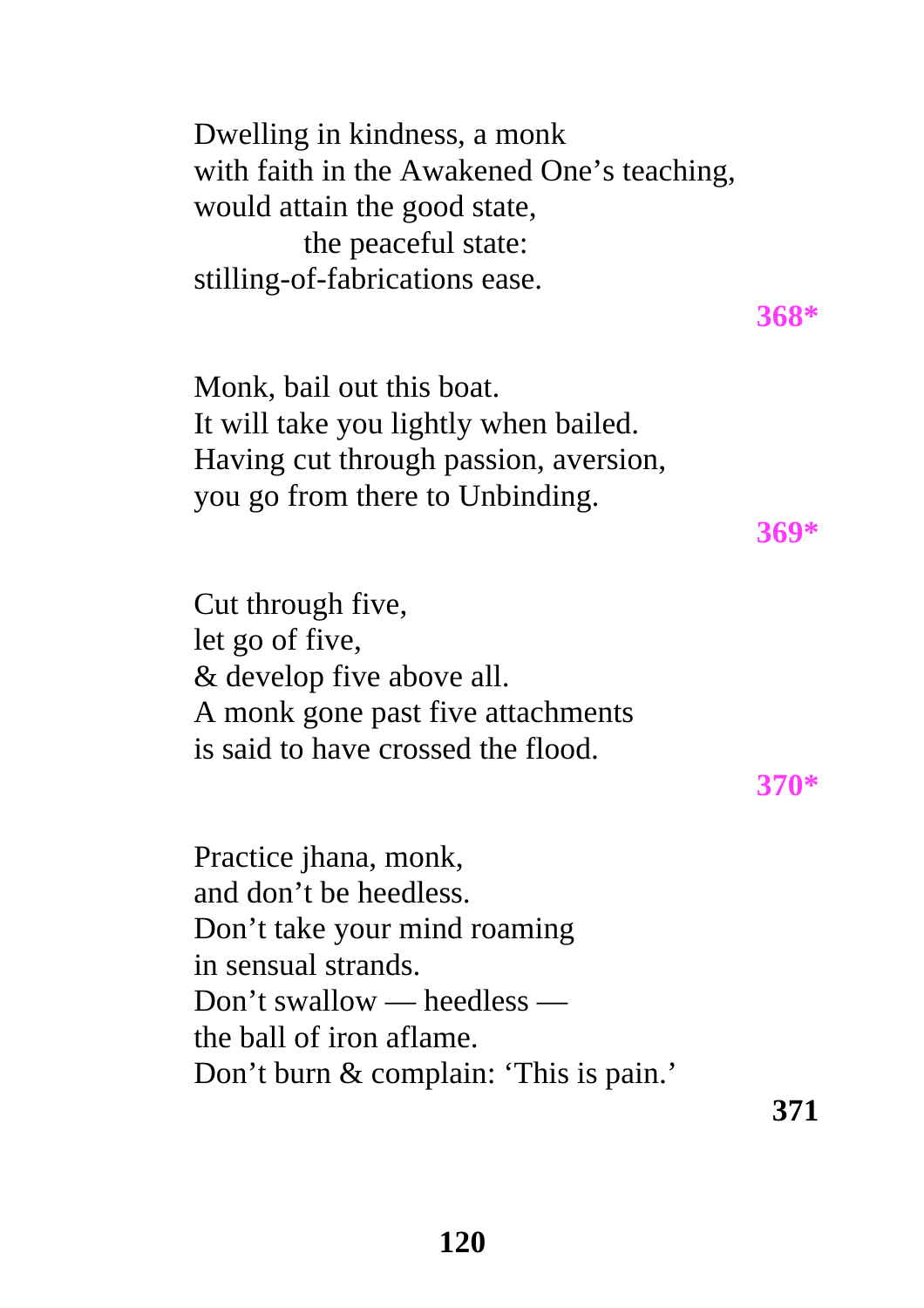| There's                  | no jhana        |
|--------------------------|-----------------|
| for one with             | no discernment, |
|                          | no discernment  |
| for one with             | no jhana.       |
| But one with             | both jhana      |
|                          | & discernment:  |
| <i>he's</i> on the verge |                 |
| of Unbinding.            |                 |

A monk with his mind at peace, going into an empty dwelling, clearly seeing the Dhamma aright: his delight is more than human.

However it is, however it is he touches the arising-&-passing of aggregates: he gains rapture & joy: that, for those who know it, is deathless, the Deathless.

**373–374**

Here the first things for a discerning monk are guarding the senses, contentment, restraint in line with the Patimokkha.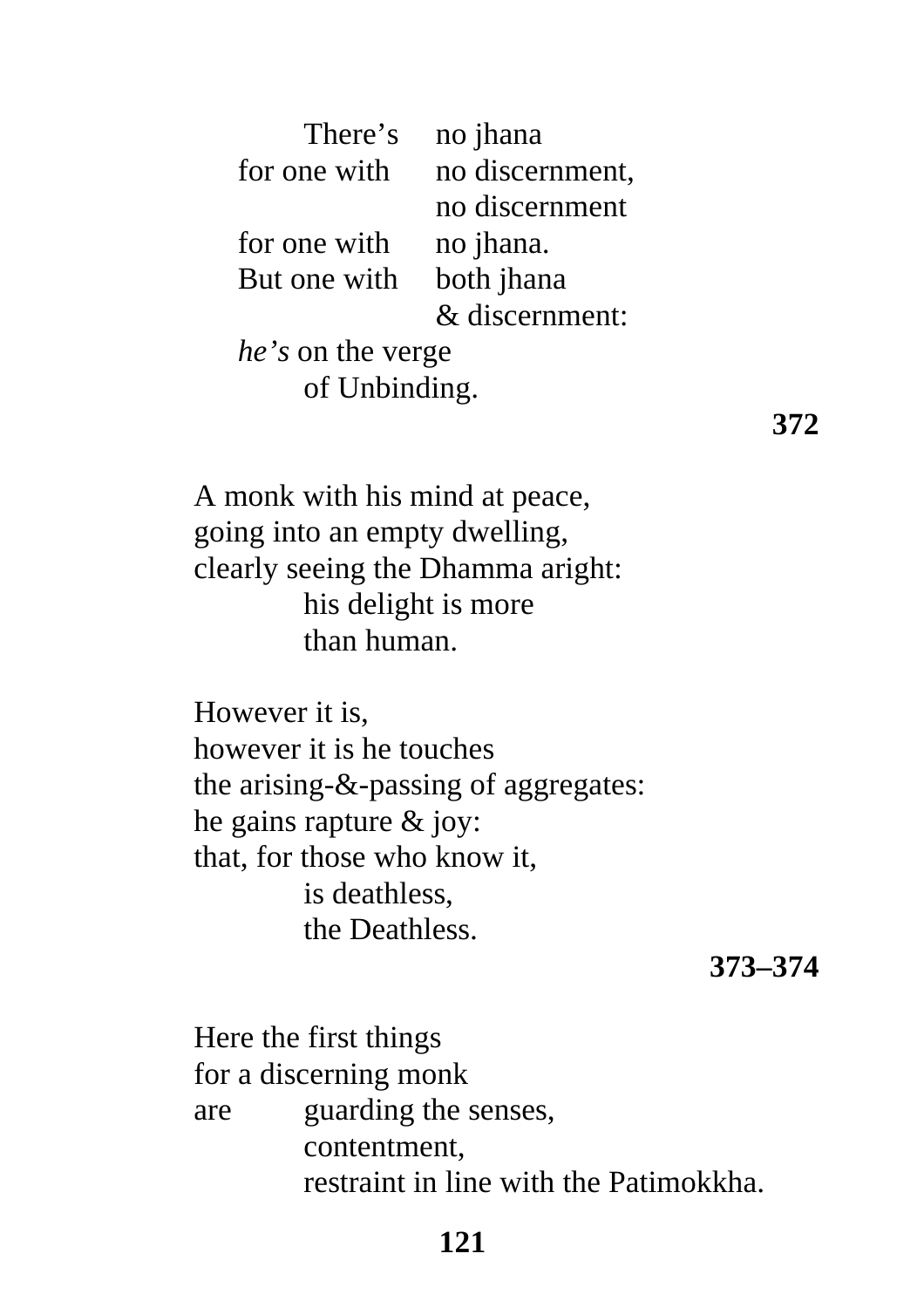He should associate with admirable friends, living purely, untiring, hospitable by habit, skilled in his conduct. Gaining a manifold joy, he will put an end to suffering & stress.

**375–376**

Shed passion & aversion, monks as a jasmine would, its withered flowers.

**377**

Calmed in body, calmed in speech, well-centered & calm, having disgorged the baits of the world, a monk is called thoroughly calmed.

**378**

You yourself should reprove yourself, should examine yourself. As a self-guarded monk with guarded self, mindful, you dwell at ease.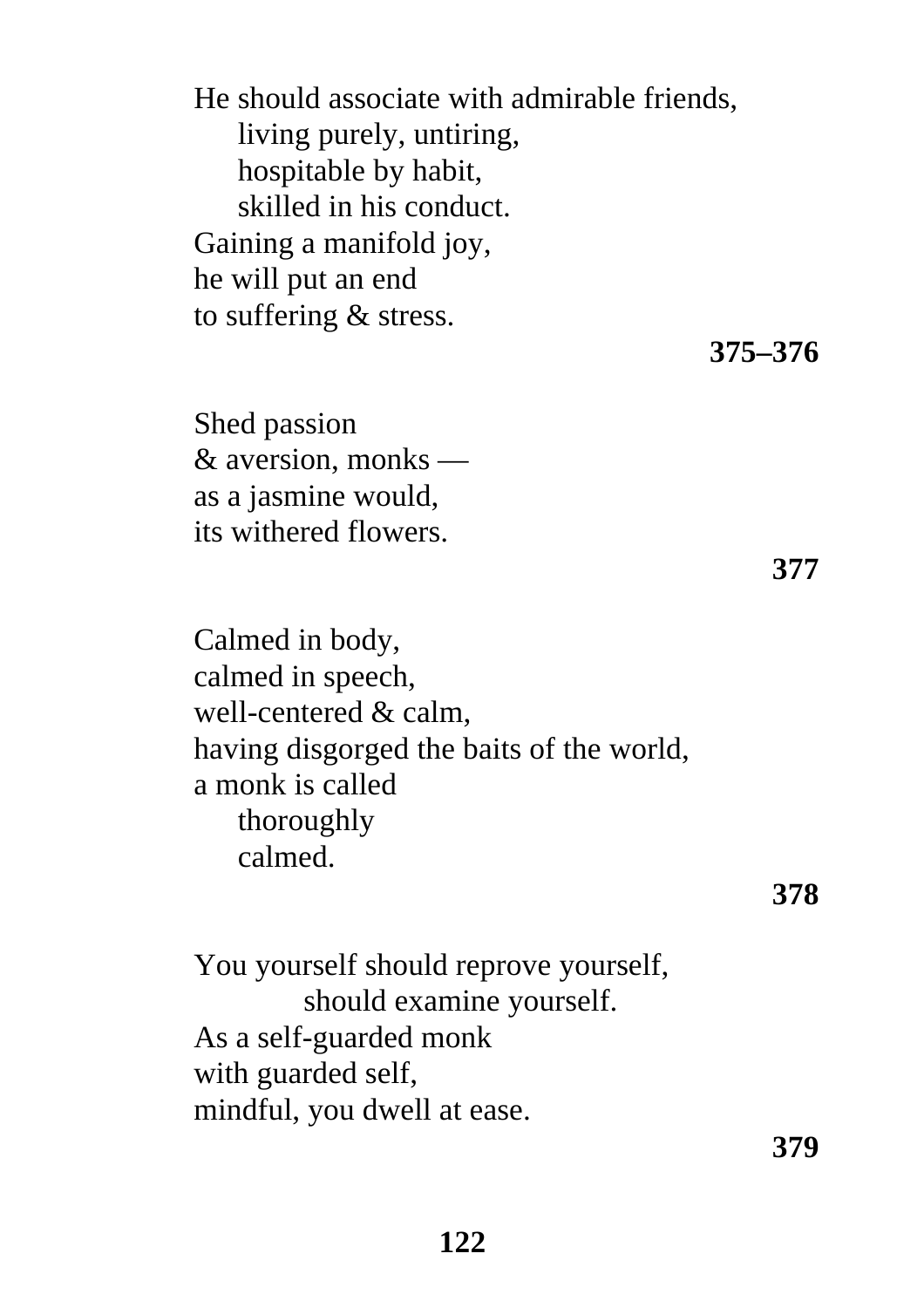Your own self is your own mainstay. Your own self is your own guide. Therefore you should watch over yourself as a trader, a fine steed.

**380**

A monk with a manifold joy, with faith in the Awakened One's teaching, would attain the good state, the peaceful state: stilling-of-fabrications ease.

**[381\\*](#page-170-0)**

A young monk who strives in the Awakened One's teaching, brightens the world like the moon set free from a cloud.

**382**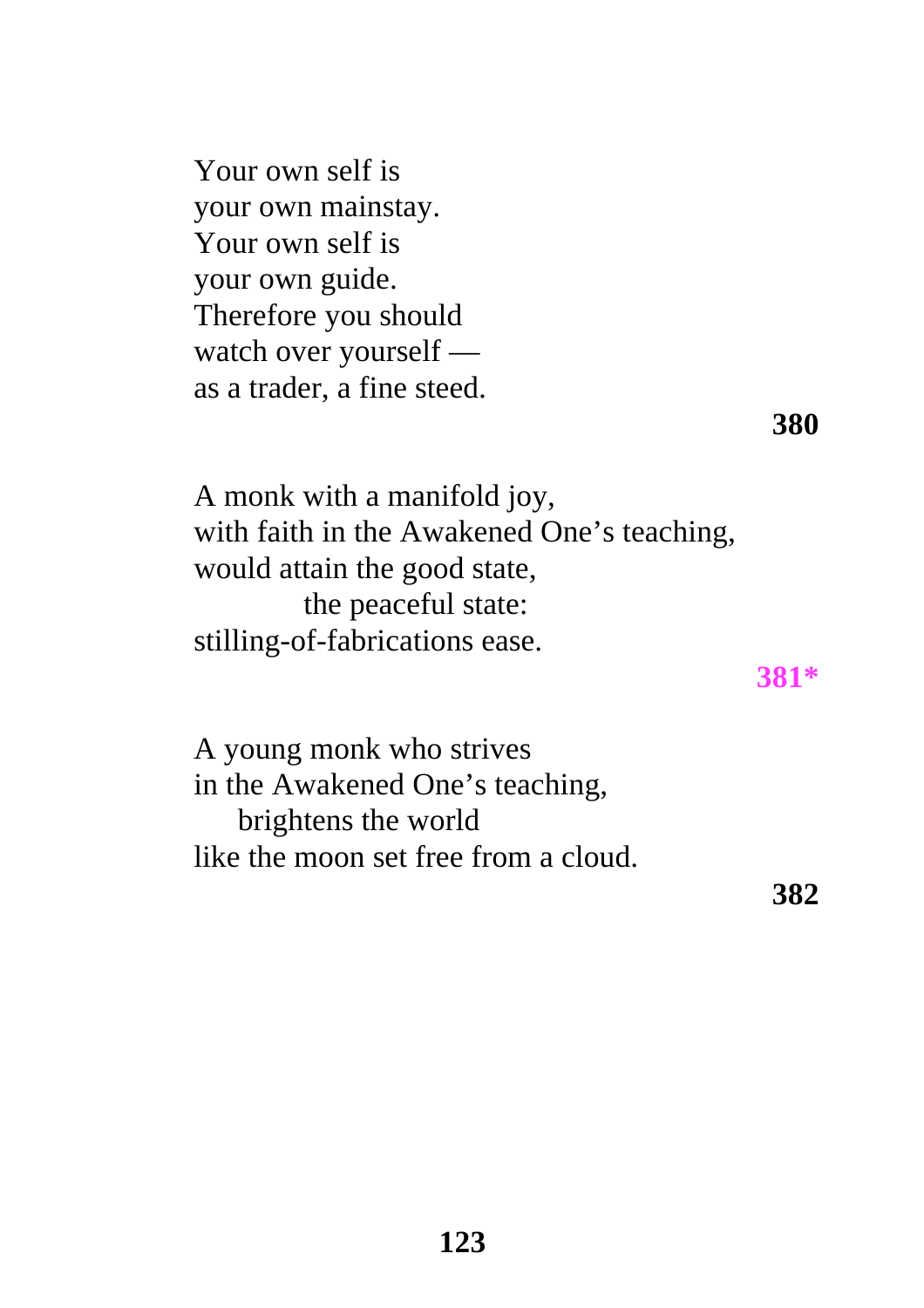## **XXVI : Brahmins**

Having striven, brahmin, cut the stream. Expel sensual passions. Knowing the ending of fabrications, brahmin, you know the Unmade.

**[383\\*](#page-170-0)**

When the brahmin has gone to the beyond of two things, then all his fetters go to their end he who knows.

**[384\\*](#page-170-0)**

One whose *beyond* or *not-*beyond or *beyond-*&*-not-beyond* can't be found; unshackled, carefree: he's what I call a brahmin.

**[385\\*](#page-170-0)**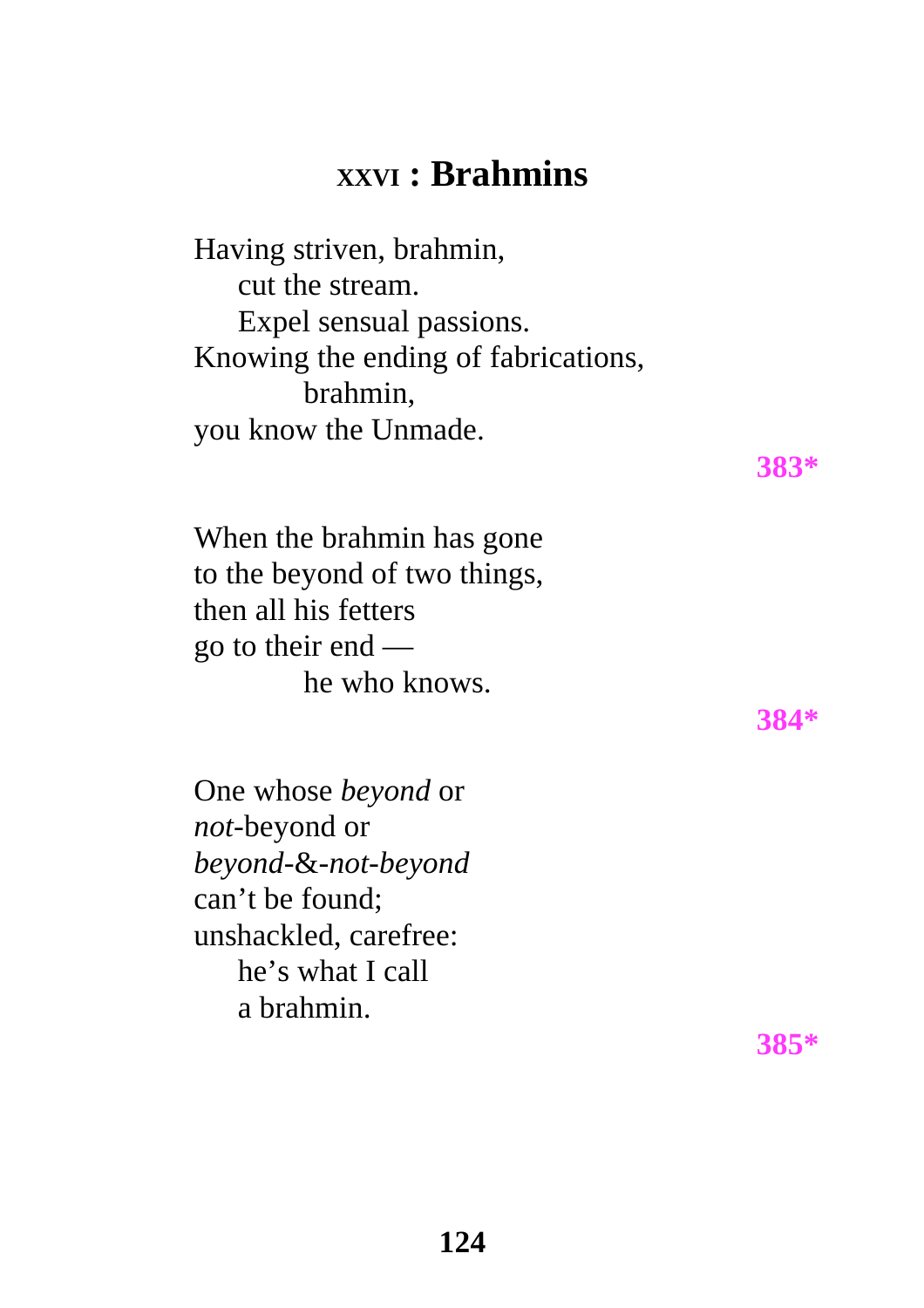Sitting silent, dustless, absorbed in jhana, his task done, effluents gone, ultimate goal attained: he's what I call a brahmin.

**386**

By day shines the sun; by night, the moon; in armor, the warrior; in jhana, the brahmin. But all day & all night, every day & every night, the Awakened One shines in splendor.

**387**

He's called a brahmin for having banished his evil, a contemplative for living in consonance, one gone forth for having forsaken his own impurities.

**[388\\*](#page-171-0)**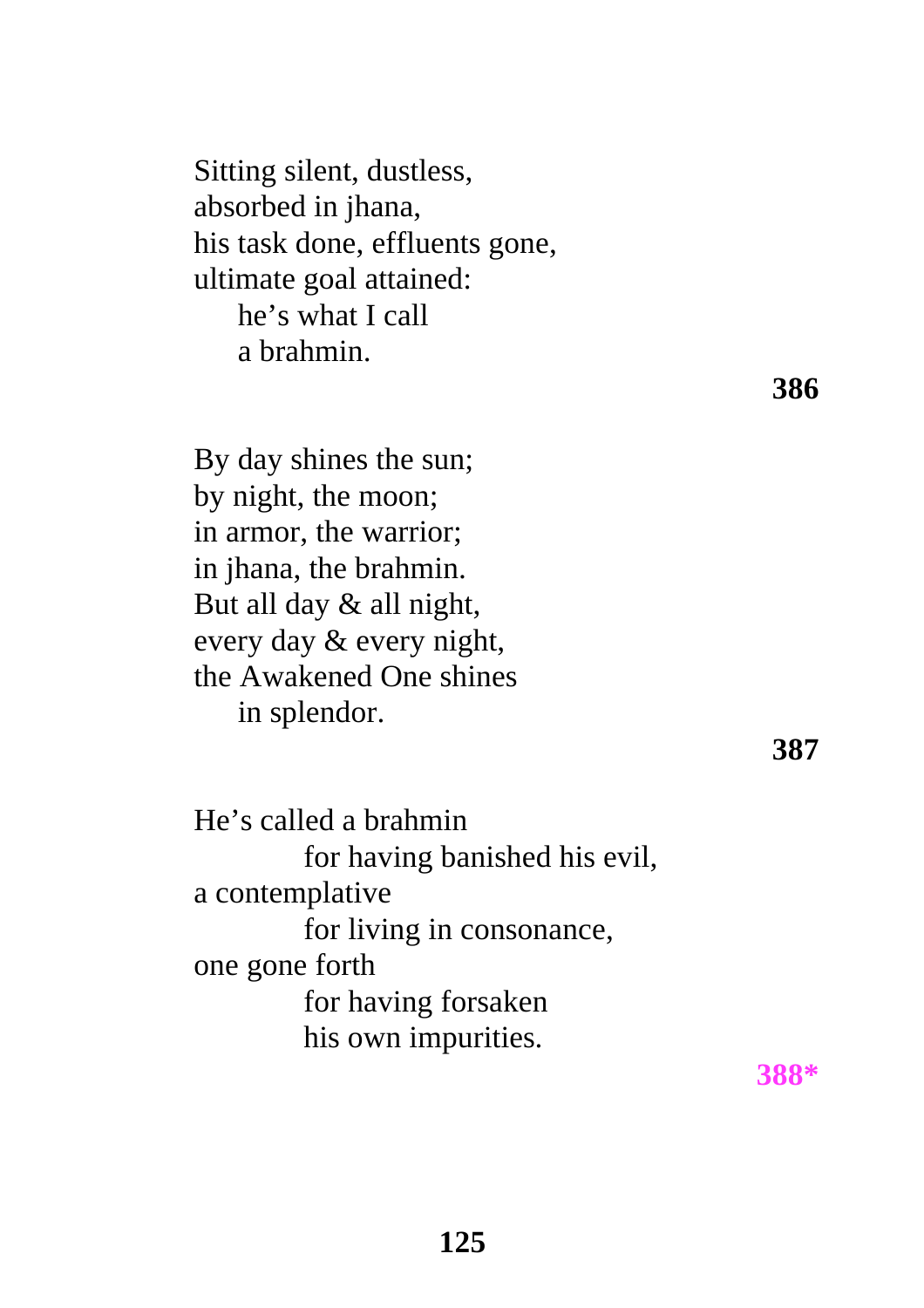One should not strike a brahmin, nor should the brahmin let loose with his anger. Shame on a brahmin's killer. More shame on the brahmin whose anger's let loose.

**[389\\*](#page-171-0)**

Nothing's better for the brahmin than when the mind is held back from what is endearing & not. However his harmful-heartedness wears away, that's how stress simply comes to rest.

Whoever does no wrong in body, speech, heart; is restrained in these three ways: he's what I call a brahmin.

**[390\\*](#page-172-0)**

**391**

The person from whom you would learn the Dhamma taught by the Rightly Self-Awakened One: you should honor him with respect as a brahmin, the flame for a sacrifice.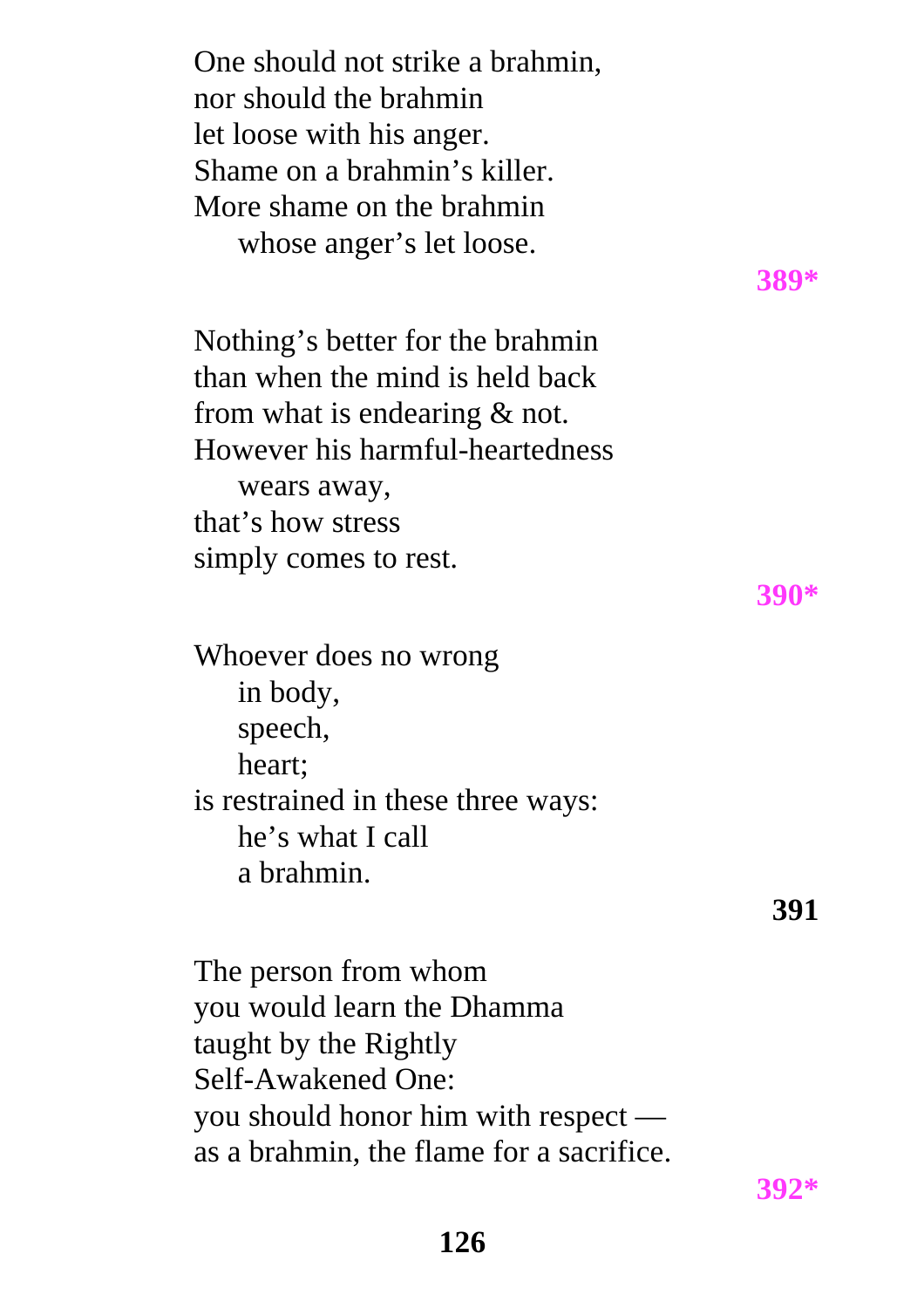<span id="page-126-0"></span>Not by matted hair, by clan, or by birth, is one a brahmin. Whoever has truth & rectitude: he is a pure one, he, a brahmin. What's the use of your matted hair, you dullard? What's the use of your deerskin cloak? The tangle's inside you. You comb the outside.

**[393–394\\*](#page-172-0)**

Wearing cast-off rags — his body lean & lined with veins absorbed in jhana, alone in the forest: he's what I call a brahmin.

**395**

I don't call one a brahmin or being born of a mother or sprung from a womb. He's called a 'bho-sayer' if he has anything at all. But someone with nothing, who clings to no thing: he's what I call a brahmin.

**[396\\*](#page-172-0)**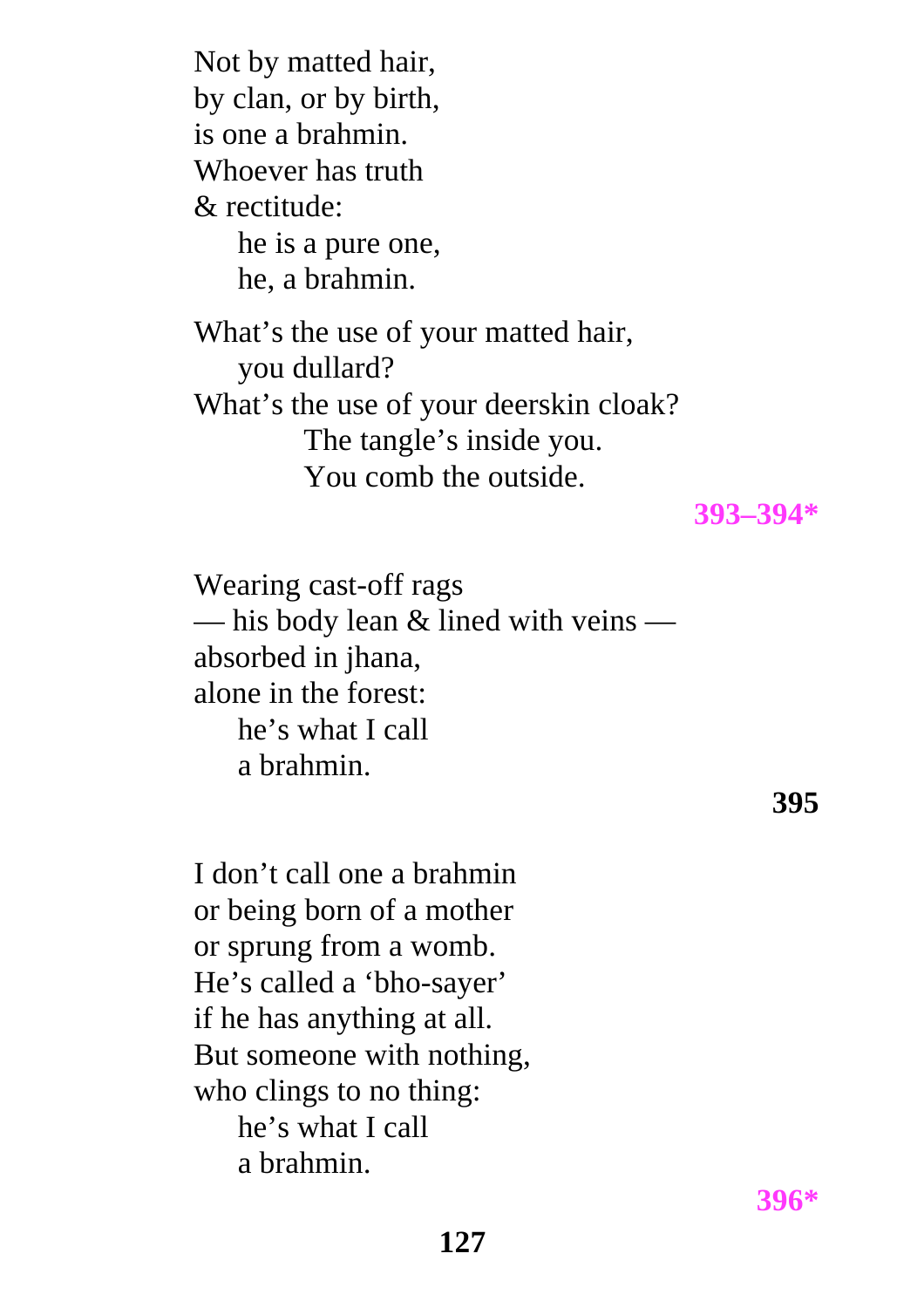Having cut every fetter, he doesn't get ruffled. Beyond attachment, unshackled: he's what I call a brahmin.

Having cut the strap & thong, cord & bridle, having thrown off the bar, awakened: he's what I call a brahmin.

He endures — unangered insult, assault, & imprisonment. His army is strength; his strength, forbearance: he's what I call a brahmin.

**399**

**397**

**[398\\*](#page-172-0)**

Free from anger, duties observed, principled, with no overbearing pride, trained, a 'last-body': he's what I call a brahmin.

**[400\\*](#page-173-0)**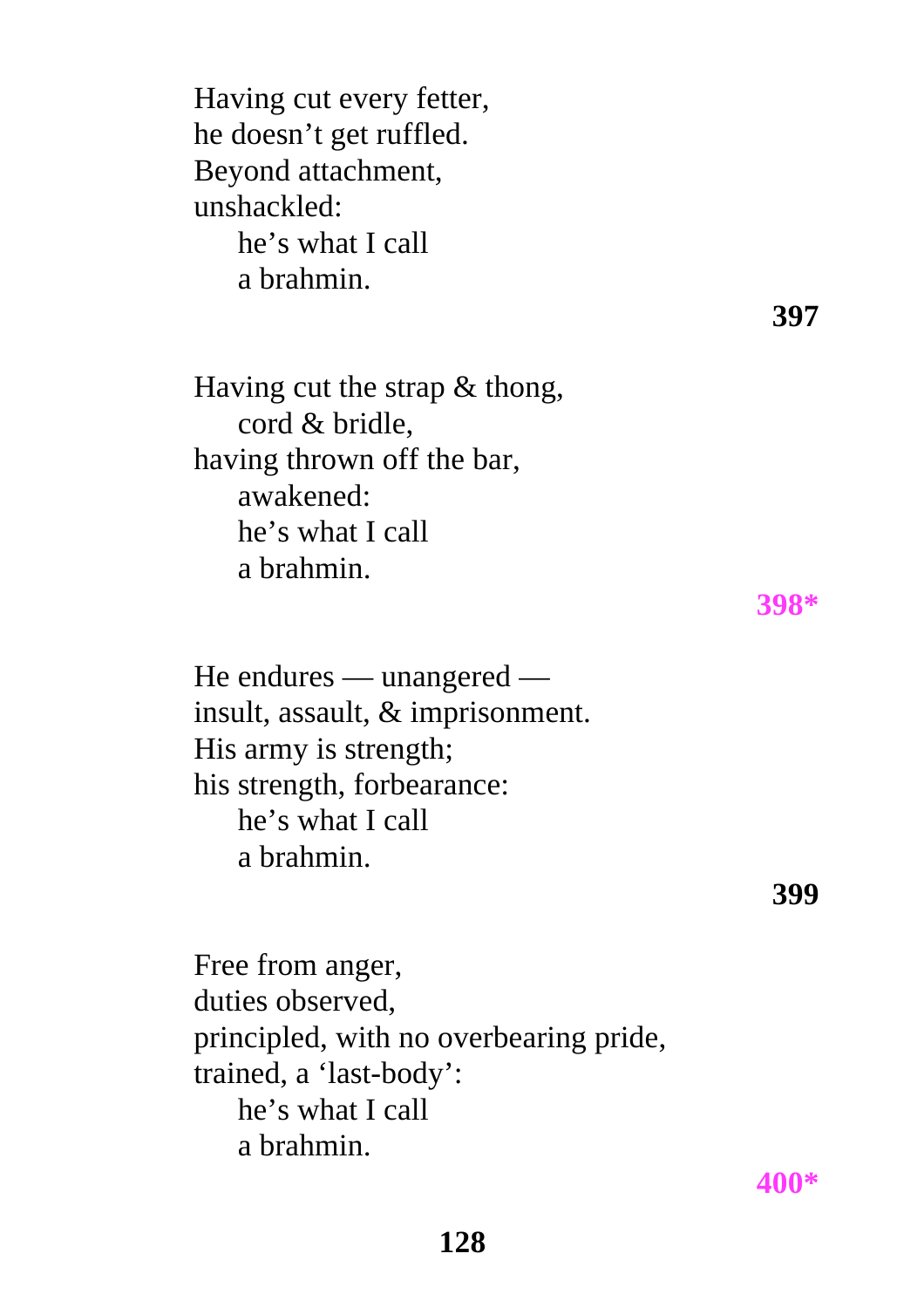Like water on a lotus leaf, a mustard seed on the tip of an awl, he doesn't adhere to sensual pleasures: he's what I call a brahmin.

**401**

He discerns right here, for himself, on his own, his own ending of stress. Unshackled, his burden laid down: he's what I call a brahmin.

**[402\\*](#page-173-0)**

Wise, profound in discernment, astute as to what is the path & what's not; his ultimate goal attained: he's what I call a brahmin.

**403**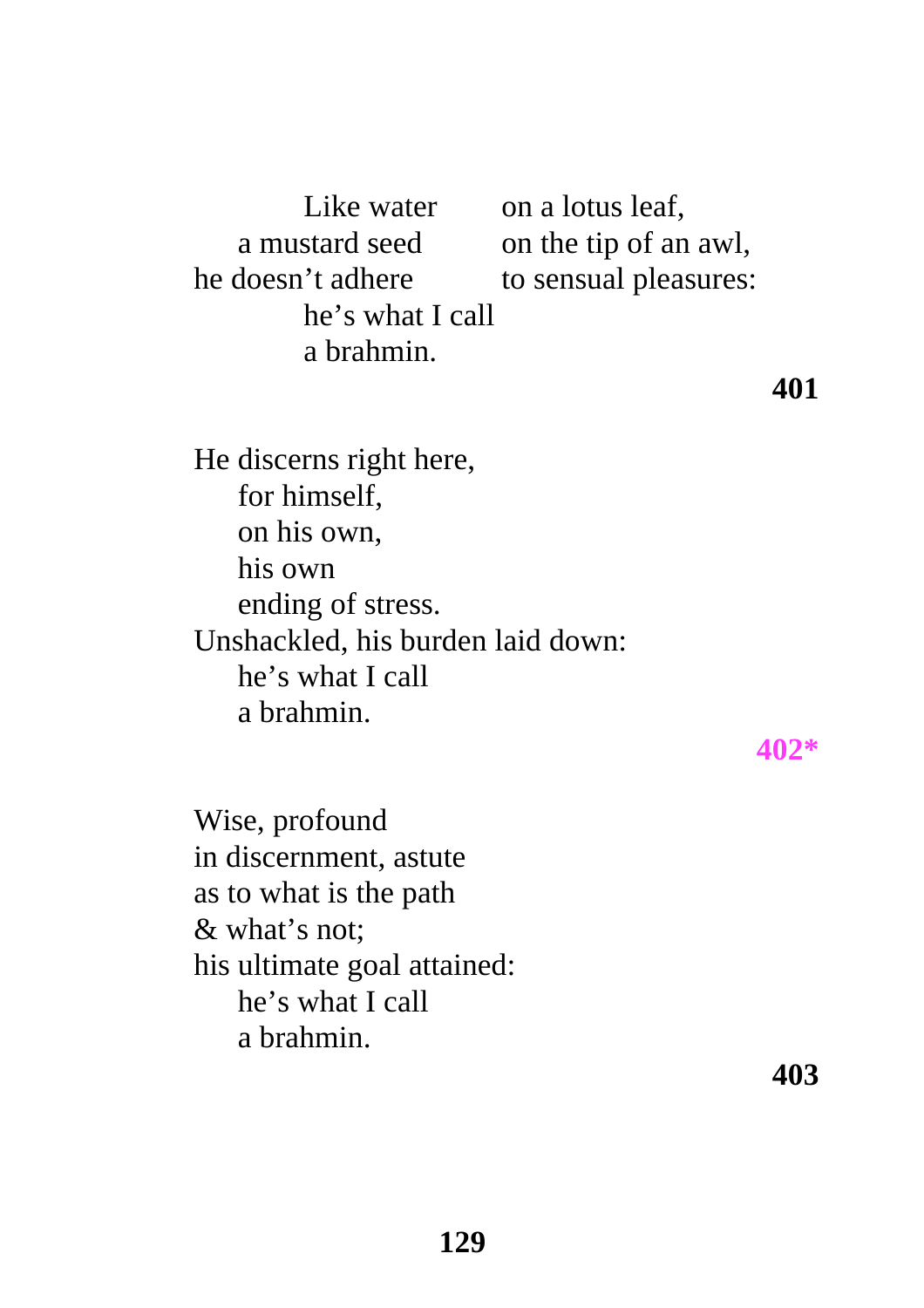Uncontaminated by householders & houseless ones alike; living with no home, with next to no wants: he's what I call a brahmin.

**404**

Having put aside violence against beings fearful or firm, he neither kills nor gets others to kill: he's what I call a brahmin.

**405**

| Unopposing       | among opposition,      |
|------------------|------------------------|
| unbound          | among the armed,       |
| unclinging       | among those who cling: |
| he's what I call |                        |
| a brahmin.       |                        |

**406**

His passion, aversion, conceit, & contempt, have fallen away like a mustard seed from the tip of an awl: he's what I call a brahmin.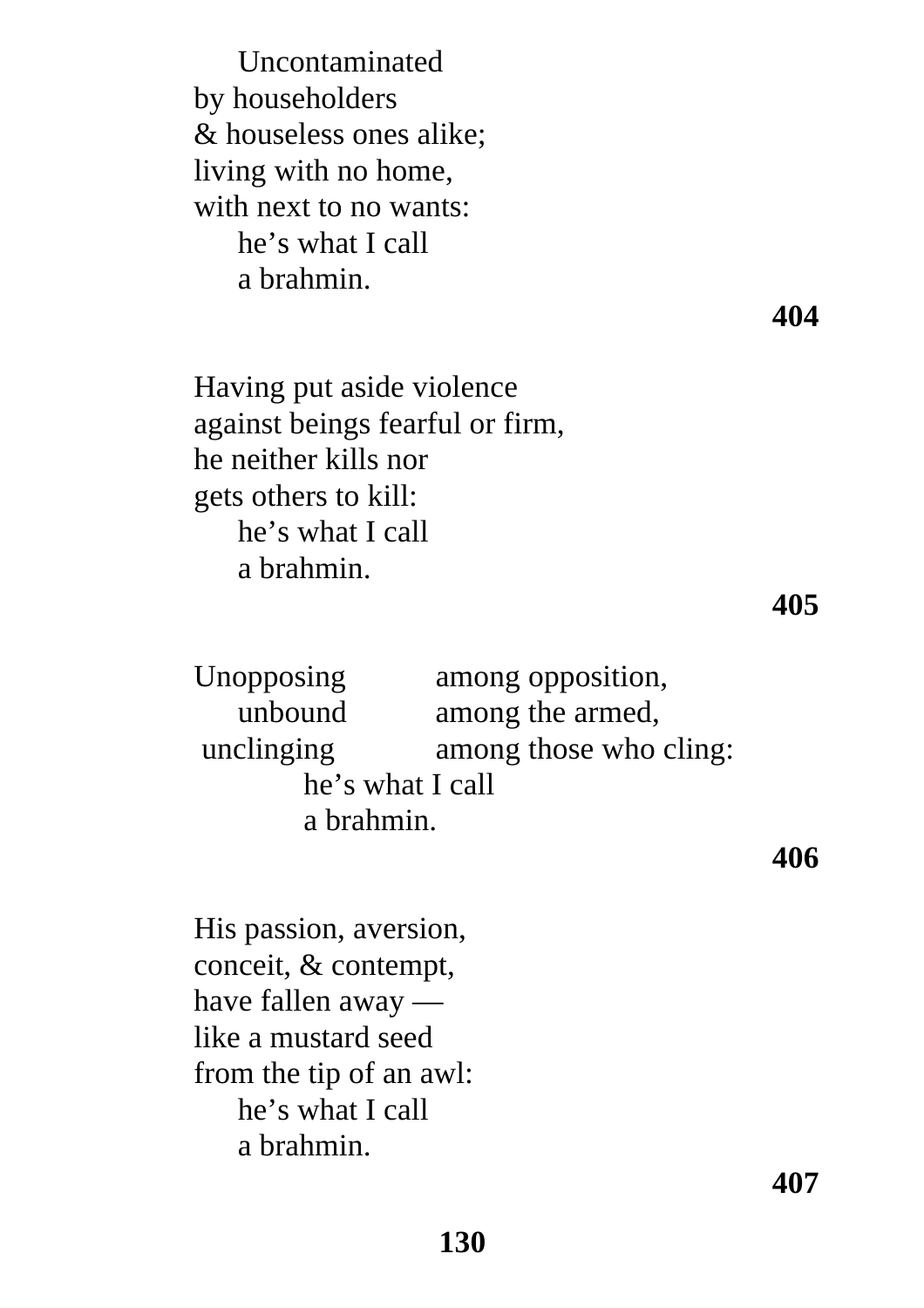He would say what's non-grating, instructive, true abusing no one: he's what I call a brahmin.

Here in the world he takes nothing not-given — long, short, large, small, attractive, not: he's what I call a brahmin.

**409**

**408**

His longing for this & for the next world can't be found; free from longing, unshackled: he's what I call a brahmin.

**410**

His attachments, his homes, can't be found.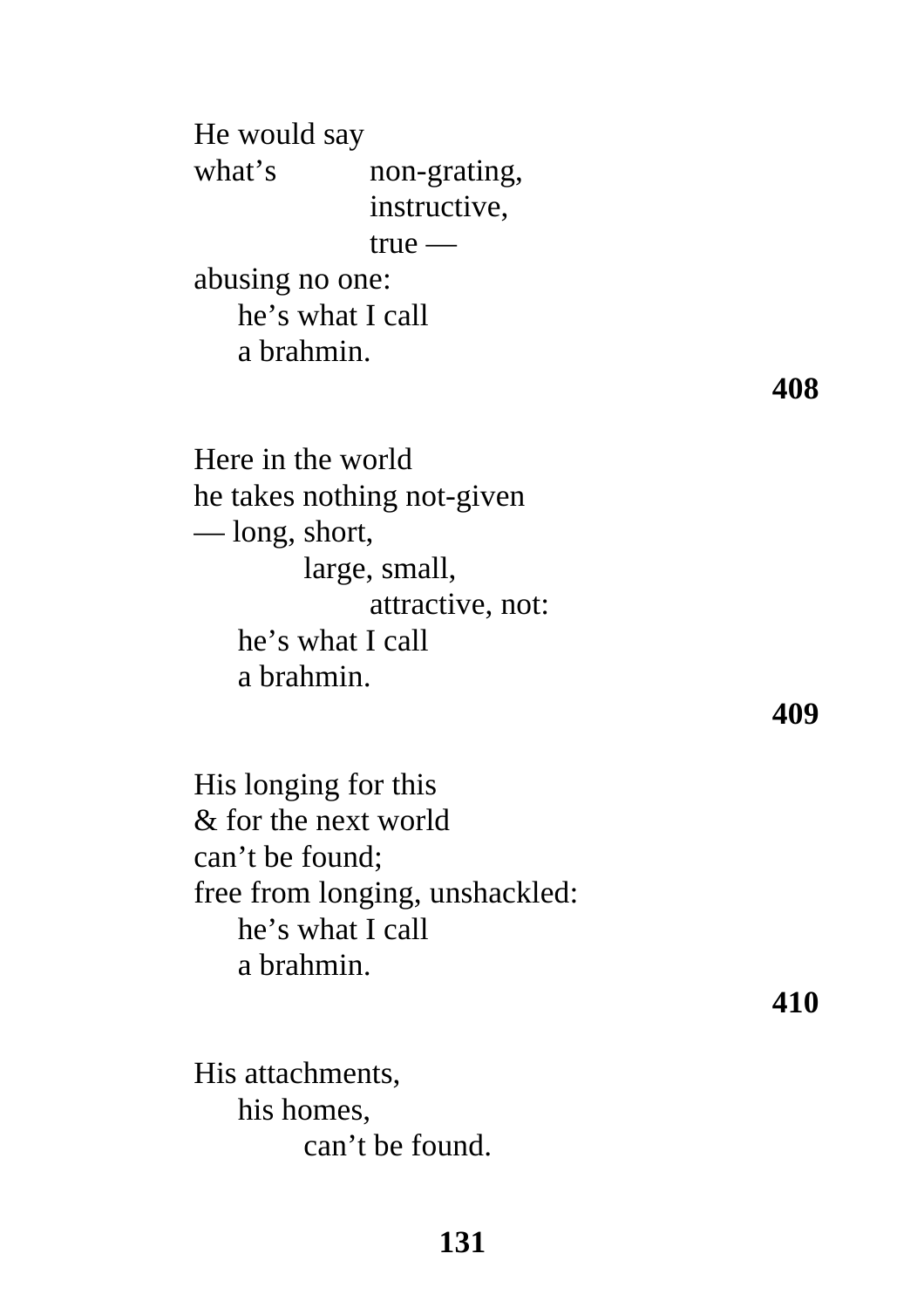Through knowing he is unperplexed, has attained the plunge into Deathlessness: he's what I call a brahmin.

**[411\\*](#page-173-0)**

He has gone beyond attachment here for both merit & evil sorrowless, dustless, & pure: he's what I call a brahmin.

Spotless, pure, like the moon — limpid  $&$  calm his delights, his becomings, totally gone: he's what I call a brahmin.

**[412\\*](#page-173-0)**

**413**

He has made his way past this hard-going path — samsara, delusion has crossed over, has gone beyond, is free from want, from perplexity, absorbed in jhana,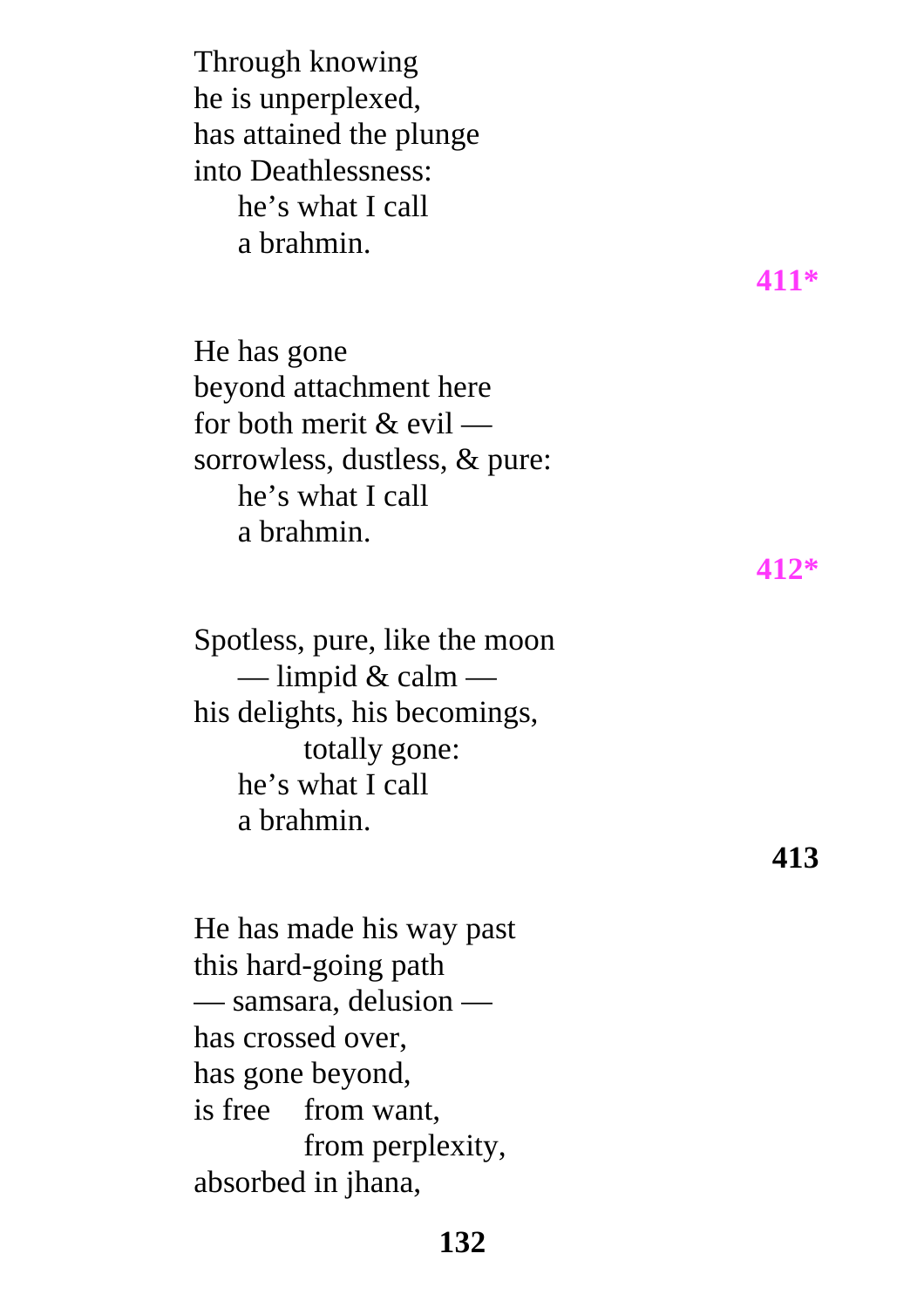through no-clinging Unbound: he's what I call a brahmin.

**414**

Whoever, abandoning sensual passions here, would go forth from home his sensual passions, becomings, totally gone: he's what I call a brahmin.

Whoever, abandoning craving here, would go forth from home his cravings, becomings, totally gone: he's what I call a brahmin.

**415–416**

Having left behind the human bond, having made his way past the divine, from all bonds unshackled: he's what I call a brahmin.

**417**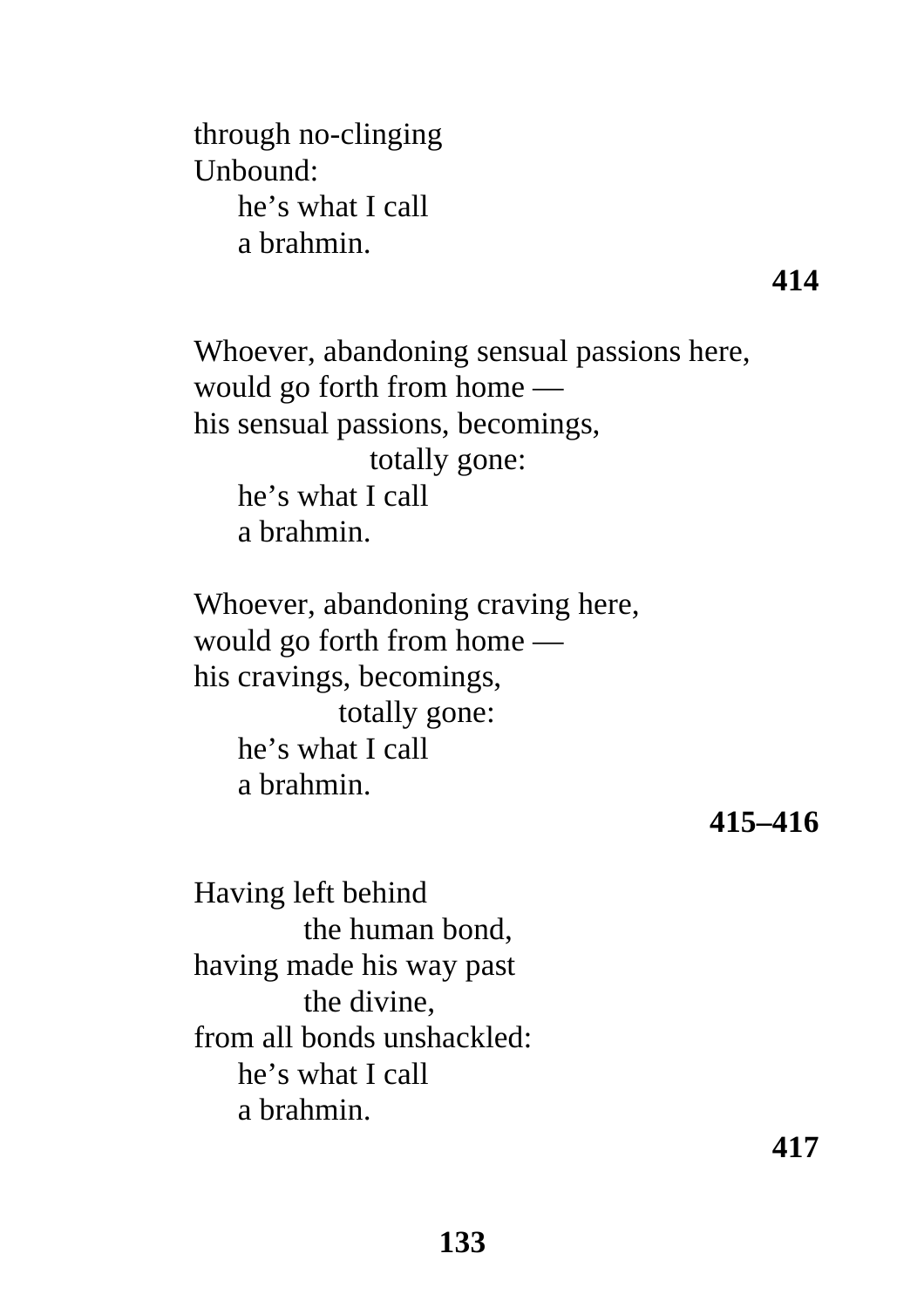Having left behind delight & displeasure, cooled, with no acquisitions a hero who has conquered all the world, every world: he's what I call a brahmin.

**418**

He knows in every way beings' passing away, and their rearising; unattached, awakened, well-gone: he's what I call a brahmin.

**419**

He whose course they don't know — devas, gandhabbas, & human beings his effluents ended, an arahant: he's what I call a brahmin.

**420**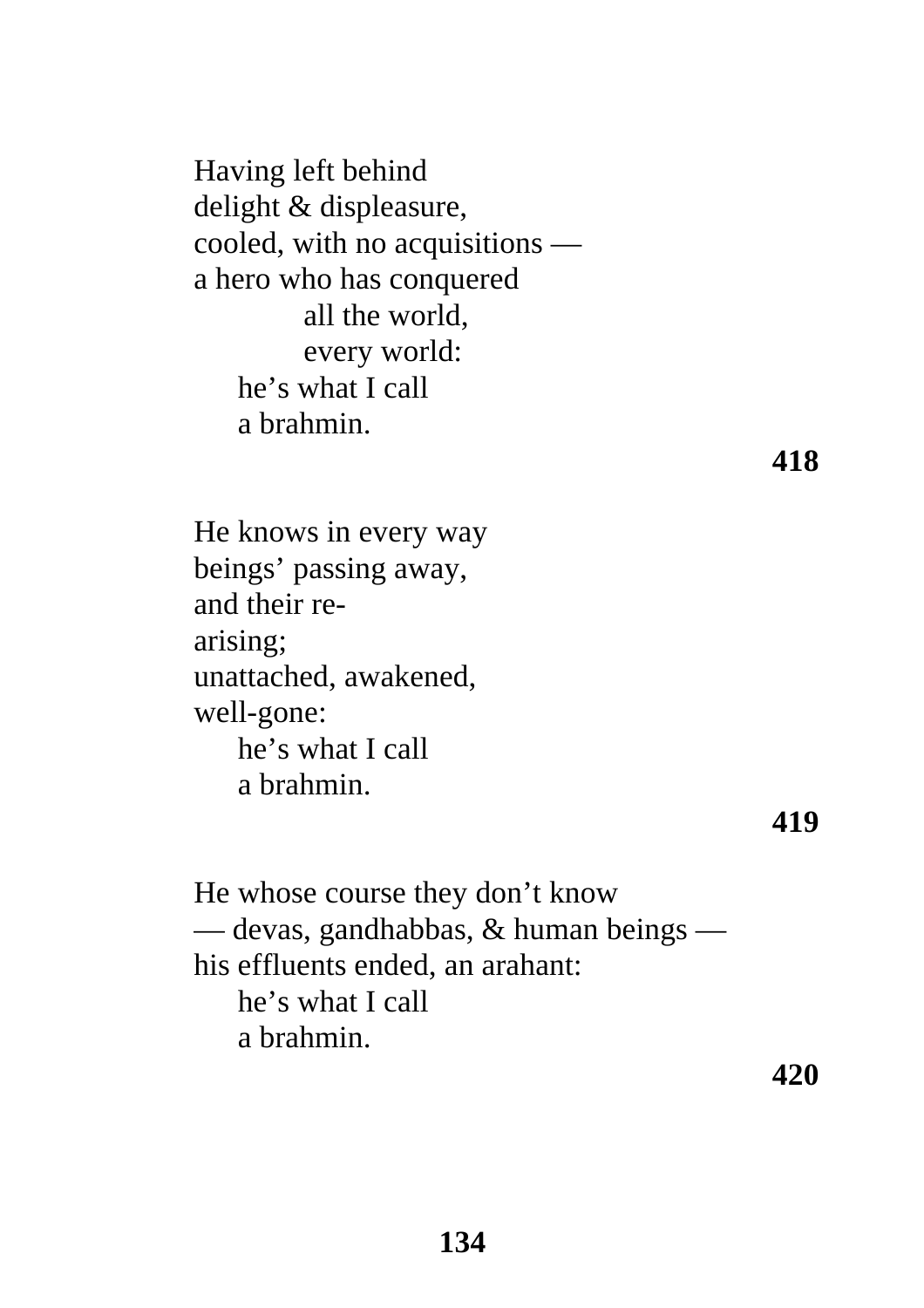He who has nothing — in front, behind, in between the one with nothing who clings to no thing: he's what I call a brahmin.

**[421\\*](#page-173-0)**

A splendid bull, conqueror, hero, great seer free from want, awakened, washed: he's what I call a brahmin.

**422**

He knows his former lives. He sees heavens & states of woe, has attained the ending of birth, is a sage who has mastered full-knowing, his mastery totally mastered: he's what I call a brahmin.

**[423\\*](#page-173-0)**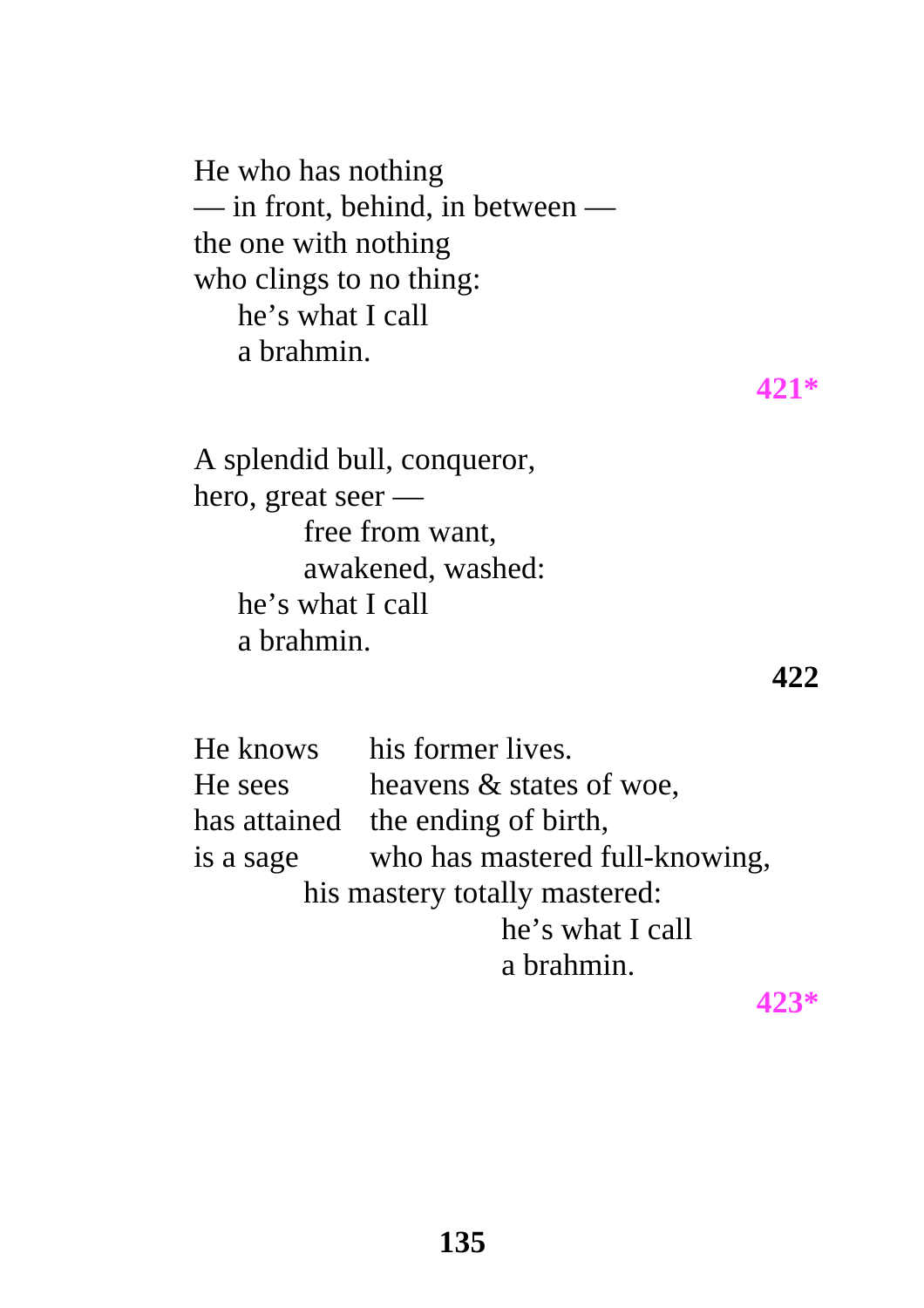## **Historical Notes: The Text & The Translation**

There are many versions of the Dhammapada now extant: several recensions of the Pali Dhammapada from Burma, Cambodia, Laos, Sri Lanka, and Thailand; two incomplete manuscripts of a Gandhari Dharmapada found in central Asia; and a manuscript of a Buddhist Hybrid-Sanskrit Dharmapada found in a library in Tibet, called the Patna Dharmapada because photographs of this manuscript are now kept in Patna, India. There is also a Chinese translation of the Dharmapada made in the third century C.E. from a Prakrit original, now no longer extant, similar to — but not identical with — the Pali Dhammapada. Parts of a Dharmapada text are included in the Mahavastu, a text belonging to the Lokottaravadin Mahasanghika school. In addition, there are Sanskrit, Tibetan, and Chinese versions of a text called the Udanavarga, which is known in at least four recensions, all of them containing many verses in common with the Dhammapada/Dharmapada (Dhp) texts. To further complicate matters, there are Jain anthologies that contain verses clearly related to some of those found in these Buddhist anthologies as well.

Despite the many similarities among these texts they contain enough discrepancies to have fueled a small scholarly industry. The different recensions of the Pali Dhp contain so many variant readings that there isn't yet — even after more than a century of Western scholarship on the topic — a single edition covering them all. The discrepancies among the Pali and non-Pali versions are even greater. They arrange verses in different orders,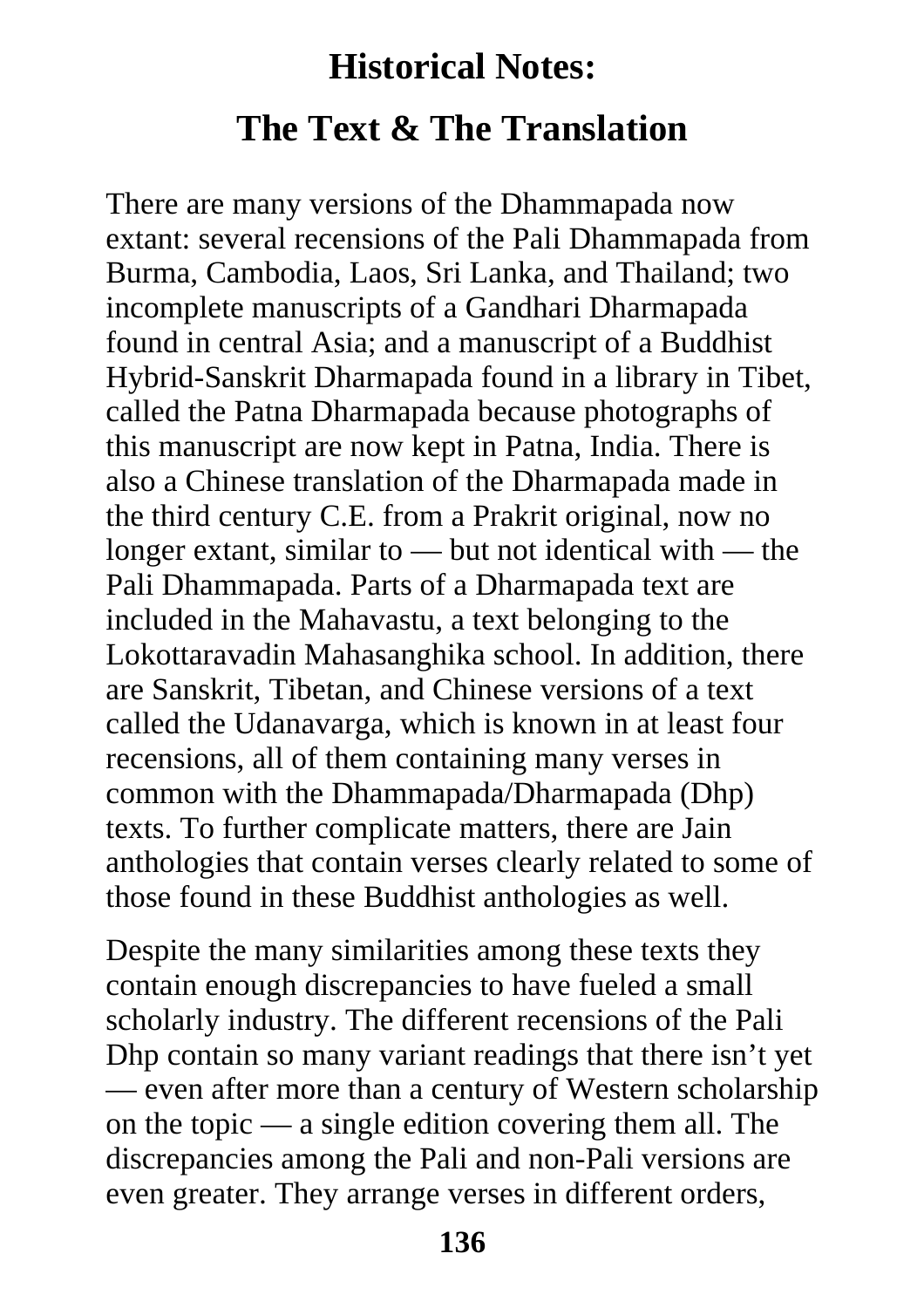each contains verses not found in the others, and among the verses in different versions that are related, the similarity in terms of imagery or message is sometimes fairly tenuous.

Fortunately for anyone looking to the Dhp for spiritual guidance, the differences among the various recensions — though many in number — range in importance from fairly minor to minor in the extreme. Allowing for a few obvious scribal errors, none of them fall outside the pale of what has long been accepted as standard early Buddhist doctrine as derived from the Pali discourses. For example, does the milk in [verse 71](#page-40-0) come out, or does it curdle? Is the bond in [verse 346](#page-113-0) subtle, slack, or elastic? Is the brahmin in [verse 393](#page-126-0) happy, or is he pure? For all practical purposes, these questions hardly matter. They become important only when one is forced to take sides in choosing which version to translate, and even then the nature of the choice is like that of a conductor deciding which of the many versions of a Handel oratorio to perform.

Unfortunately for the translator, though, the scholarly discussions that have grown around these issues have tended to blow them all out of proportion, to the point where they call into question the authenticity of the Dhp as a whole. Because the scholars who have devoted themselves to this topic have come up with such contradictory advice for the potential translator including the suggestion that it's a waste of time to translate some of the verses at all — we need to sort through the discussions to see what, if any, reliable guidance they give.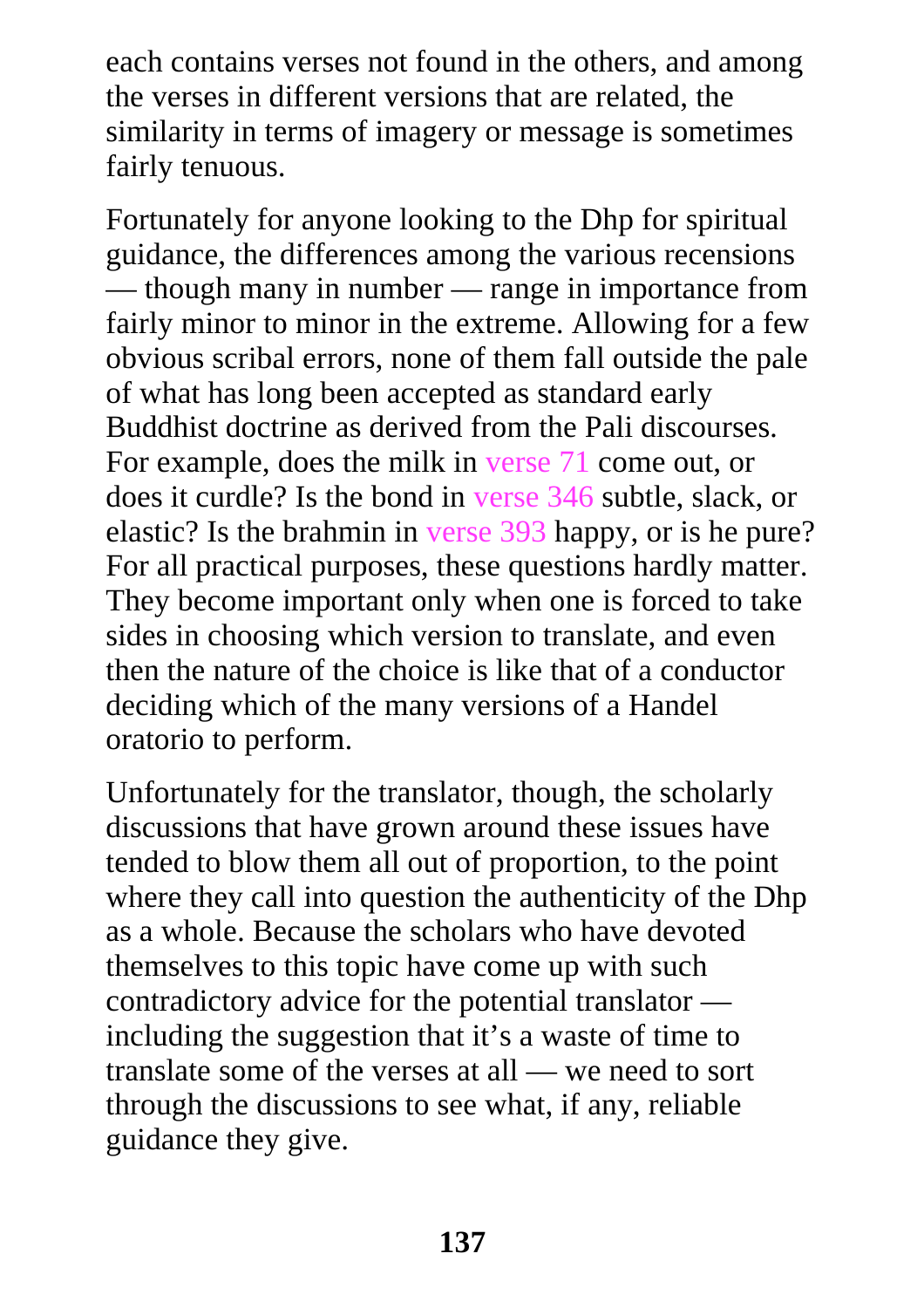Those who have worked on the issues raised by the variant versions of Dhp have, by and large, directed the discussion to figuring out which version is the oldest and most authentic, and which versions are later and more corrupt. Lacking any outside landmarks against which the versions can be sighted, scholars have attempted to reconstruct what must have been the earliest version by triangulating among the texts themselves. This textual trigonometry tends to rely on assumptions from among the following three types:

1) *Assumptions concerning what is inherently an earlier or later form of a verse.* These assumptions are the least reliable of the three, for they involve no truly objective criteria. If, for instance, two versions of a verse differ in that one is more internally consistent than the other, the consistent version will seem more genuine to one scholar, whereas another scholar will attribute the consistency to later efforts to "clean up" the verse. Similarly, if one version contains a rendition of a verse different from all other renditions of the same verse, one scholar will see that as a sign of deviance; another, as a sign of the authenticity that may have predated a later standardization among the texts. Thus the conclusions drawn by different scholars based on these assumptions tell us more about the scholars' presuppositions than they do about the texts themselves.

2) *Assumptions concerning the meter of the verses in question.* One of the great advances in recent Pali scholarship has been the rediscovery of the metrical rules underlying early Pali poetry. As the Buddha himself is quoted as saying, "Meter is the structural framework of verses." (S.I.60) Knowledge of metrical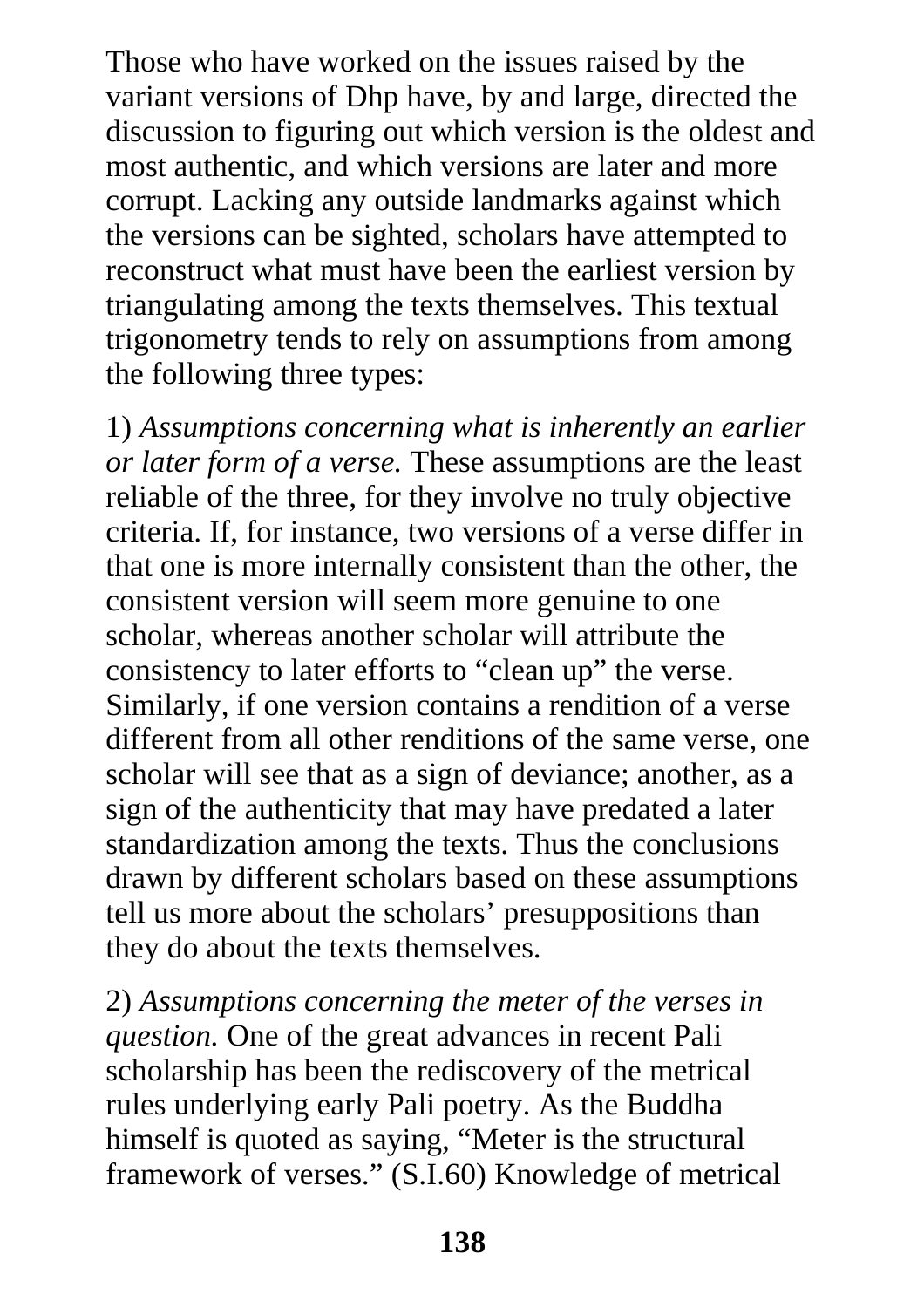rules thus helps the editor or translator spot which readings of a verse deviate from the structure of a standard meter, and which ones follow it. Theoretically, the obvious choice would be to adopt the latter and reject the former. In practice, however, the issue is not so clear-cut. Early Pali poetry dates from a time of great metrical experimentation, and so there is always the possibility that a particular poem was composed in an experimental meter that never achieved widespread recognition. There is also the possibility that — as the poetry was spontaneous and oral — a fair amount of metrical license was allowed. This means that the more "correct" forms of a verse may have been the products of a later attempt to fit the poetry into standard molds. Thus the conclusions based on the assumption of standard meters are not as totally reliable as they might seem.

3) *Assumptions concerning the language in which the original Dhp was first composed.* These assumptions require an extensive knowledge of Middle Indic dialects. A scholar will assume a particular dialect to have been the original language of the text, and will further make assumptions about the types of translation mistakes that might have been common when translating from that dialect into the languages of the texts we now have. The textual trigonometry based on these assumptions often involves such complicated methods of sighting and computation that it can produce an "original" version of the text that is just that: very original, coinciding with none of the versions extant. In other words, where the current variants of a verse might be *a*, *b*, and *c*, the added assumption about the Dhp's original language and the ineptitude of ancient translators and copyists leads to the conclusion that the verse must have been *d*.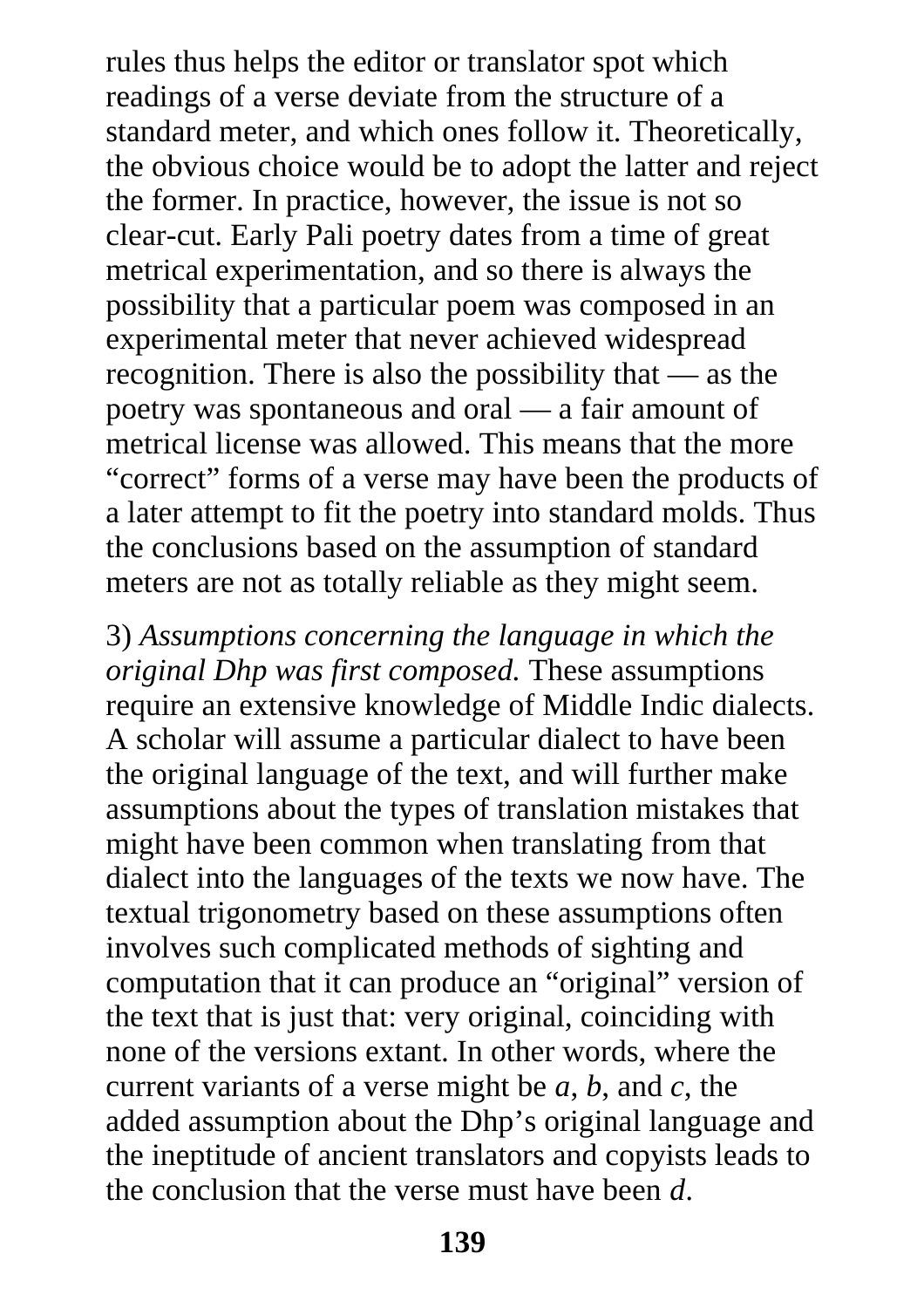However, for all the impressive erudition that this method involves, not even the most learned scholar can offer any proof as to what the Dhp's original language was. In fact, as we will consider below, it is possible that the Buddha — assuming that he was the author of the verses — composed poetry in more than one language, and more than one version of a particular verse. So, as with the first set of assumptions, the methods of triangulation based on an assumed original language of the Dhp tell us more about the individual scholar's position than they do about the position of the text.

Thus, although the scholarship devoted to the different recensions of the Dhp has provided a useful service in unearthing so many variant readings of the text, none of the assumptions used in trying to sort through those readings for "the original" Dhp have led to any definite conclusions. Their positive success has been limited mainly to offering food for academic speculation and educated guesses.

On the negative side, though, they have succeeded in accomplishing something totally useless: a wholesale sense of distrust for the early Buddhist texts, and the poetic texts in particular. If the texts contain so many varying reports, the feeling goes, and if their translators and transmitters were so incompetent, how can any of them be trusted? This distrust comes from accepting. unconsciously, the assumptions concerning authorship and authenticity within which our modern, predominately literate culture operates: that only one version of a verse could have been composed by its original author, and that all other versions must be later corruptions. In terms of the Dhp, this comes down to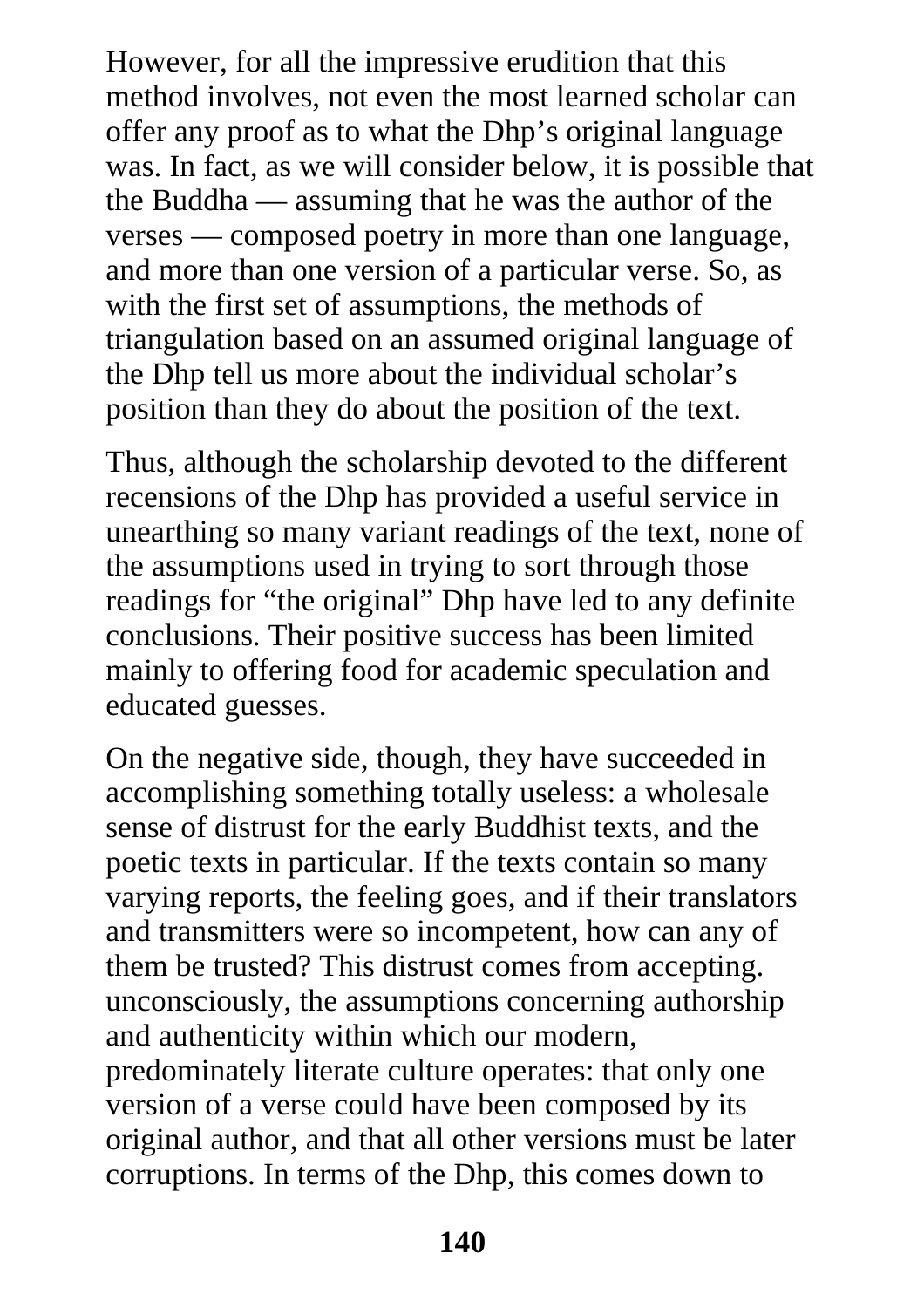assuming that there was only one original version of the text, and that it was composed in a single language.

However, these assumptions are totally inappropriate for analyzing the oral culture in which the Buddha taught and in which the verses of the Dhp were first anthologized. If we look carefully at the nature of that culture — and in particular at clear statements from the early Buddhist texts concerning the events and principles that shaped those texts — we will see that it is perfectly natural that there should be a variety of reports about the Buddha's teachings, all of which might be essentially correct. In terms of the Dhp, we can view the multiple versions of the text as a sign, not of faulty transmission, but of an allegiance to their oral origins.

Oral prose and poetry are very different from their written counterparts. This fact is obvious even in our own culture. However, we have to make an active effort of the imagination to comprehend the expectations placed on oral transmission between speakers and listeners in a culture where there is no written word to fall back on. In such a setting, the verbal heritage is maintained totally through repetition and memorization. A speaker with something new to say has to repeat it often to different audiences — who, if they feel inspired by the message, are expected to memorize at least its essential parts. Because communication is face-to-face, a speaker is particularly prized for an ability to tailor his/her message to the moment of communication, in terms of the audience's background from the past, its state of mind at present, and its hoped-for benefits in the future.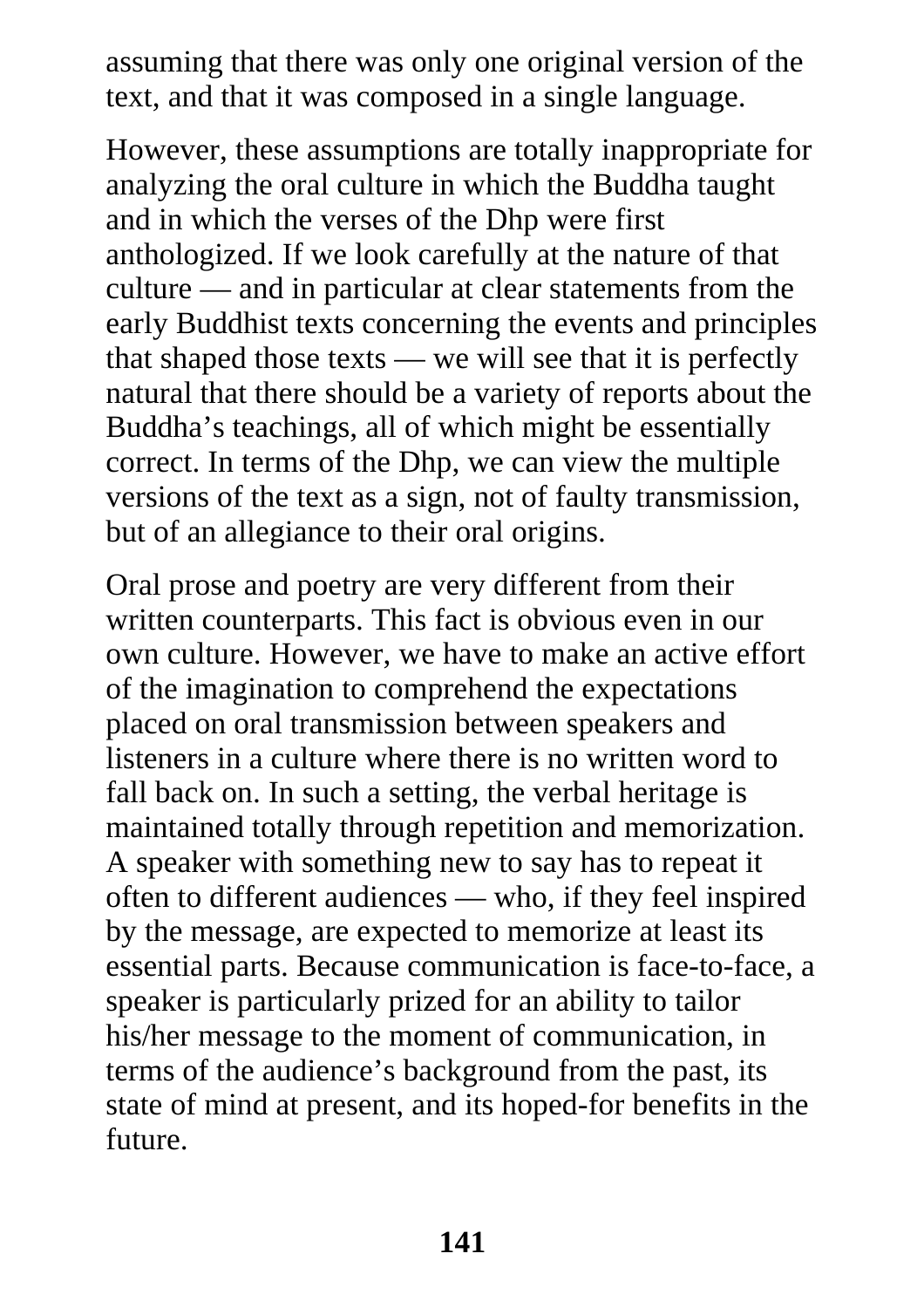This puts a double imperative on both the speaker and the listener. The speaker must choose his/her words with an eye both to how they will effect the audience in the present and to how they will be memorized for future reference. The listener must be attentive, both to appreciate the immediate impact of the words and to memorize them for future use. Although originality in teaching is appreciated, it is only one of a constellation of virtues expected of a teacher. Other expected virtues include a knowledge of common culture and an ability to play with that knowledge for the desired effect in terms of immediate impact or memorability. The Pali Dhp [\(verse 45\)](#page-34-0) itself makes this point in comparing the act of teaching, not to creating something totally new out of nothing, but to selecting among available flowers to create a pleasing arrangement just right for the occasion.

Of course, there are situations in an oral culture where either immediate impact or memorability is emphasized at the expense of the other. In a classroom, listening for impact is sacrificed to the needs of listening for memorization, whereas in a theater, the emphasis is reversed. All indications show, however, that the Buddha as a teacher was especially sensitive to both aspects of oral communication, and that he trained his listeners to be sensitive to both as well. On the one hand, the repetitious style of many of his recorded teachings seems to have been aimed at hammering them into the listener's memory; also, at the end of many of his discourses, he would summarize the main points of the discussion in an easy-to-memorize verse.

On the other hand, there are many reports of instances in which his listeners gained immediate Awakening while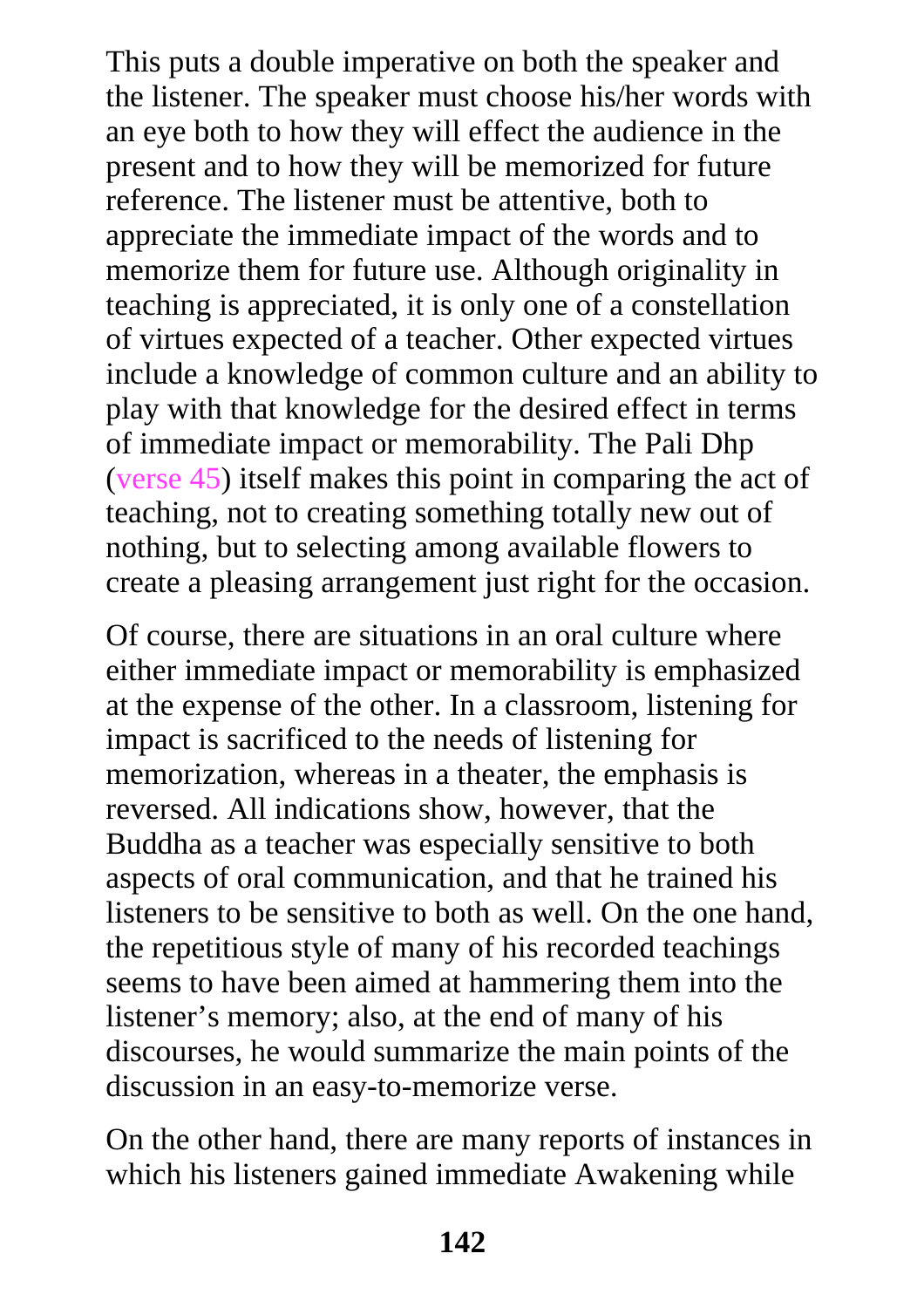listening to his words. And, there is a delightful section in one of his discourses (the Samaññaphala Suttanta, D.2) satirizing the teachers of other religious sects for their inability to break away from the formulaic mode of their teachings to give a direct answer to specific questions ("It's as if, when asked about a mango, one were to answer with a breadfruit," one of the interlocutors comments, "or, when asked about a breadfruit, to answer with a mango.") The Buddha, in contrast, was famous for his ability to speak directly to his listeners' needs.

This sensitivity to both present impact and future use is in line with two well-known Buddhist teachings: first, the basic Buddhist principle of causality, that an act has repercussions both in the present and on into the future; second, the Buddha's realization, early on in his teaching career, that some of his listeners would attain Awakening immediately on hearing his words, whereas others would be able to awaken only after taking his words, contemplating them, and putting them into prolonged practice.

A survey of the Buddha's prose discourses recorded in the Pali Canon gives an idea of how the Buddha met the double demands placed on him as a teacher. In some cases, to respond to a particular situation, he would formulate an entirely original teaching. In others, he would simply repeat a formulaic answer that he kept in store for general use: either teachings original with him, or more traditional teachings — sometimes lightly tailored, sometimes not— that fit in with his message. In still others, he would take formulaic bits and pieces, and combine them in a new way for the needs at hand. A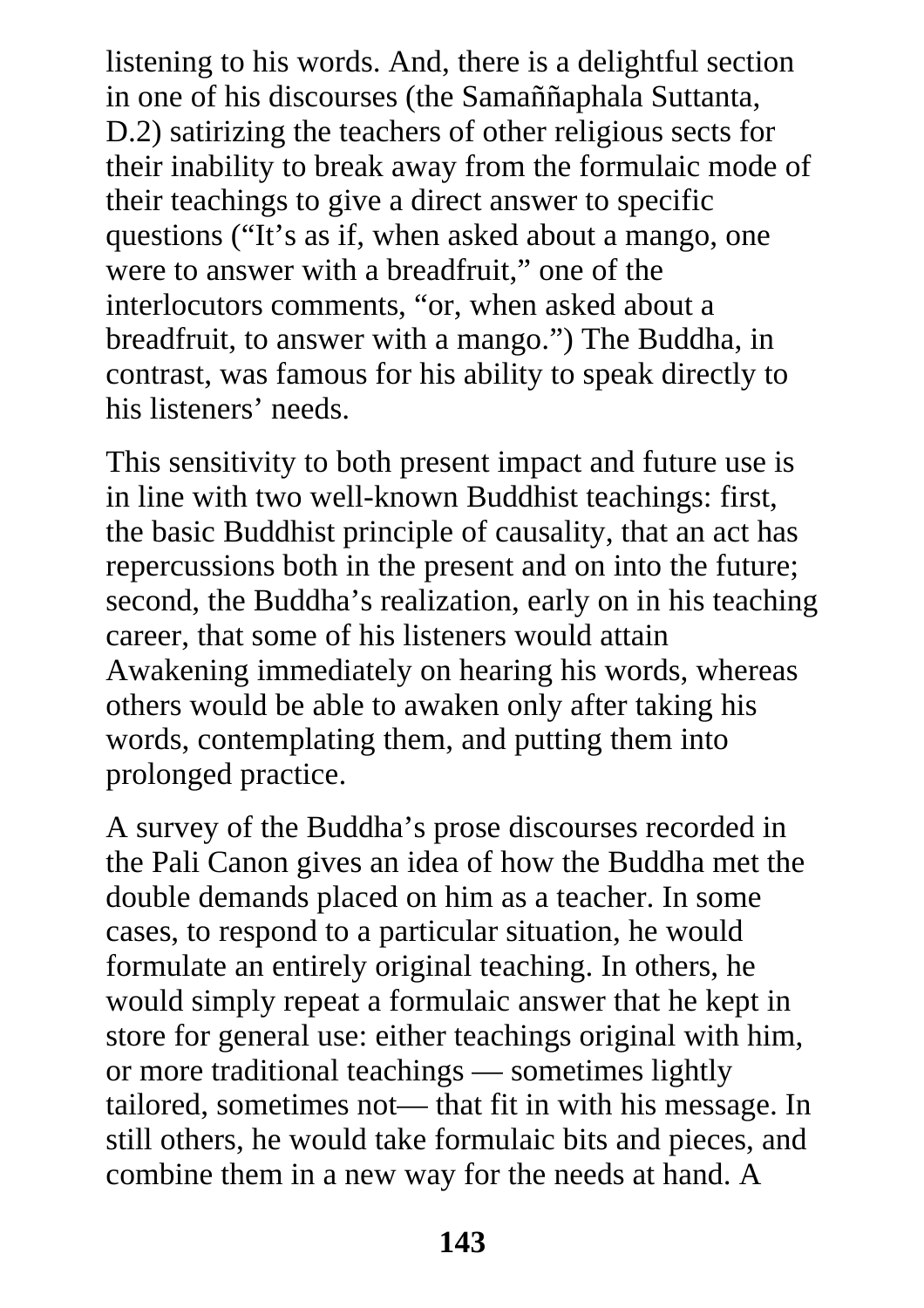survey of his poetry reveals the same range of material: original works; set pieces— original or borrowed, occasionally altered in line with the occasion; and recyclings of old fragments in new juxtapositions.

Thus, although the Buddha insisted that all his teachings had the same taste — that of release — he taught different variations on the theme of that taste to different people on different occasions, in line with his perception of their short- and long-term needs. In reciting a verse to a particular audience, he might change a word, a line, or an image, to fit in with their backgrounds and individual needs.

Adding to this potential for variety was the fact that the people of northern India in his time spoke a number of different dialects, each with its own traditions of poetry and prose. The Pali Cullavagga (V.33.1) records the Buddha as insisting that his listeners memorize his teachings, not in a standardized *lingua franca,* but in their own dialects. There is no way of knowing whether he himself was multi-lingual enough to teach all of his students in their own dialects, or expected them to make the translations themselves. Still, it seems likely that, as a well-educated aristocrat of the time, he would have been fluent in at least two or three of the most prevalent dialects. Some of the discourses — such as D.21 depict the Buddha as an articulate connoisseur of poetry and song. so we can expect that he would also have been sensitive to the special problems involved in the effective translation of poetry — alive, for instance, to the fact that skilled translation requires more than simply substituting equivalent words. The Mahavagga (V.13.9) reports that the Buddha listened, with appreciation, as a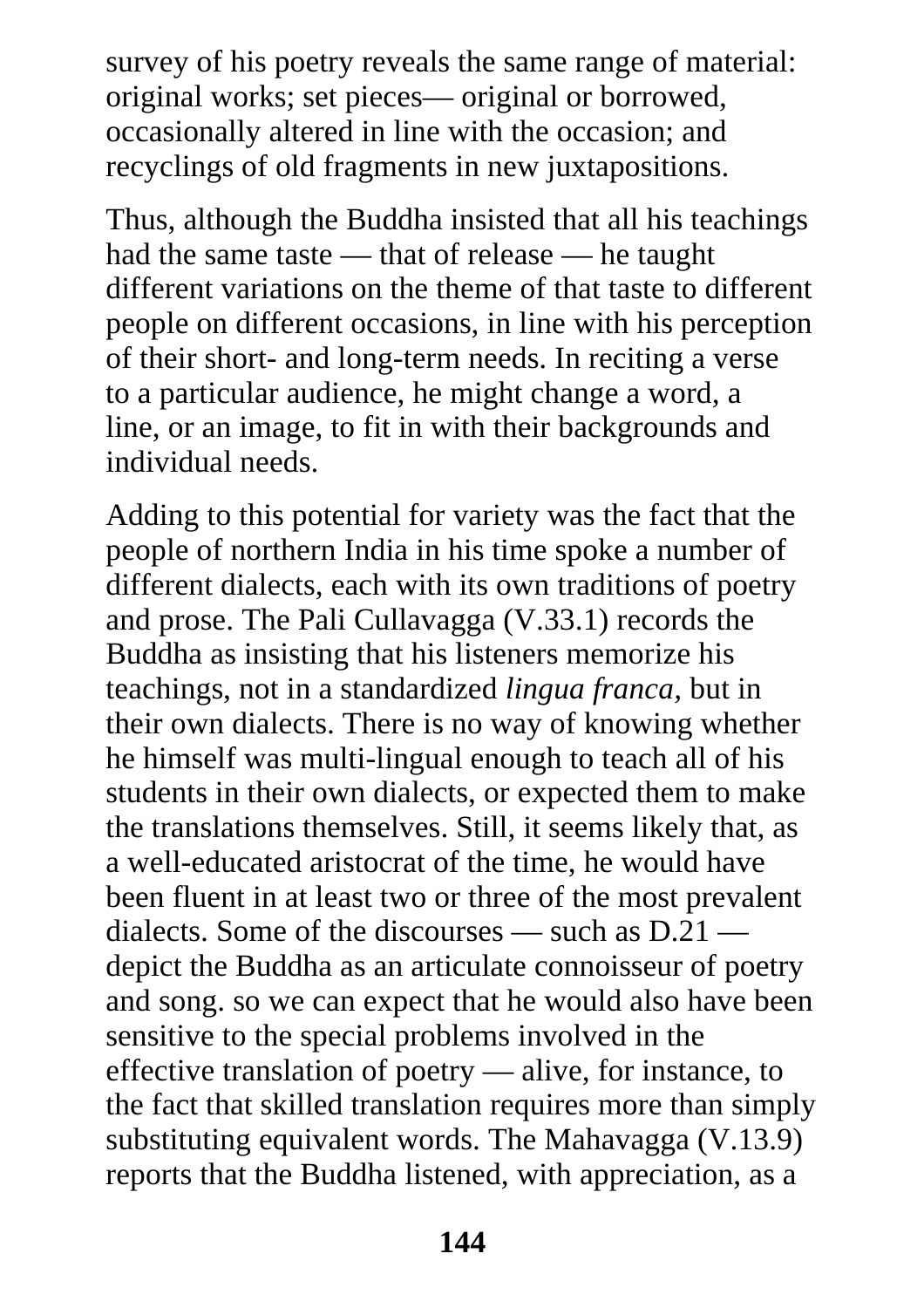monk from the southern country of Avanti recited some of his teachings — apparently in the Avanti dialect — in his presence. Although scholars have often raised questions about which language the Buddha spoke, it might be more appropriate to remain open to the possibility that he spoke — and could compose poetry in — several. This possibility makes the question of "the" original language or "the" original text of the Dhp somewhat irrelevant.

The texts suggest that even during the Buddha's lifetime his students made efforts to collect and memorize a standardized body of his teachings under a rubric of nine categories: dialogues, narratives of mixed prose and verse, explanations, verses, spontaneous exclamations, quotations, birth stories, amazing events, question and answer sessions. However, the act of collecting and memorizing was pursued by only a sub-group among his monks, while other monks, nuns, and lay people doubtlessly had their own individual memorized stores of teachings they had heard directly from the Buddha or indirectly through the reports of their friends and acquaintances.

The Buddha had the foresight to ensure that this less standardized fund of memories not be discounted by later generations; at the same time, he established norms so that mistaken reports, deviating from the principles of his teachings, would not be allowed to creep into the accepted body of doctrine. To discourage fabricated reports of his words, he warned that anyone who put words in his mouth was slandering him (A.II.23). This, however, could in no way prevent mistaken reports based on honest misunderstandings. So, shortly before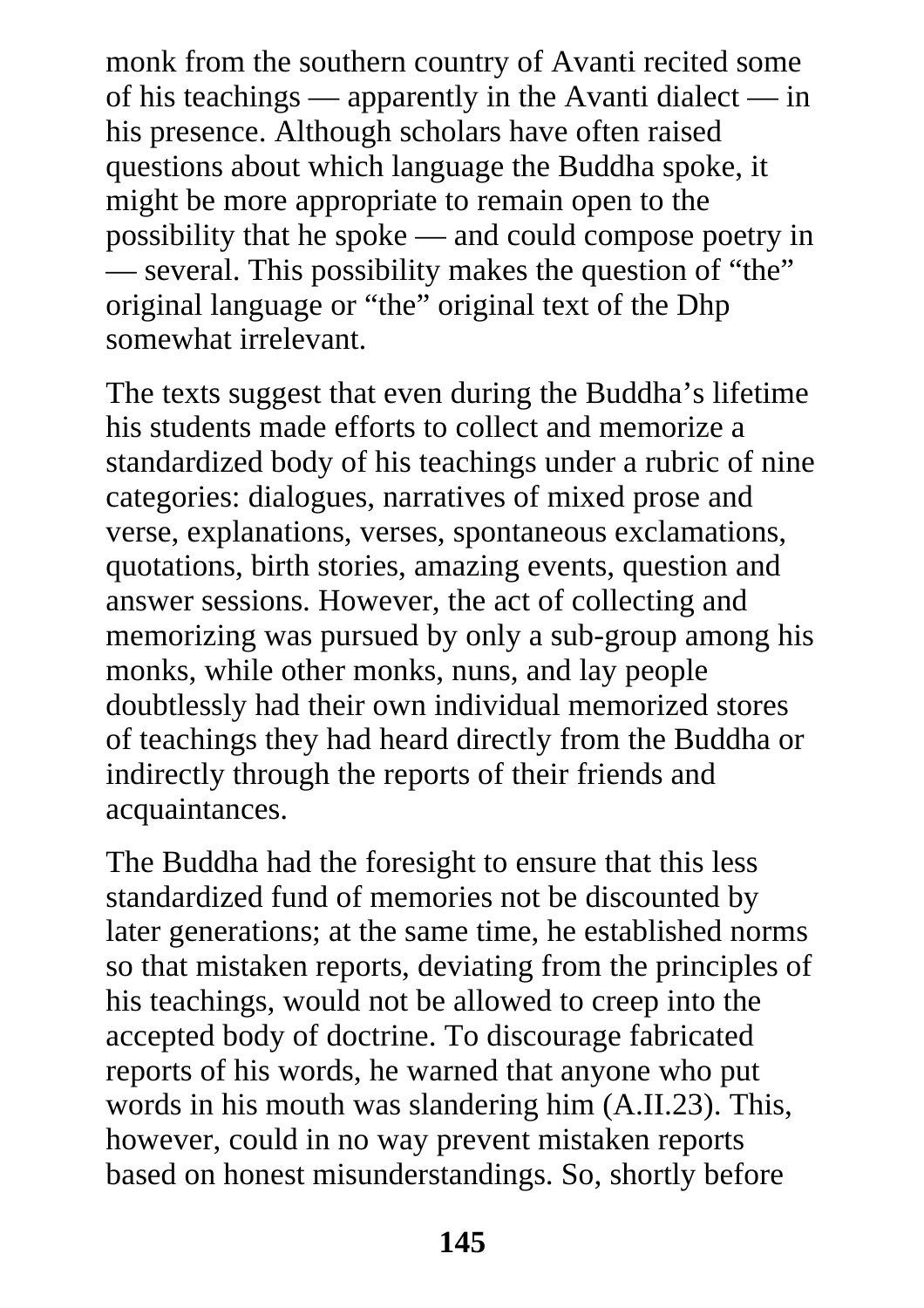his death, he summarized the basic principles of his teachings: the 37 Wings to Awakening (*bodhi-pakkhiya dhamma* — see [note to verse 301\)](#page-166-0) in the general framework of the development of virtue, concentration, and discernment, leading to release. Then he announced the general norms by which reports of his teachings were to be judged. The Mahaparinibbana Suttanta (D.16) quotes him as saying:

> "There is the case where a monk says this: 'In the Blessed One's presence have I heard this, in the Blessed One's presence have I received this... In the presence of a community with well-known leading elders... In a monastery with many learned elders who know the tradition... In the presence of a single elder who knows the tradition have I heard this, in his presence have I received this: This is the Dhamma, this is the Vinaya, this is the Teacher's instruction.' His statement is neither to be approved nor scorned. Without approval or scorn, take careful note of his words and make them stand against the discourses and tally them against the Vinaya. If, on making them stand against the discourses and tallying them against the Vinaya, you find that they don't stand with the discourses or tally with the Vinaya, you may conclude: 'This is not the word of the Blessed One; this monk has misunderstood it' and you should reject it. But if... they stand with the discourses and tally with the Vinaya, you may conclude: 'This is the word of the Blessed One; this monk has understood it rightly'."

Thus, a report of the Buddha's teachings was to be judged, not on the authority of the reporter or his sources, but on the principle of consistency: did it fit in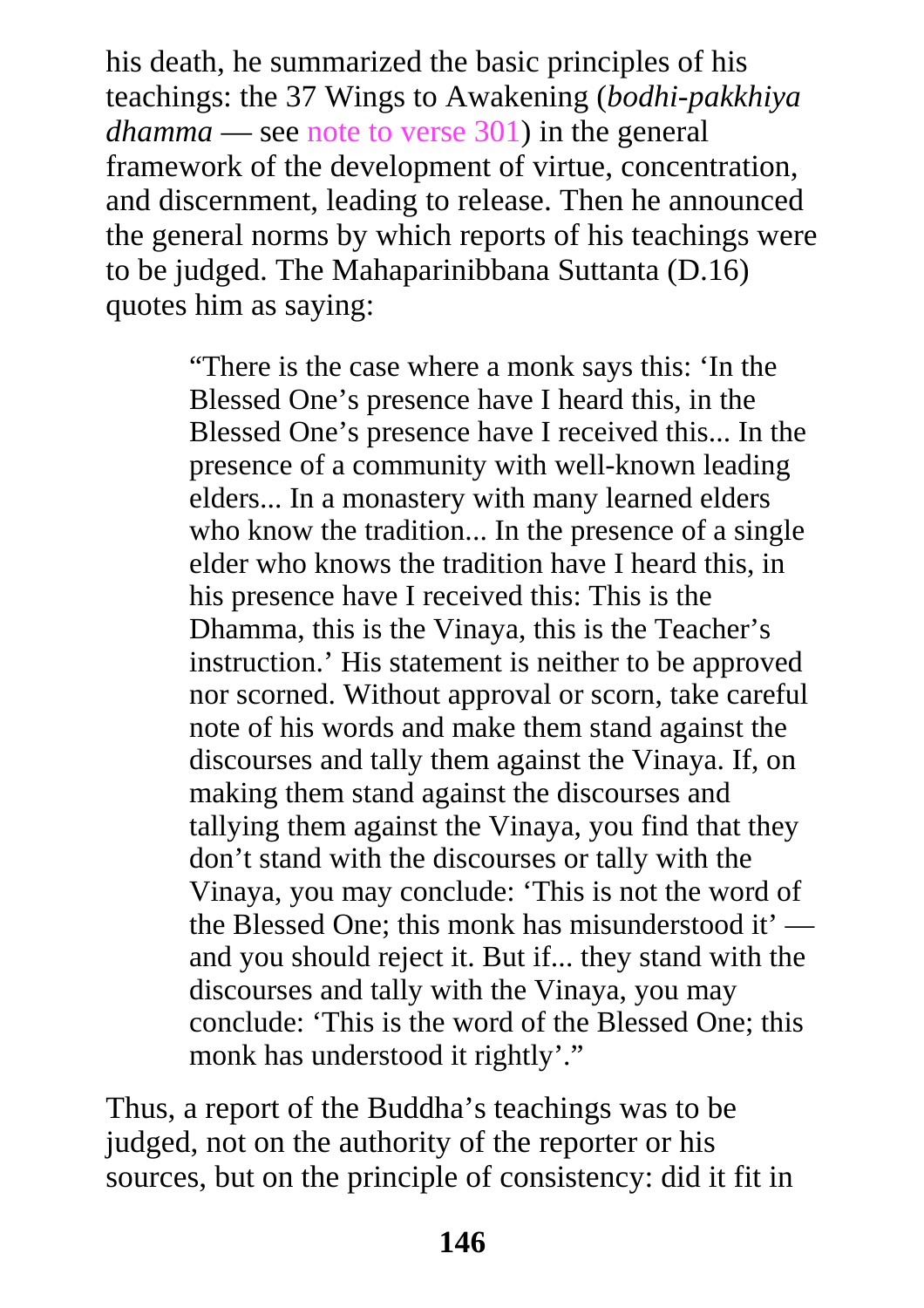with what was already known of the doctrine? This principle was designed to ensure that nothing at odds with the original would be accepted into the standard canon, but it did open the possibility that teachings in line with the Buddha's, yet not actually spoken by him, might find their way in. The early redactors of the canon seem to have been alert to this possibility, but not overly worried by it. As the Buddha himself pointed out many times, he did not design or create the Dhamma. He simply found it in nature. Anyone who developed the pitch of mental strengths and abilities needed for Awakening could discover the same principles as well. Thus the Dhamma was by no means exclusively his.

This attitude was carried over into the passages of the Vinaya that cite four categories of Dhamma statements: spoken by the Buddha, spoken by his disciples, spoken by seers (non-Buddhist sages), spoken by heavenly beings. As long as a statement was in accordance with the basic principles, the question of who first stated it did not matter. In an oral culture, where a saying might be associated with a person because he authored it, approved it, repeated it often, or inspired it by his/her words or actions, the question of authorship was not the overriding concern it has since become in literate cultures. The recent discovery of evidence that a number of teachings associated with the Buddha may have preor post-dated his time would not have fazed the early Buddhists at all, as long as those teachings were in accordance with the original principles.

Shortly after the Buddha's passing away, the Cullavagga (XI) reports, his disciples met to agree on a standardized canon of his teachings, abandoning the earlier nine-fold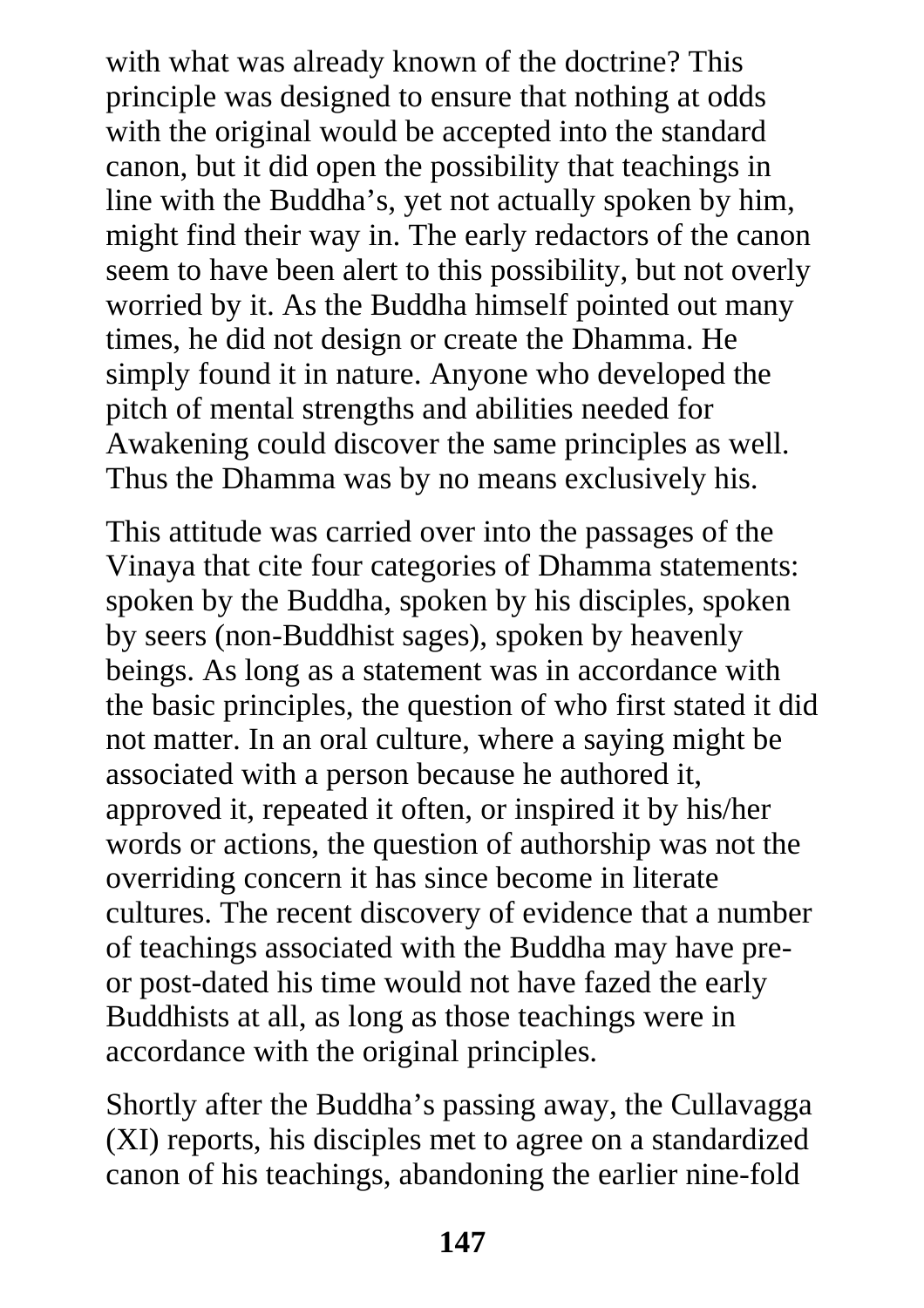classification and organizing the material into something approaching the canon we have today. There is clear evidence that some of the passages in the extant canon do not date to the first convocation, as they report incidents that took place afterwards. The question naturally arises as to whether there are any other later additions not so obvious. This question is particularly relevant with regard to texts like the Dhp, whose organization differs considerably from redaction to redaction, and leads naturally to the further question of whether a later addition to the canon can be considered authentic. The Cullavagga (XI.I.II) recounts an incident that sheds light on this issue:

> Now at that time, Ven. Purana was wandering on a tour of the Southern Hills with a large community of monks, approximately 500 in all. Then, having stayed as long as he liked in the Southern Hills while the elder monks were standardizing the Dhamma and Vinaya, he went to the Bamboo Park, the Squirrels' Sanctuary, in Rajagaha. On arrival, he went to the elder monks and, after exchanging pleasantries, sat to one side. As he was sitting there, they said to him, "Friend Purana, the Dhamma and Vinaya have been standardized by the elders. Switch over to their standardization." [He replied:] "The Dhamma and Vinaya have been well-standardized by the elders. Still, I will hold simply to what I have heard and received in the presence of the Blessed One."

In other words, Ven. Purana maintained — and undoubtedly taught to his followers — a record of the Buddha's teachings that lay outside the standardized version, but was nevertheless authentic. As we have already noted, there were monks, nuns, and lay people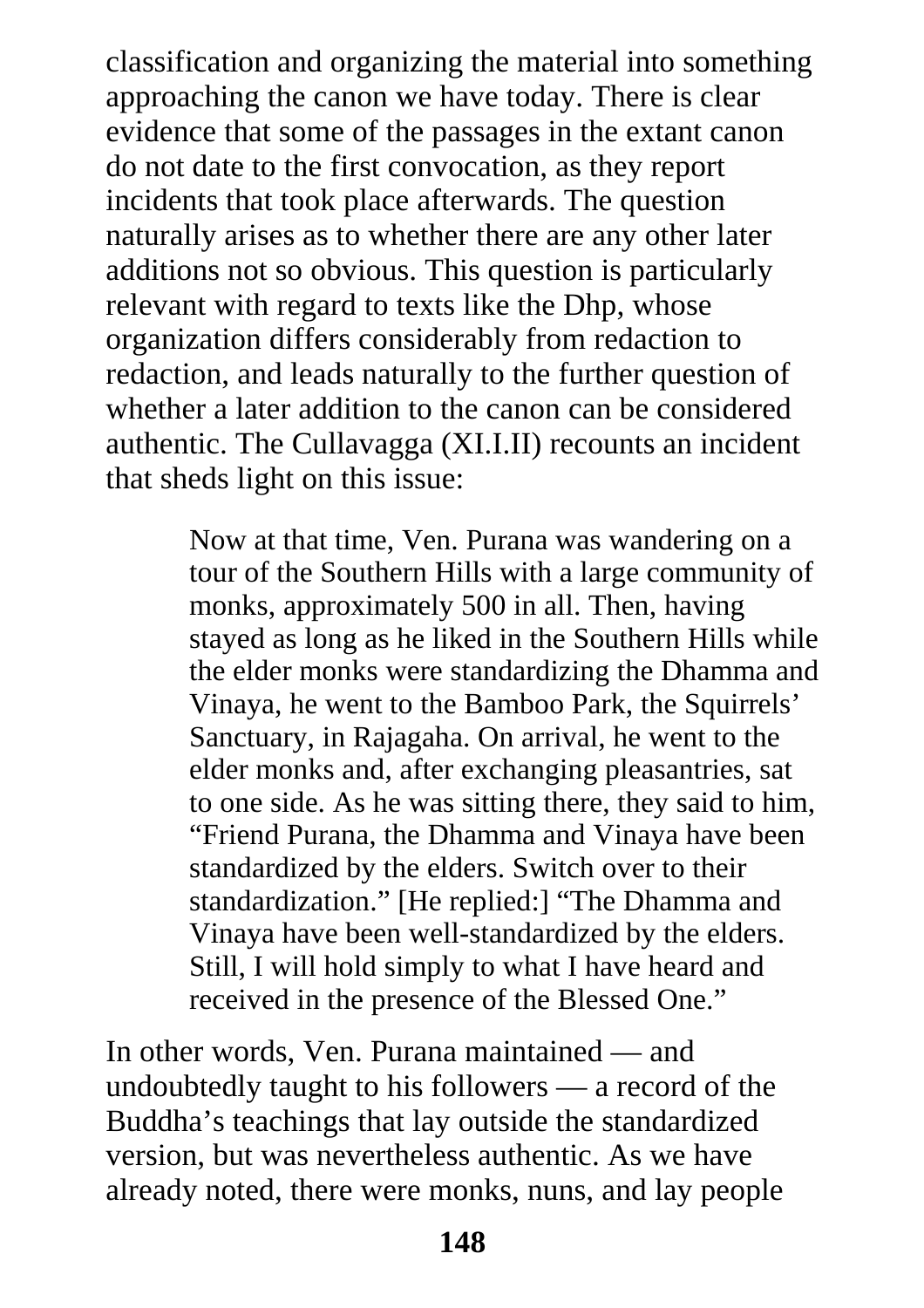like him even while the Buddha was alive, and there were probably others like him who continued maintaining personal memories of the Buddha's teachings even after the latter's death. This story shows the official early Buddhist attitude toward such differing traditions: each accepted the trustworthiness of the others. As time passed, some of the early communities may have made an effort to include these "external" records in the standardized canon, resulting in various collections of prose and verse passages. The range of these collections would have been determined by the material that was available in, or could be effectively translated into, each individual dialect. Their organization would have depended on the taste and skill of the individual collectors. Thus, for instance, we find verses in the Pali Dhp that do not exist in other Dhps, as well as verses in the Patna and Gandhari Dhps that the Pali tradition assigns to the Jataka or Sutta Nipata. We also find verses in one redaction composed of lines scattered among several verses in another. In any event, the fact that a text was a later addition to the standardized canon does not necessarily mean that it was a later invention. Given the ad hoc way in which the Buddha sometimes taught, and the scattered nature of the communities who memorized his teachings, the later additions to the canons may simply represent earlier traditions that escaped standardization until relatively late.

When Buddhists began committing their canons to writing, approximately at the beginning of the common era, they brought a great change to the dynamic of how their traditions were maintained. The advantages of written over oral transmission are obvious: the texts are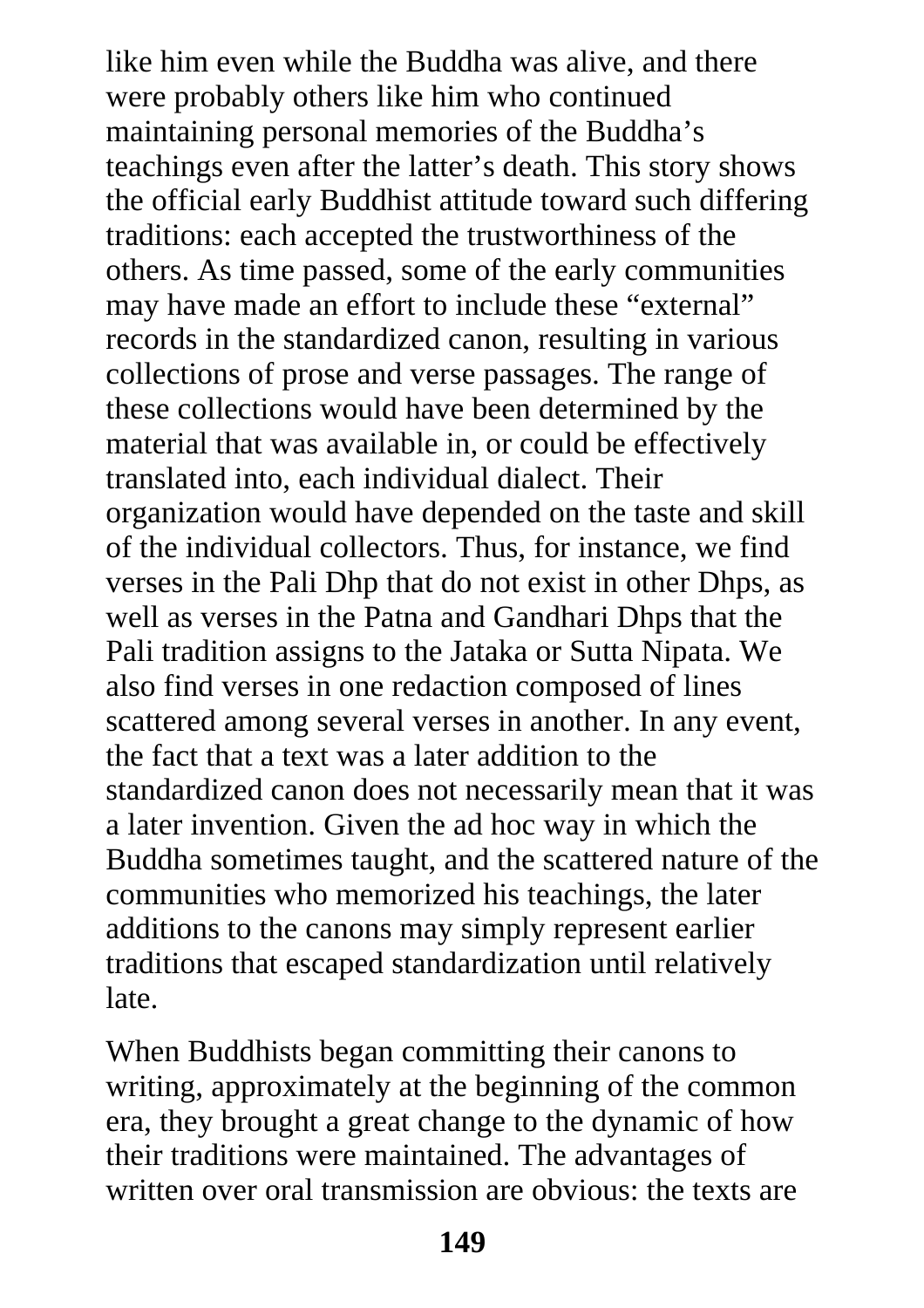saved from the vagaries of human long-term memory and do not die out if those who have memorized them die before teaching others to memorize them as well. The disadvantages of written transmission, however, are less obvious but no less real. Not only is there the possibility of scribal error, but — because transmission is not face-to-face — there can also be the suspicion of scribal error. If a reading seems strange to a student, he has no way of checking with the scribe, perhaps several generations distant, to see if the reading was indeed a mistake. When confronted with such problems, he may "correct" the reading to fit in with his ideas of what must be right, even in cases where the reading was correct, and its perceived strangeness was simply a result of changes in the spoken dialect or of his own limited knowledge and imagination. The fact that manuscripts of other versions of the text were also available for comparison in such instances could have led scribes to homogenize the texts, removing unusual variants even when the variants themselves may have gone back to the earliest days of the tradition.

These considerations of how the Dhp may have been handed down to the present — and especially the possibility that (1) variant recensions might all be authentic, and that (2) agreement among the recensions might be the result of later homogenization — have determined the way in which I have approached this translation of the Pali Dhp. Unlike some other recent translators, I am treating the Pali Dhp as a text with its own integrity — just as each of the alternative traditions has its own integrity — and have not tried to homogenize the various traditions. Where the different Pali recensions are unanimous in their readings, even in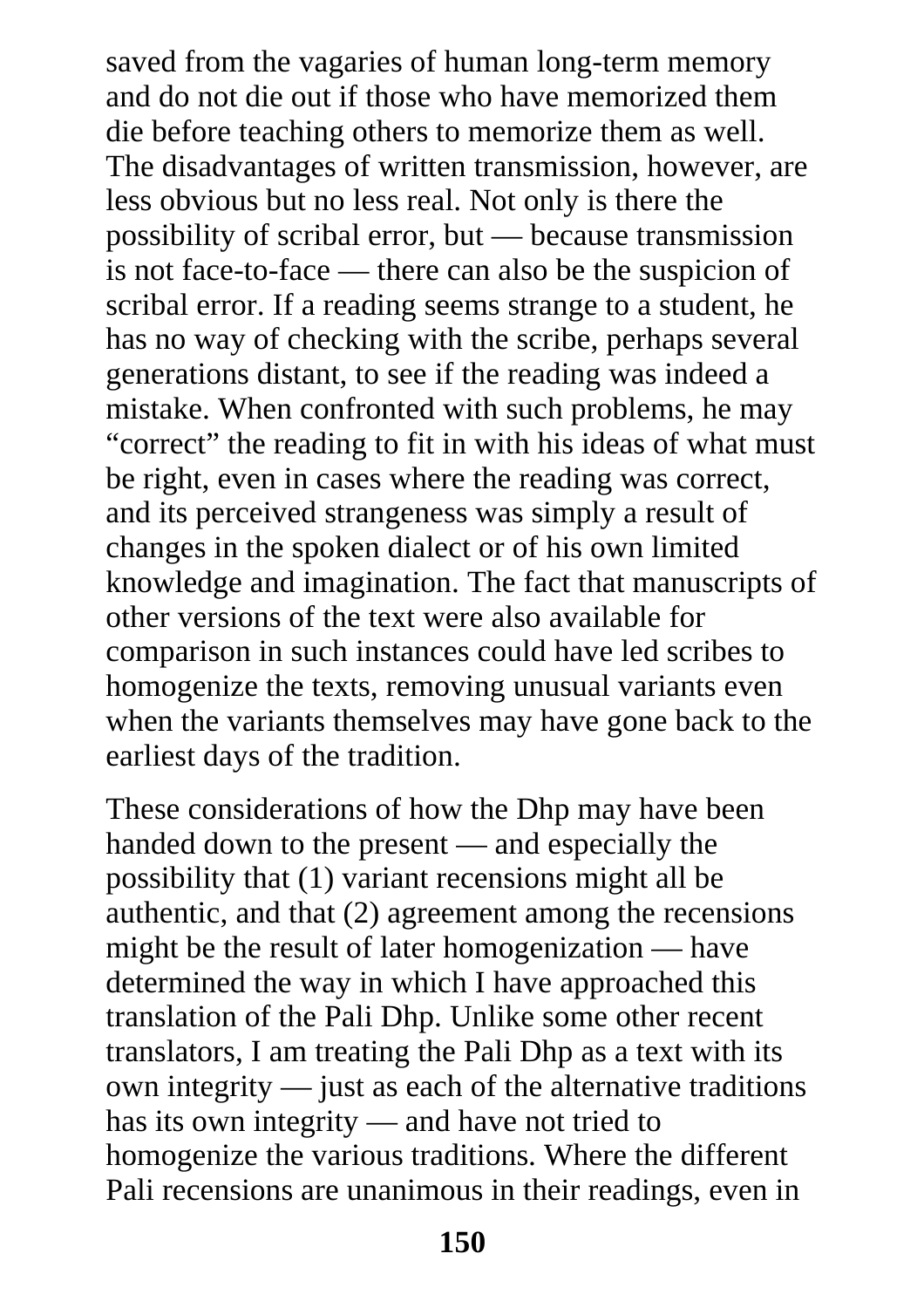cases where the reading seems strange (e.g.[, 71,](#page-40-0) [209,](#page-78-0) [259,](#page-90-0) [346\)](#page-113-0), I have stuck with the Pali without trying to "rectify" it in light of less unusual readings given in the other traditions. Only in cases where the different Pali redactions are at variance with one another, and the variants seem equally plausible, have I checked the non-Pali texts to see which variant they support. The translation here is drawn from three editions of the text: the Pali Text Society (PTS) edition edited by O. von Hinüber and K. R. Norman (1995); the Oxford edition edited by John Ross Carter and Mahinda Palihawadana, together with its extensive notes (1987); and the Royal Thai edition of the Pali Canon (1982). The PTS edition gives the most extensive list of variant readings among the Pali recensions, but even it is not complete. The Royal Thai edition, for example, contains 49 preferred and 8 variant readings not given in the PTS version at all. Passages where I have differed from the PTS reading are cited in the End Notes.

Drawing selectively on various recensions in this way, I cannot guarantee that the resulting reading of the Dhp corresponds exactly to the Buddha's words, or to any one text that once existed in ancient India. However, as I mentioned at the beginning of this note, all the recensions agree in their basic principles, so the question is immaterial. The true test of the reading — and the resulting translation — is if the reader feels engaged enough by the verses to put their principles into practice and finds that they do indeed lead to the release that the Buddha taught. In the final analysis, nothing else really counts.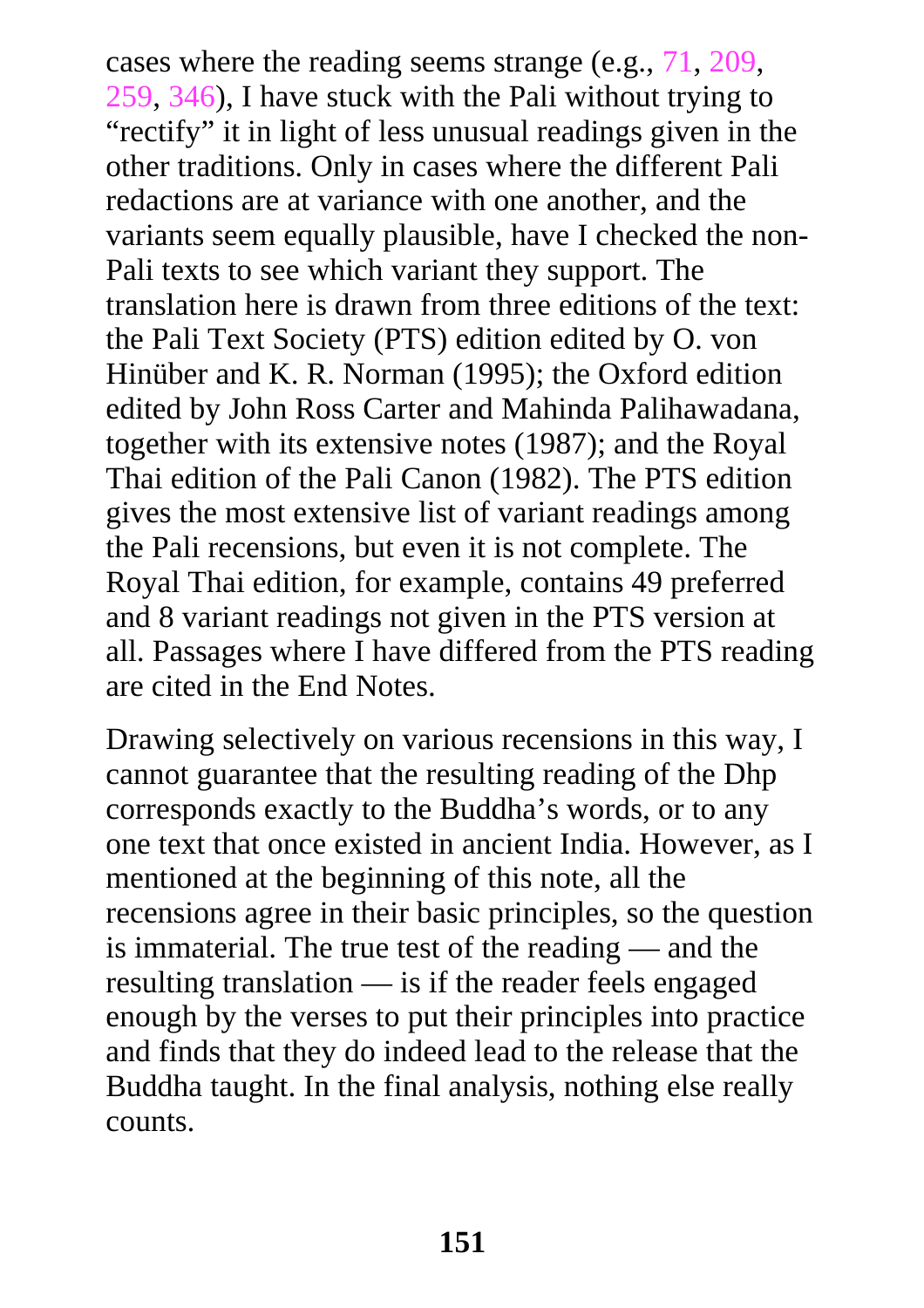## **End Notes**

<span id="page-151-0"></span>(*Numbers refer to verses*)

**[1–2:](#page-23-0)** The fact that the word *mano* is paired here with *dhamma* would seem to suggest that it is meant in its role as "intellect" the sense medium that conveys knowledge of ideas or mental objects (two possible meanings for the word *dhamma*). However, the illustrations in the second sentence of each verse show that it is actually meant in its role as the mental factor responsible for the quality of one's actions (as in *manokamma*), the factor of will and intention, shaping not only mental events, but also physical reality (on this point, see S.XXXV.145). Thus, following a Thai tradition, I have rendered it here as "heart'

The images in these verses are carefully chosen. The cart, representing suffering, is a burden on the ox pulling it, and the weight of its wheels obliterates the ox's track. The shadow, representing happiness, is no weight on the body at all.

All Pali recensions of this verse give the reading, *manomaya =* made of the heart, while all other recensions give the reading *manojava =* impelled by the heart.

**[7–8:](#page-25-0)** Focused on the foul: A meditative exercise in focusing on the foul aspects of the body so as to help undercut lust and attachment for the body (see M.119). A.III.16 gives a standard definition for restraint with the senses: "And how does a monk guard the doors to his sense faculties? There is the case where a monk, on seeing a form with the eye, does not grasp at any theme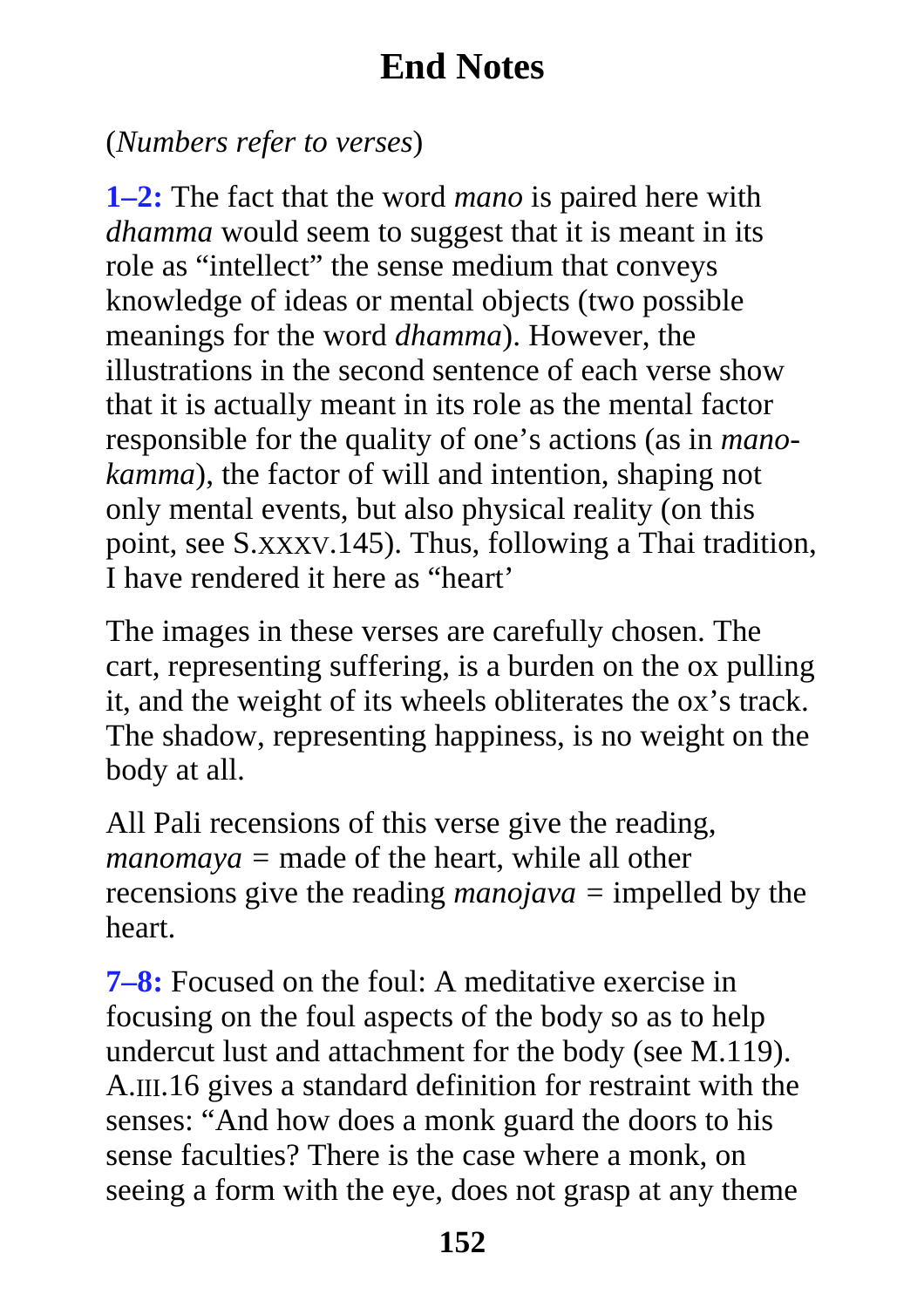<span id="page-152-0"></span>or particulars by which — if he were to dwell without restraint over the faculty of the eye — evil, unskillful qualities such as greed or distress might assail him. He practices with restraint. He guards the faculty of the eye. He achieves restraint with regard to the faculty of the eye. (Similarly with the ear, nose, tongue, body & intellect.) This is how a monk guards the doors to his sense faculties."

**[11–12:](#page-25-0)** Wrong resolves = mental resolves for sensuality, ill will, or harmfulness. Right resolves = mental resolves for freedom from sensuality, for freedom from ill will, and for harmlessness.

**[17–18:](#page-27-0)** "Destination" in these two verses and throughout the text means one's destination after death.

**[21:](#page-28-0)** The Deathless = Unbinding (*nibbana* / *nirvana*)*,* which gives release from the cycle of death and rebirth.

**[22:](#page-28-0)** "The range of the noble ones": Any of the four stages of Awakening, as well as the total Unbinding to which they lead. The four stages are: (1) stream-entry, at which one abandons the first three mental fetters tying one to the round of rebirth: self-identity views, uncertainty, and grasping at precepts and practices; (2) once-returning, at which passion, aversion, and delusion are further weakened; (3) non-returning, at which sensual passion and irritation are abandoned; and (4) arahantship, at which the final five fetters are abandoned: passion for form, passion for formless phenomena, conceit, restlessness, and ignorance. For other references to the "range of the noble ones," se[e 92–93](#page-47-0) and [179–180](#page-70-0)*.*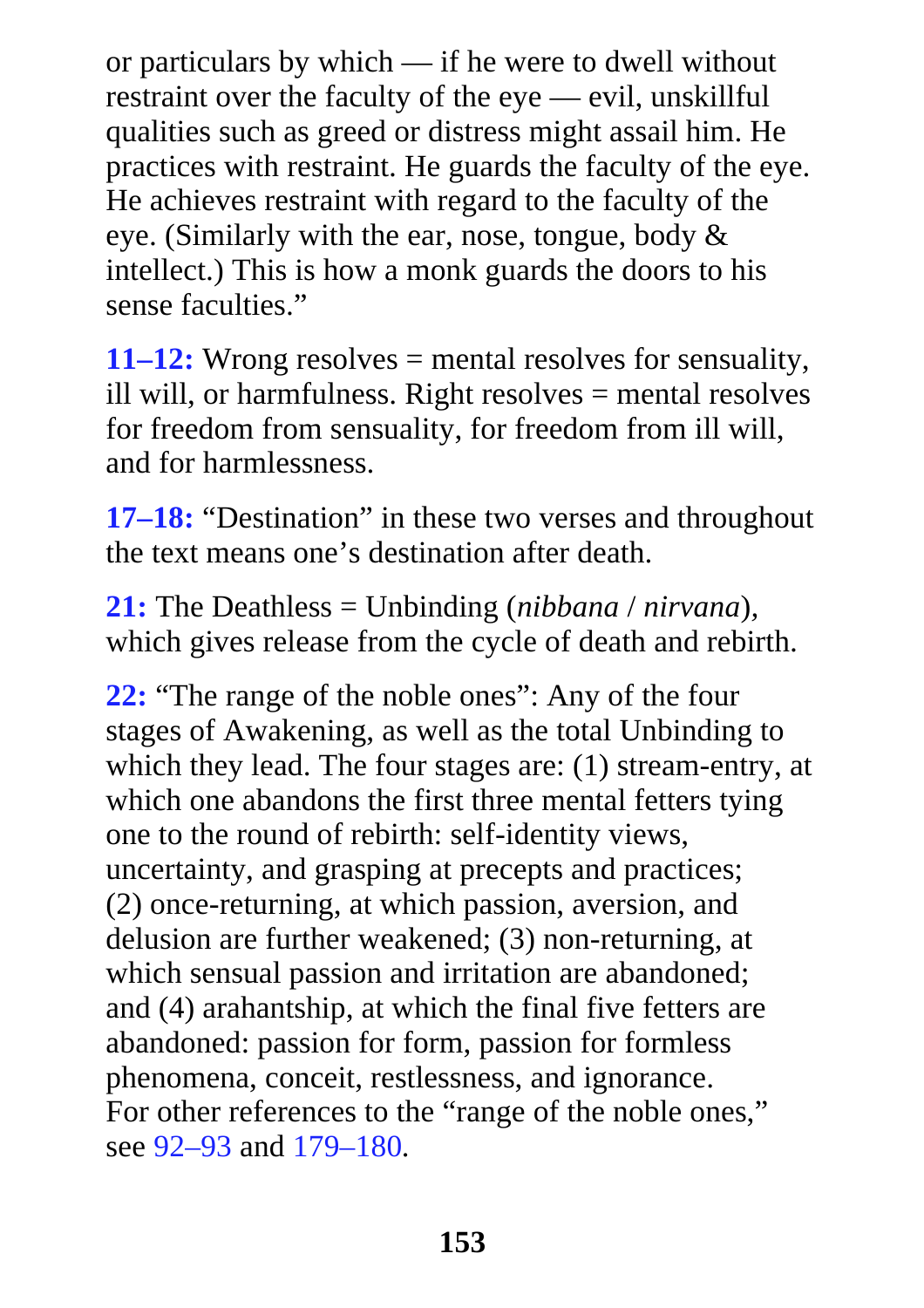<span id="page-153-0"></span>**[37:](#page-32-0)** "Lying in a cave": According to the Dhp Commentary (hereafter referred to as DhpA), "Cave" here means the physical heart, as well as the four great properties — earth (solidity), water (liquidity), fire (heat), and wind (motion) — that make up the body. Sn.IV.2 also compares the body to a cave.

**[39:](#page-32-0)** According to DhpA, "unsoddened mind" means one into which the rain of passion doesn't penetrate (see [13-14\)](#page-26-0); "unassaulted awareness" means a mind not assaulted by anger. "Beyond merit & evil": The arahant is beyond merit and evil in that he/she has none of the mental defilements — passion, aversion, or delusion that would lead to evil actions, and none of the attachments that would cause his/her actions to bear kammic fruit of any sort, good or bad.

**[40:](#page-33-0)** "Without settling there, without laying claim": two meanings of the word *anivesano.*

**[42:](#page-33-0)** A.VII.60 illustrates this point with seven ways that a person harms him/herself when angry, bringing on results that an enemy would wish: He/she becomes ugly, sleeps badly, mistakes profit for loss and loss for profit, loses wealth, loses his/her reputation, loses friends, and acts in such a way that — after death — he/she reappears in a bad rebirth.

**[44–45:](#page-34-0)** "Dhamma-saying": This is a translation for the term dhammapada. To ferret out the well-taught Dhamma-saying means to select the appropriate maxim to apply to a particular situation, in the same way that a flower-arranger chooses the right flower, from a heap of available flowers [\(see 53\),](#page-36-0) to fit into a particular spot in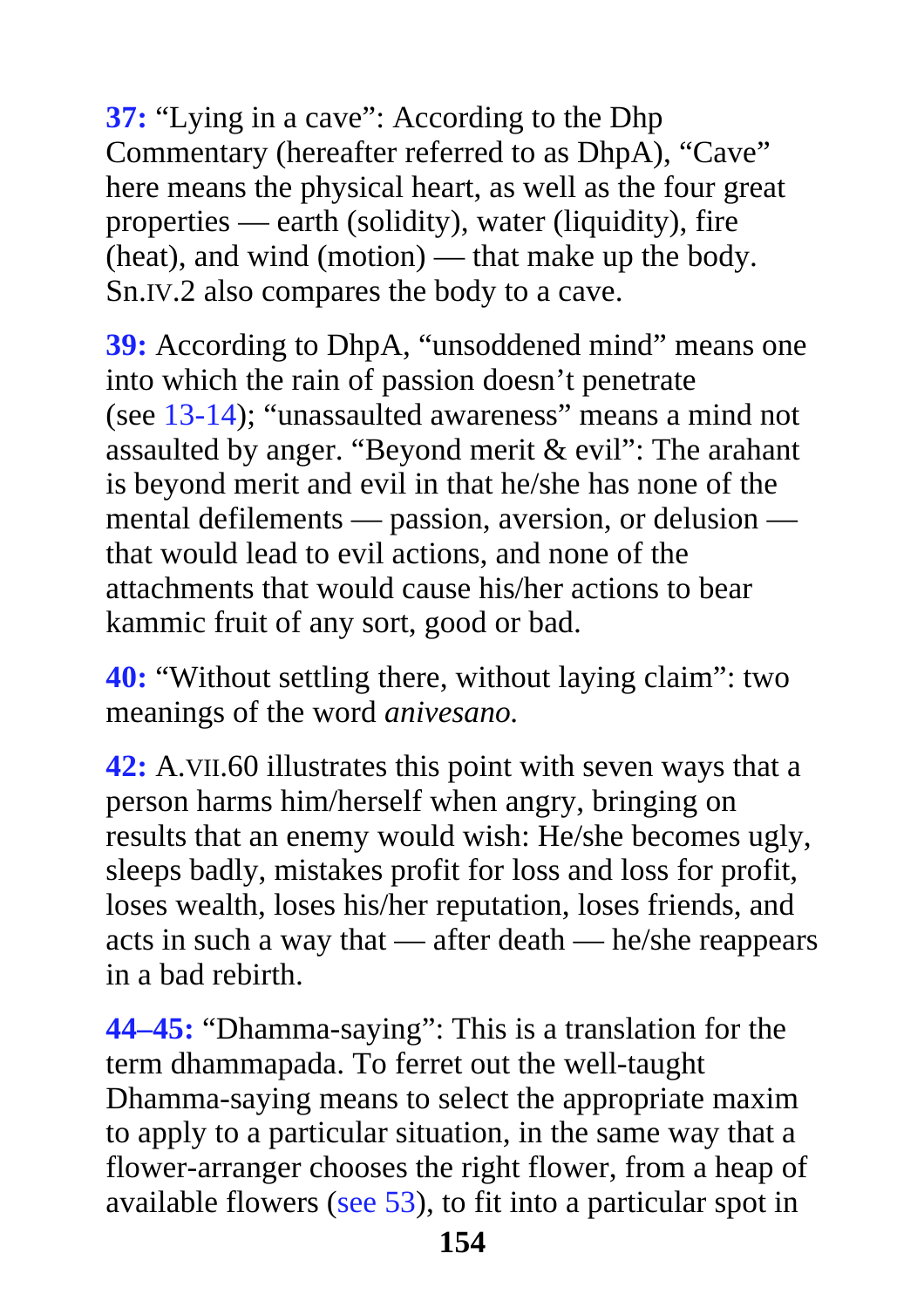the arrangement. "The learner-on-the-path": A person who has attained any of the first three of the four stages of Awakening [\(see note 22\).](#page-152-0)

**[48:](#page-35-0)** According to DhpA, the End-maker is death. According to another ancient commentary, the Endmaker is Mara.

**[53:](#page-36-0)** The last line of the Pali here can be read in two ways, either "even so, many a skillful thing should be done by one born & mortal" or "even so, many a skillful thing should be done with what's born & mortal." The first reading takes the phrase *jatena maccena*, born & mortal, as being analogous to the flower-arranger implicit in the image. The second takes it as analogous to the heap of flowers explicitly mentioned. In this sense, "what's born & is mortal" would denote one's body, wealth, and talents.

**[54–56:](#page-37-0)** Tagara = a shrub that, in powdered form, is used as a perfume. A.III.79 explains the how the scent of a virtuous person goes against the wind and wafts to the devas, by saying that those human and celestial beings who know of the good character of a virtuous person will broadcast one's good name in all directions.

**[57:](#page-37-0)** "Right knowing": the knowledge of full Awakening.

**[71:](#page-40-0)** "Doesn't — like ready milk — come out right away": All Pali recensions of this verse give the verb *muccati* — "to come out" or "to be released" — whereas DhpA agrees with the Sanskrit recensions in reading the verb as if it were *mucchati* / *murchati*, "to curdle." The former reading makes more sense, both in terms of the image of the poem — which contrasts *coming out* with *staying hidden* — and with the plain fact that fresh milk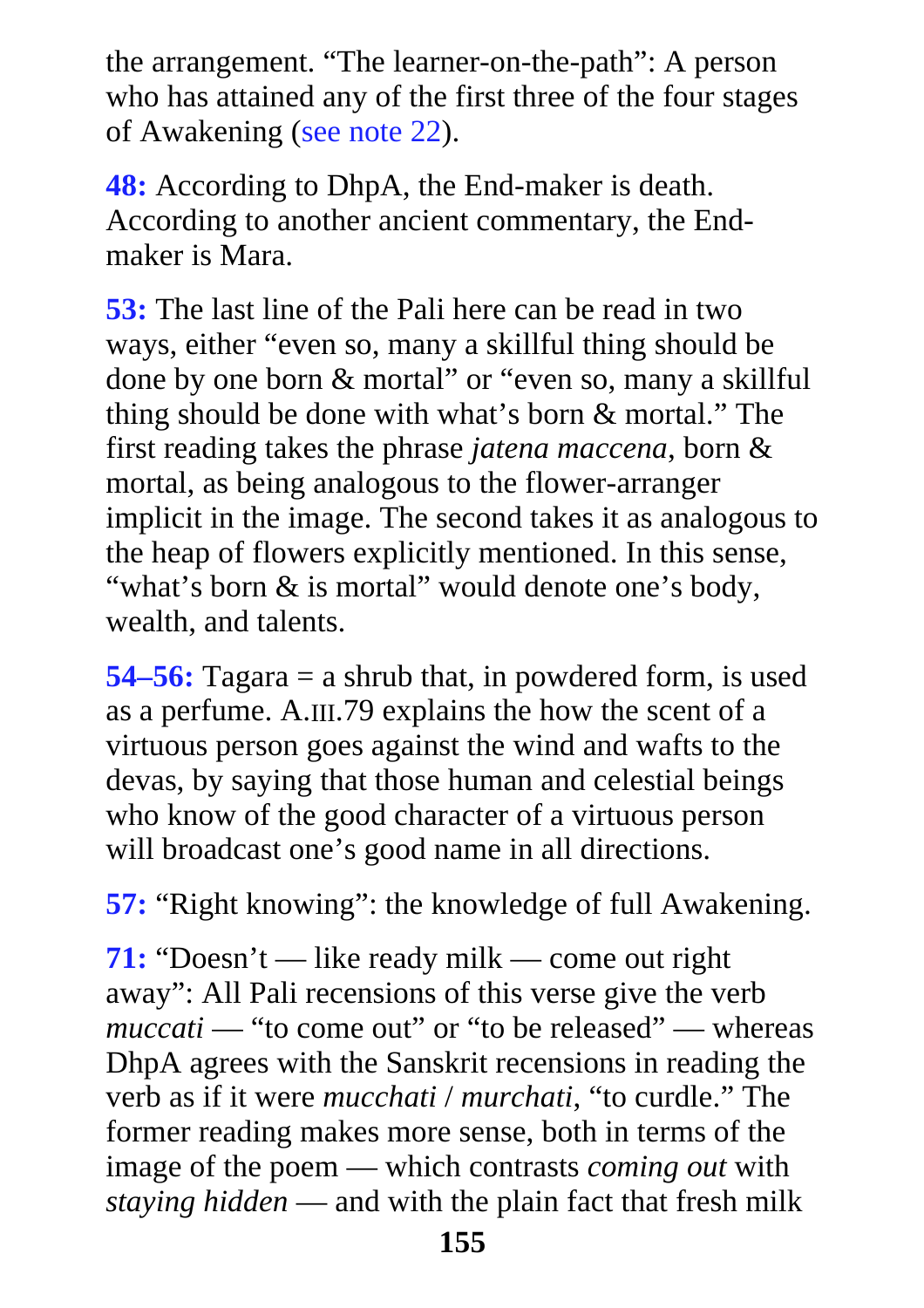<span id="page-155-0"></span>doesn't curdle right away. The Chinese translation of Dhp supports this reading, as do two of three scholarly editions of the Patna Dhp.

**[79:](#page-43-0)** "Drinking the Dhamma, refreshed by the Dhamma": two meanings of the word, dhammapiti. "Clear ... calm": two meanings of *vipasannena.*

**[83:](#page-44-0)** "Stand apart": reading *cajanti* with DhpA and many Asian editions.

**[86:](#page-45-0)** The syntax of this verse yields the best sense if we take *param* as meaning "across," and not as "the far shore."

**[89:](#page-45-0)** Factors of self-awakening = mindfulness, analysis of qualities, persistence, rapture, serenity, concentration, and equanimity.

**[92–93:](#page-47-0)** "Having understood food ... independent of nutriment": The first question in the Novice's Questions (Khp 4) is "What is one?" The answer: "All animals subsist on nutriment." The concept of food and nutriment here refers to the most basic way of understanding the causal principle that plays such a central role in the Buddha's teaching. As S.XII.64 points out, "There are these four nutriments for the establishing of beings who have taken birth or for the support of those in search of a place to be born. Which four? Physical nutriment, gross or refined; contact as the second, consciousness the third, and intellectual intention the fourth." The present verses make the point that the arahant has so fully understood the process of physical and mental causality that he/she is totally independent of it, and thus will never take birth again. Such a person cannot be comprehended by any of the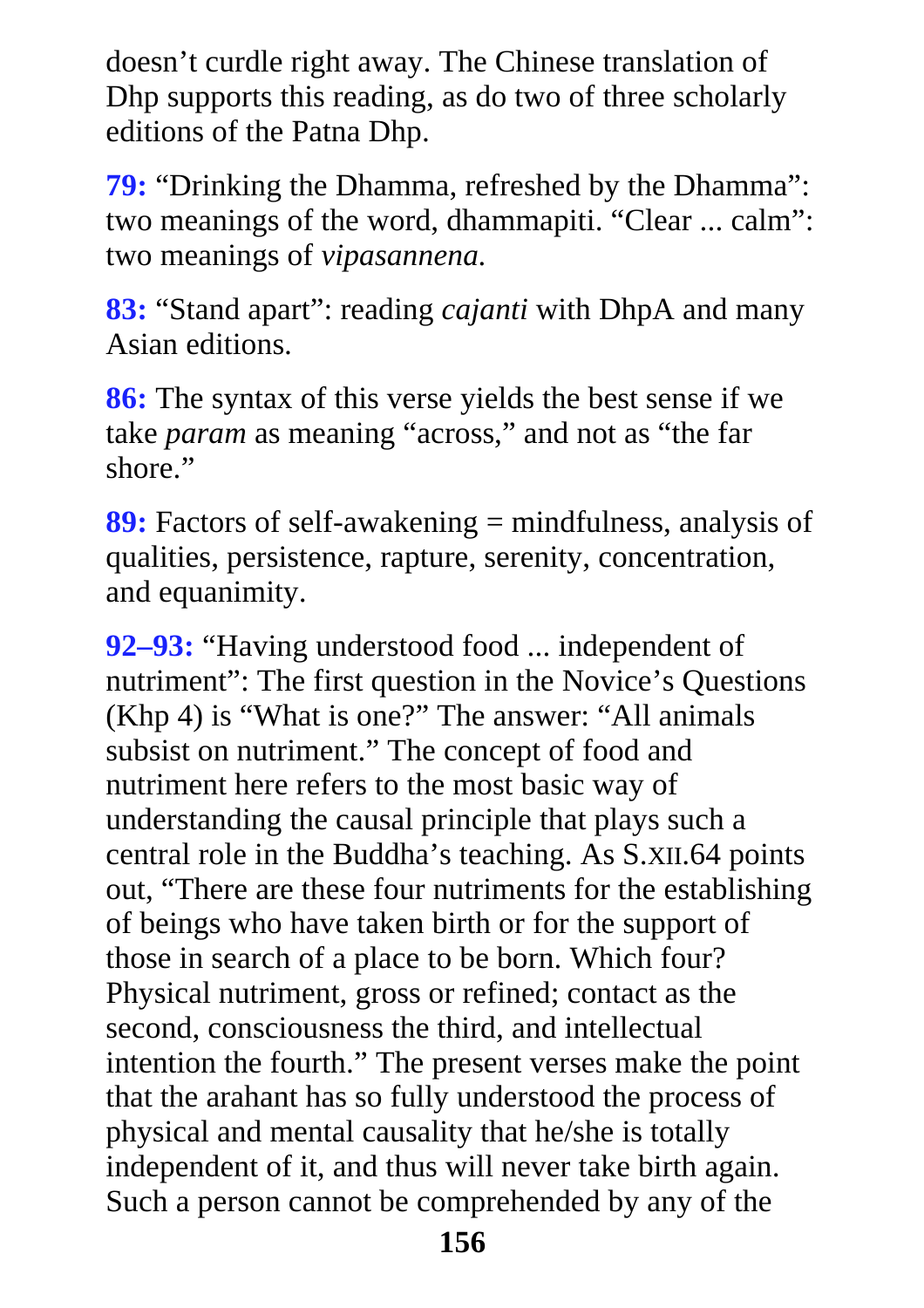forms of understanding that operate within the causal realm.

**[94:](#page-47-0)** "Such (*tadin*)": an adjective used to describe one who has attained the goal of Buddhist practice, indicating that the person's state is indefinable but not subject to change or influences of any sort. "Right knowing": the knowledge of full Awakening.

**[95:](#page-47-0)** Indra's pillar = a post set up at the gate of a city. According to DhpA, there was an ancient custom of worshipping this post with flowers and offerings, although those who wanted to show their disrespect for this custom would urinate and defecate on the post. In either case, the post did not react.

**[97:](#page-48-0)** This verse is a series of puns. The negative meanings of the puns are on the left side of the slashes; the positive meanings, on the right. The negative meanings are so extremely negative that they were probably intended to shock their listeners. One scholar has suggested that the last word — *uttamaporiso*, the ultimate person — should also be read as a pun, with the negative meaning, "the extreme of audacity," but that would weaken the shock value of the verse.

**[100:](#page-49-0)** According to DhpA, the word *sahassam* in this and the following verses means "by the thousands" rather than "a thousand" The same principle would also seem to hold for *satam* — "by the hundreds" rather than "a hundred" — in  $102$ .

**[108:](#page-51-0)** "Doesn't come to a fourth": DhpA: The merit produced by all sacrificial offerings given in the world in the course of a year doesn't equal even one fourth of the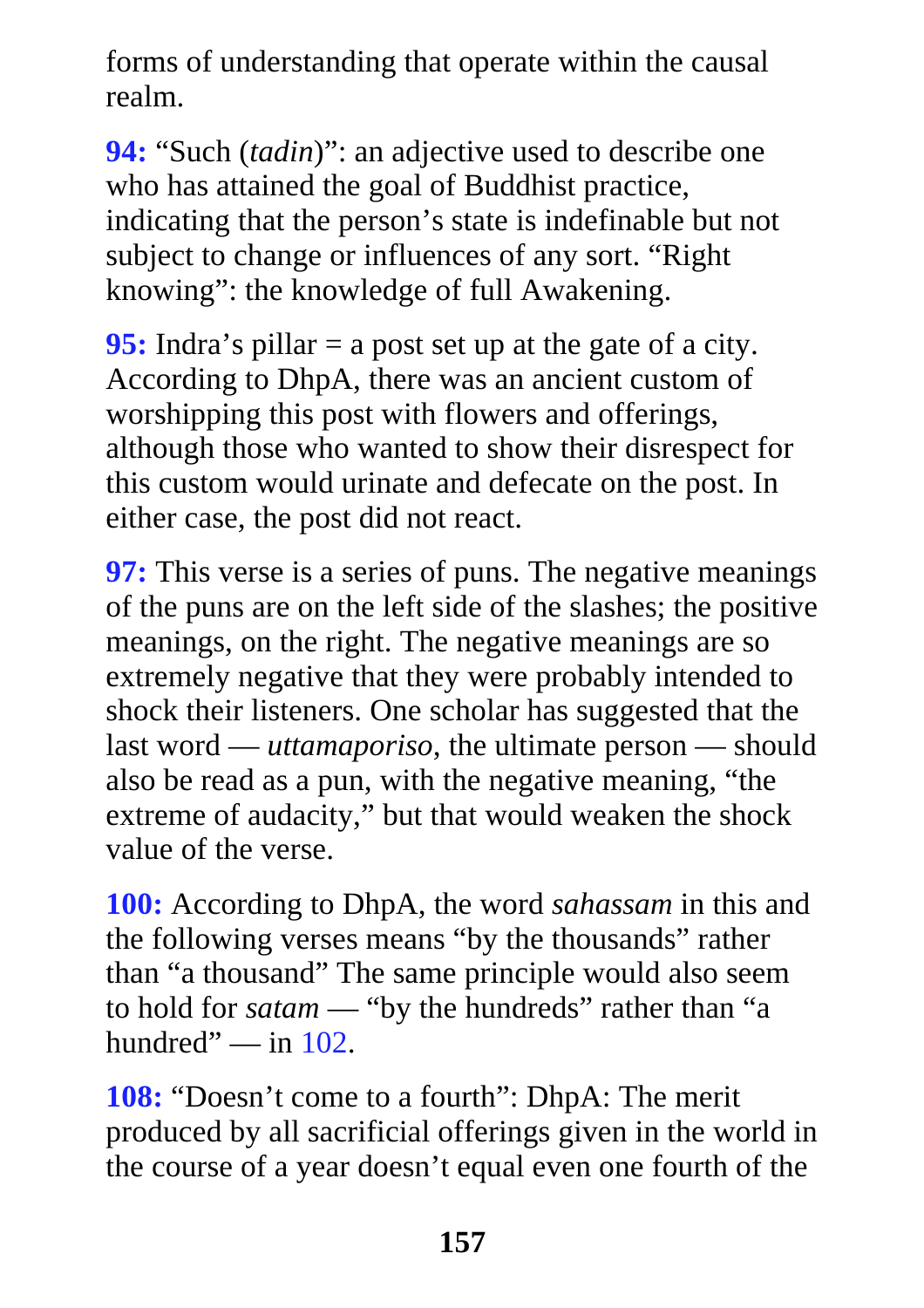merit made by paying homage once to one who has gone the straight way to Unbinding.

**[121–122:](#page-55-0)** "('It won't come to *me*')": The Thai edition reads this line as *na mattam agamissati* = "[Thinking] it won't amount to much."

**[126:](#page-56-0)** Heaven and hell, in the Buddhist view of the cosmos, are not eternal states. One may be reborn on one of the various levels of heaven or hell as the result of one's kamma on the human plane, and then leave that level when that particular store of kamma wears out.

**[143:](#page-60-0)** Some translators have proposed that the verb *apabodheti*, here translated as "awakens" should be changed to *appam bodheti*, "to think little of." This, however, goes against the sense of the verse and of a recurrent image in the Canon, that the better-bred the horse, the more sensitive it is even to the idea of the whip, to say nothing of the whip itself. See, for example, A.IV.113.

**[152:](#page-62-0)** Muscles: This is a translation of the Pali *mansani*, which is usually rendered in this verse as "flesh." However, because the Pali word is in the plural form, "muscles" seems more accurate — and more to the point.

**[153–154:](#page-63-0)** DhpA: These verses were the Buddha's first utterance after his full Awakening. For some reason, they are not reported in any of the other canonical accounts of the events following on the Awakening.

DhpA: "House" = selfhood, house-builder = craving. "House" may also refer to the nine abodes of beings —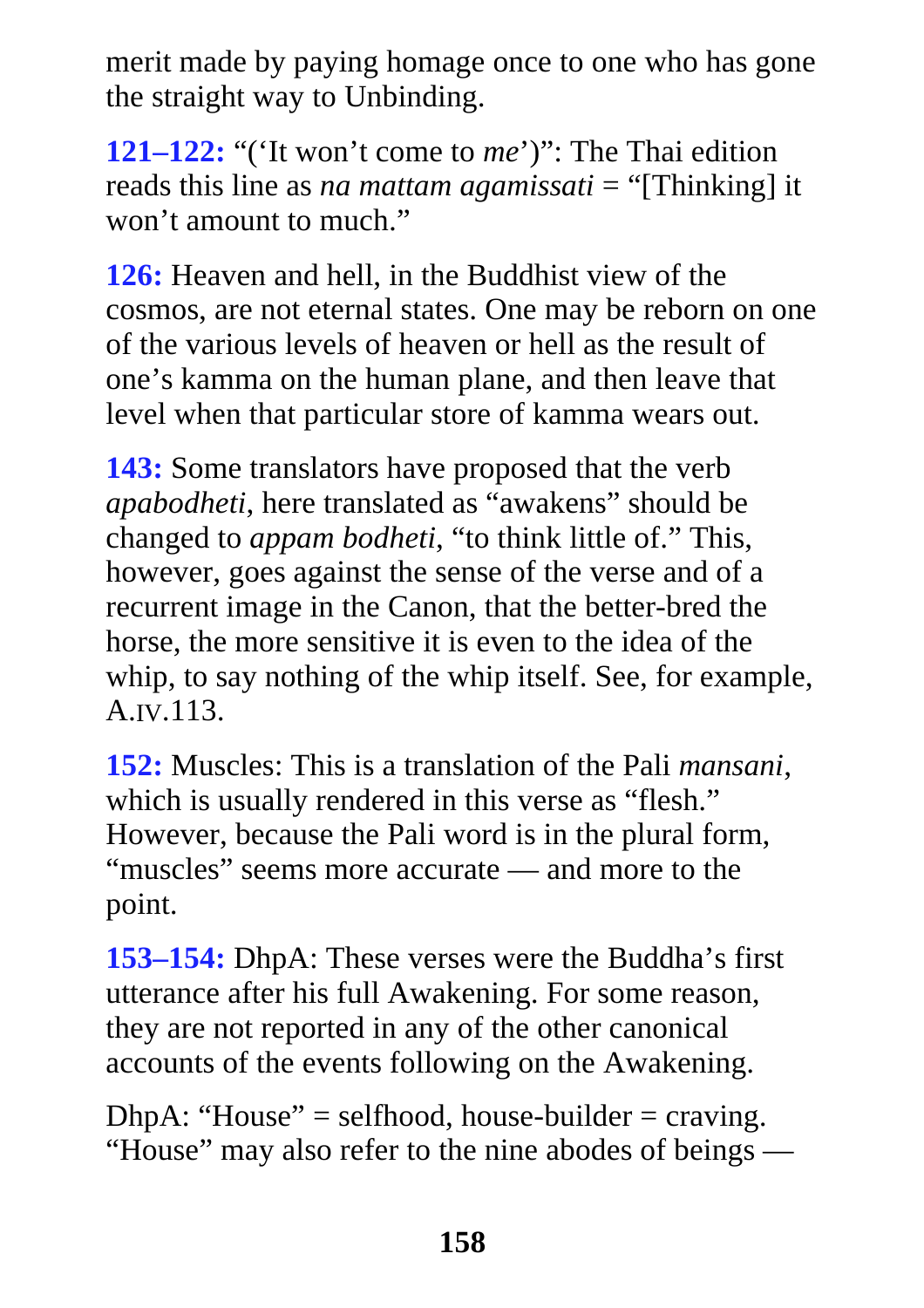the seven stations of consciousness and two spheres (see Khp 4 and D.15).

The word *anibbisam* in [153](#page-63-0) can be read either as the negative gerund of *nibbisati* ("earning, gaining a reward") or as the negative gerund of *nivisati*, altered to fit the meter, meaning "coming to a rest, settled, situated." Both readings make sense in the context of the verse, so the word is probably intended to have a double meaning: without reward, without rest.

**[157:](#page-64-0)** "The three watches of the night": this is the literal meaning of the verse, but DhpA shows that the image of staying up to nurse someone in the night is meant to stand for being wakeful and attentive throughout the three stages of life: youth, middle age, and old age. The point here is that it is never too early or too late to wake up and begin nurturing the good qualities of mind that will lead to one's true benefit. On this point, see A.III.51–52*,* where the Buddha counsels two old brahmins, nearing the end of their life span, to begin practicing generosity along with restraint in thought, word, and deed.

**[162:](#page-65-0)** DhpA completes the image of the poem by saying that one's vice brings about one's own downfall, just as a maluva creeper ultimately brings about the downfall of the tree it overspreads. See [note 42.](#page-153-0)

**[164:](#page-66-0)** A bamboo plant bears fruit only once, and then dies soon after.

**[165:](#page-66-0)** "No one purifies another. No other purifies one." These are the two meanings of the one phrase, *nañño aññam visodhaye*.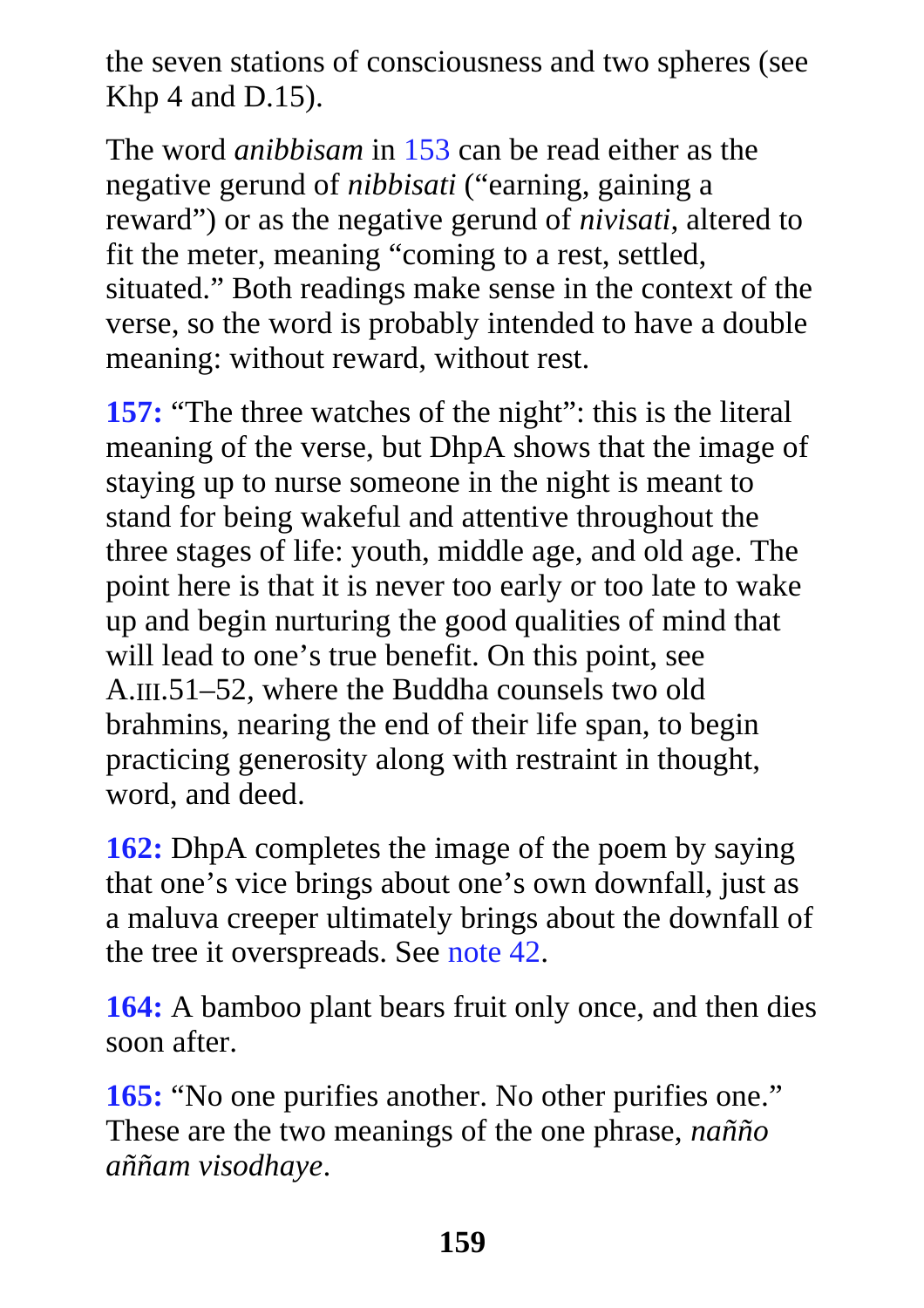**[166:](#page-66-0)** A.IV.95 lists four types of people in descending order: those devoted to their own true welfare as well as that of others, those devoted to their own true welfare but not that of others, those devoted to the true welfare of others but not their own, and those devoted neither to their own true welfare nor that of others. S.XLVII.19 makes the point that if one is truly devoted to one's own welfare, others automatically benefit, in the same way that an acrobat maintaining his/her own balance helps his/her partner stay balanced as well.

**[170:](#page-67-0)** Sn.V.15 reports a conversation between the Buddha and the brahmin Mogharaja with a point similar to that of this verse:

*Mogharaja*:

In what way does one view the world so as not to be seen by Death's king?

*The Buddha*:

View the world, Mogharaja, as void always mindful to have removed any view about self. This way one is above & beyond death. This is the way one views the world so as not to be seen by Death's king.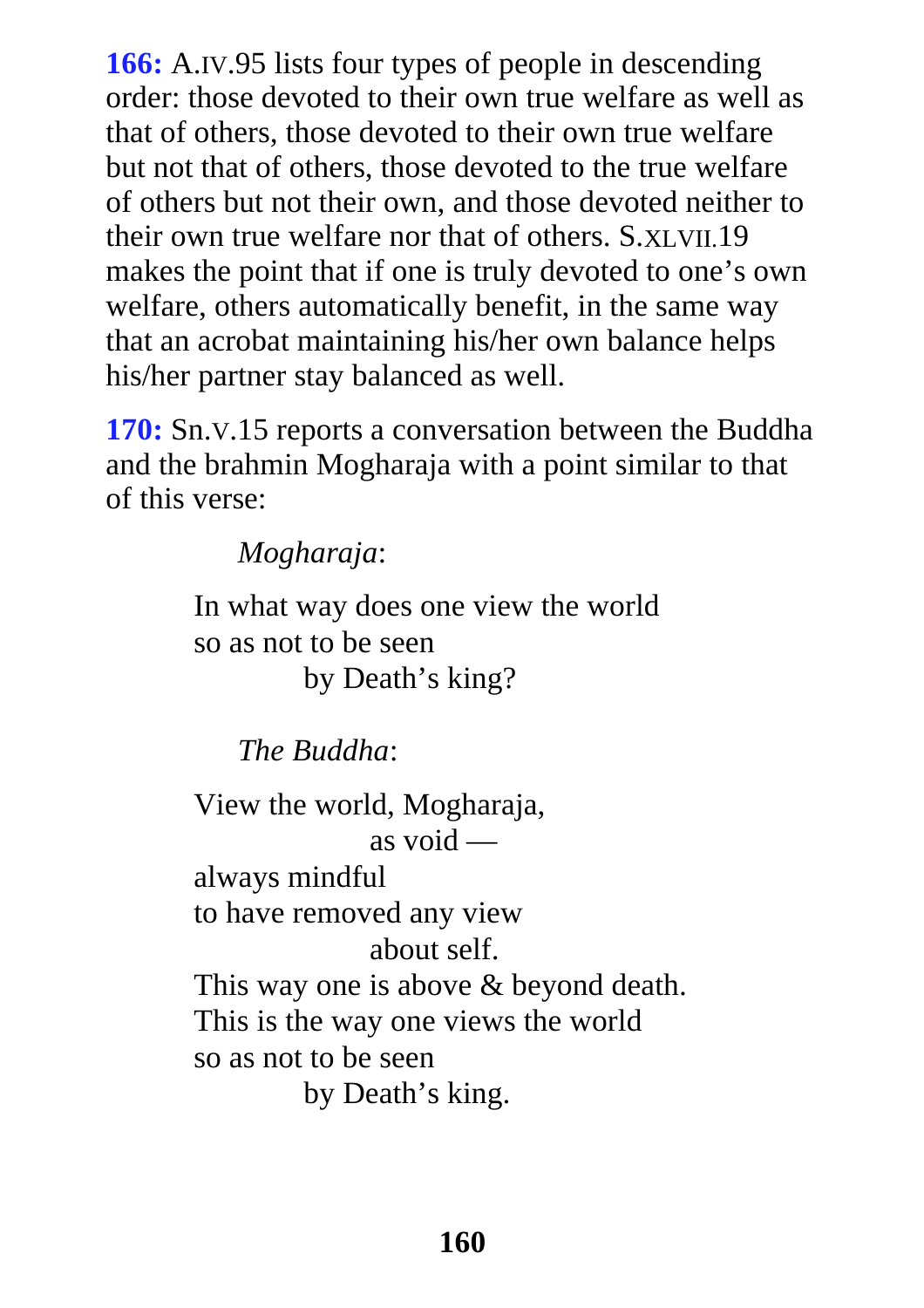<span id="page-160-0"></span>**[176:](#page-69-0)** This verse is also found at Iti.25, where the context makes clear the meaning of *ekam dhammam,* or "this one thing": the principle of truthfulness.

**[178:](#page-69-0)** The fruit of Stream Entry is the first of the four stages of Awakening [\(see note 22\)](#page-152-0). A person who has attained Stream Entry — entry into the stream that flows inevitably to Unbinding — is destined to attain full Awakening within at most seven lifetimes, never falling below the human state in the interim.

**[183–185:](#page-71-0)** These verses are a summary of a talk called the Ovada Patimokkha, which the Buddha is said to have delivered to an assembly of 1,250 arahants in the first year after his Awakening. [Verse 183 i](#page-71-0)s traditionally viewed as expressing the heart of the Buddha's teachings.

**[191:](#page-73-0)** The noble eightfold path: right view, right resolve, right speech, right action, right livelihood, right effort, right mindfulness, right concentration.

**[195–196:](#page-74-0)** Complications = *papañca*. Alternative translations of this term would be proliferation, elaboration, exaggeration. The term is used both in philosophical contexts — in connection with troubles and conflict — and in artistic contexts, in connection with excessive detail and elaboration. M.18 states: "Dependent on eye & forms, eye-consciousness arises. The meeting of the three is contact. With contact as a requisite condition, there is feeling. What one feels, one apperceives (labels in the mind). What one apperceives, one thinks about. What one thinks about, one complicates. Based on what a person complicates, the apperceptions & categories of complication assail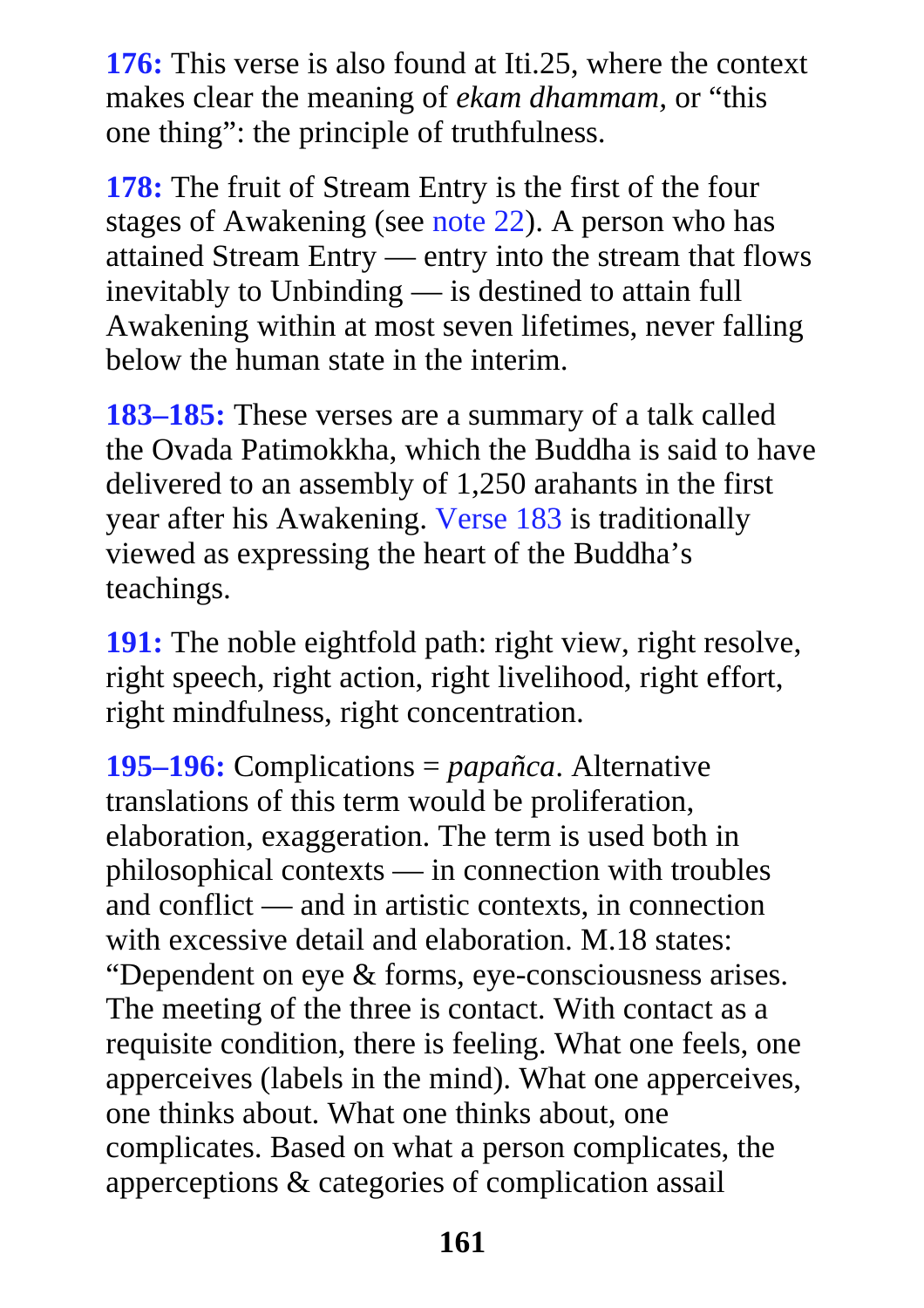him/her with regard to past, present, & future forms cognizable via the eye. [Similarly with the other senses.] ... Now, with regard to the cause whereby the apperceptions & categories of complication assail a person: if there is nothing there to relish, welcome, or remain fastened to, then that is the end of the underlying tendencies to passion, to irritation, to views, to uncertainty, to conceit, to passion for becoming, & to ignorance. That is the end of taking up rods & bladed weapons, of arguments, quarrels, disputes, accusations, divisive tale-bearing, & false speech. That is where these evil, unskillful things cease without remainder."

**[209:](#page-78-0)** This verse plays with the various meanings of *yoga* (task, striving, application, meditation) and a related term, *anuyuñjati* (keeping after something, taking someone to task). In place of the Pali reading *attanuyoginam,* "those who kept after themselves," the Patna Dhp reads *atthanuyoginam,* "those who kept after/remained devoted to the goal."

**[218:](#page-80-0)** "The up-flowing stream": DhpA: the attainment of non-returning, the third of the four stages of Awakening (see [note 22\)](#page-152-0).

**[231–233:](#page-84-0)** Bodily misconduct = killing, stealing, engaging in illicit sex. Verbal misconduct  $=$  lies, divisive speech, harsh speech, idle chatter. Mental misconduct = covetousness, ill will, wrong views.

**[235:](#page-86-0)** Yama = the god of the underworld. Yama's minions or underlings were believed to appear to a person just prior to the moment of death.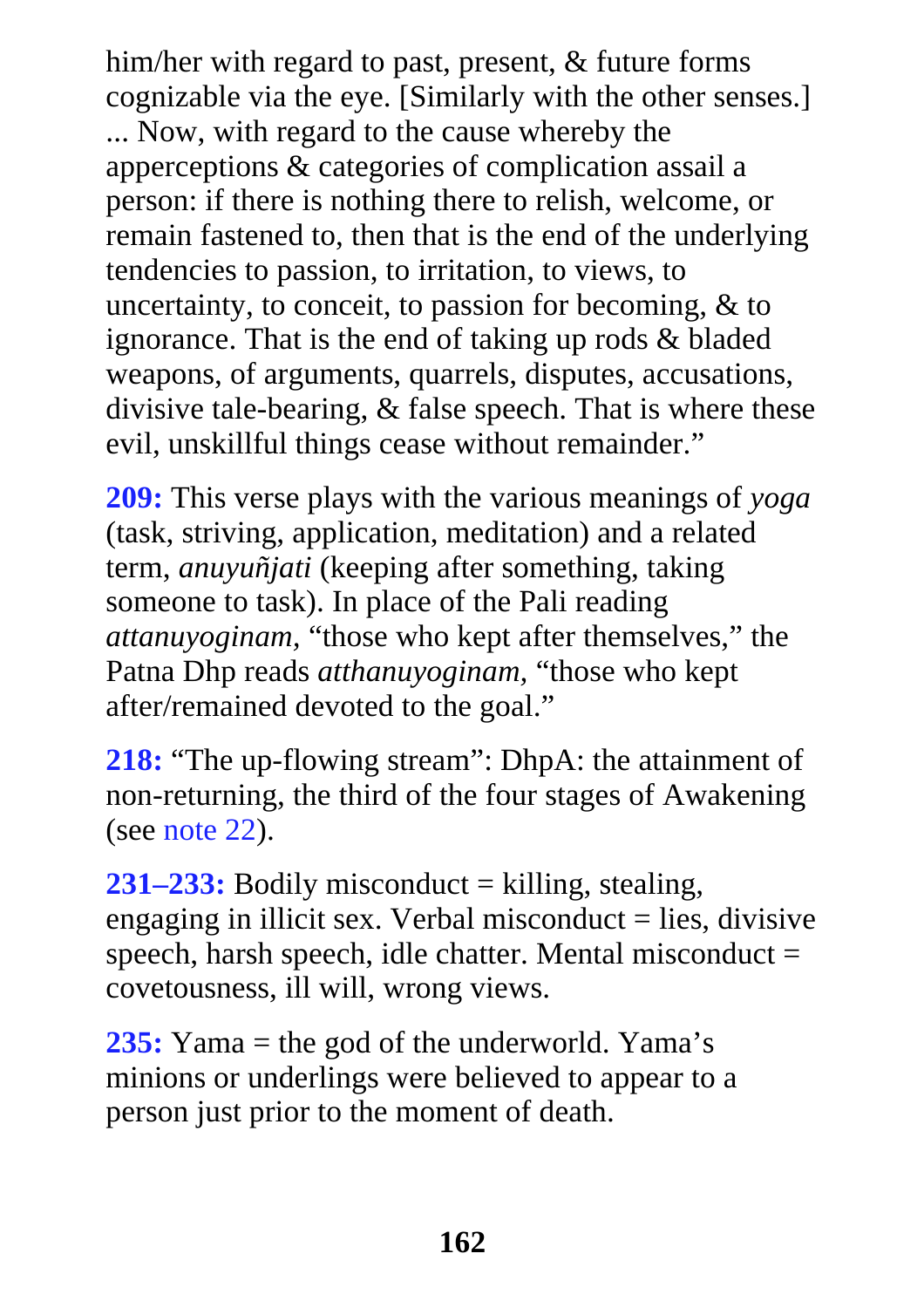<span id="page-162-0"></span>**[236:](#page-86-0)** Impurities, blemishes = passion, aversion, delusion, and their various permutations, including envy, miserliness, hypocrisy, and boastfulness.

**[240:](#page-86-0)** "One who lives slovenly": As DhpA makes clear, this refers to one who uses the requisites of food, clothing, shelter, and medicine without the wisdom that comes with reflecting on their proper use. The Pali term here is *atidhonacarin,* a compound built around the word *dhona,* which means clean or pure. The *ati-* in the compound could mean "overly," thus yielding, "one overly scrupulous in his behavior," but it can also mean "transgressing," thus, "transgressing against what is clean" = "slovenly." The latter reading fits better with the image of rust as a deficiency in the iron resulting from carelessness.

**[254–255:](#page-89-0)** "No outside contemplative": No true contemplative, defined as a person who has attained any of the four stages of Awakening, exists outside of the practice of the Buddha's teachings [\(see note 22\)](#page-152-0). In D.16, the Buddha is quoted as teaching his final student: "In any doctrine & discipline where the noble eightfold path is not found, no contemplative of the first... second... third... fourth order [stream-winner, oncereturner, non-returner, or arahant] is found. But in any doctrine & discipline where the noble eightfold path is found, contemplatives of the first... second... third... fourth order are found. The noble eightfold path is found in this doctrine & discipline, and right here there are contemplatives of the first... second... third... fourth order. Other teachings are empty of knowledgeable contemplatives. And if the monks dwell rightly, this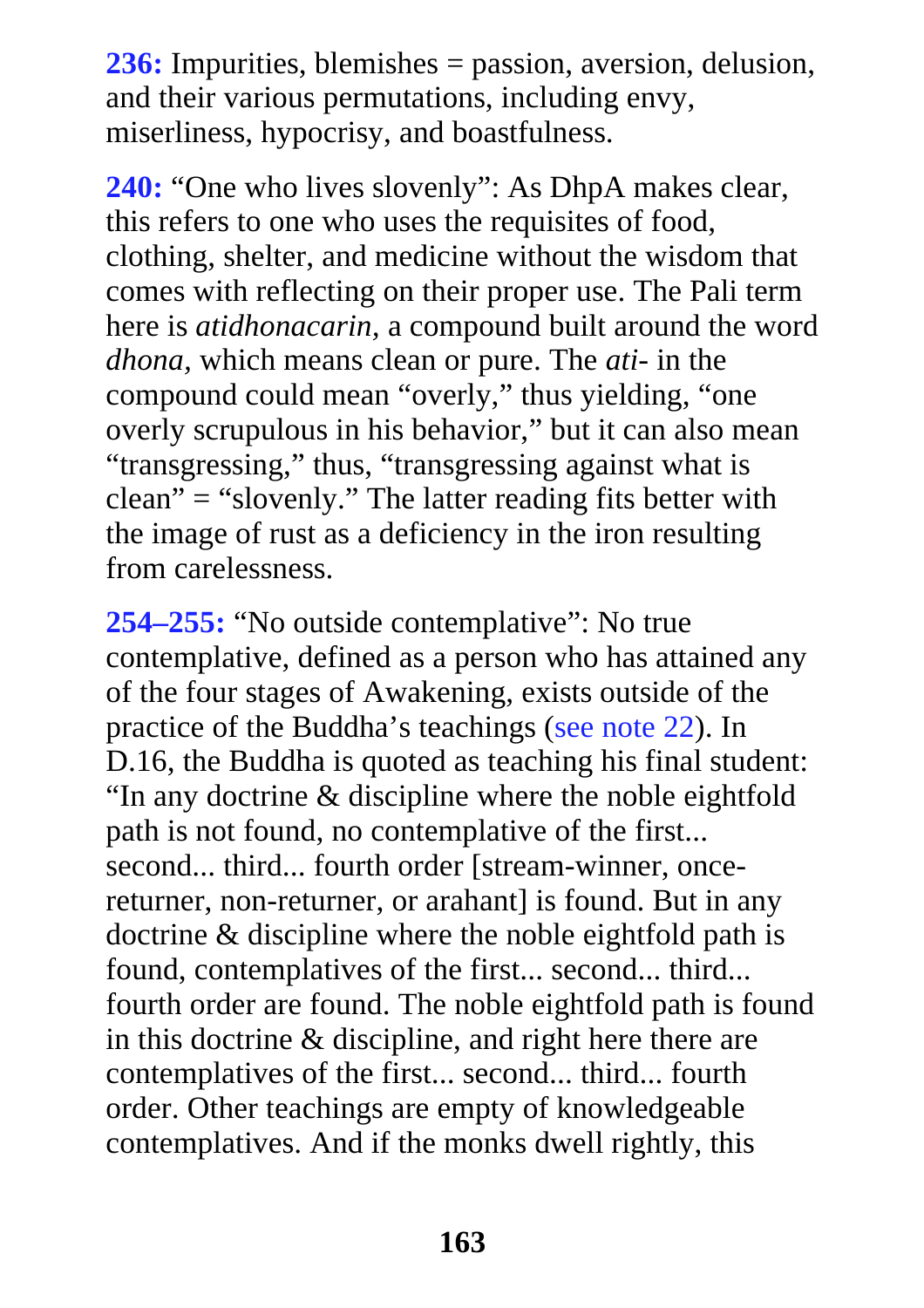<span id="page-163-0"></span>world will not be empty of arahants:' (On the noble eightfold path, see [note 191.\)](#page-160-0)

On "Complication," see [note 195–196.](#page-160-0)

**[256–257:](#page-90-0)** The sense of the verse, confirmed by DhpA, suggests that the Pali word *dhammattho* means "judge." This, in fact, is the theme tying together the verses in this chapter. The duty of a judge is to correctly determine *attha*, a word that denotes both "meaning" and "judgment," these two senses of the word being connected by the fact that the judge must interpret the meanings of words used in rules and principles to see how they correctly apply to the particulars of a case so that he can pass a correct verdict. The remaining verses in this chapter give examples of interpreting *attha* in an appropriate way.

**[259:](#page-90-0)** "Sees Dhamma through his body": The more common expression in the Pali Canon is to touch Dhamma through or with the body (*phusati* or *phassati*, he touches, rather than *passati*, he sees). The Sanskrit recensions and the Patna Dhp all support the reading, "he would touch," but all Pali recensions are unanimous in the reading, "he sees." Some scholars regard this latter reading as a corruption of the verse; I personally find it a more striking image than the common expression.

**[265:](#page-92-0)** This verse plays with a number of nouns and verbs related to the adjective *sama*, which means "even," "equal," "on pitch," or "in tune." Throughout ancient cultures, the terminology of music was used to describe the moral quality of people and acts. Discordant intervals or poorly-tuned musical instruments were metaphors for evil; harmonious intervals and well-tuned instruments,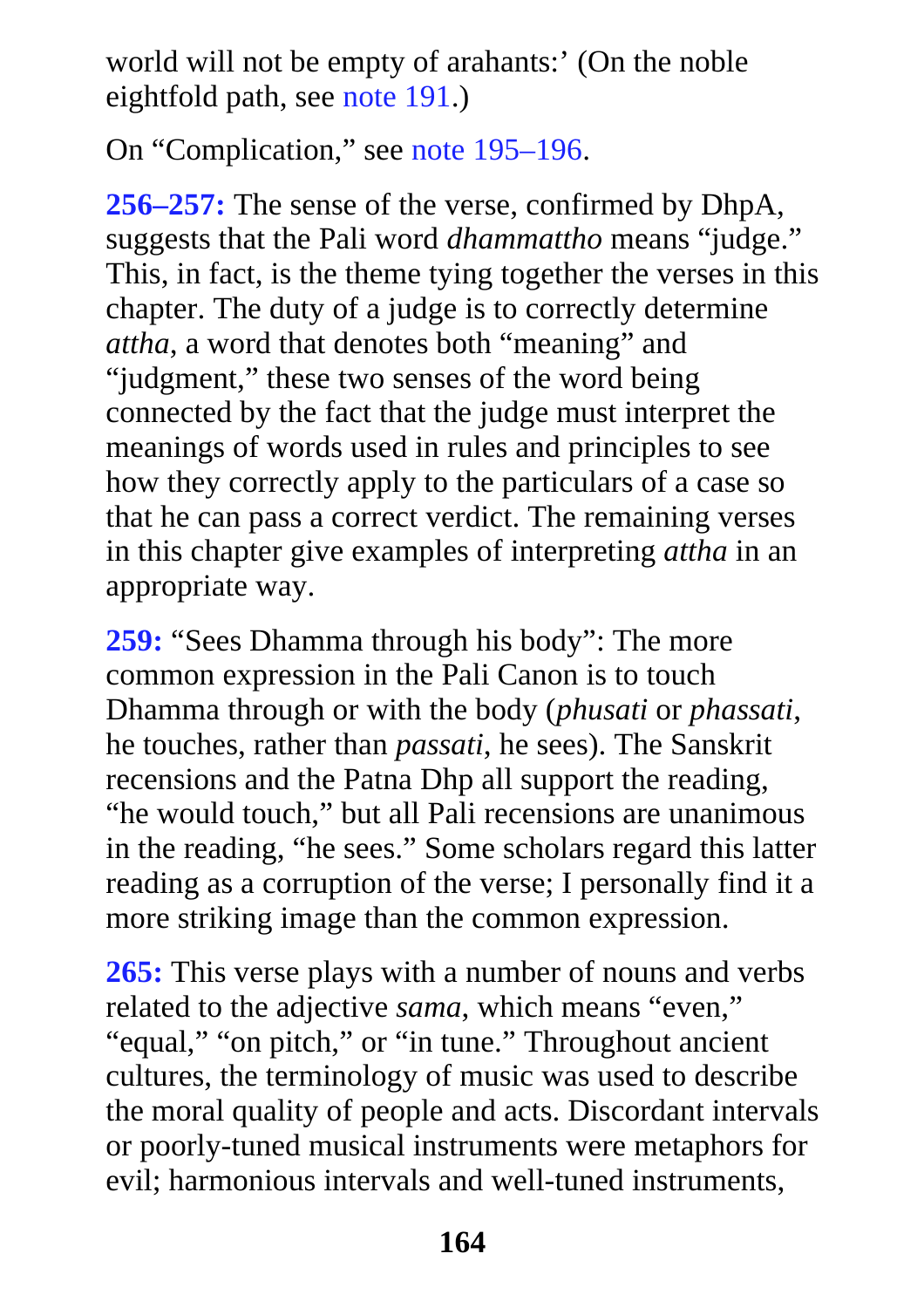for good. Thus in Pali, *samana*, or contemplative, also means a person who is in tune with the principles of rightness and truth inherent in nature. Here and in [388,](#page-124-0) I've attempted to give a hint of these implications by associating the word "contemplative" with "consonance."

**[268–269:](#page-93-0)** This verse contains the Buddhist refutation of the idea that "those who know don't speak, those who speak don't know." For another refutation of the same idea, see D.12. In Vedic times, a sage (*muni*) was a person who took a vow of silence (*mona*) and was supposed to gain special knowledge as a result. The Buddhists adopted the term *muni,* but redefined it to show how true knowledge was attained and how it expressed itself in the sage's actions. For a fuller portrait of the ideal Buddhist sage, see A.III.23 and Sn.I.12.

**[271–272:](#page-93-0)** This verse has what seems to be a rare construction, in which *na +* instrumental nouns + a verb in the aorist tense gives the force of a prohibitive ("Don't, on account of *x*, do *y*"). "The renunciate ease that run-of-the-mill people don't know," according to DhpA, is the state of non-returning, the third of the four stages of Awakening (see [note 22\)](#page-152-0). Because nonreturners are still attached to subtle states of becoming on the level of form and formlessness, DhpA drives home the message that even non-returners should not be complacent by paraphrasing a passage from A.I (203 in the Thai edition; at the end of Chapter XIX in the PTS edition) that reads, "Just as even a small amount of excrement is foul-smelling, in the same way I do not praise even a small amount of becoming, not even as much as a fingersnap."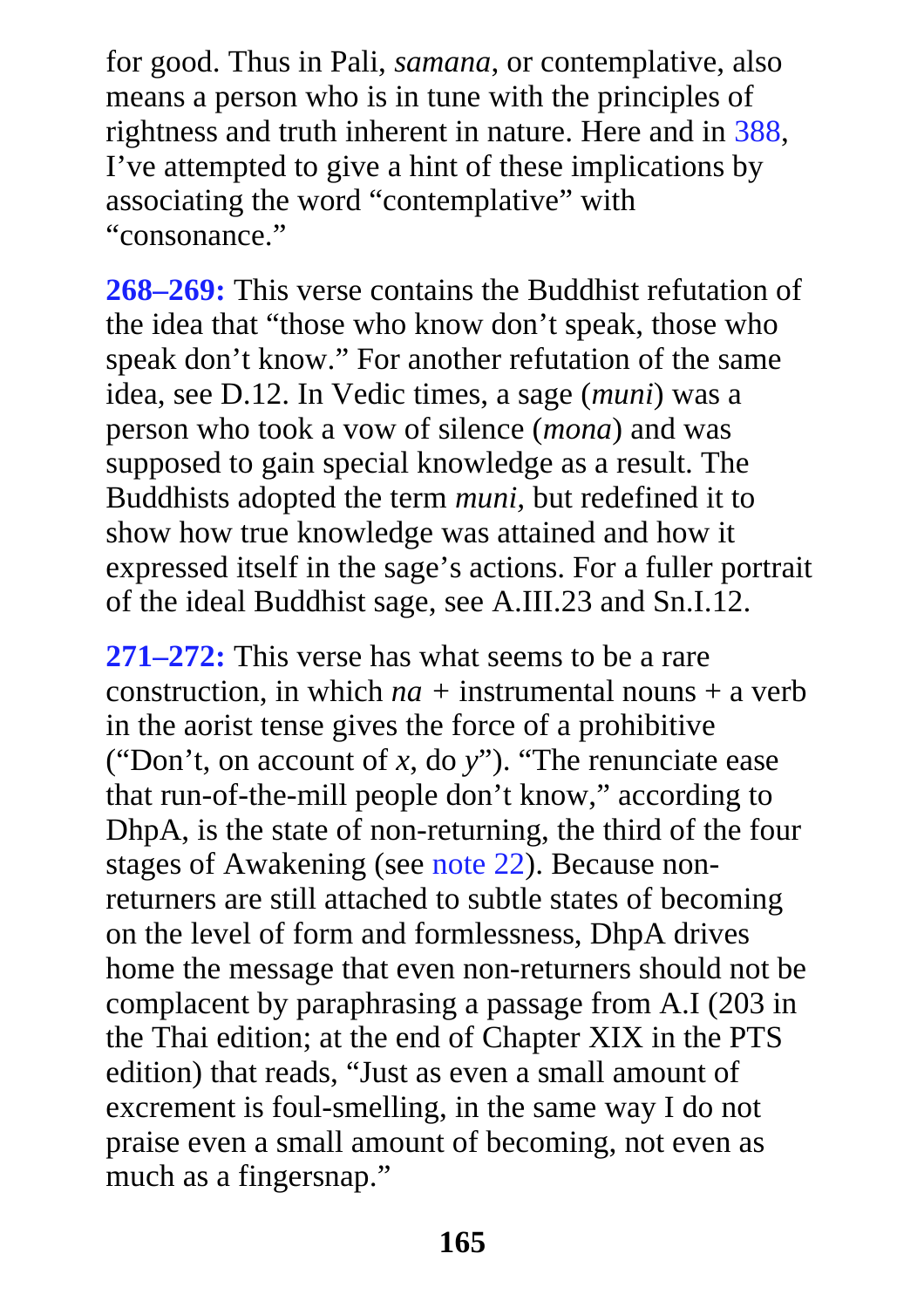<span id="page-165-0"></span>**[273:](#page-94-0)** The four truths: stress, its cause, its cessation, and the path to its cessation (which is identical to the eightfold path). See [note 191.](#page-160-0)

**[275:](#page-95-0)** "I have taught you this path": reading *akkhato vo maya maggo* with the Thai edition, a reading supported by the Patna Dhp. On the extraction of arrows as a metaphor for the practice, see M.63 and M.105.

**[285:](#page-97-0)** Although the first word in this verse, *ucchinda,* literally means "crush," "destroy," "annihilate," I have found no previous English translation that renders it accordingly. Most translate it as "cut out" or "uproot," which weakens the image. On the role played by selfallure in leading the heart to become fixated on others, see A.VII.48.

**[288:](#page-98-0)** Ender = death.

**[293:](#page-100-0)** Mindfulness immersed in the body = the practice of focusing on the body at all times simply as a phenomenon in and of itself, as a way of developing meditative absorption (*jhana*) and removing any sense of attraction to, distress over, or identification with the body. M.119 lists the following practices as instances of mindfulness immersed in the body: mindfulness of breathing, awareness of the four postures of the body (standing, sitting, walking, lying down), alertness to all the actions of the body, analysis of the body into its 32 parts, analysis of it into its four properties (earth, water, fire, wind), and contemplation of the body's inevitable decomposition after death.

**[294:](#page-100-0)** This verse and the one following it use terms with ambiguous meanings to shock the listener. According to DhpA, mother  $=$  craving; father  $=$  conceit; two warrior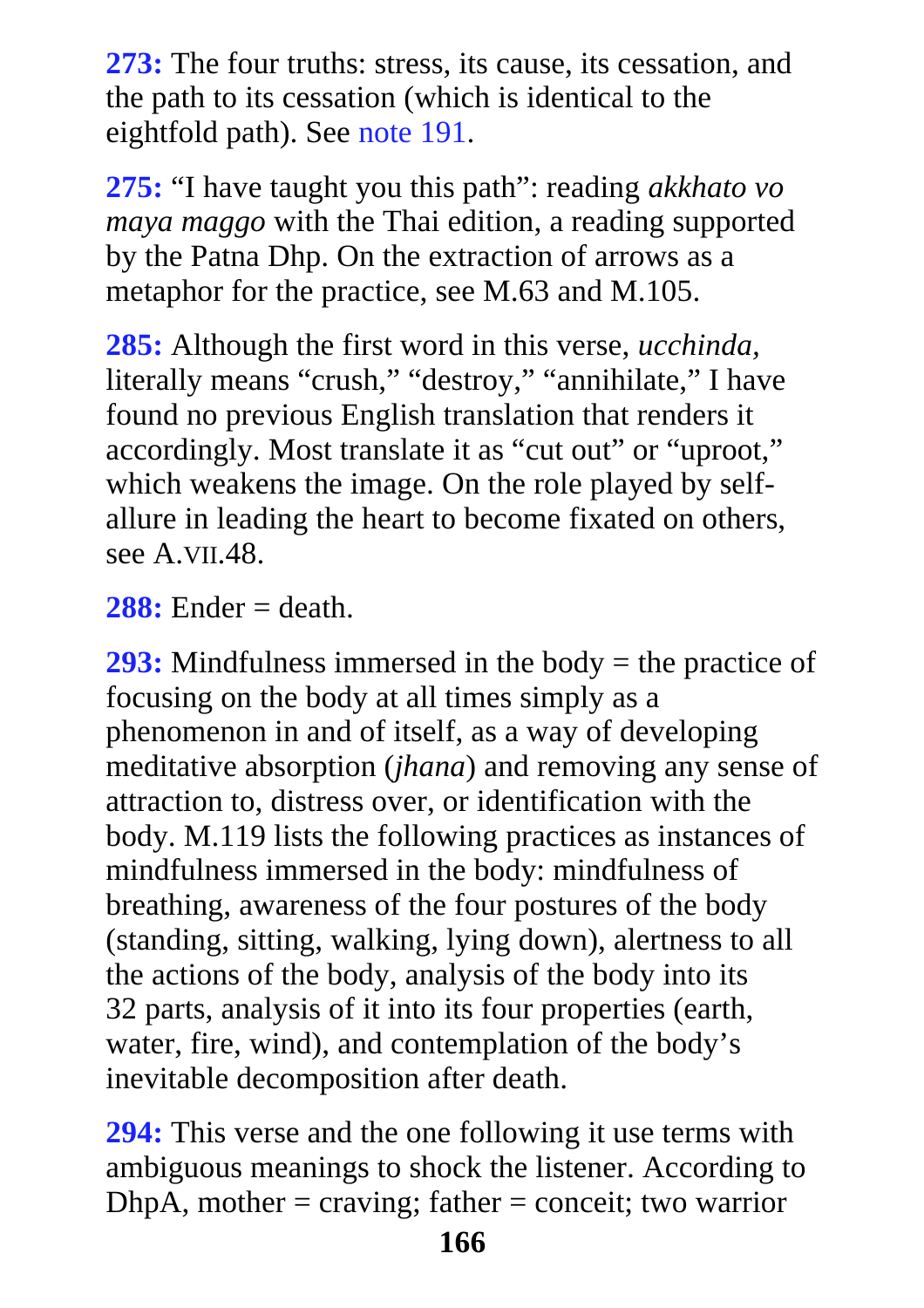<span id="page-166-0"></span> $kings = views of tetrnalism (that one has an identity)$ remaining constant through all time) and of annihilationism (that one's consciousness is totally annihilated at death); kingdom  $=$  the twelve sense spheres (the senses of sight, hearing, smell, taste, feeling, and ideation, together with their respective objects); dependency = passions for the sense spheres.

**[295:](#page-100-0)** DhpA: two learned kings = views of eternalism and annihilationism; a tiger  $=$  the path where the tiger goes for food, i.e., the hindrance of uncertainty, or else all five hindrances (sensual desire, ill will, torpor & lethargy, restlessness & anxiety, and uncertainty). However, in Sanskrit literature, "tiger" is a term for a powerful and eminent man; if that is what is meant here, the term may stand for anger.

## **[299:](#page-101-0)** See [note 293.](#page-165-0)

**[301:](#page-101-0)** "Developing the mind" in terms of the 37 Wings to Awakening: the four frames of reference (ardent, mindful alertness to body, feelings, mind states, and mental qualities in and of themselves), the four right exertions (to abandon and avoid evil, unskillful mental qualities, and to foster and strengthen skillful mental qualities), the four bases of power (concentration based on desire, persistence, intentness, and discrimination), the five strengths and five faculties (conviction, persistence, mindfulness, concentration, and discernment), the seven factors of self-awakening (see [note 89\)](#page-155-0), and the noble eightfold path (see [note 191\)](#page-160-0). For a full treatment of this topic, see *The Wings to Awakening* (DhammaDana Publications, 1996).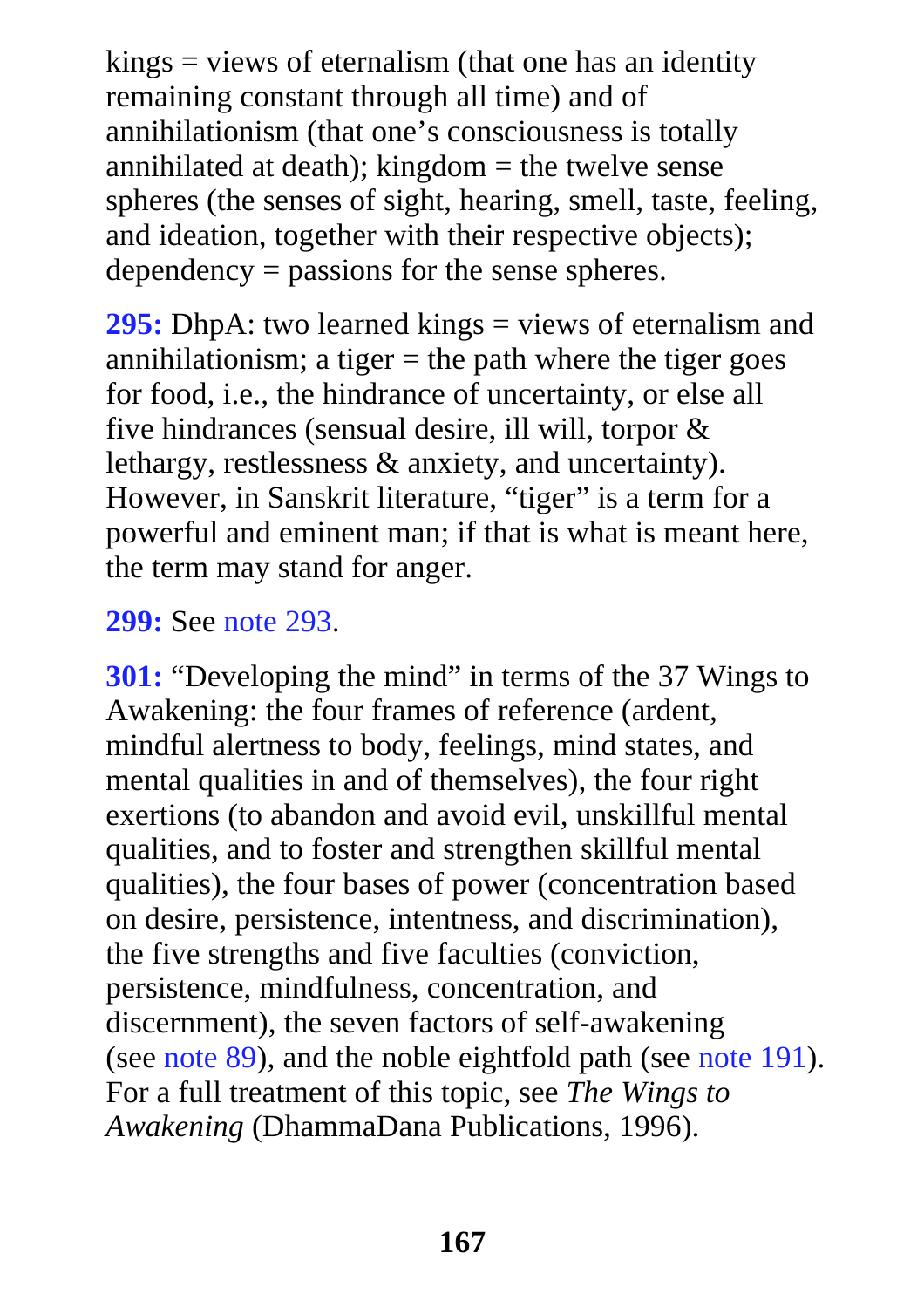**[303:](#page-102-0)** DhpA: Wealth = both material wealth and the seven forms of noble wealth (*ariya-dhana*): conviction, virtue, conscience, concern (for the results of evil actions), erudition, generosity, discernment.

**[324:](#page-107-0)** DhpA: Dhanapalaka was a noble elephant captured for the king of Kasi. Although given palatial quarters with the finest food, he showed no interest, but thought only of the sorrow his mother felt, alone in the elephant wood, separated from her son.

**[329–330:](#page-108-0)** DhpA: The bull elephant named Matanga, reflecting on the inconveniences of living in a herd crowded with she-elephants and young elephants — he was pushed around as he went into the river, had to drink muddied water, had to eat leaves that others had already nibbled, etc — decided that he would find more pleasure in living alone. His story parallels that of the elephant the Buddha met in the Parileyyaka Forest (Mv.x.4.6–7).

**[337:](#page-111-0)** This verse provides a Buddhist twist to the typical benedictions found in works of kavya. Instead of expressing a wish that the listeners meet with wealth, fame, status, or other worldly forms of good fortune, this verse describes the highest good fortune, which can be accomplished only through one's own skillful kamma: the uprooting of craving and the resulting state of total freedom from the round of death and rebirth. A similar twist on the theme of good fortune is found in the Mangala Sutta (Khp.5, Sn.II.4), which teaches that the best protective charm is to develop skillful kamma, ultimately developing the mind to the point where it is untouched by the vagaries of the world.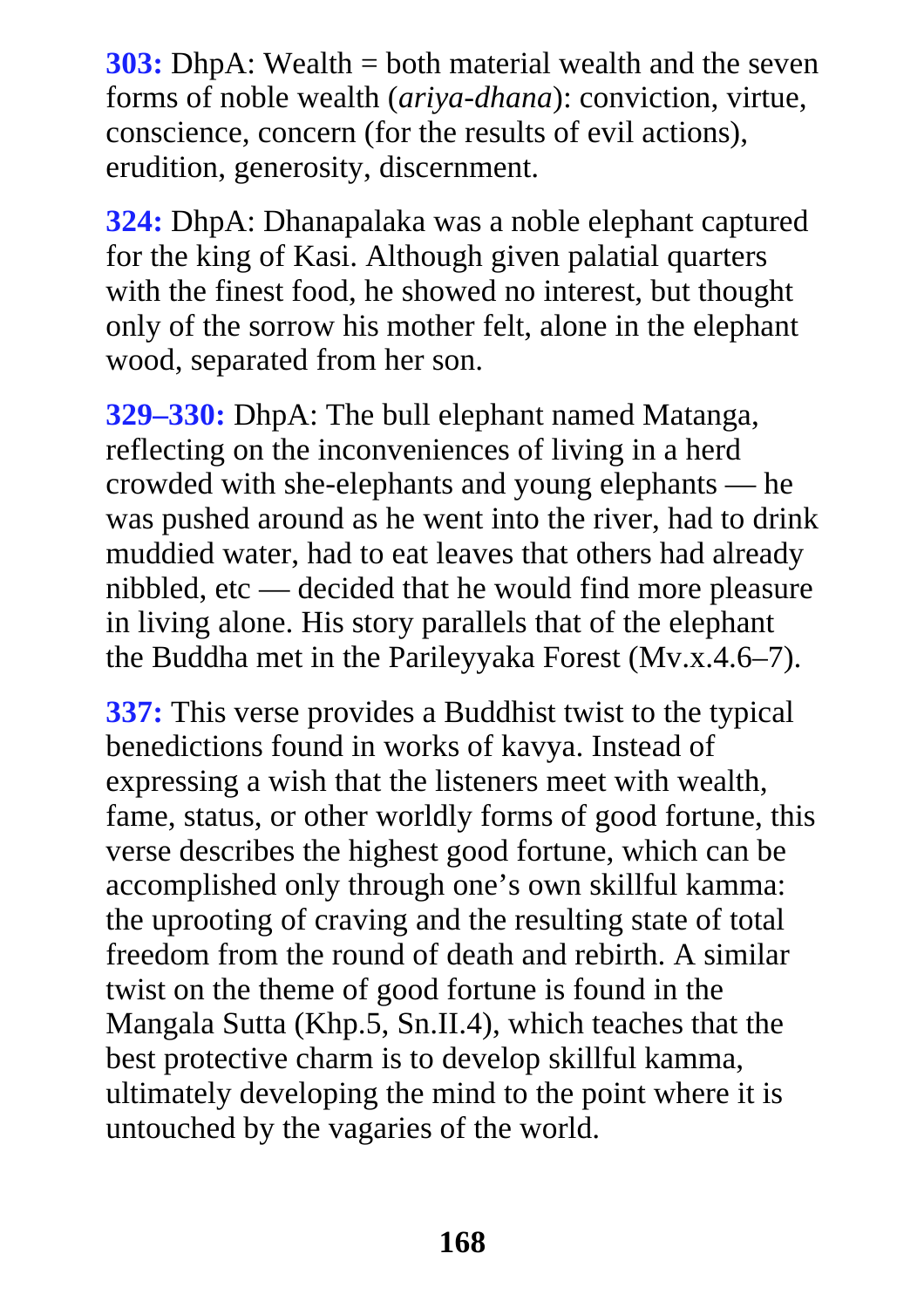<span id="page-168-0"></span>**[339:](#page-111-0)** 36 streams = three forms of desire for each of the internal and external sense spheres (see [note 294\)](#page-165-0) —  $3 \times 2 \times 6 = 36$ . According to one sub-commentary, the three forms of desire are desires focused on the present, past, and future. According to another, they are craving for sensuality, craving for becoming, and craving for nobecoming.

**[340:](#page-111-0)** "Every which way": Reading *sabbadhi* with the Thai and Burmese editions. The creeper, according to DhpA, is craving, which sends thoughts out to wrap around its objects, while it itself stays rooted in the mind.

**[341:](#page-112-0)** This verse contains an implied simile: the terms "loosened & oiled," here applied to joys, were commonly used to describe smooth bowel movements.

**[343:](#page-112-0)** For the various meanings that *attano* — "for himself" — have in this verse, see [note 402.](#page-173-0)

**[346:](#page-113-0)** "Elastic": The usual translation for *sithilam* — "slack" — does not fit in this verse, but all the Pali recensions are unanimous on this reading, so I have chosen a near synonym that does. The Patna Dhp renders this term as " subtle," whereas the Tibetan commentary to the Udanavarga explains the line as a whole as meaning "hard for the slack to untie." Both alternatives make sense, but may be attempts to "correct" a term that could well have originally meant "elastic," a meaning that got lost with the passage of time.

**[348:](#page-114-0)** DhpA: In front = the aggregates of the past; behind  $=$  the aggregates of the future; in between  $=$  the aggregates of the present. See also [note 385.](#page-170-0)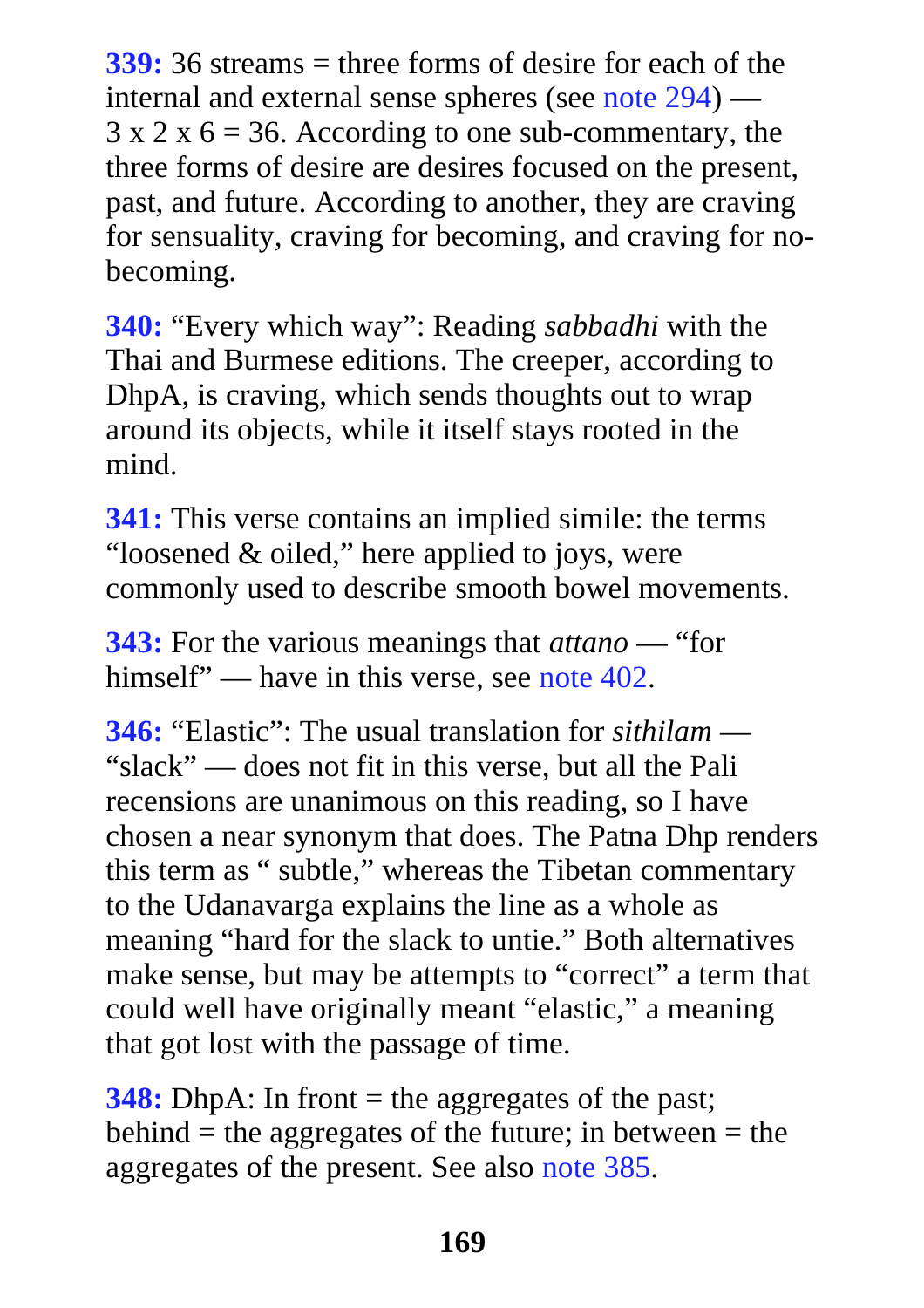<span id="page-169-0"></span>**[350:](#page-114-0)** "A focus on the foul": A meditative exercise in focusing on the foul parts of the body so as to help undercut lust and attachment for the body. See [note 7–8.](#page-151-0)

**[352:](#page-115-0)** "Astute in expression, knowing the combination of sounds — which comes first & which after": Some arahants, in addition to their ability to overcome all of their defilements, are also endowed with four forms of acumen (*patisambhida*), one of which is acumen with regard to expression (*nirutti-patisambhida*), i.e., a total mastery of linguistic expression. This talent in particular must have been of interest to the anthologist(s) who put together the Dhp.

"Last-body": Because an arahant will not be reborn, this present body is his/her last.

**[353:](#page-115-0)** According to M.26 and Mv.1.6.7, one of the first people the Buddha met after his Awakening was an ascetic who commented on the clarity of his faculties and asked who his teacher was. This verse was part of the Buddha's response.

**[354:](#page-115-0)** This verse contains several terms related to aesthetics. Both *dhamma* (justice) and *dana* (gift/generosity) are sub-types of the heroic *rasa*, or savor. (See the Introduction.) The third sub-type of the heroic — *yuddha* (warfare) — is suggested by the verb "conquer," which occurs four times in the Pali. *Rati* (delight/love) is the emotion (*bhava*) that corresponds to the sensitive *rasa*. In effect, the verse is saying that the highest forms of *rasa* and emotion are those related to Dhamma; the highest expression of the heroic Dhamma *rasa* is in the ending of craving.

**[360–361:](#page-117-0)** Se[e note 7–8.](#page-151-0)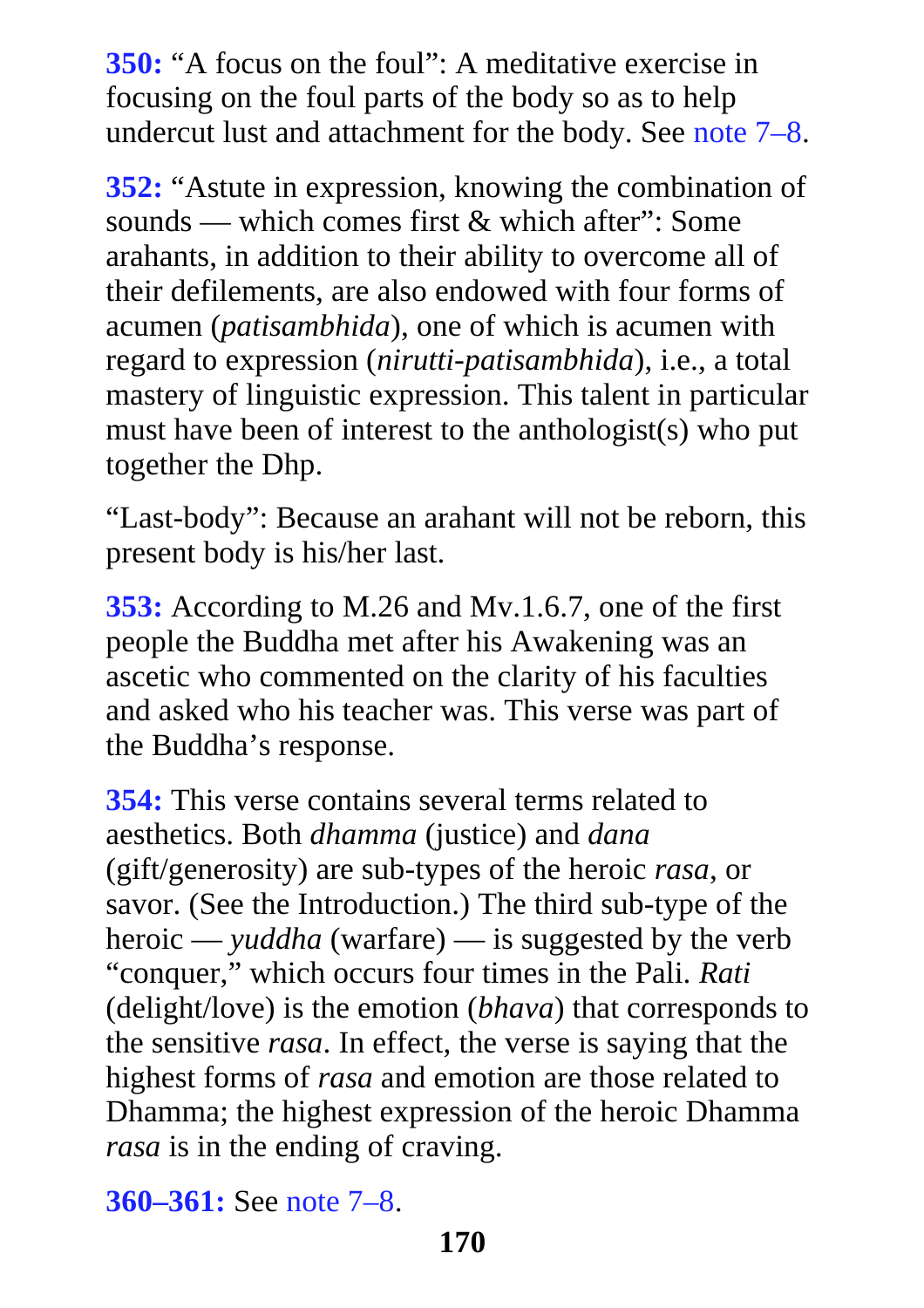<span id="page-170-0"></span>**[363:](#page-117-0)** "Counsel": In the context of Indian literary theory, this is the meaning of the word *manta,* which can also mean "chant." The literary context seems to be the proper one here.

**[368:](#page-119-0)** "Stilling-of-fabrications ease": the true ease and freedom experienced when all five aggregates are stilled.

**[369:](#page-119-0)** DhpA: The boat = one's own personhood (*attabhava,* the body-mind complex); the water that needs to be bailed out  $=$  wrong thoughts (imbued with passion, aversion, or delusion).

**[370:](#page-119-0)** DhpA: Cut through five = the five lower fetters that tie the mind to the round of rebirth (self-identity views, uncertainty, grasping at precepts & practices, sensual passion, irritation); let go of five  $=$  the five higher fetters (passion for form, passion for formless phenomena, conceit, restlessness,  $\&$  ignorance); develop five = the five faculties (conviction, persistence, mindfulness, concentration, discernment); five attachments = passion, aversion, delusion, conceit, views.

**[381:](#page-122-0)** See note 368.

**[383:](#page-123-0)** This verse, addressed to a member of the brahmin caste, is one of the few in Dhp where the word *brahmin* is used in its ordinary sense, as indicating caste membership, and not in its special Buddhist sense as indicating an arahant.

**[384:](#page-123-0)** DhpA: two things = tranquility meditation and insight meditation.

**[385:](#page-123-0)** DhpA: This verse refers to a person who has no sense of "I" or "mine," either for the senses ("not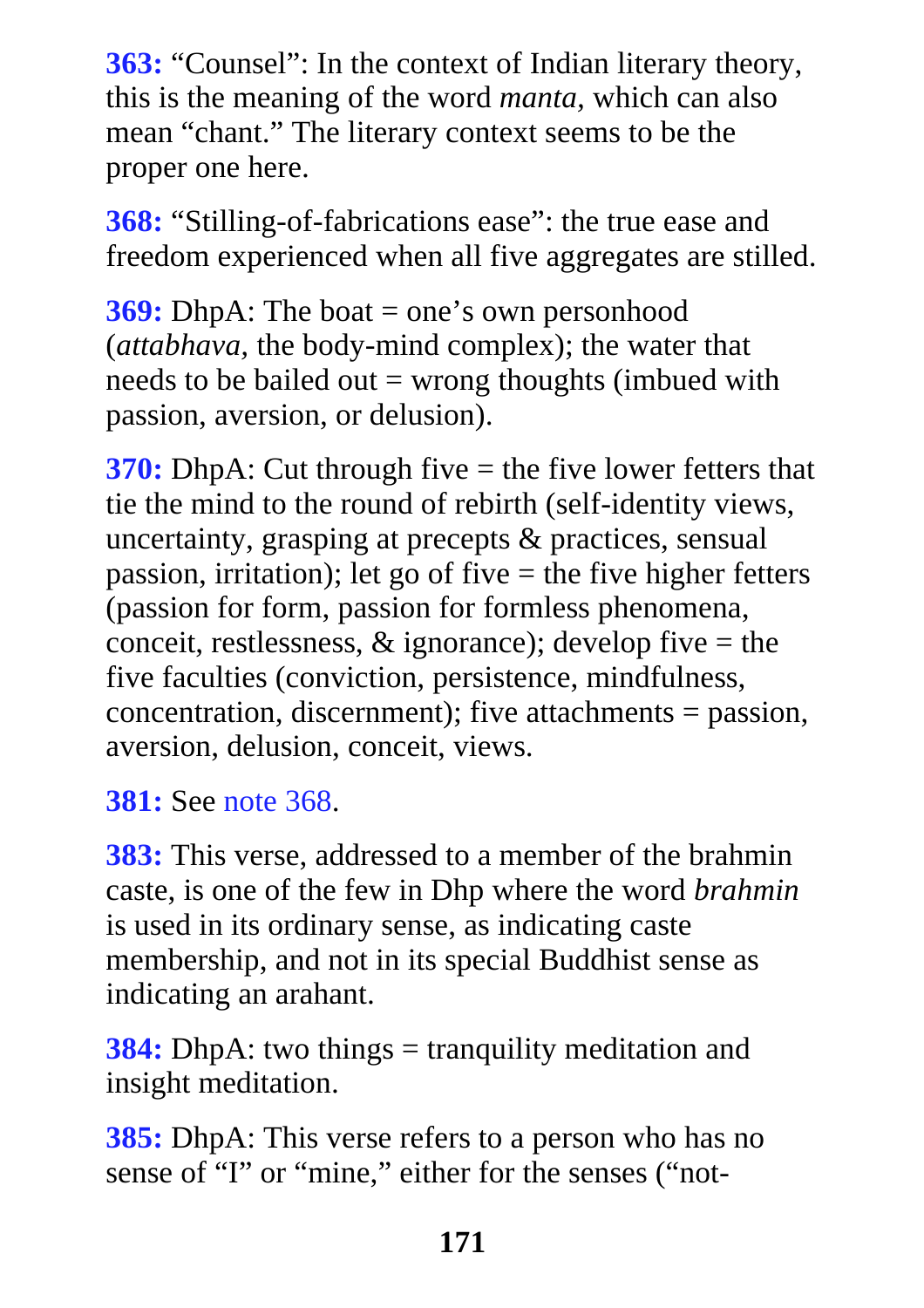beyond") or their objects ("beyond"). The passage may also refer to the sense of total limitlessness that makes the experience of Unbinding totally ineffable, as reflected in the following conversation (Sn.v.6):

*Upasiva*:

He who has reached the end:

Does he not exist,

or is he for eternity free from dis-ease? Please, sage, declare this to me as this phenomenon has been known by you.

*The Buddha*:

One who has reached the end has no criterion by which anyone would say that it doesn't exist for him. When all phenomena are done away with, all means of speaking are done away with as well.

**[388:](#page-124-0)** Stains = the impurities listed in [note 236.](#page-162-0) On consonance, see [note 265.](#page-163-0)

**[389:](#page-125-0)** The word "anger" here is added from DhpA, which interprets the "letting loose" as the act of retaliating with anger against one's assailant. Some translators read "brahmin" as the subject not only of the second line, but also the first: "A brahmin should/would not strike a brahmin." However, this reading is unlikely, for a brahmin (in this context, an arahant) would not strike anyone at all. If a brahmin retaliates with anger to being struck, that is a sign that he is not a true brahmin: thus more shame on him for having assumed a status not truly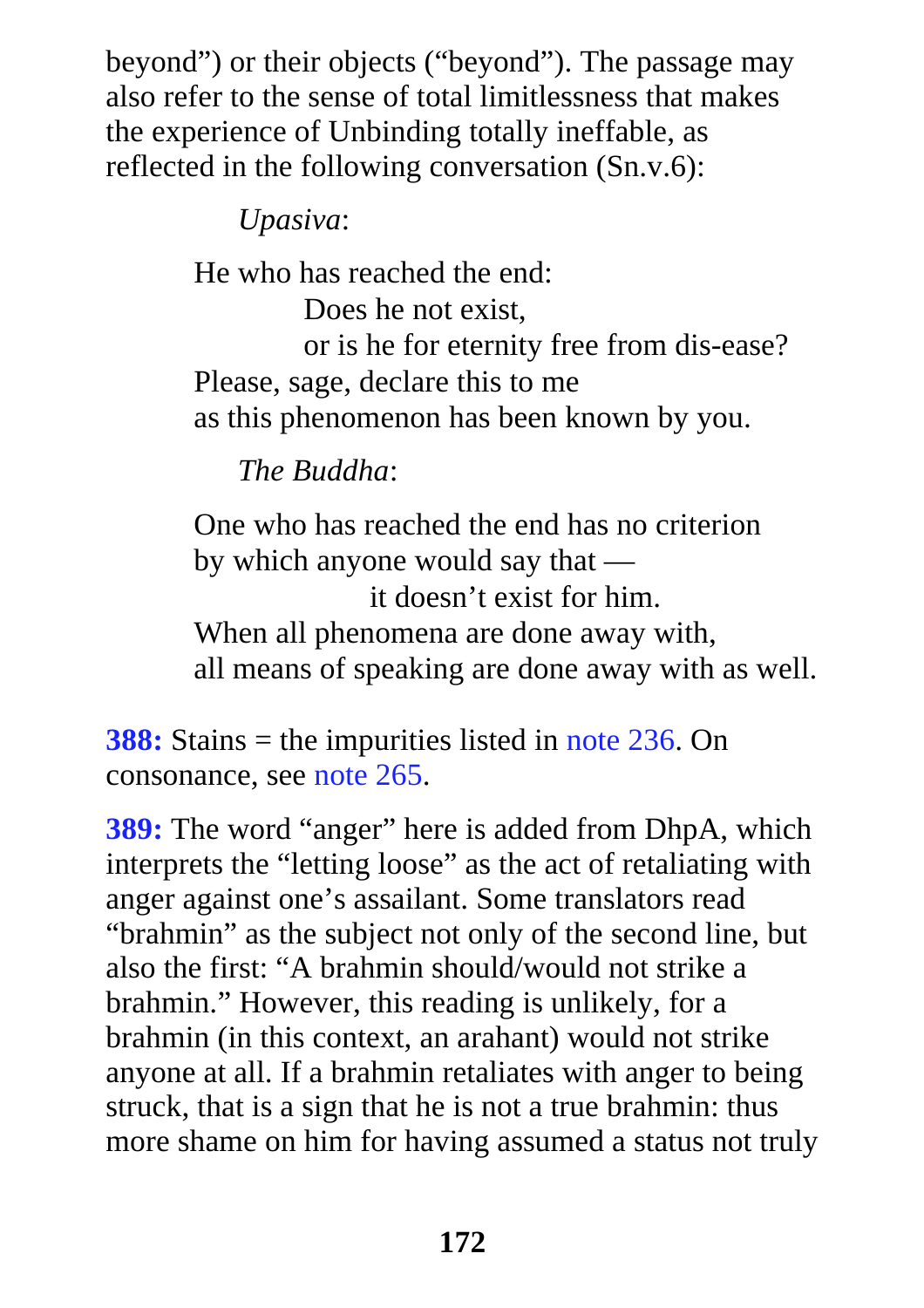his. On the topic of how to react to violent attack, see M.21 and M.145.

**[390:](#page-125-0)** "What's endearing & not": In the phrase *manaso piyehi, piyehi* can be read straight as it is, as "endearing," or as an elided form of *apiyehi,* "not endearing." The former reading is more straightforward, but given the reference to "harmful-heartedness" in the next line, the latter reading serves to tie the stanza together. It is also consistent with the fact that DhpA takes this verse to be a continuation o[f 389.](#page-125-0) Given the way in which kavya cultivated a taste for ambiguities and multiple interpretations, both readings may have been intended.

**[392:](#page-125-0)** "Brahmin" here is used in its ordinary sense, as indicating caste membership, and not in its special Buddhist sense as indicating an arahant.

**[393:](#page-126-0)** "He is a pure one": reading *so suci* with the Thai edition, a reading supported by the Chinese translation of the Dhp.

**[394:](#page-126-0)** In India of the Buddha's day, matted hair, etc., were regarded as visible signs of spiritual status.

**[396:](#page-126-0)** "Bho-sayer" — Brahmins addressed others as "*bho*" as a way of indicating their (the brahmins') superior caste. "If he has anything" (reading *sa ce* with the Burmese edition) = if he/she lays claim to anything as his/her own.

**[398:](#page-127-0)** DhpA: strap = hatred; thong = craving;  $\text{cord} = 62$  forms of wrong view (listed in the Brahmajala Suttanta, D.I); bridle = latent tendencies (sensuality, becoming, anger, conceit, views, uncertainty, ignorance).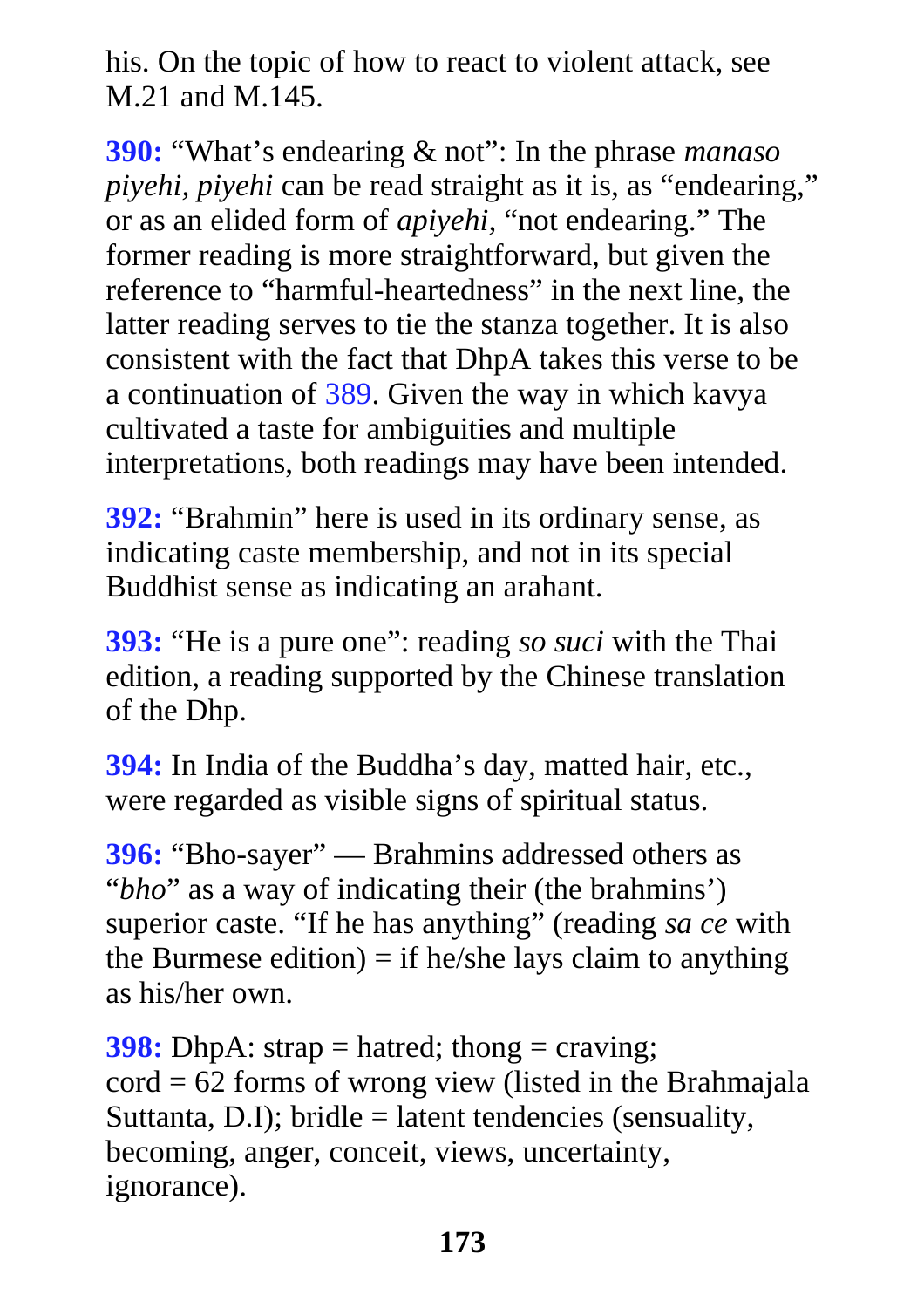<span id="page-173-0"></span>**[400:](#page-127-0)** "With no overbearing pride": reading *anussadam* with the Thai and Burmese editions. "Last-body": see [note 352.](#page-169-0)

**[402:](#page-128-0)** *"For himself, on his own, his own* ending of stress": Three different ways that the one word *attano* functions in this verse.

**[411:](#page-131-0)** According to DhpA, "attachments/homes (*alaya*)" = cravings. "Knowing": the knowledge of full Awakening (*añña*).

**[412:](#page-131-0)** Se[e note 39.](#page-153-0)

**[421:](#page-134-0)** See [note 348.](#page-168-0)

**[423:](#page-134-0)** The forms of mastery listed in this verse correspond to the three knowledges that comprised the Buddha's Awakening: knowledge of previous lives, knowledge of how beings pass away and are reborn in the various levels of being, and knowledge of the ending of the effluents that maintain the process of birth.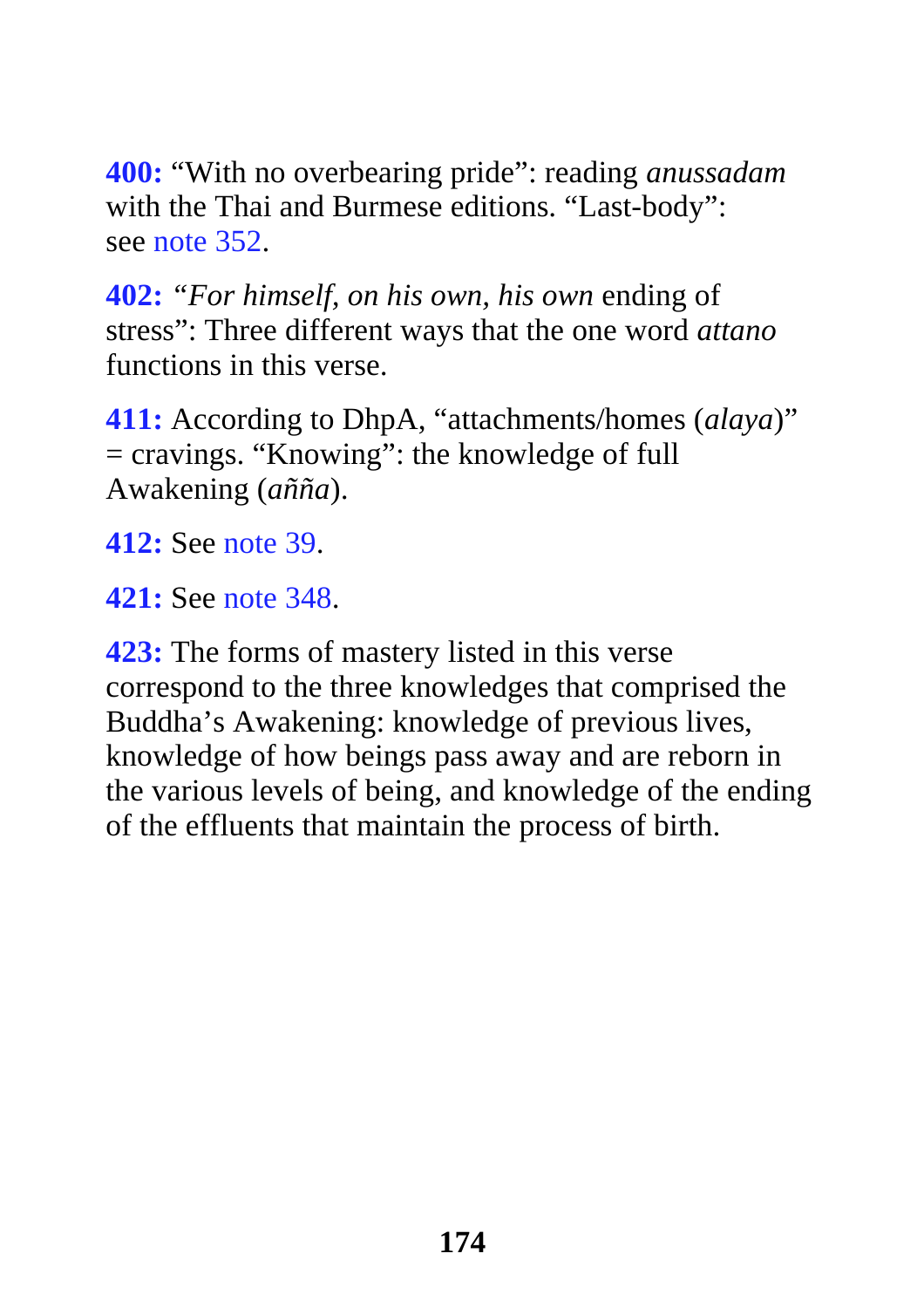## **Glossary**

**Aggregate (khandha):** Any one of the five bases for clinging to a sense of self: form (physical phenomena, including the body), feelings, apperceptions (mental labels), thought-fabrications, consciousness.

**Arahant:** A "worthy one" or "pure one;" a person whose mind is free of defilement and thus is not destined for further rebirth. A title for the Buddha and the highest level of his noble disciples.

**Becoming (bhava):** States of being that develop first in the mind and allow for birth on any of three levels: the level of sensuality, the level of form, and the level of formlessness.

**Brahma:** An inhabitant of the highest, non-sensual levels of heaven.

**Brahmin:** The Brahmins of India have long maintained that they, by their birth, are worthy of the highest respect. Buddhists borrowed the term "brahmin" to apply to arahants to show that respect is earned not by birth, race, or caste, but by spiritual attainment through following the right path of practice. Most of the verses in the Dhammapada use the word brahmin in this special sense; those using the word in its ordinary sense are indicated in the notes.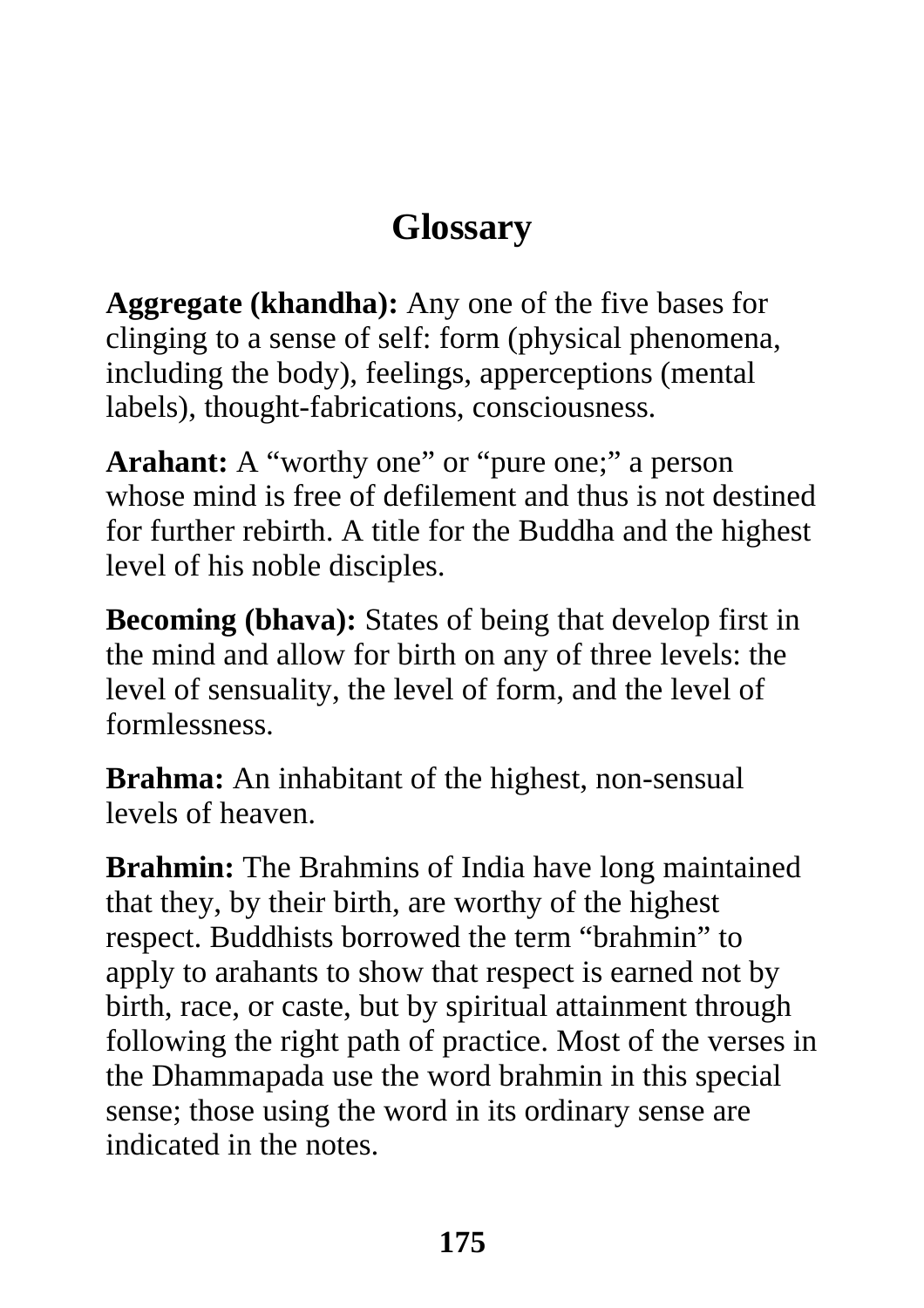**Deva:** Literally, "shining one." An inhabitant of the heavenly realms.

**Dhamma:** (1) Event; a phenomenon in and of itself; (2) mental quality; (3) doctrine, teaching; (4) nibbana. Sanskrit form: *Dharma*.

**Effluent (asava):** One of four qualities — sensuality, views, becoming, and ignorance — that "flow out" of the mind and create the flood of the round of death and rebirth.

**Enlightened one (dhira):** Throughout this translation I have rendered *buddha* as "Awakened" and *dhira* as "enlightened." As Jan Gonda points out in his book, *The* Vision of *the Vedic Poets,* the word *dhira* was used in Vedic and Buddhist poetry to mean a person who has the heightened powers of mental vision needed to perceive the "light" of the underlying principles of the cosmos, together with the expertise to implement those principles in the affairs of life and to reveal them to others. A person enlightened in this sense may also be awakened, but is not necessarily so.

**Fabrication (sankhara):** Sankhara literally means "putting together," and carries connotations of jerryrigged artificiality. It is applied to physical and to mental processes, as well as to the products of those processes. In some contexts it functions as the fourth of the five aggregates — thought-fabrications; in others, it covers all five.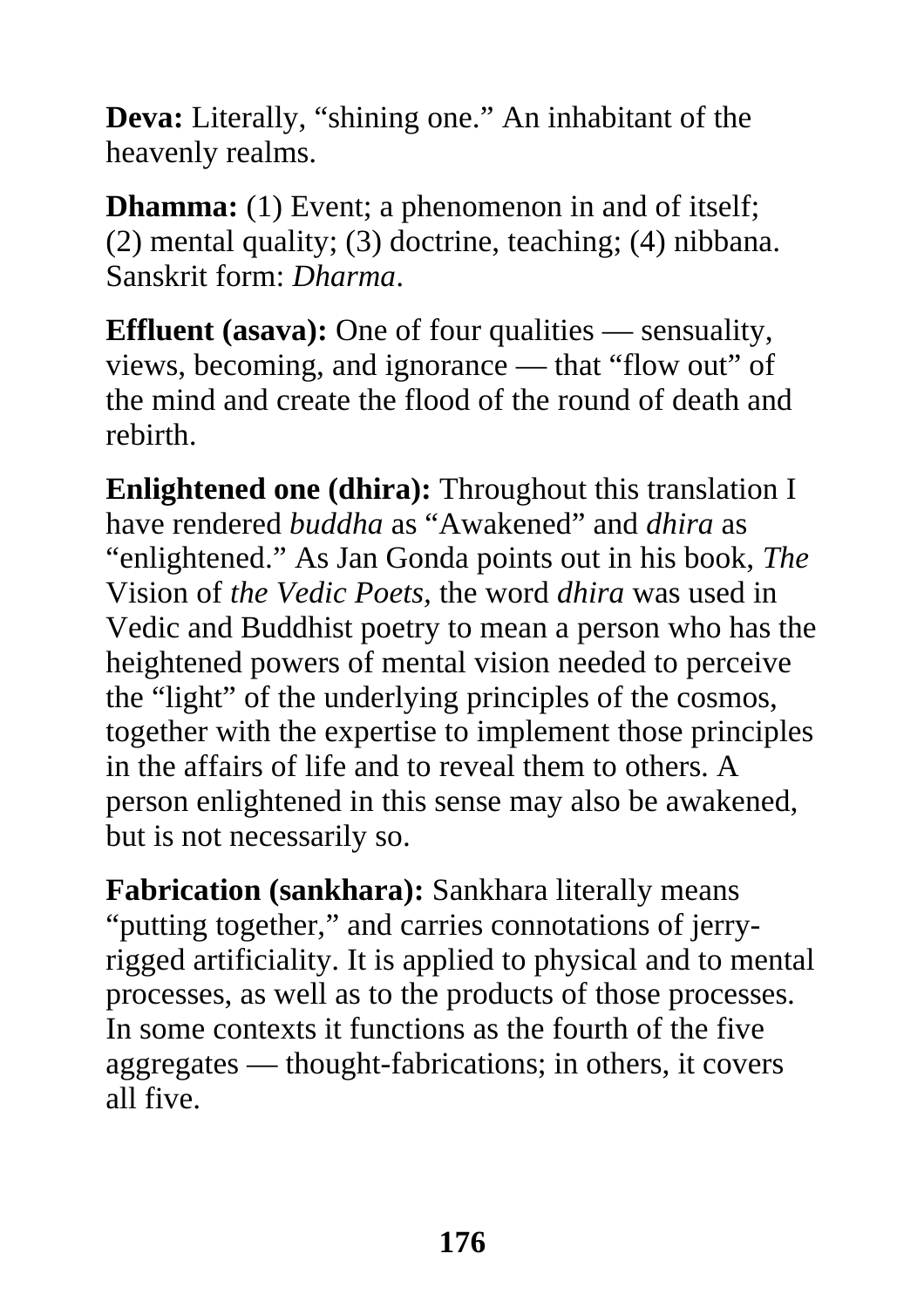**Gandhabba:** Celestial musician, a member of one of the lower deva realms.

**Heart (manas):** The mind in its role as will and intention.

**Indra:** King of the devas in the Heaven of the Thirty-three.

**Jhana:** Meditative absorption. A state of strong concentration, devoid of sensuality or unskillful thoughts, focused on a single physical sensation or mental notion which is then expanded to fill the whole range of one's awareness. Jhana is synonymous with right concentration, the eighth factor in the noble eightfold path [see [note 191\]](#page-160-0).

**Kamma:** Intentional act, bearing fruit in terms of states of becoming and birth. Sanskrit form: *karma.*

**Mara:** The personification of evil, temptation, and death.

**Patimokkha:** Basic code of monastic discipline, composed of 227 rules for monks and 310 for nuns.

**Samsara:** Transmigration; the "wandering-on"; the round of death and rebirth.

**Sangha:** On the conventional (*sammati*) level, this term denotes the communities of Buddhist monks and nuns; on the ideal (*ariya*) level, it denotes those followers of the Buddha, lay or ordained, who have attained at least stream-entry (see note 22).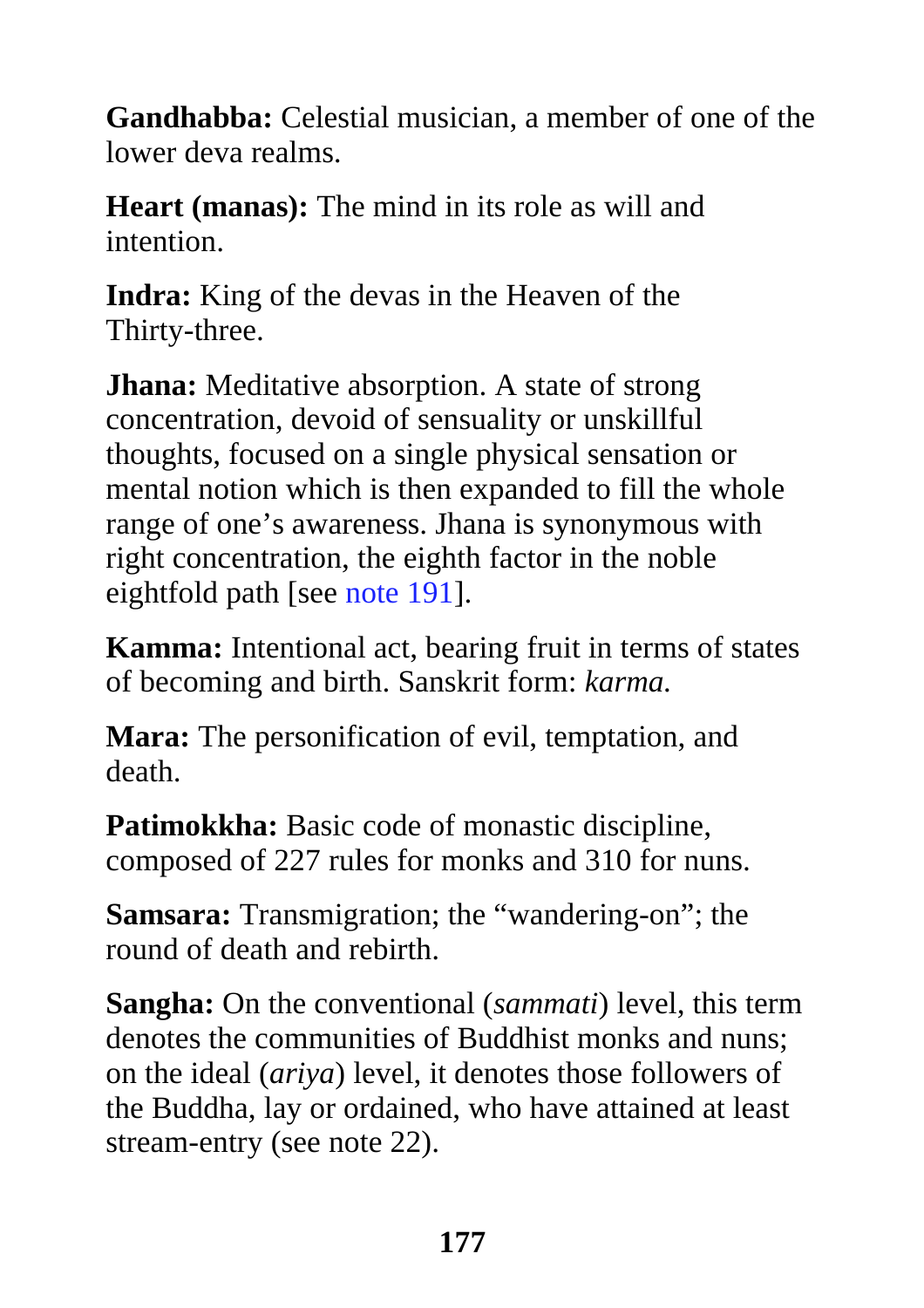**Stress (dukkha):** Alternative translations for *dukkha* include *suffering, burdensomeness,* and *pain.* However — despite the unfortunate connotations it has picked up from programs in "stress-management" and "stressreduction" — the English word *stress,* in its basic meaning as the reaction to strain on the body or mind, has the advantage of covering much the same range as the Pali word *dukkha.* It applies both to physical and mental phenomena, ranging from the intense stress of acute anguish or pain to the innate burdensomeness of even the most subtle mental or physical fabrications. It also has the advantage of being universally recognized as something directly experienced in all life, and is at the same time a useful tool for cutting through the spiritual pride that keeps people attached to especially refined or sophisticated forms of suffering: once *all* suffering, no matter how noble or refined, is recognized as being nothing more than stress, the mind can abandon the pride that keeps it attached to that suffering, and so gain release from it. Still, in some of the verses of the Dhammapada, *stress* seems too weak to convey the meaning, so in those verses I have rendered *dukkha* as *pain, suffering,* or *suffering & stress*.

**Tathagata:** Literally, "one who has become authentic (*tatha-agata*)*,* " or "one who is really gone (*tatha-gata*)*,* " an epithet used in ancient India for a person who has attained the highest religious goal. In Buddhism, it usually denotes the Buddha, although occasionally it also denotes any of his arahant disciples.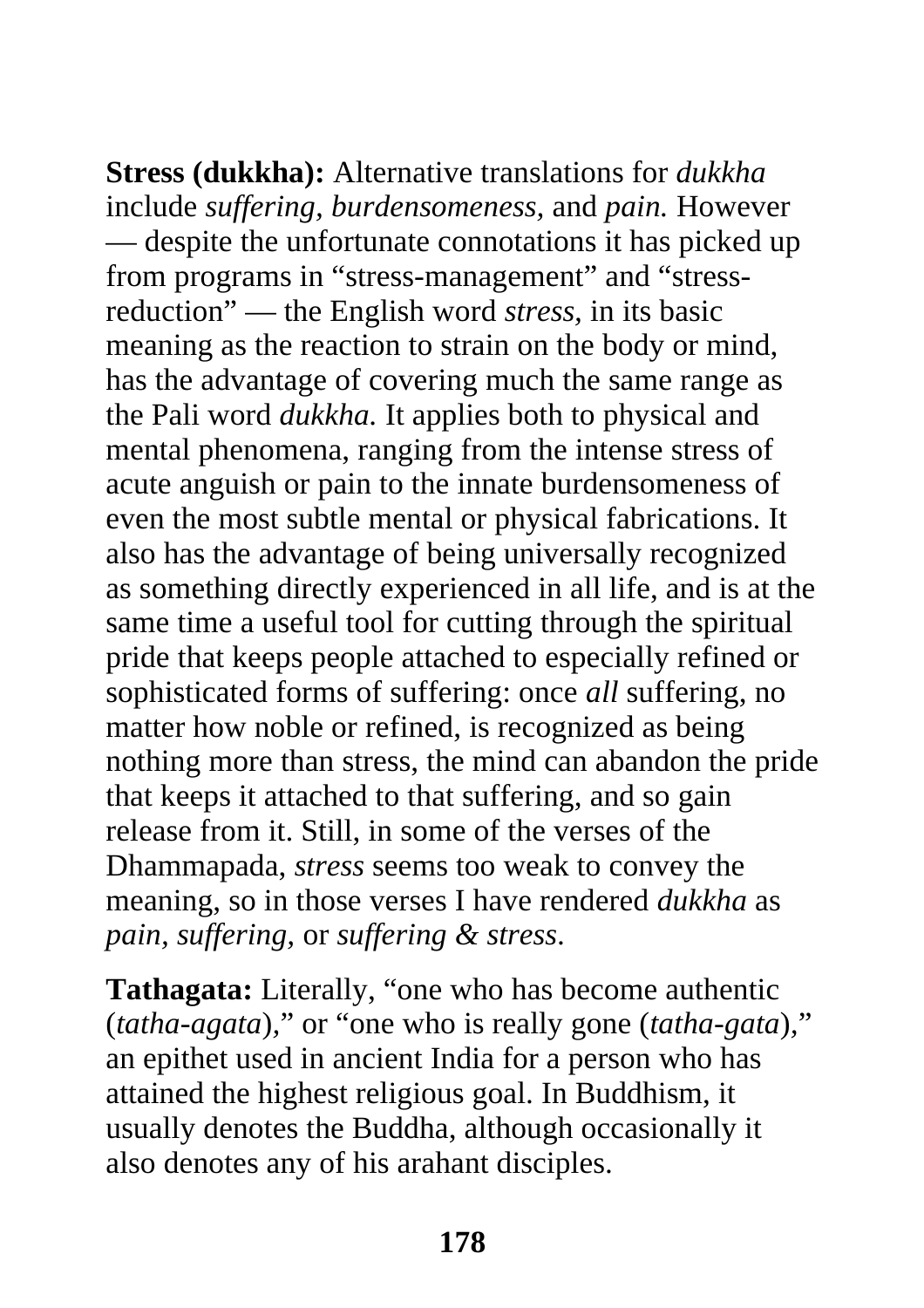**Unbinding (nibbana):** Because *nibbana* is used to denote not only the Buddhist goal, but also the extinguishing of a fire, it is usually rendered as "extinguishing" or, even worse, "extinction." However, a study of ancient Indian views of the workings of fire (see *The Mind Like Fire Unbound*) reveals that people of the Buddhas time felt that a fire, in going out, did not go out of existence but was simply freed from its agitation, entrapment, and attachment to its fuel. Thus, when applied to the Buddhist goal, the primary connotation of *nibbana is* one of release, along with cooling and peace. Sanskrit form: *nirvana*.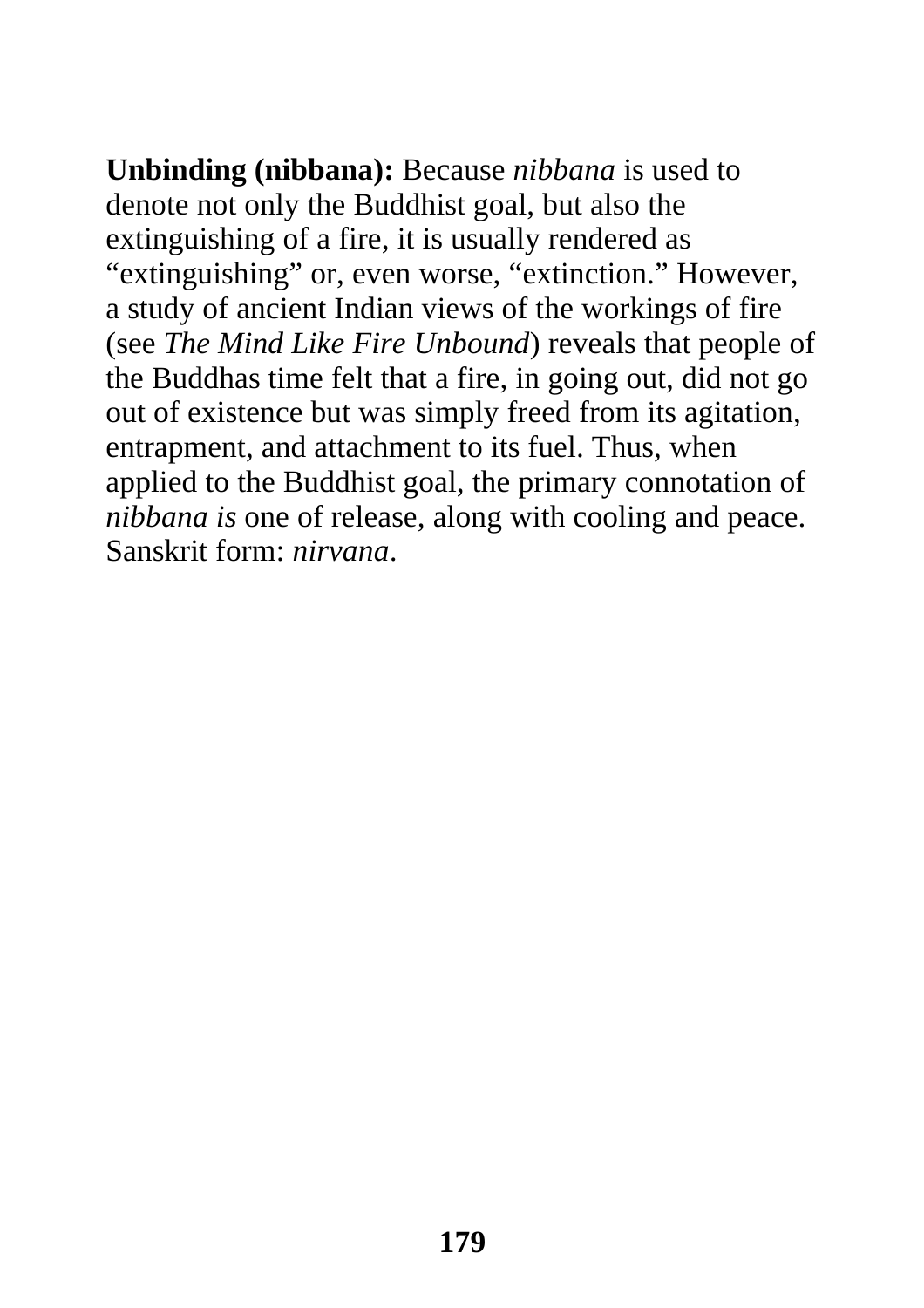## **Abbreviations**

| $\mathbf{A}$           | Anguttara Nikaya         |
|------------------------|--------------------------|
| $\bf{D}$               | Digha Nikaya             |
| Dhp                    | Dhammapada/Dharmapada    |
| <b>DhpA</b>            | Dhammapada Commentary    |
| Iti                    | Itivuttaka               |
| Khp                    | Khuddakapatha            |
| M                      | Majihima Nikaya          |
| $\mathbf{M}\mathbf{v}$ | Mahavagga                |
| <b>PTS</b>             | <b>Pali Text Society</b> |
| S                      | Samyutta Nikaya          |
| Sn                     | Sutta Nipata             |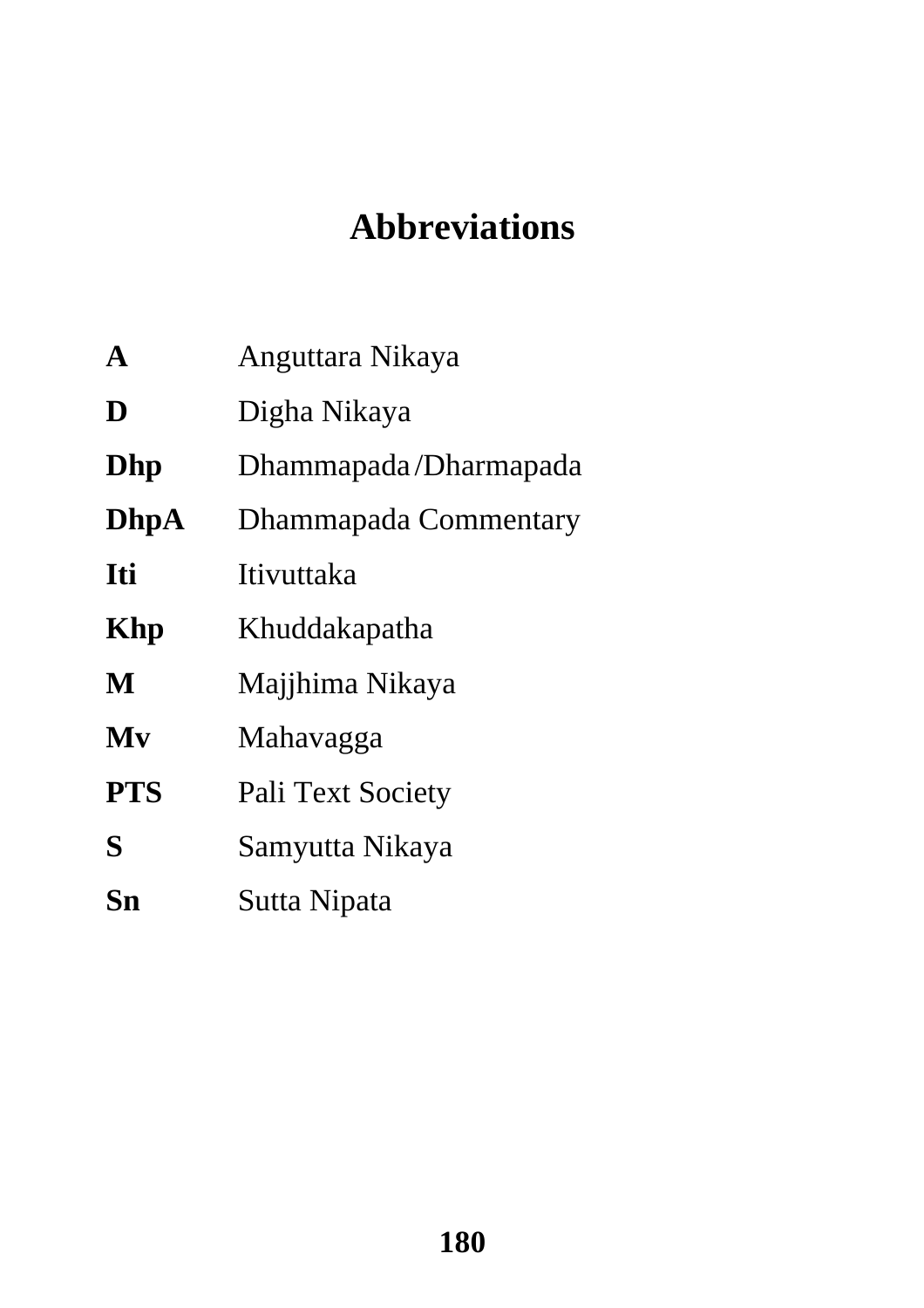#### **Bibliography**

**Brough**, John, ed. *The Gandhari Dharmapada.* London: Oxford University Press, 1962.

**Carter**, John Ross and Mahinda Palihawadana, trans. and ed. *The Dhammapada.* New York: Oxford University Press, 1987.

**Cone**, Margaret. "Patna Dharmapada, Part I: Text," in Journal of *the Pali Text Society, XIII,* 1989: 101–217.

**Dhammajoti**, Bhikkhu Kuala Lumpur, trans. and ed. *The Chinese Version of Dharmapada.* Kelaniya, Sri Lanka: Postgraduate Institute of Pali and Buddhist Studies, 1995.

**Gonda**, Jan. *The Vision of the Vedic Poets.* The Hague: Mouton, 1963.

**von Hinüber**, O., and K. R. Norman, eds. *Dhammapada.* Oxford: The Pali Text Society, 1995.

**Norman**, K. R., trans. *The Word of the Doctrine.* Oxford: The Pali Text Society, 1997.

**Warder**, A. K. *Indian Kavya Literature,* vols. I and II, 2nd rev. eds. Delhi: Motilal Banarsidass, 1989 and 1990.

In addition to the above works, I have also consulted many previous English translations and renderings of the Dhammapada, complete and incomplete, including those by Ven. Ananda Maitreya, Babbitt, Beyer, Ven. Buddharakkhita, Byrom, Cleary, Kaviratna, Vens. Khantipalo and Susañña, Mascaro, Ven. Narada, Ven. Piyadassi, Radhakrishnan, and Wannapok, as well as Thai translations by Plengvithaya and Wannapok. In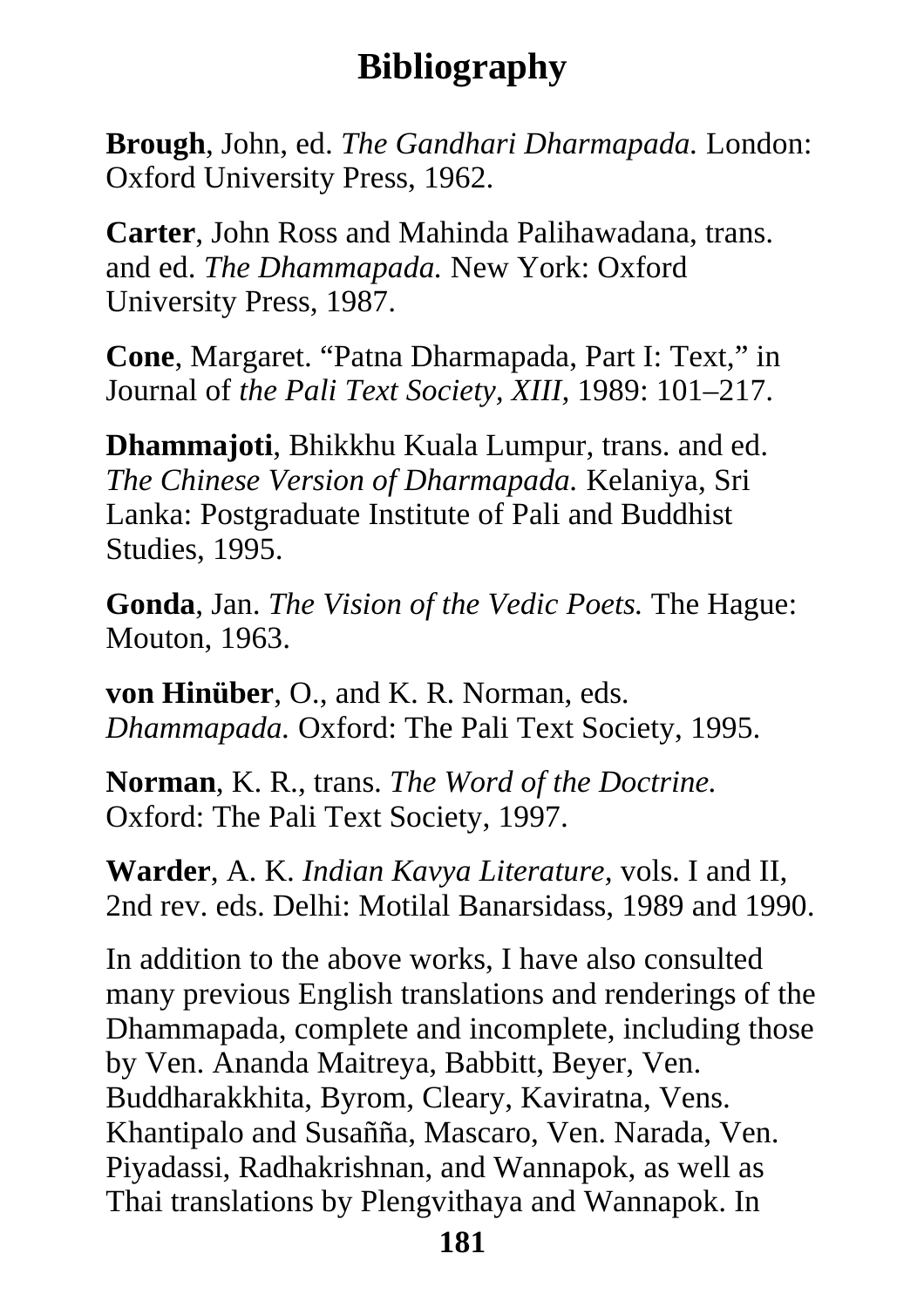addition, I have consulted translations of the Udanavarga — again, complete and incomplete — by Sparham and Strong. I have also drawn from the Royal Thai Edition of the Pali Canon, published by Mahamakut Rajavidalaya Press, Bangkok, 1982.



*sabbe satta sada hontu avera sukba-jivino katam puñña-phalam mayham sabbe bhagi bhavantu te*

*May all beings always live happily, free from animosity. May all share in the blessings springing from the good we have done.*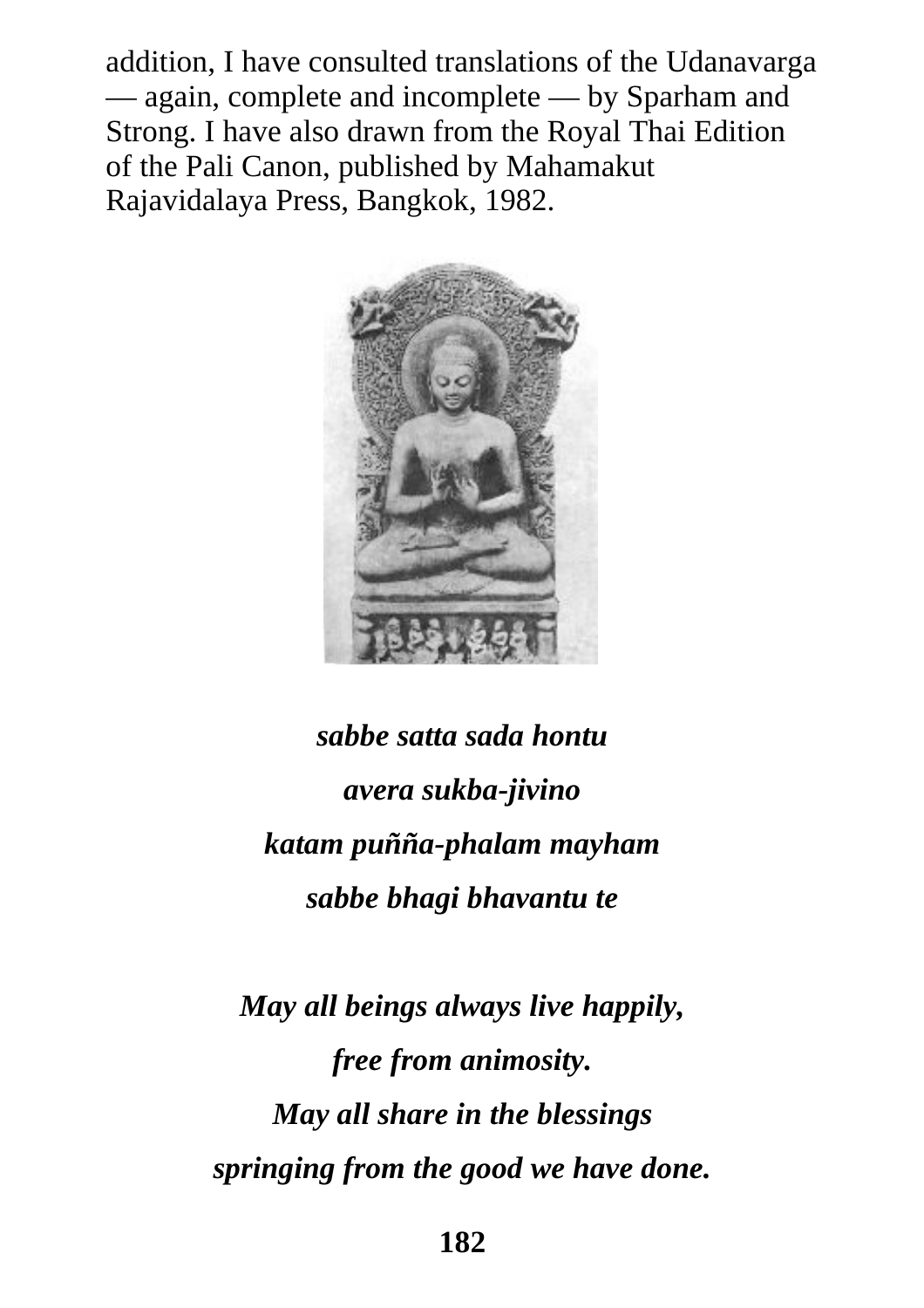# **Dhammapada**

### **A Translation**

**by**

#### **Thanissaro Bhikkhu**

(Geoffrey DeGraff)

#### PRINTED FOR FREE DISTRIBUTION

Copyright **©** Thanissaro Bhikkhu 1998

This book may be copied or reprinted for free distribution without permission from the publisher. Otherwise all rights reserved.